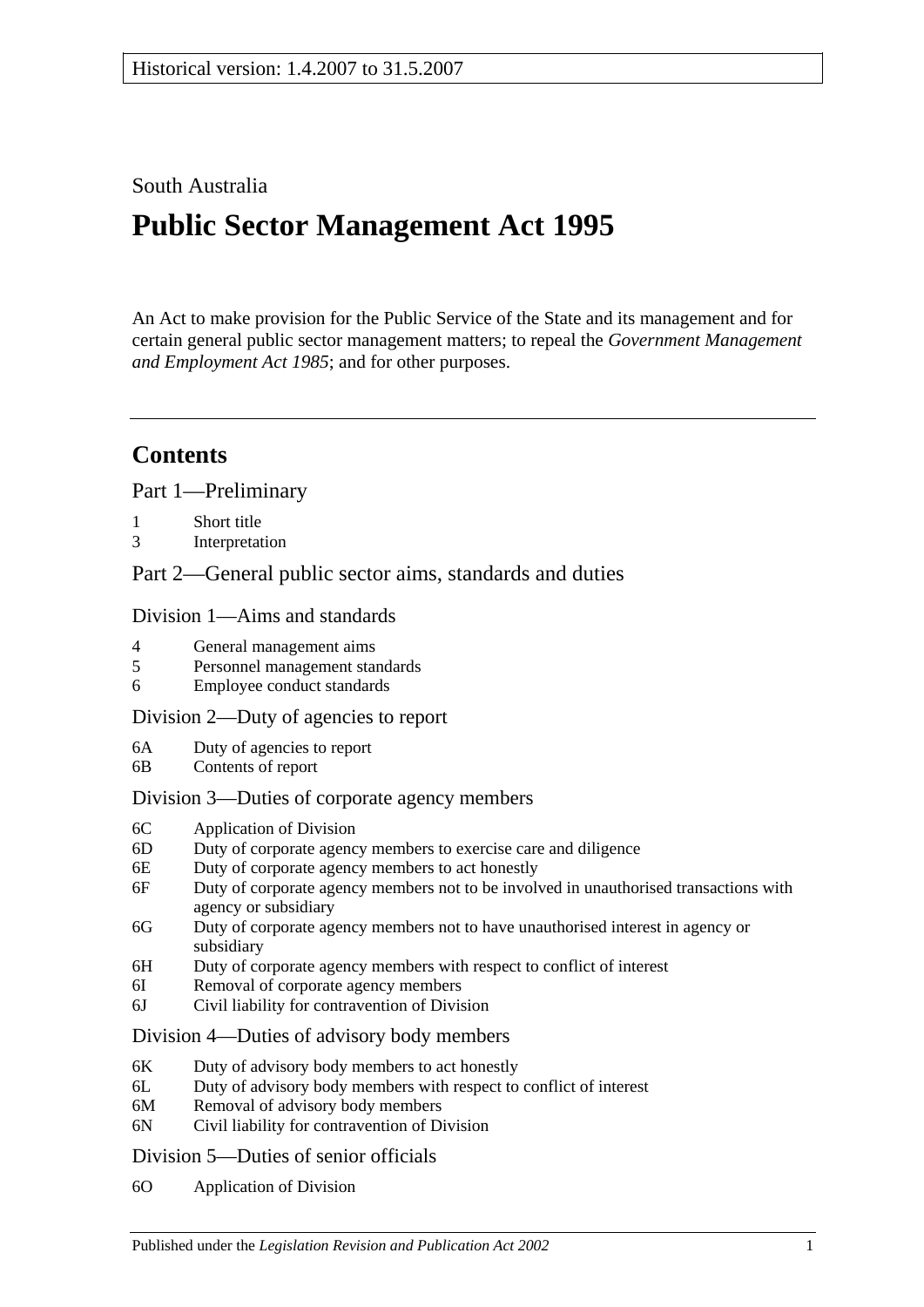- 6P [Duty of senior officials to act honestly](#page-16-3)
- 6Q [Duty of senior officials with respect to conflict of interest](#page-16-4)
- 6R [Civil liability for contravention of Division](#page-17-0)

#### [Division 6—Duties of corporate agency executives](#page-18-0)

- 6S [Application of Division](#page-18-1)
- 6T [Duty of corporate agency executives to act honestly](#page-18-2)
- 6U [Duty of corporate agency executives not to be involved in unauthorised transactions with](#page-18-3)  [agency or subsidiary](#page-18-3)
- 6V [Duty of corporate agency executives not to have unauthorised interest in agency or](#page-19-0)  [subsidiary](#page-19-0)
- 6W [Duty of corporate agency executives with respect to conflict of interest](#page-19-1)
- 6X [Civil liability for contravention of Division](#page-20-0)

#### [Division 7—Duties of employees](#page-20-1)

- 6Y [Application of Division](#page-20-2)
- 6Z [Duty of employees to act honestly](#page-20-3)
- 6ZA [Duty of employees with respect to conflict of interest](#page-21-0)
- 6ZB [Civil liability for contravention of Division](#page-21-1)

#### [Division 8—Duties of persons performing contract work](#page-22-0)

- 6ZC [Duty of persons performing contract work to act honestly](#page-22-1)
- 6ZD [Duty of persons performing contract work with respect to conflict of interest](#page-22-2)
- 6ZE [Civil liability for contravention of Division](#page-23-0)

#### [Division 9—Exemptions](#page-23-1)

6ZF [Exemptions](#page-23-2)

#### [Part 3—Public Service structure](#page-23-3)

- 7 [Public Service structure](#page-23-4)
- 8 [Crown employees to be employed in Public Service](#page-24-0)

#### [Part 4—Chief Executives](#page-24-1)

- 9 [Administrative units to have Chief Executives](#page-24-2)
- 10 [Conditions of Chief Executive's appointment](#page-25-0)
- 11 [Contract overrides other provisions](#page-25-1)
- 12 [Termination of Chief Executive's appointment](#page-25-2)
- 13 [Provision for statutory office holder to have powers etc of Chief Executive](#page-26-0)
- 14 [Chief Executive's general responsibilities](#page-27-0)
- 15 [Extent to which Chief Executive is subject to Ministerial direction](#page-27-1)
- 16 [Right of employee representatives and recognised organisations to make representations](#page-27-2)
- 17 [Delegation](#page-28-0)

## [Part 5—Commissioner for Public Employment](#page-28-1)

- 19 [Commissioner for Public Employment](#page-28-2)
- 20 [Conditions of Commissioner's appointment](#page-28-3)
- 21 [Termination of Commissioner's appointment](#page-28-4)
- 22 Functions [of Commissioner](#page-29-0)
- 23 [Extent to which Commissioner is subject to Ministerial direction](#page-30-0)<br>24 Recognised organisations and right of employee representatives a
- 24 [Recognised organisations and right of employee representatives and organisations to make](#page-30-1)  [representations](#page-30-1)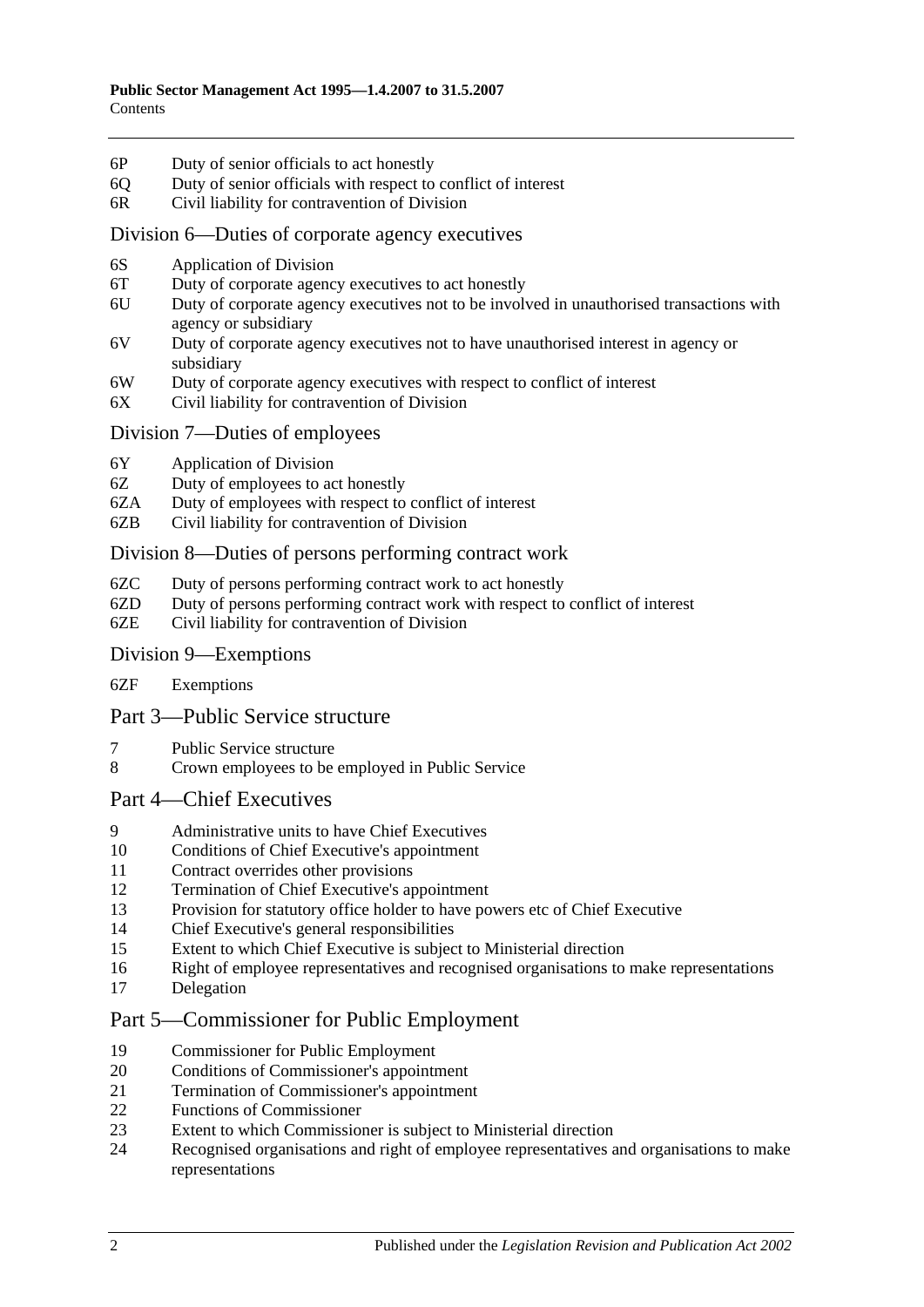- [Investigative powers of Commissioner](#page-31-0)
- [Delegation by Commissioner](#page-31-1)
- [Annual report](#page-32-0)
- [Special reports](#page-32-1)

#### [Part 6—General employment determinations and positions](#page-33-0)

- [General employment determinations](#page-33-1)
- [Positions](#page-33-2)
- [Review of remuneration level of position](#page-34-0)

#### [Part 7—Public Service appointments \(apart from Chief Executives\)](#page-35-0)

#### [Division 1—Executive positions](#page-35-1)

- [Appointment of executives](#page-35-2)
- [Conditions of executive's employment](#page-35-3)
- [Contract overrides other provisions](#page-36-0)
- [Termination of executive's employment by notice](#page-37-0)
- [Executive's general responsibilities](#page-38-0)

#### [Division 2—Other positions](#page-38-1)

- [Division applies to positions other than executive positions](#page-38-2)
- [Appointment](#page-38-3)
- [Conditions of employment](#page-38-4)
- [Probation](#page-39-0)

#### [Division 3—Appointment procedures and promotion appeals](#page-39-1)

- [Appointment procedures](#page-39-2)
- [Promotion appeals](#page-40-0)

## [Part 8—General Public Service employment provisions](#page-41-0)

#### [Division 1—Assignment between positions](#page-41-1)

[Assignment](#page-41-2)

#### [Division 2—Remuneration](#page-42-0)

- [Remuneration](#page-42-1)
- [Additional duties allowance](#page-42-2)
- [Reduction in salary arising from refusal or failure to carry out duties](#page-42-3)
- [Payment of remuneration on death](#page-42-4)

#### [Division 3—Hours of duty and leave](#page-43-0)

[Hours of duty and leave](#page-43-1)

#### [Division 4—Excess employees](#page-43-2)

[Excess employees](#page-43-3)

#### [Division 5—Mental or physical incapacity](#page-44-0)

[Mental or physical incapacity](#page-44-1)

#### [Division 6—Unsatisfactory performance](#page-45-0)

[Unsatisfactory performance](#page-45-1)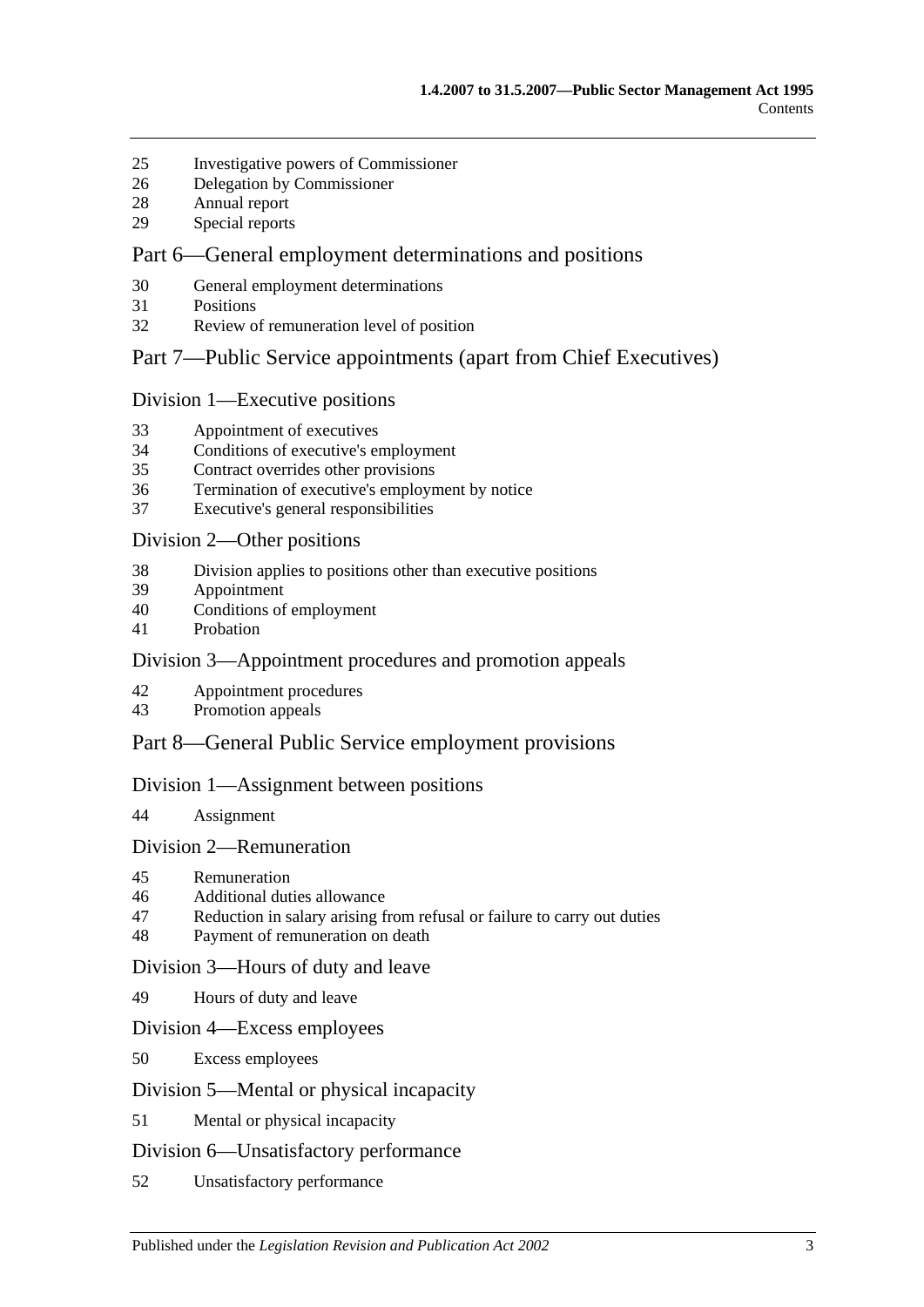#### [Division 7—Resignation and retirement](#page-46-0)

- [Resignation](#page-46-1)
- [Reappointment of employee who resigns to contest election](#page-47-0)
- [Retirement](#page-47-1)

## [Division 8—Conduct and discipline](#page-47-2)

- [General rules of conduct](#page-47-3)
- [Inquiries and disciplinary action](#page-48-0)
- [Suspension or transfer where disciplinary inquiry or offence punishable by imprisonment](#page-49-0)  [charged](#page-49-0)
- [Disciplinary action on conviction of an offence punishable by imprisonment](#page-50-0)
- [Disciplinary appeals](#page-51-0)
- [Payments where employee has liability to Crown](#page-51-1)

#### [Division 9—Appeal against administrative decisions](#page-51-2)

- [Chief Executive's responsibility to conciliate grievances](#page-51-3)
- [Grievance appeals](#page-51-4)

#### [Part 9—Miscellaneous](#page-52-0)

- [Preservation of powers of Governor to appoint, transfer and dismiss](#page-52-1)
- [Equal employment opportunity programs](#page-52-2)
- [Transfers of employees within public sector](#page-53-0)
- [Appointment of Ministerial staff](#page-53-1)
- [Commissioner may approve arrangements for multiple appointments etc](#page-54-0)
- 70A [Incompatible public offices](#page-54-1)
- [Extension of operation of certain provisions of Act](#page-54-2)
- [Operation of Industrial and Employee Relations Act](#page-55-0)
- [Freedom of association for employees](#page-55-1)
- [Immunity of public sector employees, office holders and advisory body members](#page-55-2)
- [Temporary exercise of statutory powers](#page-55-3)
- [Obsolete references](#page-56-0)
- [Evidentiary provision](#page-56-1)
- [War Service \(Preference in Employment\) Act](#page-56-2)
- [Service of notices](#page-57-0)
- 79A [Proceedings for offences](#page-57-1)
- [Regulations](#page-57-2)

[Schedule 1—Persons excluded from Public Service](#page-57-3)

[Schedule 2—Hours of attendance, holidays and leave of absence](#page-58-0)

## Part 1—Hours of attendance

- [Hours of attendance](#page-58-1)
- [Directions relating to part-time employment](#page-58-2)

## Part 2—Holidays and closure of offices

- [Public Service holidays](#page-59-0)
- [Closure of offices etc](#page-59-1)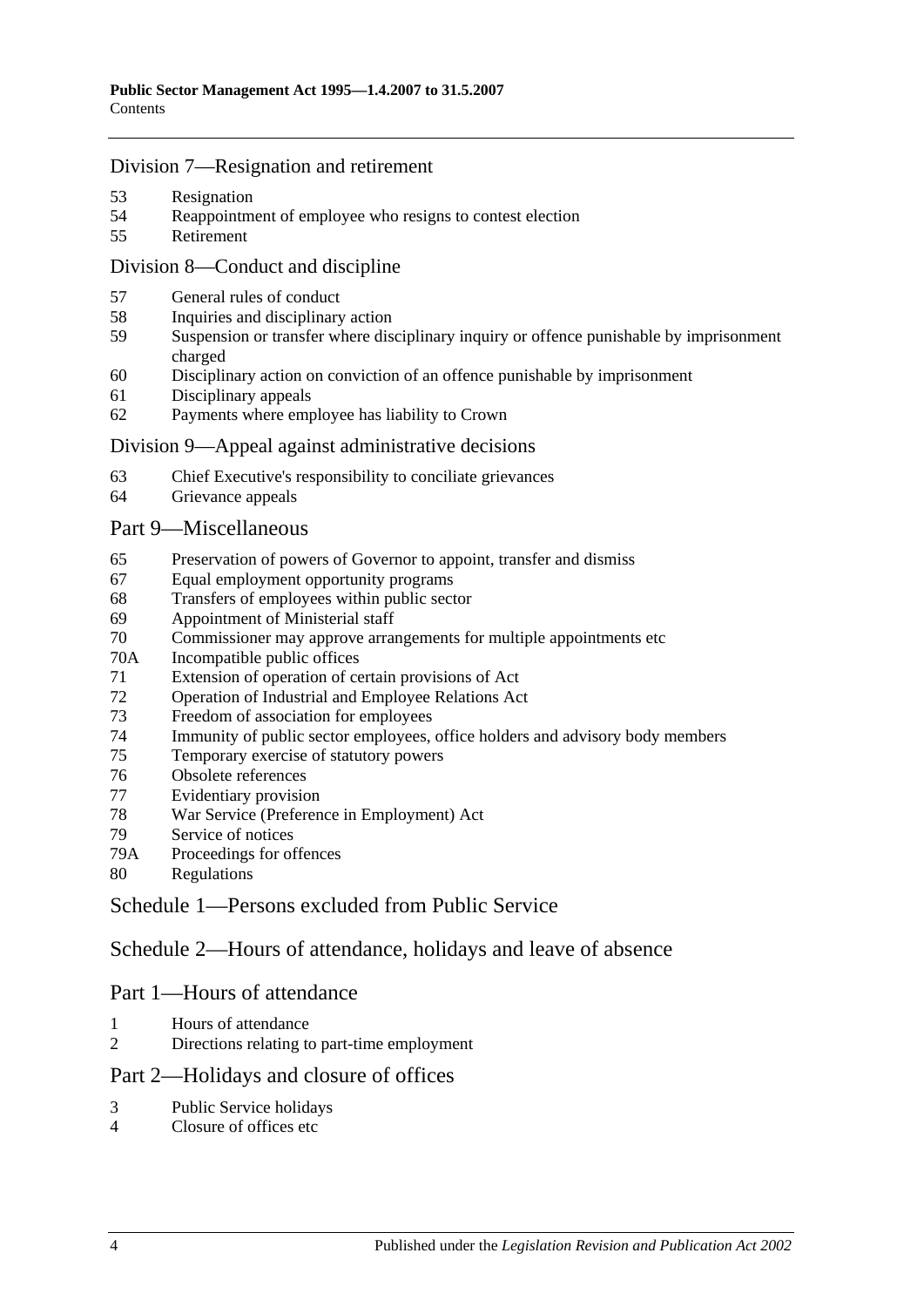#### Part 3—Recreation leave

#### Part 4—Sick leave

[Sick leave etc](#page-60-0)

#### Part 5—Special leave

[Special leave](#page-61-0)

## Part 6—Long service leave

- [Long service leave](#page-61-1)
- [Time and manner in which long service leave is to be taken](#page-62-0)
- [Long service leave to be on full pay](#page-62-1)
- [Payment in lieu of long service leave](#page-62-2)

#### Part 7—Adjustment to leave rights based on prior service

[Adjustment to leave rights based on prior service](#page-63-0)

#### Part 8—Payments on death

[Payment in respect of leave on death](#page-63-1)

## [Schedule 3—Promotion and Grievance Appeals Tribunal and Disciplinary](#page-64-0)  [Appeals Tribunal](#page-64-0)

- [Promotion and Grievance Appeals Tribunal and Disciplinary Appeals Tribunal](#page-64-1)<br>2 Appointment of Presiding Officer and Deputy Presiding Officer
- [Appointment of Presiding Officer and Deputy Presiding Officer](#page-64-2)
- [Panels of nominees](#page-65-0)
- [Constitution of Tribunal and divisions of Tribunal](#page-66-0)
- [Procedure at meetings of Tribunal](#page-66-1)
- [Employee not subject to direction](#page-66-2)
- [Secretary to Tribunal](#page-66-3)
- [Principles on which Promotion and Grievance Appeals Tribunal is to](#page-67-0) act
- [Notice of proceedings etc](#page-67-1)
- [Representation](#page-67-2)
- [Powers of Tribunal](#page-67-3)
- [Witness fees](#page-68-0)
- [Reasons for decision](#page-68-1)
- [Report on proceedings of Tribunal](#page-68-2)

#### [Schedule 4—Repeal and transitional provisions](#page-68-3)

- [Repeal](#page-68-4)
- [Commissioner](#page-68-5)
- [Administrative units continued](#page-69-0)
- [Positions continued](#page-69-1)
- [Employees continued in positions](#page-69-2)
- [Basis of employment](#page-69-3)
- **[Executives](#page-70-0)**
- [Chief Executives](#page-70-1)
- [Temporary promotional reassignments](#page-71-0)
- [Classification and remuneration levels of positions](#page-71-1)
- [Tribunals continued](#page-72-0)
- [Leave rights](#page-72-1)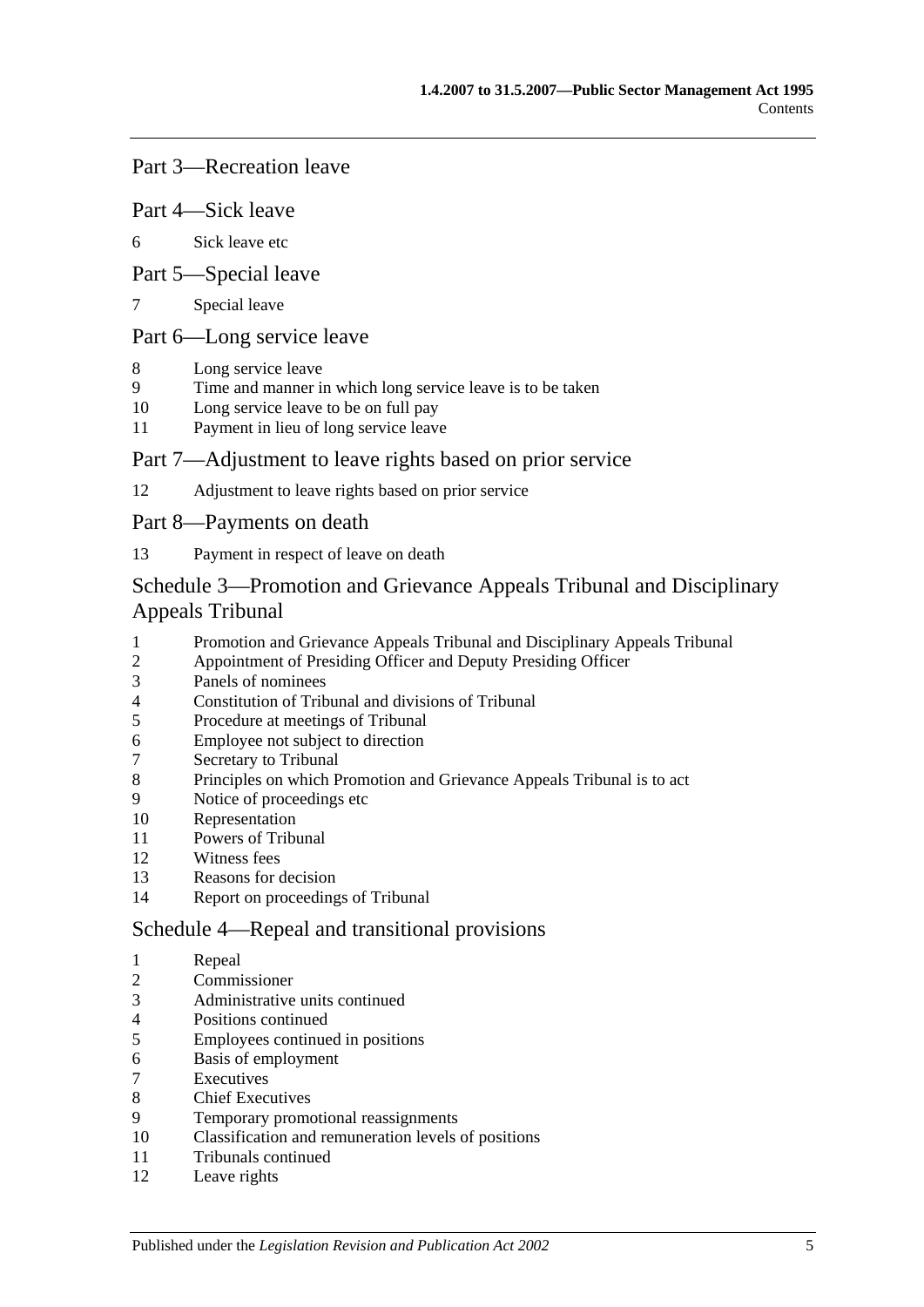- 13 [Directions etc continued](#page-72-2)
- 14 [Acts Interpretation Act applies](#page-72-3)
- 15 [Interaction with Superannuation legislation](#page-72-4)

#### [Legislative history](#page-73-0)

[Appendix—Divisional penalties and expiation fees](#page-76-0)

## <span id="page-5-0"></span>**The Parliament of South Australia enacts as follows:**

## **Part 1—Preliminary**

#### <span id="page-5-1"></span>**1—Short title**

This Act may be cited as the *Public Sector Management Act 1995*.

#### <span id="page-5-2"></span>**3—Interpretation**

(1) In this Act, unless the contrary intention appears—

#### *administrative decision* means—

- (a) a decision; or
- (b) failure or refusal to make a decision,

in the exercise or purported exercise of administrative authority, but does not include a decision or failure or refusal on the part of—

- (c) the Governor; or
- (d) a Minister; or
- (e) the Commissioner when acting under [Part 5](#page-28-1) or [6;](#page-33-0) or
- (f) the Disciplinary Appeals Tribunal or the Promotion and Grievance Appeals Tribunal; or
- (g) the Director of Public Prosecutions when acting under [section](#page-57-1) 79A;

*administrative unit* means an administrative structure in which persons are or are to be employed, established under this Act as an administrative unit;

*advisory body* means an unincorporated body comprised of members appointed by the Governor or a Minister (whether or not under an Act) with a function of providing advice to a public sector agency;

**beneficiary** includes a person who is an object of a discretionary trust;

*casual position* means a position with duties required to be performed—

- (a) for a period not exceeding four weeks; or
- (b) for hours that are not regular or do not exceed 15 hours in a week;

*Chief Executive* means a person holding, or acting in, the position of Chief Executive of an administrative unit;

*the Commissioner* means the person holding, or acting in, the position of Commissioner for Public Employment;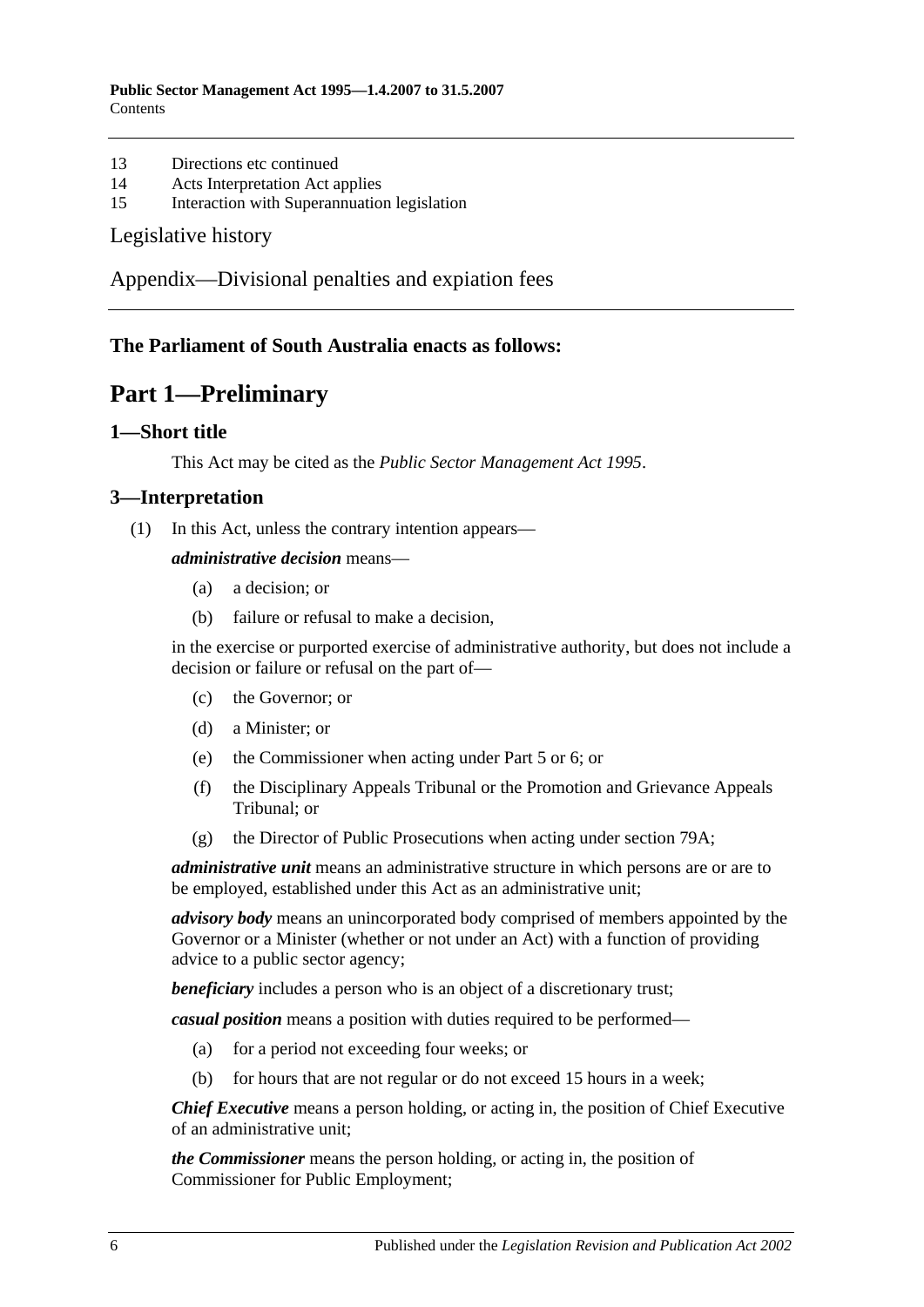*contractor* does not include a public sector agency:

*contract work* means work performed by a person as a contractor or as an employee of a contractor or otherwise directly or indirectly on behalf of a contractor, but does not include work performed as a member of an unincorporated body with a function of advising a public sector agency;

*corporate agency executive* means a person who is employed by a public sector agency that is a body corporate and is concerned or takes part in the management of the agency;

*corporate agency member* means—

- (a) a member of a public sector agency that is a body corporate; or
- (b) a member of the governing body of a public sector agency that is a body corporate;

*debenture* has the same meaning as in the *Corporations Act 2001* of the Commonwealth;

*the Disciplinary Appeals Tribunal* means the Tribunal of that name established under [Schedule 3;](#page-64-0)

*effective service* of an employee means the period of the employee's continuous service in the Public Service subject to any adjustment required to be made to that period under this Act;

*employee* means—

- (a) in relation to [Part 2—](#page-9-0)a public sector employee; or
- (b) in relation to the remainder of this Act—a Chief Executive or executive of an administrative unit or any other person appointed to the Public Service;

*executive* means an employee occupying a position determined by the Commissioner under [Part 6](#page-33-0) to be an executive position;

*managed investment scheme* has the same meaning as in the *Corporations Act 2001* of the Commonwealth;

*merit*, in relation to selection processes, means—

- (a) the extent to which each of the applicants has abilities, aptitude, skills, qualifications, knowledge, experience (including community experience) and personal qualities relevant to the carrying out of the duties in question; and
- (b) if relevant—
	- (i) the manner in which each of the applicants carried out any previous employment or occupational duties or functions; and
	- (ii) the extent to which each of the applicants has potential for development;

*the Minister* means the Minister to whom the administration of this Act is for the time being committed;

*the Promotion and Grievance Appeals Tribunal* means the Tribunal of that name established under [Schedule 3;](#page-64-0)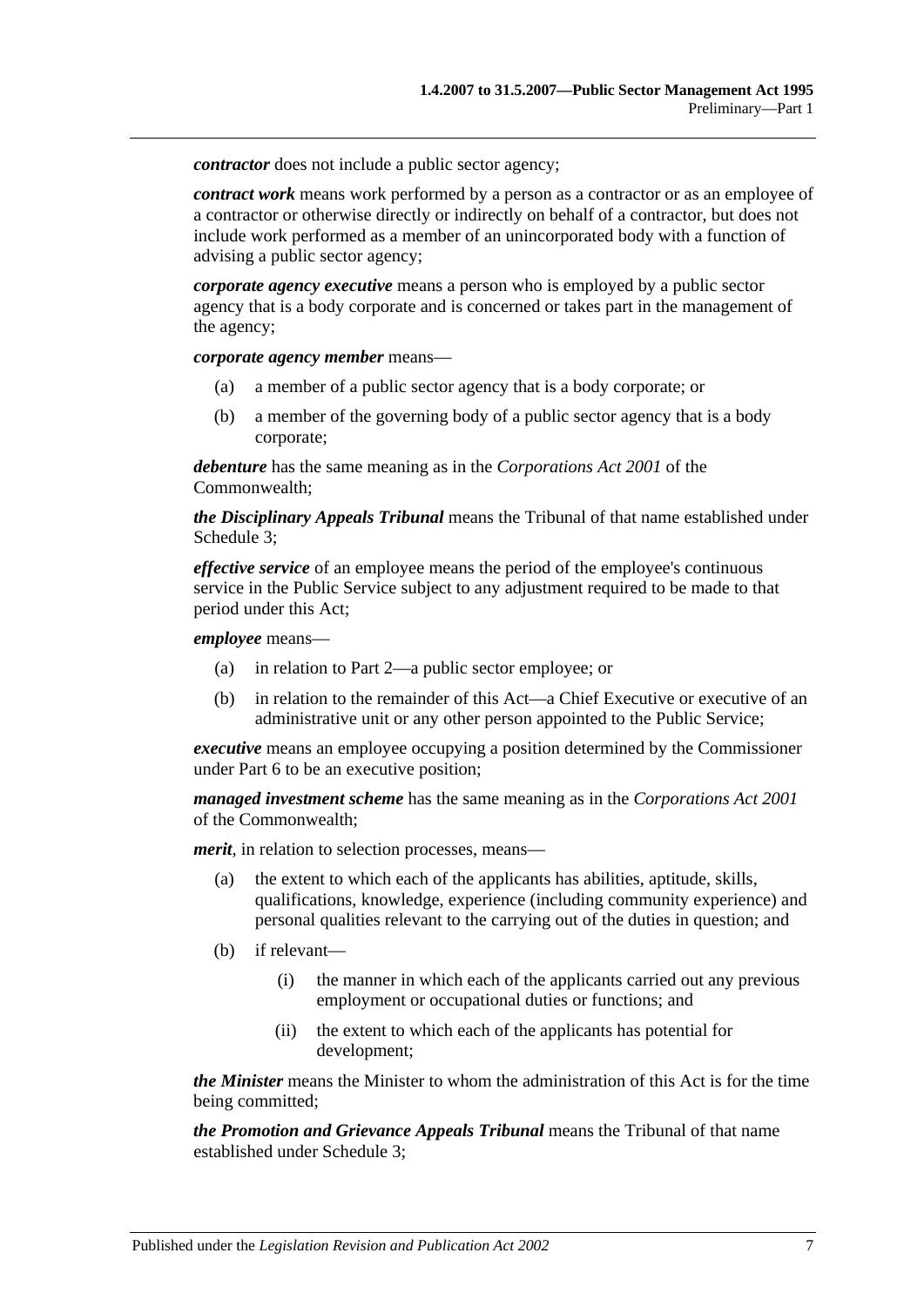*the public sector* means all public sector agencies and public sector employees and the operations and activities carried on by the agencies and employees;

<span id="page-7-0"></span>*public sector agency* means—

- (a) an administrative unit; or
- (b) an agency or instrumentality of the Crown (including a Minister); or
- <span id="page-7-1"></span>(c) a body corporate—
	- (i) comprised of persons, or with a governing body comprised of persons, a majority of whom are appointed by the Governor, a Minister or an agency or instrumentality of the Crown; or
	- (ii) subject to control or direction by a Minister; or
	- (iii) declared under [subsection](#page-9-3) (2) to be a public sector agency; or
- (d) a subsidiary of a person or body referred to in [paragraph](#page-7-0) (b) or [\(c\),](#page-7-1)

but does not include a person or body declared under [subsection](#page-9-3) (2) not to be a public sector agency;

*public sector employee* means a person appointed to the Public Service or employed by the Crown or a public sector agency;

*recognised organisation* means an association declared to be a recognised organisation by the Commissioner under [Part 5;](#page-28-1)

*relative*, in relation to a person, means the spouse, parent or remoter linear ancestor, son, daughter or remoter issue or brother or sister of the person;

*relevant interest* has the same meaning as in the *Corporations Act 2001* of the Commonwealth;

*relevant Minister* means—

- (a) in relation to a public sector agency—
	- (i) in the case of an agency that is a Minister—that Minister; or
	- (ii) in the case of an agency (other than an incorporated Minister) established under an Act other than this Act—the Minister responsible for the administration of the Act; or
	- (iii) in any other case—the Minister responsible for the agency; or
- (b) in relation to a corporate agency member or corporate agency executive—the relevant Minister in relation to the agency; or
- (c) in relation to an advisory body member—the relevant Minister in relation to a public sector agency to which the body provides advice; or
- (d) in relation to a senior official or employee—
	- (i) in the case of the Commissioner or the Deputy Commissioner for Public Employment—the Minister responsible for the administration of this Act; or
	- (ii) in the case of a senior official or employee appointed under an Act other than this Act—the Minister responsible for the administration of the Act; or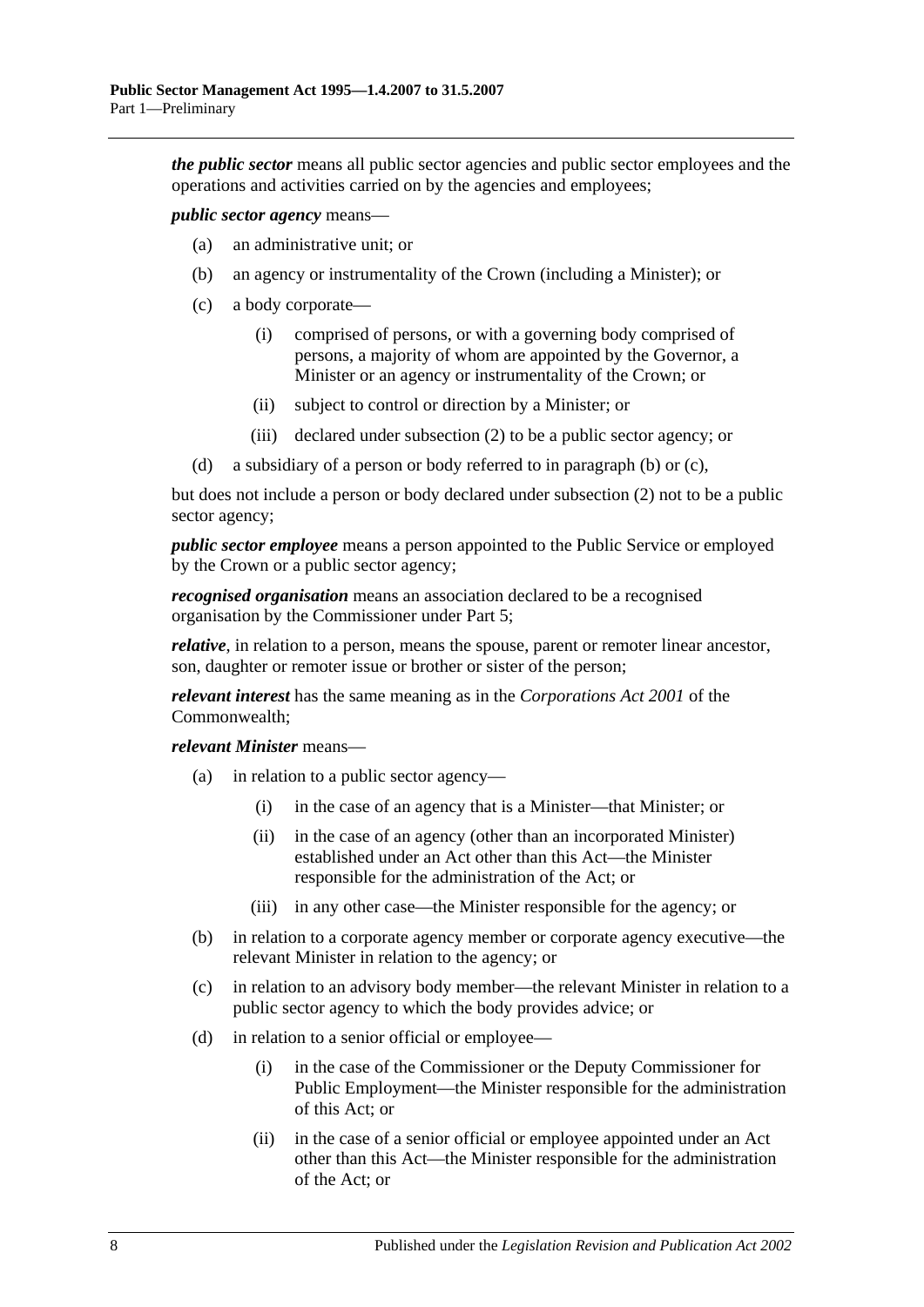- (iii) in any other case—the relevant Minister in relation to the agency by or in which the senior official or employee is employed; or
- (e) in relation to a person performing contract work—
	- (i) for a public sector agency—the relevant Minister in relation to the agency; or
	- (ii) for the Crown—the Minister responsible for the administration of this Act;

*remuneration* means salary, allowances and other monetary benefits payable to an employee;

*remuneration level* of a position in the Public Service means the level fixed for the position in a structure of remuneration levels in accordance with the appropriate determination of the Commissioner under [Part 6;](#page-33-0)

*selection processes* means the processes by which applications are sought and applicants selected for the purpose of employment in the public sector;

*senior official* means—

- (a) the Commissioner for Public Employment; or
- (b) the Deputy Commissioner for Public Employment; or
- (c) the Chief Executive of an administrative unit; or
- (d) a statutory office holder with the powers and functions of a Chief Executive of an administrative unit; or
- (e) a chief executive (or acting chief executive) of a public sector agency other than an administrative unit; or
- (f) a person declared by another Act or under [subsection](#page-9-3) (2) to be a senior official;

*spouse* includes a putative spouse (whether or not a declaration of the relationship has been made under the *[Family Relationships Act](http://www.legislation.sa.gov.au/index.aspx?action=legref&type=act&legtitle=Family%20Relationships%20Act%201975) 1975*);

*subsidiary* has the same meaning as in the *Corporations Act 2001* of the Commonwealth;

*temporary position* means a position—

- (a) with duties that—
	- (i) are of a temporary nature; or
	- (ii) are required to be performed urgently without the delay involved in conducting selection processes; and
- (b) with a term of employment not exceeding 12 months;

*total remuneration package value* of a position under a contract means the sum that results from aggregating—

- (a) the remuneration specified in the contract; and
- (b) the sums specified in the contract as representing the values of the benefits (other than remuneration) to which the employee is entitled under the contract;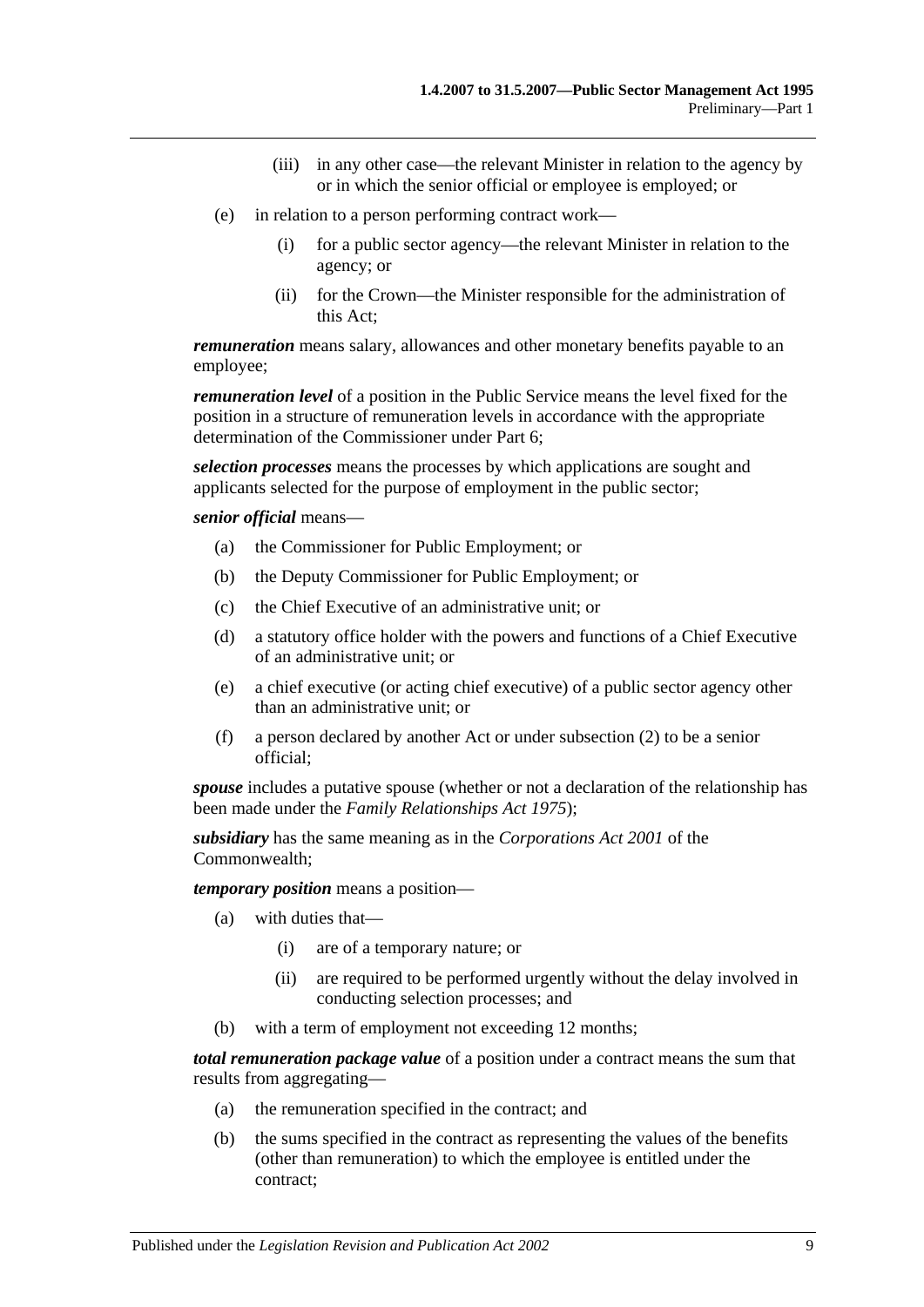*whole-of-Government objectives* means objectives for Government that are approved in Cabinet from time to time and relate to the functions or operations of all or various public sector agencies.

- <span id="page-9-4"></span>(1a) For the purposes of this Act—
	- (a) a person is an *associate* of another person if—
		- (i) the other person is a relative of the person or of the person's spouse; or
		- (ii) the other person—
			- (A) is a body corporate; and
			- (B) the person or a relative of the person or of the person's spouse has, or two or more such persons together have, a relevant interest or relevant interests in shares in the body corporate the nominal value of which is not less than 10 per cent of the nominal value of the issued share capital of the body corporate; or
		- (iii) the other person is a trustee of a trust of which the person, a relative of the person or of the person's spouse or a body corporate referred to in [subparagraph](#page-9-4) (ii) is a beneficiary; or
		- (iv) the person is declared by the regulations to be an associate of the other person;
	- (b) in determining whether a company is a *subsidiary* of a public sector agency, any shares held, or powers exercisable by, the agency or any other body are not to be taken to be held or exercisable in a fiduciary capacity by reason of the fact that the agency is an instrumentality of the Crown or holds its property on behalf of the Crown.
- <span id="page-9-3"></span>(2) The Minister may, by notice published in the Gazette—
	- (a) declare that a specified person or body is or is not a public sector agency for the purposes of this Act; or
	- (ab) declare that a person holding or acting in a specified position (being a position established by an Act or an executive position) is a senior official; or
	- (b) vary or revoke a notice under this subsection.

**Note—**

For definition of divisional penalties (and divisional expiation fees) see Appendix.

## <span id="page-9-0"></span>**Part 2—General public sector aims, standards and duties**

## <span id="page-9-1"></span>**Division 1—Aims and standards**

#### <span id="page-9-2"></span>**4—General management aims**

- (1) Public sector agencies will aim to—
	- (a) provide responsive, effective and efficient services to the community and the Government; and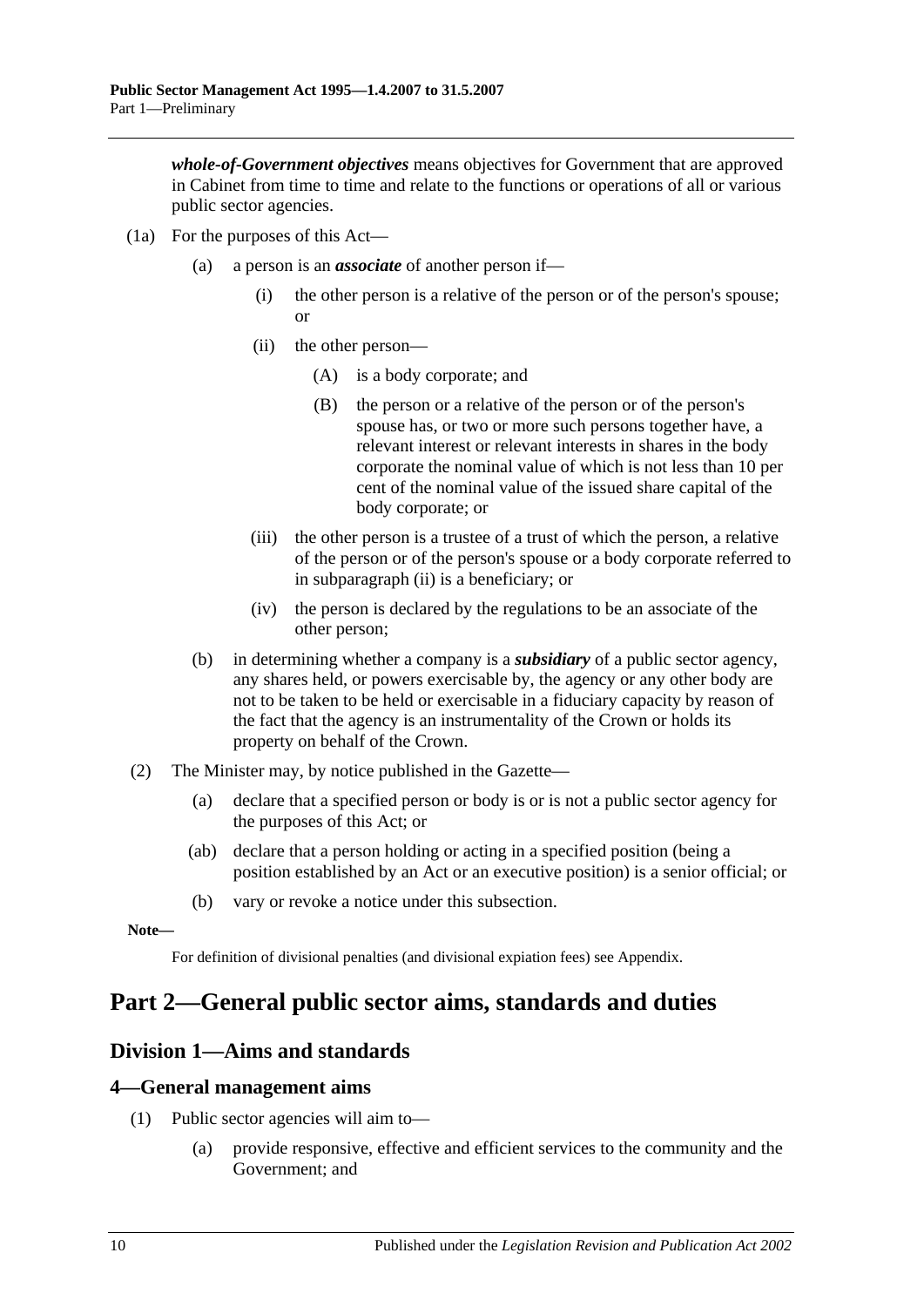- (b) maintain structures, systems and processes that work without excessive formality and that can adapt quickly to changing demands; and
- (c) recognise the importance of their people through training, ongoing development and appropriate remuneration; and
- (d) manage all resources effectively, prudently and in a fully accountable manner; and
- (e) continuously improve their performance in delivering services.
- (2) Public sector agencies must implement all legislative requirements relevant to the agencies.

## <span id="page-10-0"></span>**5—Personnel management standards**

In personnel management, public sector agencies will—

- (a) base all selection decisions on a proper assessment of merit; and
- (b) treat employees fairly and consistently and not subject employees to arbitrary or capricious administrative decisions; and
- (c) prevent unlawful discrimination against employees or persons seeking employment in the public sector on the ground of sex, sexuality, marital status, pregnancy, race, physical impairment or any other ground and ensure that no form of unjustifiable discrimination is exercised against employees or persons seeking employment in the public sector; and
- (d) use diversity in their workforces to advantage and afford employees equal opportunities to secure promotion and advancement in their employment; and
- (e) afford employees reasonable avenues of redress against improper or unreasonable administrative decisions; and
- (f) provide safe and healthy working conditions; and
- (g) prevent nepotism and patronage.

## <span id="page-10-1"></span>**6—Employee conduct standards**

Public sector employees are expected to—

- (a) treat the public and other employees with respect and courtesy; and
- (b) utilise resources at their disposal in an efficient, responsible and accountable manner; and
- (c) deal with information of which they have knowledge as a result of their work only in accordance with the requirements of their agencies; and
- (d) endeavour to give their best to meet performance standards and other organisational requirements; and
- (e) conduct themselves in public in a manner that will not reflect adversely on the public sector, their agencies and other employees; and
- (ea) observe the requirements of any code of conduct for employees issued from time to time by the Commissioner and published in the Gazette; and
- (f) observe all relevant legislative requirements.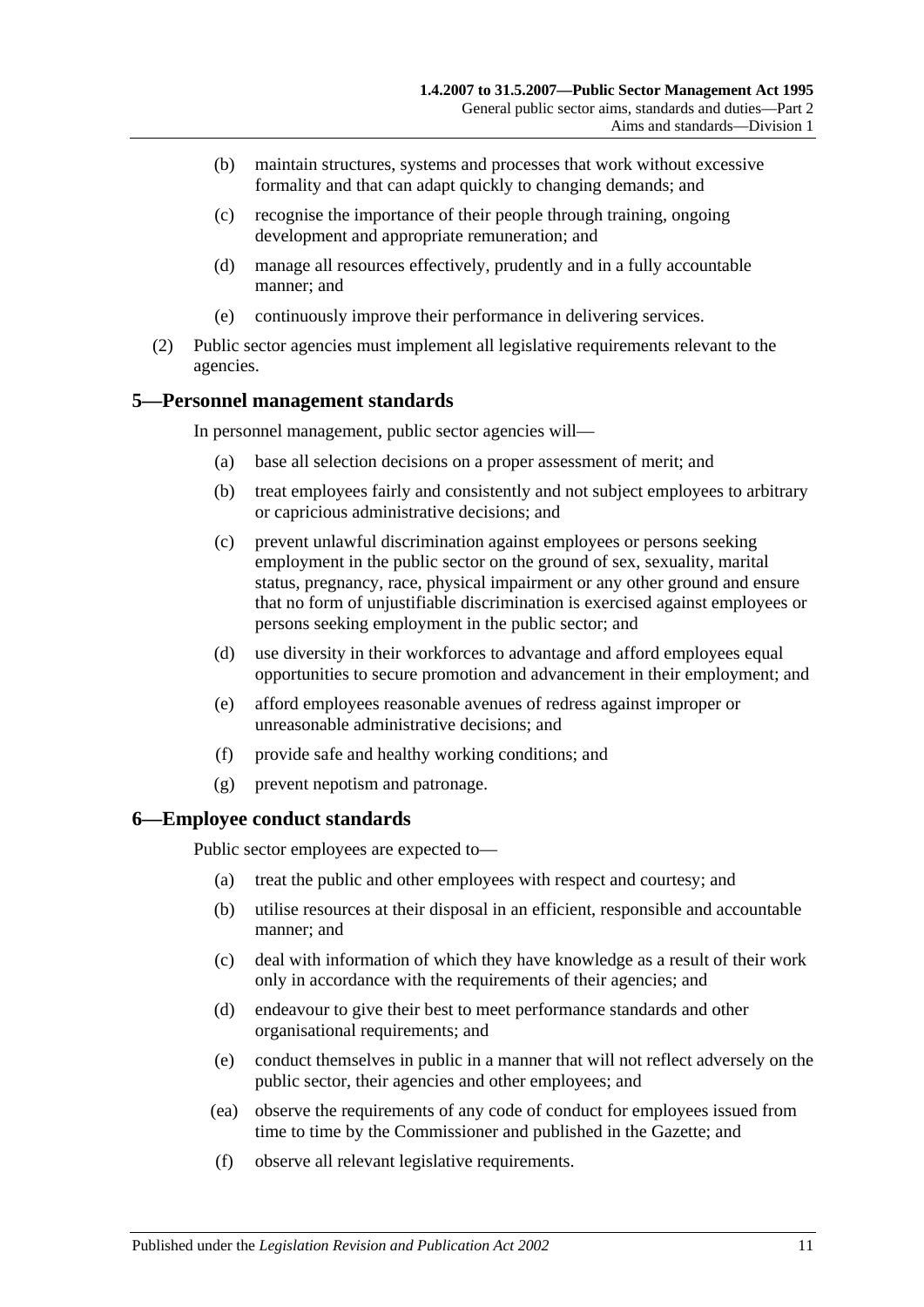## <span id="page-11-0"></span>**Division 2—Duty of agencies to report**

## <span id="page-11-1"></span>**6A—Duty of agencies to report**

- (1) Each public sector agency must, once in each year, present a report on the agency's operations to the relevant Minister in accordance with this Division.
- (2) Subject to this section, the report must be related to a financial year and must be presented within three months after the end of the financial year to which it relates.
- (3) If a public sector agency is under some other statutory obligation to make an annual report to the relevant Minister—
	- (a) the report required by this section may be incorporated with that other report; and
	- (b) the period to which the report relates must be the same as for that other report; and
	- (c) the report must be presented within three months after the end of the reporting period referred to above.
- (4) A Minister must, within 12 sitting days after receipt of a report under this section, cause copies of the report to be laid before each House of Parliament.
- (5) The copy of the report to be laid before Parliament must set out in a prominent position the date on which it was presented to the relevant Minister and if a report is presented to the relevant Minister after the end of the period allowed under this section, the report must be accompanied by a written statement of the reasons for the delay and the statement must be laid before each House of Parliament together with the report.

## <span id="page-11-2"></span>**6B—Contents of report**

- (1) The public sector agency must ensure that the report is accurate, comprehensive, deals with all significant issues affecting the agency and written and presented in a manner that aids ready comprehension.
- (2) The report must contain the information required by the regulations.

## <span id="page-11-3"></span>**Division 3—Duties of corporate agency members**

#### <span id="page-11-4"></span>**6C—Application of Division**

- (1) This Division does not apply in relation to a corporation sole.
- (2) This Division does not apply to a corporate agency member if provisions of the *[Public](http://www.legislation.sa.gov.au/index.aspx?action=legref&type=act&legtitle=Public%20Corporations%20Act%201993)  [Corporations Act](http://www.legislation.sa.gov.au/index.aspx?action=legref&type=act&legtitle=Public%20Corporations%20Act%201993) 1993* apply to the public sector agency.

#### <span id="page-11-5"></span>**6D—Duty of corporate agency members to exercise care and diligence**

- (1) A corporate agency member must at all times exercise a reasonable degree of care and diligence in the performance of his or her functions.
- <span id="page-11-6"></span>(2) If a corporate agency member is culpably negligent in the performance of his or her functions, the member is guilty of an offence.

Penalty: Division 4 fine.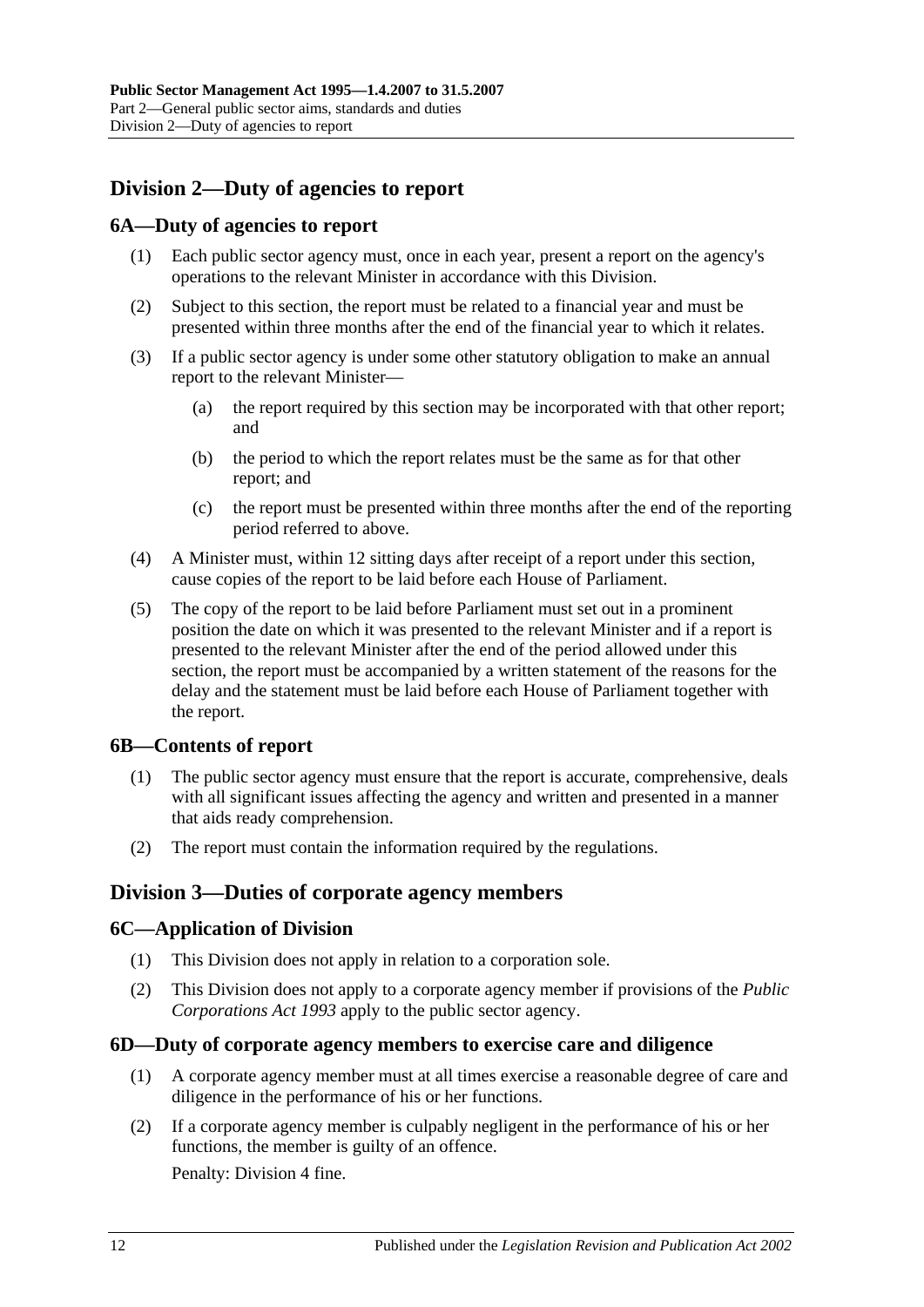- (3) A corporate agency member is not culpably negligent for the purposes of [subsection](#page-11-6) (2) unless the court is satisfied the member's conduct fell sufficiently short of the standards required under this Act of the member to warrant the imposition of a criminal sanction.
- (4) A corporate agency member does not commit any breach of duty under this section by acting in accordance with a direction or requirement of the relevant Minister.

#### <span id="page-12-2"></span><span id="page-12-0"></span>**6E—Duty of corporate agency members to act honestly**

(1) A corporate agency member must at all times act honestly in the performance of the functions of his or her office, whether within or outside the State.

Penalty: Division 4 fine or division 4 imprisonment, or both.

(2) [Subsection](#page-12-2) (1) does not apply to conduct that is merely of a trivial character and does not result in significant detriment to the public interest.

## <span id="page-12-1"></span>**6F—Duty of corporate agency members not to be involved in unauthorised transactions with agency or subsidiary**

- <span id="page-12-3"></span>(1) Neither a corporate agency member nor an associate of a corporate agency member may, without the approval of the relevant Minister, be directly or indirectly involved in a transaction with the agency or any subsidiary of the agency.
- (2) A person will be treated as being indirectly involved in a transaction for the purposes of [subsection](#page-12-3) (1)—
	- (a) if the person initiates, promotes or takes any part in negotiations or steps leading to the making of the transaction with a view to that person or an associate of that person gaining some financial or other benefit (whether immediately or at a time after the making of the transaction); and
	- (b) despite the fact that neither that person nor an agent, nominee or trustee of that person becomes a party to the transaction.
- (3) [Subsection](#page-12-3) (1) does not apply—
	- (a) to the provision of services by the agency or any subsidiary of the agency in the ordinary course of its ordinary business and on ordinary terms; or
	- (b) to the employment of a person under a contract of service with the agency or a subsidiary of the agency or to a transaction that is ancillary or incidental to such employment; or
	- (c) to transactions of a prescribed class.
- <span id="page-12-4"></span>(4) If a transaction is made with an agency or any subsidiary of the agency in contravention of [subsection](#page-12-3) (1), the transaction is liable to be avoided by the agency or by the relevant Minister.
- (5) A transaction may not be avoided under [subsection](#page-12-4) (4) if a person has acquired an interest in property the subject of the transaction in good faith for valuable consideration and without notice of the contravention.
- (6) A corporate agency member must not counsel, procure, induce or be in any way (whether by act or omission or directly or indirectly) knowingly concerned in, or party to, a contravention of [subsection](#page-12-3) (1). Penalty: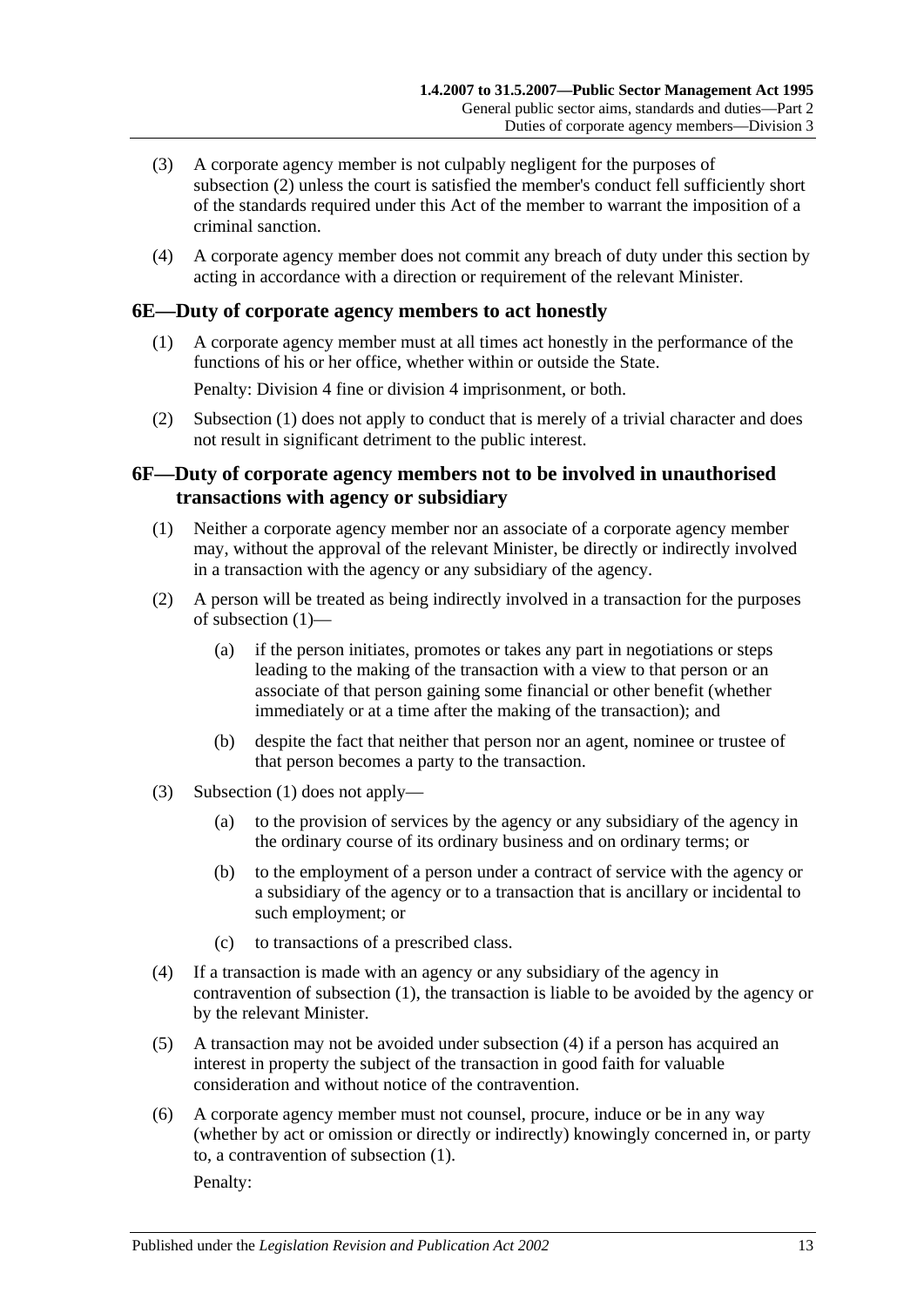If an intention to deceive or defraud is proved—Division 4 fine or division 4 imprisonment, or both.

In any other case—Division 6 fine.

#### <span id="page-13-0"></span>**6G—Duty of corporate agency members not to have unauthorised interest in agency or subsidiary**

- <span id="page-13-2"></span>(1) Neither a corporate agency member nor an associate of a corporate agency member may, without the approval of the relevant Minister—
	- (a) have or acquire a beneficial interest in shares in, debentures of or managed investment schemes of the agency or any subsidiary of the agency; or
	- (b) have or hold or acquire (whether alone or with another person or persons) a right or option in respect of the acquisition or disposal of shares in, debentures of or interests in managed investment schemes of the agency or any subsidiary of the agency; or
	- (c) be a party to, or entitled to a benefit under, a contract under which a person has a right to call for or make delivery of shares in, debentures of or interests in managed investment schemes of the agency or any subsidiary of the agency.
- (2) A corporate agency member must not counsel, procure, induce or be in any way (whether by act or omission or directly or indirectly) knowingly concerned in, or party to, a contravention of [subsection](#page-13-2) (1).

Penalty:

If an intention to deceive or defraud is proved—Division 4 fine or division 4 imprisonment, or both.

In any other case—Division 6 fine.

## <span id="page-13-3"></span><span id="page-13-1"></span>**6H—Duty of corporate agency members with respect to conflict of interest**

- (1) A corporate agency member who has a direct or indirect personal or pecuniary interest in a matter decided or under consideration by the agency or the governing body of the agency—
	- (a) must, as soon as reasonably practicable, disclose in writing to the agency or the governing body of the agency full and accurate details of the interest; and
	- (b) must not take part in any discussion by the agency or the governing body of the agency relating to that matter; and
	- (c) must not vote in relation to that matter; and
	- (d) must be absent from the meeting room when any such discussion or voting is taking place.

Penalty: Division 4 fine.

- (2) If a corporate agency member makes a disclosure of interest and complies with the other requirements of [subsection](#page-13-3) (1) in respect of a proposed contract—
	- (a) the contract is not liable to be avoided by the agency; and
	- (b) the corporate agency member is not liable to account to the agency for profits derived from the contract.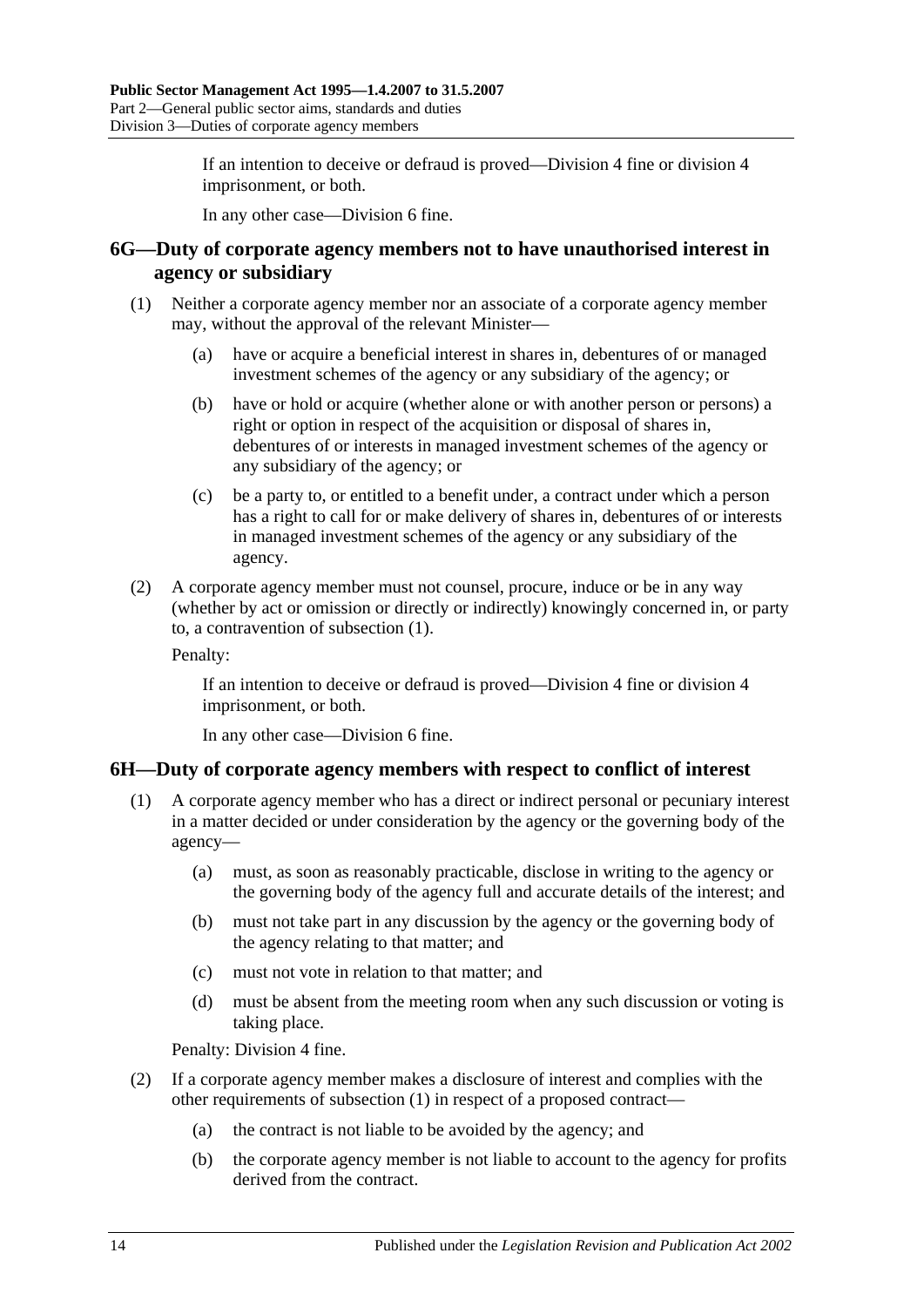- <span id="page-14-2"></span>(3) If a corporate agency member fails to make a disclosure of interest or fails to comply with any other requirement of [subsection](#page-13-3) (1) in respect of a proposed contract, the contract is liable to be avoided by the agency or by the relevant Minister.
- (4) A contract may not be avoided under [subsection](#page-14-2) (3) if a person has acquired an interest in property the subject of the contract in good faith for valuable consideration and without notice of the contravention.
- (5) Where a corporate agency member has or acquires a personal or pecuniary interest, or is or becomes the holder of an office, such that it is reasonably foreseeable that a conflict might arise with his or her duties as a corporate agency member of the agency, the corporate agency member must, as soon as reasonably practicable, disclose in writing to the agency or the governing body of the agency full and accurate details of the interest or office.

Penalty: Division 4 fine.

- (6) A disclosure under this section must be recorded in the minutes of the agency or the governing body of the agency and reported to the relevant Minister.
- (7) If, in the opinion of the relevant Minister, a particular interest or office of a corporate agency member is of such significance that the holding of the interest or office is not consistent with the proper discharge of the duties of the corporate agency member, the Minister may require the corporate agency member either to divest himself or herself of the interest or office or to resign from the agency or governing body of the agency (and non-compliance with the requirement constitutes misconduct and hence a ground for removal of the corporate agency member from the agency or governing body of the agency).
- (8) Without limiting the effect of this section, a corporate agency member will be taken to have an interest in a matter for the purposes of this section if an associate of the corporate agency member has an interest in the matter.
- (9) This section does not apply in relation to a matter in which a corporate agency member has an interest while the corporate agency member remains unaware that he or she has an interest in the matter, but in any proceedings against the corporate agency member the burden will lie on the corporate agency member to prove that he or she was not, at the material time, aware of his or her interest.

## <span id="page-14-0"></span>**6I—Removal of corporate agency members**

Non-compliance by a corporate agency member with a duty imposed by this Division constitutes a ground for removal of the corporate agency member from office.

## <span id="page-14-1"></span>**6J—Civil liability for contravention of Division**

- (1) If a person who is a corporate agency member or former corporate agency member is convicted of an offence for a contravention of this Division (other than an offence consisting of culpable negligence), the court by which the person is convicted may, in addition to imposing a penalty, order the convicted person to pay to the agency—
	- (a) if the court is satisfied that the person or any other person made a profit as a result of the contravention—an amount equal to the profit; and
	- (b) if the court is satisfied that the agency or a subsidiary of the agency suffered loss or damage as a result of the contravention—compensation for the loss or damage.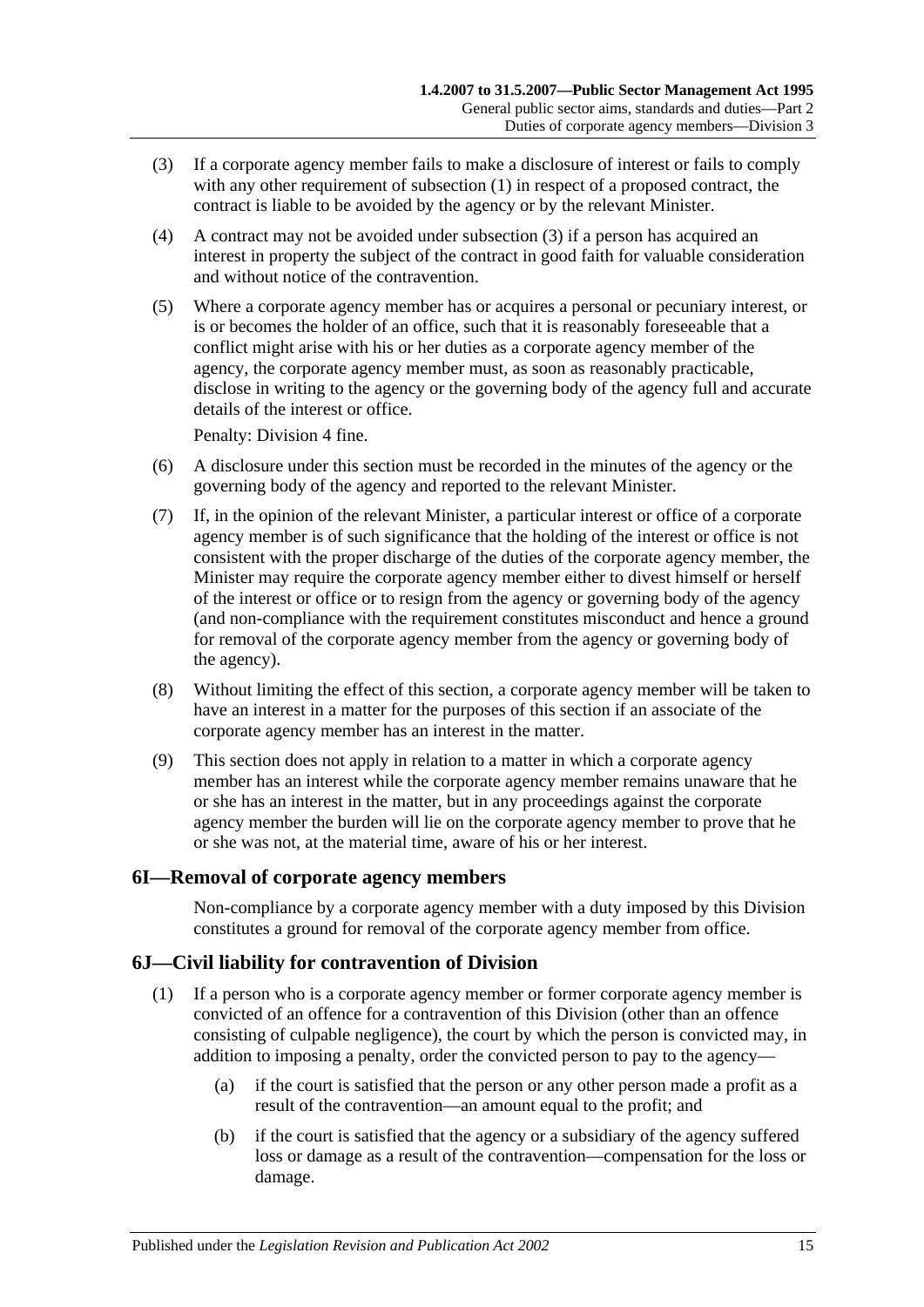- (2) If a person who is a corporate agency member or former corporate agency member is guilty of a contravention of this Division for which a criminal penalty is fixed (other than a contravention consisting of culpable negligence), the agency or the relevant Minister may (whether or not proceedings have been brought for the offence) recover from the person by action in a court of competent jurisdiction—
	- (a) if the person or any other person made a profit as a result of the contravention—an amount equal to the profit; and
	- (b) if the agency or a subsidiary of the agency suffered loss or damage as a result of the contravention—compensation for the loss or damage.

## <span id="page-15-0"></span>**Division 4—Duties of advisory body members**

## <span id="page-15-4"></span><span id="page-15-1"></span>**6K—Duty of advisory body members to act honestly**

(1) An advisory body member must at all times act honestly in the performance of the functions of his or her office, whether within or outside the State.

Penalty: Division 4 fine or division 4 imprisonment, or both.

(2) [Subsection](#page-15-4) (1) does not apply to conduct that is merely of a trivial character and does not result in significant detriment to the public interest.

#### <span id="page-15-2"></span>**6L—Duty of advisory body members with respect to conflict of interest**

- (1) An advisory body member who has a direct or indirect personal or pecuniary interest in a matter decided or under consideration by the body—
	- (a) must, as soon as reasonably practicable, disclose in writing to the relevant Minister full and accurate details of the interest; and
	- (b) must not take part in any discussion by the body relating to that matter; and
	- (c) must not vote in relation to that matter; and
	- (d) must be absent from the meeting room when any such discussion or voting is taking place.

Penalty: Division 4 fine.

- (2) Without limiting the effect of this section, an advisory body member will be taken to have an interest in a matter for the purposes of this section if an associate of the advisory body member has an interest in the matter.
- (3) This section does not apply in relation to a matter in which an advisory body member has an interest while the member remains unaware that he or she has an interest in the matter, but in any proceedings against the advisory body member the burden will lie on the advisory body member to prove that he or she was not, at the material time, aware of his or her interest.

#### <span id="page-15-3"></span>**6M—Removal of advisory body members**

Non-compliance by an advisory body member with a duty imposed by this Division constitutes a ground for removal of the member from office.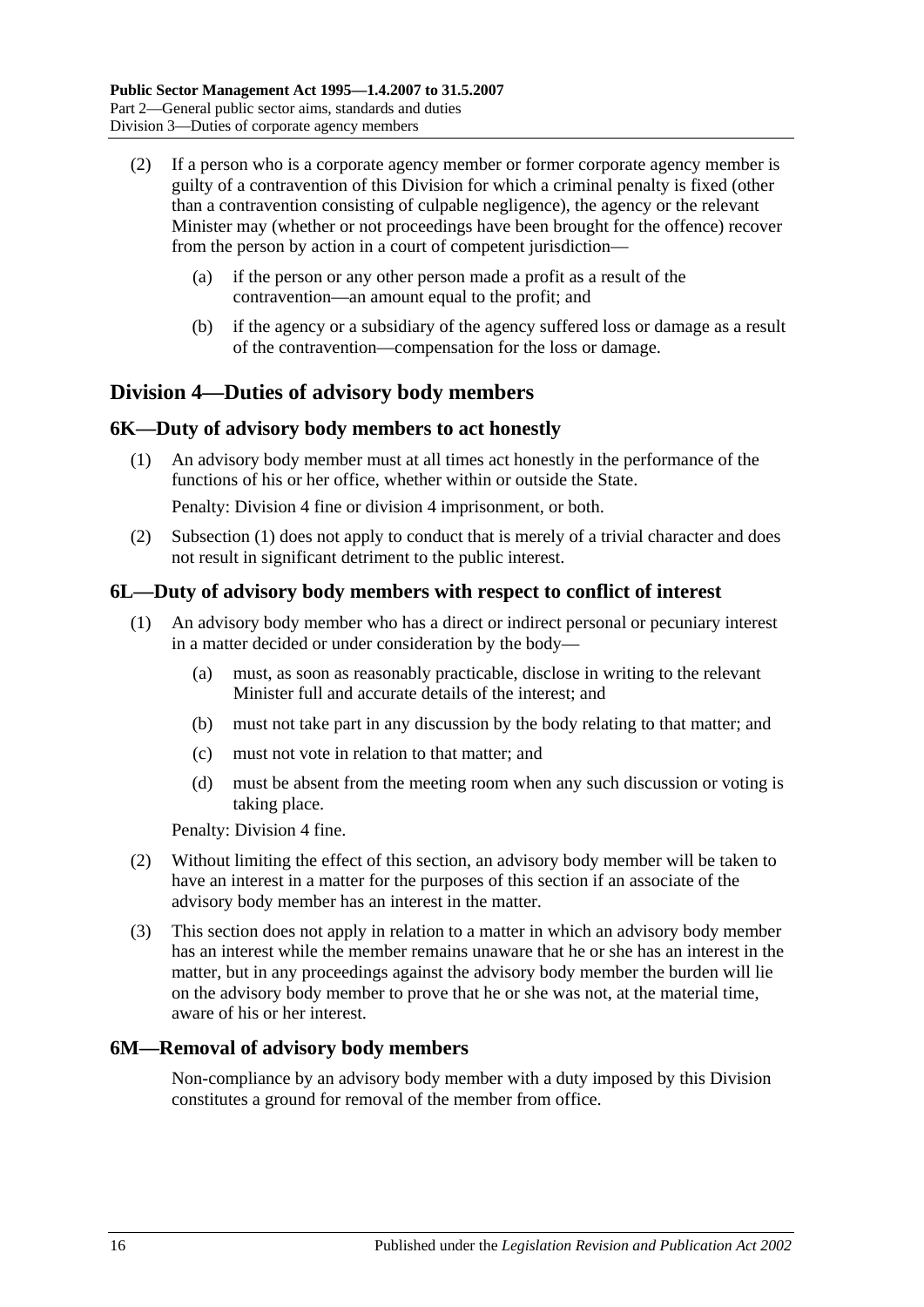## <span id="page-16-0"></span>**6N—Civil liability for contravention of Division**

- (1) If a person who is an advisory body member or former advisory body member is convicted of an offence for a contravention of this Division, the court by which the person is convicted may, in addition to imposing a penalty, order the convicted person to pay to the relevant Minister—
	- (a) if the court is satisfied that the person or any other person made a profit as a result of the contravention—an amount equal to the profit; and
	- (b) if the court is satisfied that any loss or damage has been suffered as a result of the contravention—compensation for the loss or damage.
- (2) If a person who is an advisory body member or former advisory body member is guilty of a contravention of this Division, the relevant Minister may (whether or not proceedings have been brought for the offence) recover from the person by action in a court of competent jurisdiction—
	- (a) if the person or any other person made a profit as a result of the contravention—an amount equal to the profit; and
	- (b) if any loss or damage has been suffered as a result of the contravention—compensation for the loss or damage.

## <span id="page-16-1"></span>**Division 5—Duties of senior officials**

#### <span id="page-16-2"></span>**6O—Application of Division**

This Division does not apply to a senior official if provisions of the *[Public](http://www.legislation.sa.gov.au/index.aspx?action=legref&type=act&legtitle=Public%20Corporations%20Act%201993)  [Corporations Act](http://www.legislation.sa.gov.au/index.aspx?action=legref&type=act&legtitle=Public%20Corporations%20Act%201993) 1993* apply to the senior official.

#### <span id="page-16-5"></span><span id="page-16-3"></span>**6P—Duty of senior officials to act honestly**

(1) A senior official must at all times act honestly in the performance of his or her duties, whether within or outside the State.

Penalty: Division 4 fine or division 4 imprisonment, or both.

(2) [Subsection](#page-16-5) (1) does not apply to conduct that is merely of a trivial character and does not result in significant detriment to the public interest.

#### <span id="page-16-8"></span><span id="page-16-4"></span>**6Q—Duty of senior officials with respect to conflict of interest**

- <span id="page-16-7"></span><span id="page-16-6"></span>(1) A senior official must—
	- (a) on appointment as a senior official, disclose his or her pecuniary interests to the relevant Minister in writing in accordance with the regulations; and
	- (b) on acquiring any further pecuniary interest of a kind specified in the regulations, disclose the pecuniary interest to the relevant Minister in writing in accordance with the regulations; and
	- (c) if a pecuniary interest (whether or not required to be disclosed under [paragraph](#page-16-6) (a) or [\(b\)\)](#page-16-7) or other personal interest of the senior official conflicts or may conflict with his or her duties—
		- (i) disclose in writing to the relevant Minister the nature of the interest and the conflict or potential conflict; and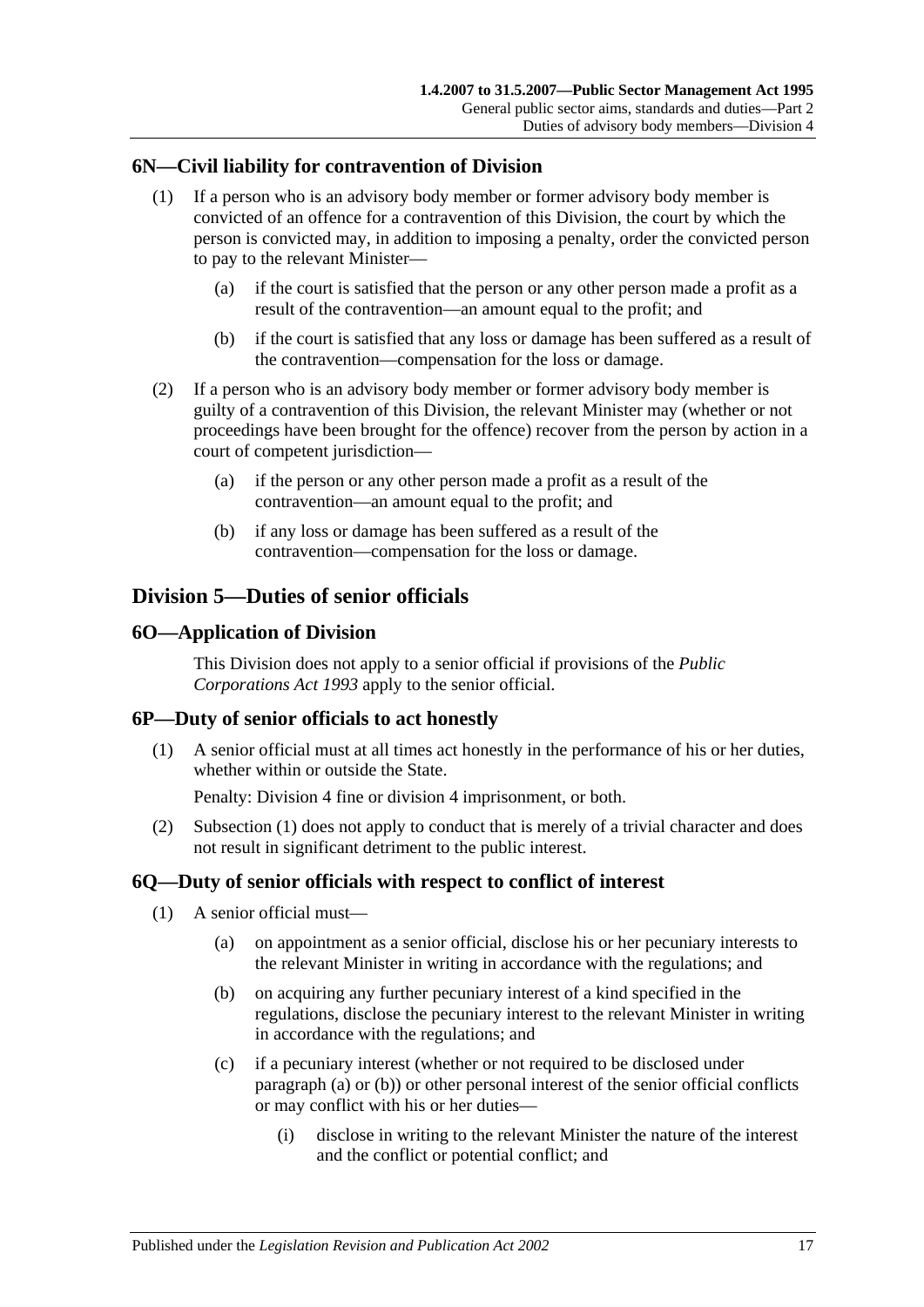(ii) not take action or further action in relation to the matter except as authorised in writing by the relevant Minister.

Penalty: Division 4 fine.

- (2) [Subsection](#page-16-6) (1)(a) applies to a person who is a senior official on the commencement of this section as if the requirement to disclose interests on appointment as a senior official were a requirement to disclose the interests within one month after that commencement.
- (3) A senior official must comply with any written directions given by the relevant Minister to resolve a conflict between the senior official's duties and a pecuniary or other personal interest.

Penalty: Division 4 fine.

- (4) Without limiting the effect of this section, a senior official will be taken to have an interest in a matter for the purposes of this section if an associate of the senior official has an interest in the matter.
- (5) If a senior official makes a disclosure of interest and complies with the other requirements of [subsection](#page-16-8) (1) in respect of a proposed contract—
	- (a) the contract is not liable to be avoided; and
	- (b) the senior official is not liable to account for profits derived from the contract.
- <span id="page-17-1"></span>(6) If a senior official fails to make a disclosure of interest or fails to comply with any other requirement of [subsection](#page-16-8) (1) in respect of a proposed contract, the contract is liable to be avoided by the relevant Minister.
- (7) A contract may not be avoided under [subsection](#page-17-1) (6) if a person has acquired an interest in property the subject of the contract in good faith for valuable consideration and without notice of the contravention.
- (8) This section does not apply in relation to a conflict or potential conflict between a senior official's duties and a pecuniary or other personal interest while the senior official remains unaware of the conflict or potential conflict, but in any proceedings against the senior official the burden will lie on the senior official to prove that he or she was not, at the material time, aware of the conflict or potential conflict.

## <span id="page-17-0"></span>**6R—Civil liability for contravention of Division**

- (1) If a person is convicted of an offence against this Division, the court by which the person is convicted may, in addition to imposing a penalty, order the convicted person to pay to the relevant Minister—
	- (a) if the court is satisfied that the person or any other person made a profit as a result of the contravention—an amount equal to the profit; and
	- (b) if the court is satisfied that any loss or damage has been suffered as a result of the contravention—compensation for the loss or damage.
- (2) If a person contravenes this Division, the relevant Minister may (whether or not proceedings have been brought for the offence) recover from the person by action in a court of competent jurisdiction—
	- (a) if the person or any other person made a profit as a result of the contravention—an amount equal to the profit; and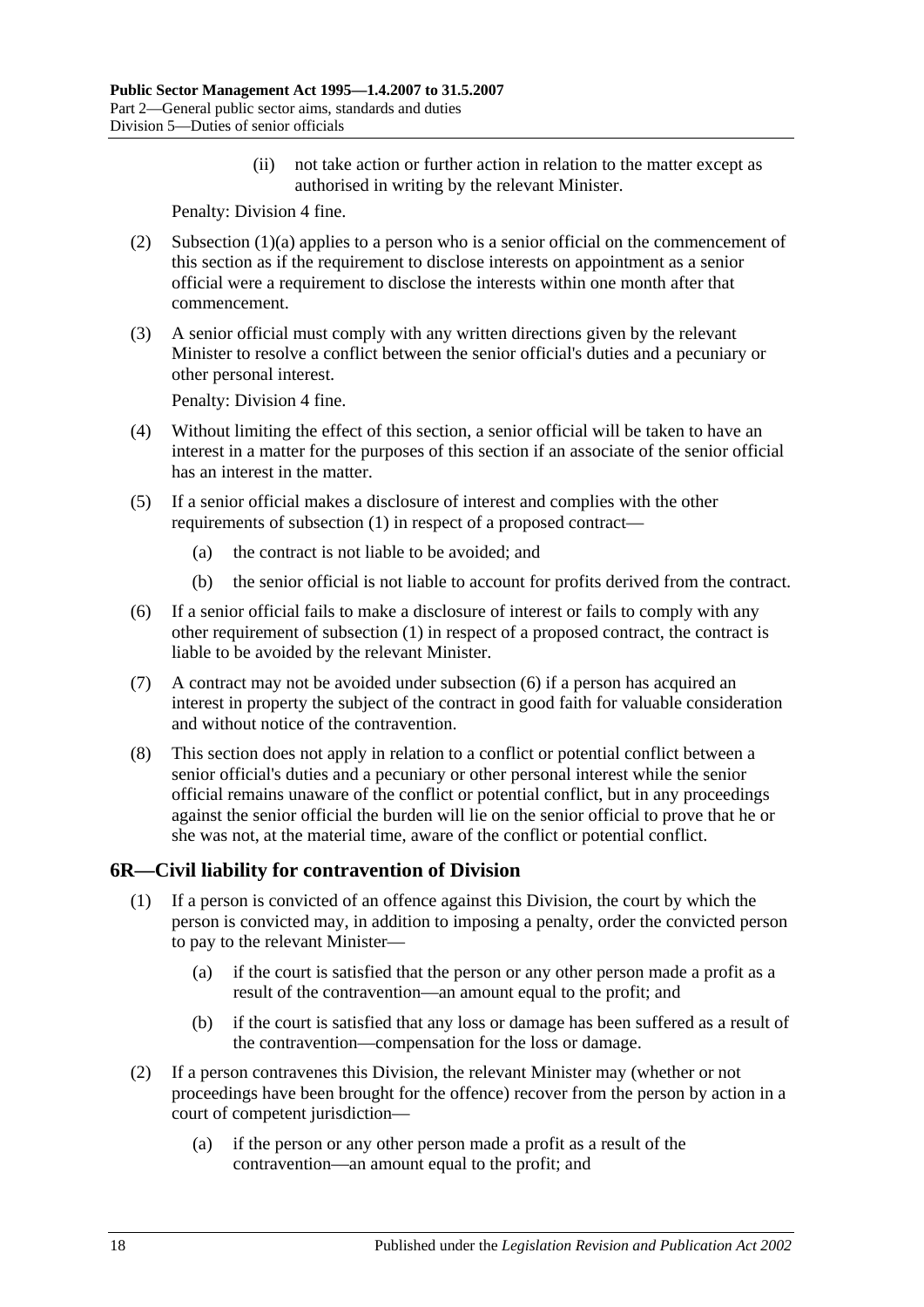(b) if any loss or damage has been suffered as a result of the contravention—compensation for the loss or damage.

## <span id="page-18-0"></span>**Division 6—Duties of corporate agency executives**

## <span id="page-18-1"></span>**6S—Application of Division**

- (1) This Division does not apply to a corporate agency executive if provisions of the *[Public Corporations Act](http://www.legislation.sa.gov.au/index.aspx?action=legref&type=act&legtitle=Public%20Corporations%20Act%201993) 1993* apply to the public sector agency.
- (2) [Sections](#page-18-2) 6T and [6W](#page-19-1) do not apply to a corporate agency executive who is a senior official.

## <span id="page-18-4"></span><span id="page-18-2"></span>**6T—Duty of corporate agency executives to act honestly**

(1) A corporate agency executive must at all times act honestly in the performance of his or her duties, whether within or outside the State.

Penalty: Division 4 fine or division 4 imprisonment, or both.

(2) [Subsection](#page-18-4) (1) does not apply to conduct that is merely of a trivial character and does not result in significant detriment to the public interest.

## <span id="page-18-3"></span>**6U—Duty of corporate agency executives not to be involved in unauthorised transactions with agency or subsidiary**

- <span id="page-18-5"></span>(1) Neither a corporate agency executive nor an associate of a corporate agency executive may, without the approval of the relevant Minister, be directly or indirectly involved in a transaction with the agency or any subsidiary of the agency.
- (2) A person will be treated as being indirectly involved in a transaction for the purposes of [subsection](#page-18-5) (1)—
	- (a) if the person initiates, promotes or takes any part in negotiations or steps leading to the making of the transaction with a view to that person or an associate of that person gaining some financial or other benefit (whether immediately or at a time after the making of the transaction); and
	- (b) despite the fact that neither that person nor an agent, nominee or trustee of that person becomes a party to the transaction.
- (3) [Subsection](#page-18-5) (1) does not apply—
	- (a) to the provision of services by the agency or any subsidiary of the agency in the ordinary course of its ordinary business and on ordinary terms; or
	- (b) to the employment of a person under a contract of service with the agency or a subsidiary of the agency or to a transaction that is ancillary or incidental to such employment; or
	- (c) to transactions of a prescribed class.
- <span id="page-18-6"></span>(4) If a transaction is made with an agency or any subsidiary of the agency in contravention of [subsection](#page-18-5) (1), the transaction is liable to be avoided by the agency or by the relevant Minister.
- (5) A transaction may not be avoided under [subsection](#page-18-6) (4) if a person has acquired an interest in property the subject of the transaction in good faith for valuable consideration and without notice of the contravention.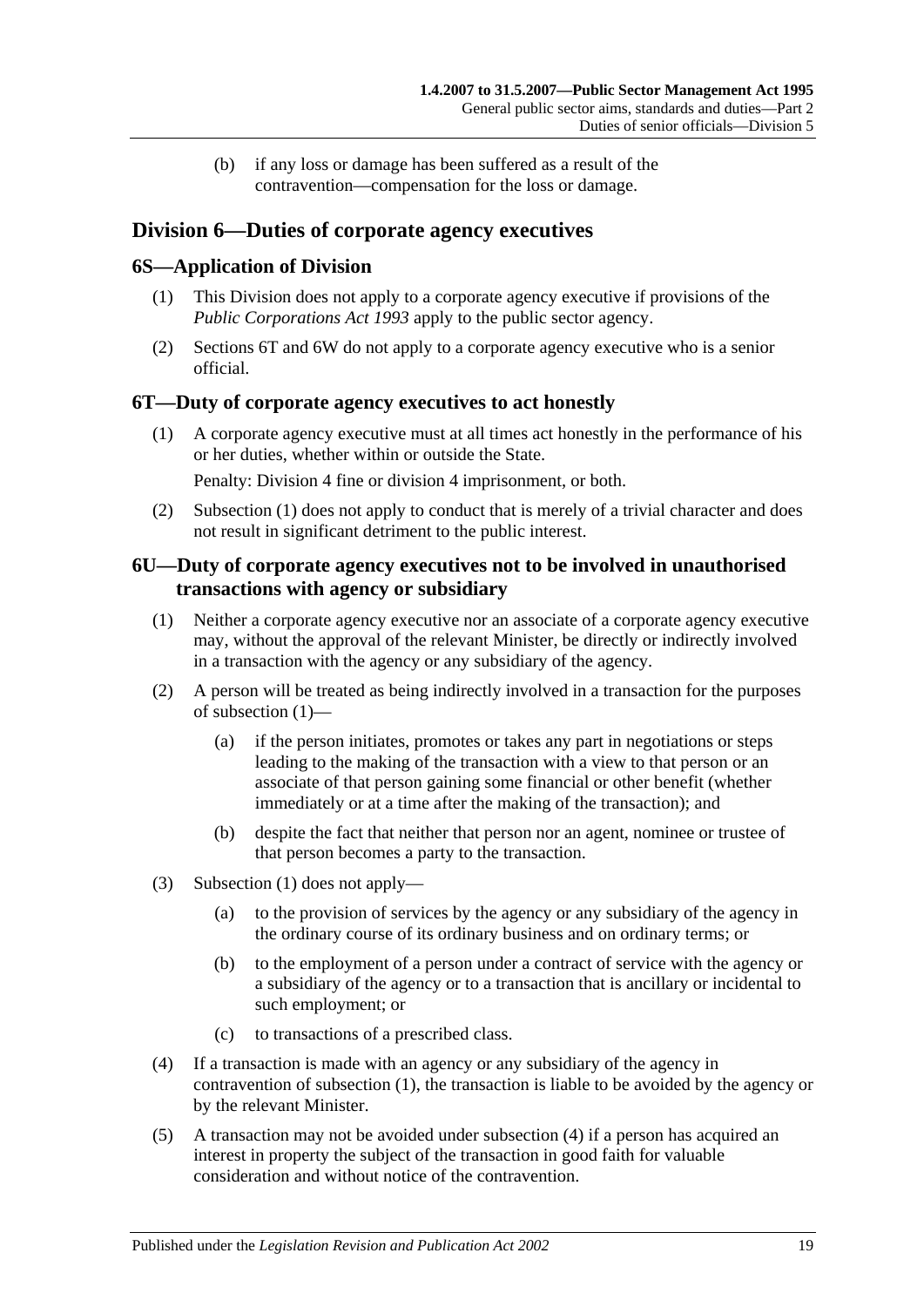(6) A corporate agency executive must not counsel, procure, induce or be in any way (whether by act or omission or directly or indirectly) knowingly concerned in, or party to, a contravention of [subsection](#page-18-5) (1).

Penalty:

If an intention to deceive or defraud is proved—Division 4 fine or division 4 imprisonment, or both.

In any other case—Division 6 fine.

## <span id="page-19-0"></span>**6V—Duty of corporate agency executives not to have unauthorised interest in agency or subsidiary**

- <span id="page-19-2"></span>(1) Neither a corporate agency executive nor an associate of a corporate agency executive may, without the approval of the relevant Minister—
	- (a) have or acquire a beneficial interest in shares in, debentures of or managed investment schemes of the agency or any subsidiary of the agency; or
	- (b) have or hold or acquire (whether alone or with another person or persons) a right or option in respect of the acquisition or disposal of shares in, debentures of or interests in managed investment schemes of the agency or any subsidiary of the agency; or
	- (c) be a party to, or entitled to a benefit under, a contract under which a person has a right to call for or make delivery of shares in, debentures of or interests in managed investment schemes of the agency or any subsidiary of the agency.
- (2) A corporate agency executive must not counsel, procure, induce or be in any way (whether by act or omission or directly or indirectly) knowingly concerned in, or party to, a contravention of [subsection](#page-19-2) (1).

Penalty:

If an intention to deceive or defraud is proved—Division 4 fine or division 4 imprisonment, or both.

In any other case—Division 6 fine.

## <span id="page-19-3"></span><span id="page-19-1"></span>**6W—Duty of corporate agency executives with respect to conflict of interest**

- (1) If a corporate agency executive has a pecuniary or other personal interest that conflicts or may conflict with the executive's duties, the executive must disclose in writing to the agency the nature of the interest and the conflict or potential conflict.
- (2) A corporate agency executive must comply with any written directions given by the agency to resolve a conflict between the executive's duties and a pecuniary or other personal interest.
- (3) Without limiting the effect of this section, a corporate agency executive will be taken to have an interest in a matter for the purposes of this section if an associate of the executive has an interest in the matter.
- (4) Failure by a corporate agency executive to comply with this section constitutes grounds for termination of the executive's employment (but this does not derogate from any statutory provisions or other law governing the process for discipline or termination of employment of an employee).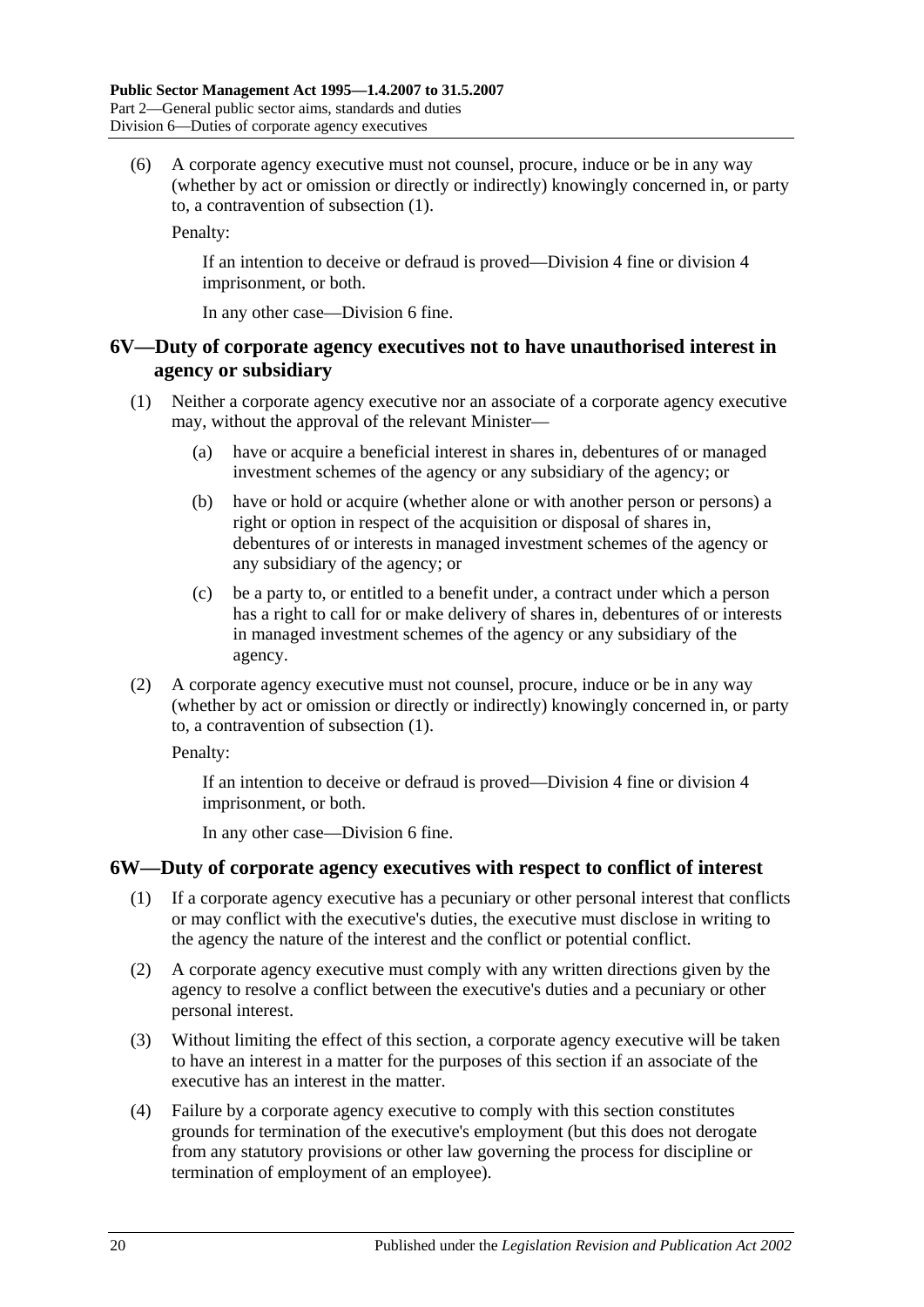- (5) If a corporate agency executive makes a disclosure of interest under [subsection](#page-19-3) (1) in respect of a proposed contract—
	- (a) the contract is not liable to be avoided; and
	- (b) the executive is not liable to account for profits derived from the contract.
- <span id="page-20-4"></span>(6) If a corporate agency executive fails to make a disclosure of interest under [subsection](#page-19-3) (1) in respect of a proposed contract, the contract is liable to be avoided by the relevant Minister.
- (7) A contract may not be avoided under [subsection](#page-20-4) (6) if a person has acquired an interest in property the subject of the contract in good faith for valuable consideration and without notice of the contravention.
- (8) This section does not apply in relation to a conflict or potential conflict between a corporate agency executive's duties and a pecuniary or other personal interest while the executive remains unaware of the conflict or potential conflict, but in any proceedings against the executive the burden will lie on the executive to prove that he or she was not, at the material time, aware of the conflict or potential conflict.

## <span id="page-20-0"></span>**6X—Civil liability for contravention of Division**

- (1) If a person is convicted of an offence against this Division, the court by which the person is convicted may, in addition to imposing a penalty, order the convicted person to pay to the relevant Minister—
	- (a) if the court is satisfied that the person or any other person made a profit as a result of the contravention—an amount equal to the profit; and
	- (b) if the court is satisfied that any loss or damage has been suffered as a result of the contravention—compensation for the loss or damage.
- (2) If a person contravenes this Division, the relevant Minister may (whether or not proceedings have been brought for an offence) recover from the person by action in a court of competent jurisdiction—
	- (a) if the person or any other person made a profit as a result of the contravention—an amount equal to the profit; and
	- (b) if any loss or damage has been suffered as a result of the contravention—compensation for the loss or damage.

## <span id="page-20-1"></span>**Division 7—Duties of employees**

#### <span id="page-20-2"></span>**6Y—Application of Division**

This Division does not apply to an employee if [Division 5,](#page-16-1) [Division 6](#page-18-0) or provisions of the *[Public Corporations Act](http://www.legislation.sa.gov.au/index.aspx?action=legref&type=act&legtitle=Public%20Corporations%20Act%201993) 1993* apply to the employee.

#### <span id="page-20-5"></span><span id="page-20-3"></span>**6Z—Duty of employees to act honestly**

(1) A public sector employee must at all times act honestly in the performance of his or her duties, whether within or outside the State.

Penalty: Division 4 fine or division 4 imprisonment, or both.

(2) [Subsection](#page-20-5) (1) does not apply to conduct that is merely of a trivial character and does not result in significant detriment to the public interest.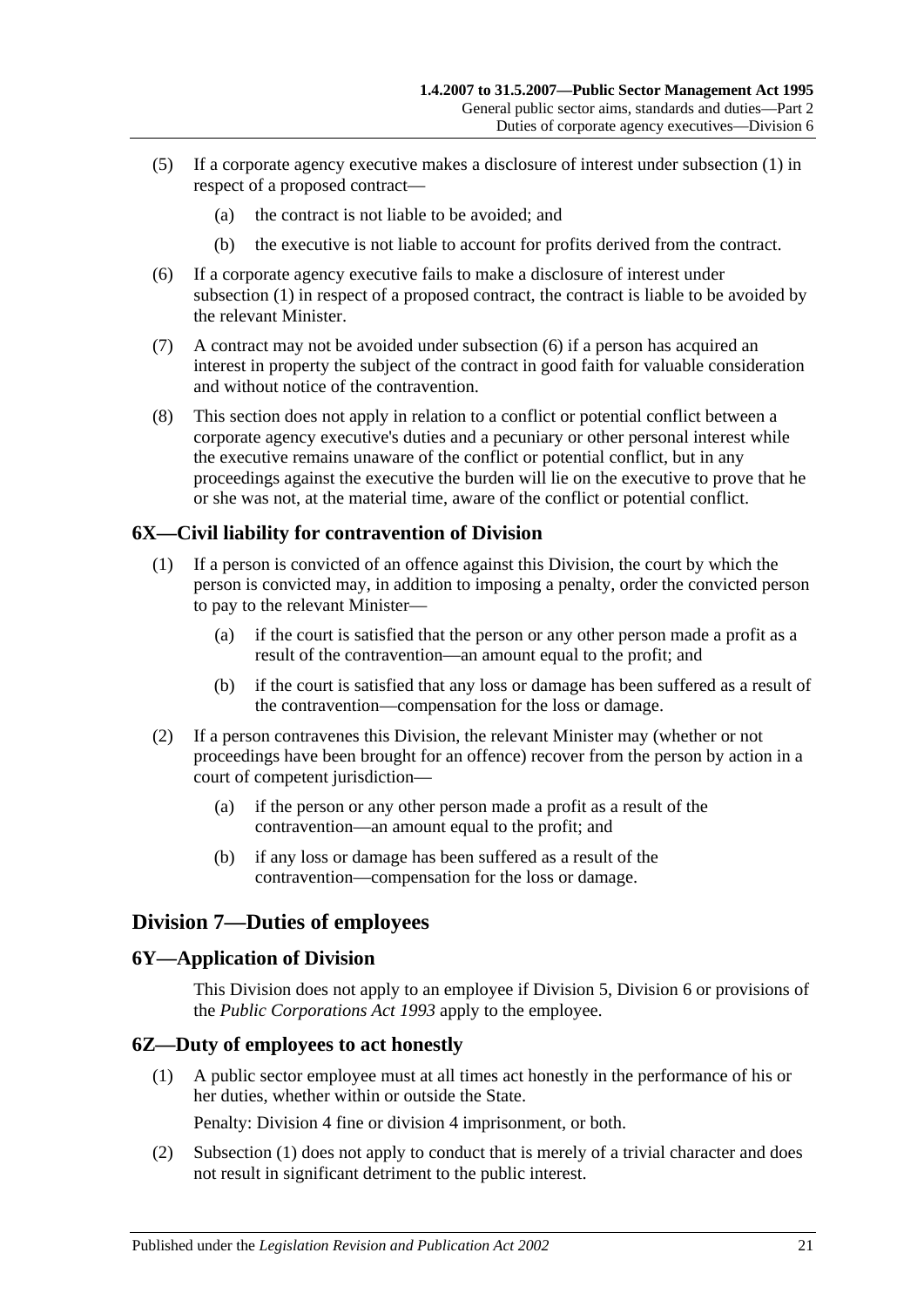## <span id="page-21-2"></span><span id="page-21-0"></span>**6ZA—Duty of employees with respect to conflict of interest**

- (1) If a public sector employee has a pecuniary or other personal interest that conflicts or may conflict with the employee's duties, the employee must disclose in writing to the relevant authority the nature of the interest and the conflict or potential conflict.
- (2) A public sector employee must comply with any written directions given by the relevant authority to resolve a conflict between the employee's duties and a pecuniary or other personal interest.
- (3) Without limiting the effect of this section, a public sector employee will be taken to have an interest in a matter for the purposes of this section if an associate of the employee has an interest in the matter.
- (4) Failure by an employee to comply with this section constitutes grounds for termination of the employee's employment (but this does not derogate from any statutory provisions or other law governing the process for discipline or termination of employment of an employee).
- (5) If an employee makes a disclosure of interest under [subsection](#page-21-2) (1) in respect of a proposed contract—
	- (a) the contract is not liable to be avoided; and
	- (b) the employee is not liable to account for profits derived from the contract.
- <span id="page-21-3"></span>(6) If an employee fails to make a disclosure of interest under [subsection](#page-21-2) (1) in respect of a proposed contract, the contract is liable to be avoided by the relevant Minister.
- (7) A contract may not be avoided under [subsection](#page-21-3) (6) if a person has acquired an interest in property the subject of the contract in good faith for valuable consideration and without notice of the contravention.
- (8) This section does not apply in relation to a conflict or potential conflict between an employee's duties and a pecuniary or other personal interest while the employee remains unaware of the conflict or potential conflict, but in any proceedings against the employee the burden will lie on the employee to prove that he or she was not, at the material time, aware of the conflict or potential conflict.
- (9) In this section—

*relevant authority* means—

- (a) in relation to an employee employed by or in a public sector agency with a chief executive (or acting chief executive)—the chief executive (or acting chief executive) of the agency; or
- (b) in any other case—the relevant Minister or the nominee of the relevant Minister.

## <span id="page-21-1"></span>**6ZB—Civil liability for contravention of Division**

- (1) If a person is convicted of an offence against this Division, the court by which the person is convicted may, in addition to imposing a penalty, order the convicted person to pay to the relevant Minister—
	- (a) if the court is satisfied that the person or any other person made a profit as a result of the contravention—an amount equal to the profit; and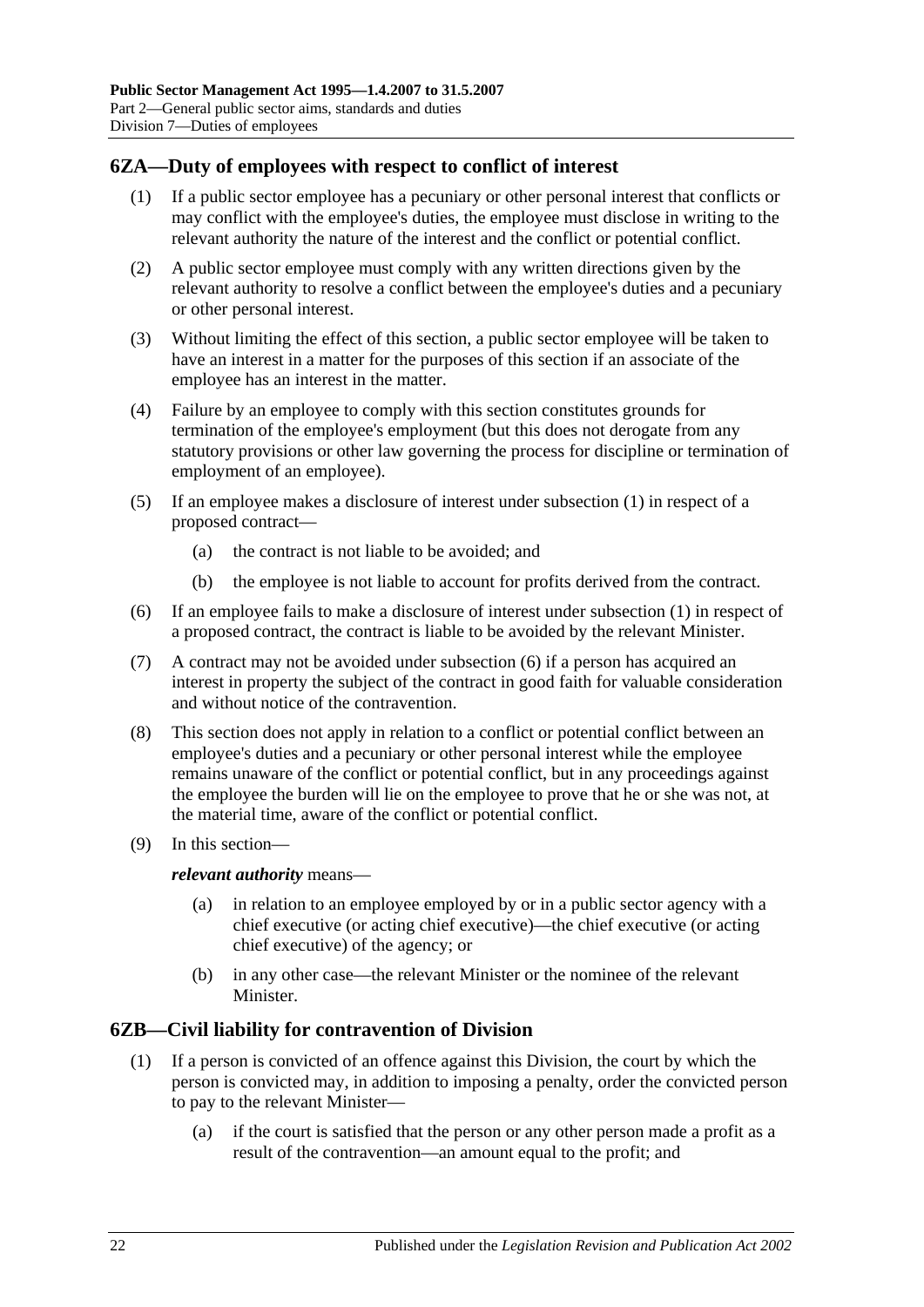- (b) if the court is satisfied that any loss or damage has been suffered as a result of the contravention—compensation for the loss or damage.
- (2) If a person contravenes this Division, the relevant Minister may (whether or not proceedings have been brought for an offence) recover from the person by action in a court of competent jurisdiction—
	- (a) if the person or any other person made a profit as a result of the contravention—an amount equal to the profit; and
	- (b) if any loss or damage has been suffered as a result of the contravention—compensation for the loss or damage.

## <span id="page-22-0"></span>**Division 8—Duties of persons performing contract work**

#### <span id="page-22-3"></span><span id="page-22-1"></span>**6ZC—Duty of persons performing contract work to act honestly**

(1) A person performing contract work for a public sector agency or the Crown must at all times act honestly in the performance of that work, whether within or outside the State.

Penalty: Division 4 fine or division 4 imprisonment, or both.

(2) [Subsection](#page-22-3) (1) does not apply to conduct that is merely of a trivial character and does not result in significant detriment to the public interest.

## <span id="page-22-2"></span>**6ZD—Duty of persons performing contract work with respect to conflict of interest**

- <span id="page-22-4"></span>(1) If a person performing contract work for a public sector agency or the Crown has a pecuniary or other personal interest that conflicts or may conflict with duties that the person has in that capacity and the conflict relates to a contract or proposed contract binding the agency or the Crown (other than the contract for the performance of the contract work), the person must—
	- (a) disclose in writing to the relevant authority the nature of the interest and the conflict or potential conflict; and
	- (b) not take action or further action in relation to the matter except as authorised in writing by the relevant authority.

Penalty: Division 4 fine.

- (2) Without limiting the effect of this section, a person will be taken to have an interest in a matter for the purposes of this section if an associate of the person has an interest in the matter.
- (3) If a person performing contract work for a public sector agency or the Crown makes a disclosure of interest under [subsection](#page-22-4) (1) in respect of a proposed contract—
	- (a) the contract is not liable to be avoided; and
	- (b) the person is not liable to account for profits derived from the contract.
- <span id="page-22-5"></span>(4) If a person performing contract work for a public sector agency or the Crown fails to make a disclosure of interest under [subsection](#page-22-4) (1) in respect of a proposed contract, the contract is liable to be avoided by the relevant Minister.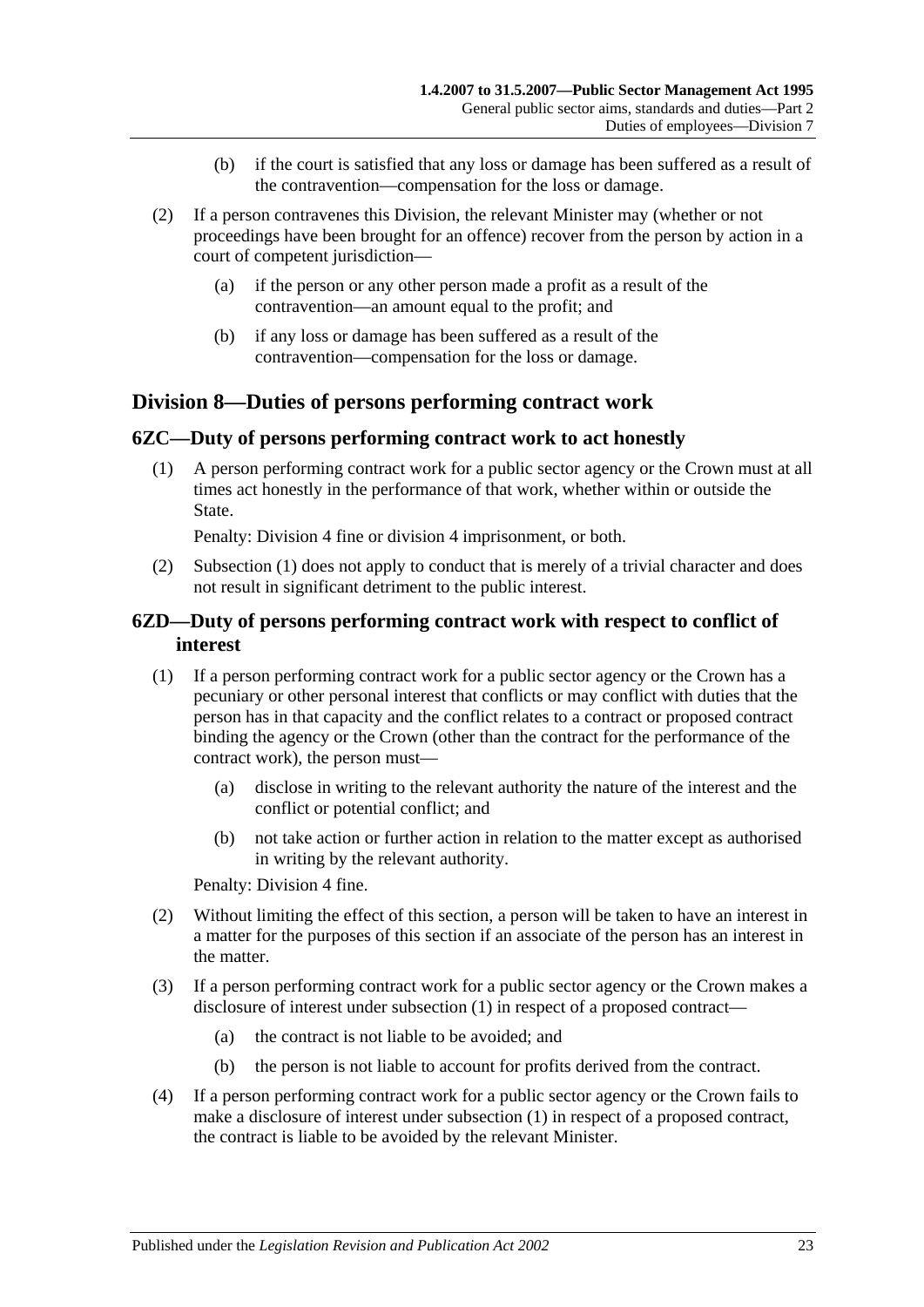- (5) A contract may not be avoided under [subsection](#page-22-5) (4) if a person has acquired an interest in property the subject of the contract in good faith for valuable consideration and without notice of the contravention.
- (6) This section does not apply in relation to a conflict or potential conflict between a person's duties and a pecuniary or other personal interest while the person remains unaware of the conflict or potential conflict, but in any proceedings against the person the burden will lie on the person to prove that he or she was not, at the material time, aware of the conflict or potential conflict.
- (7) In this section—

#### *relevant authority* means—

- (a) in relation to a person performing contract work for a public sector agency with a chief executive (or acting chief executive)—the chief executive (or acting chief executive) of the agency; or
- (b) in any other case—the relevant Minister or the nominee of the relevant **Minister**

## <span id="page-23-0"></span>**6ZE—Civil liability for contravention of Division**

- (1) If a person is convicted of an offence against this Division, the court by which the person is convicted may, in addition to imposing a penalty, order the convicted person to pay to the relevant Minister—
	- (a) if the court is satisfied that the person or any other person made a profit as a result of the contravention—an amount equal to the profit; and
	- (b) if the court is satisfied that any loss or damage has been suffered as a result of the contravention—compensation for the loss or damage.
- (2) If a person contravenes this Division, the relevant Minister may (whether or not proceedings have been brought for the offence) recover from the person by action in a court of competent jurisdiction—
	- (a) if the person or any other person made a profit as a result of the contravention—an amount equal to the profit; and
	- (b) if any loss or damage has been suffered as a result of the contravention—compensation for the loss or damage.

## <span id="page-23-1"></span>**Division 9—Exemptions**

## <span id="page-23-2"></span>**6ZF—Exemptions**

The Governor may, by regulation, exempt a person or class of persons, conditionally or unconditionally, from the application of a provision of this Part other than a provision of [Division 1](#page-9-1) or [2.](#page-11-0)

## <span id="page-23-3"></span>**Part 3—Public Service structure**

## <span id="page-23-4"></span>**7—Public Service structure**

(1) The Public Service consists of administrative units established under this Act.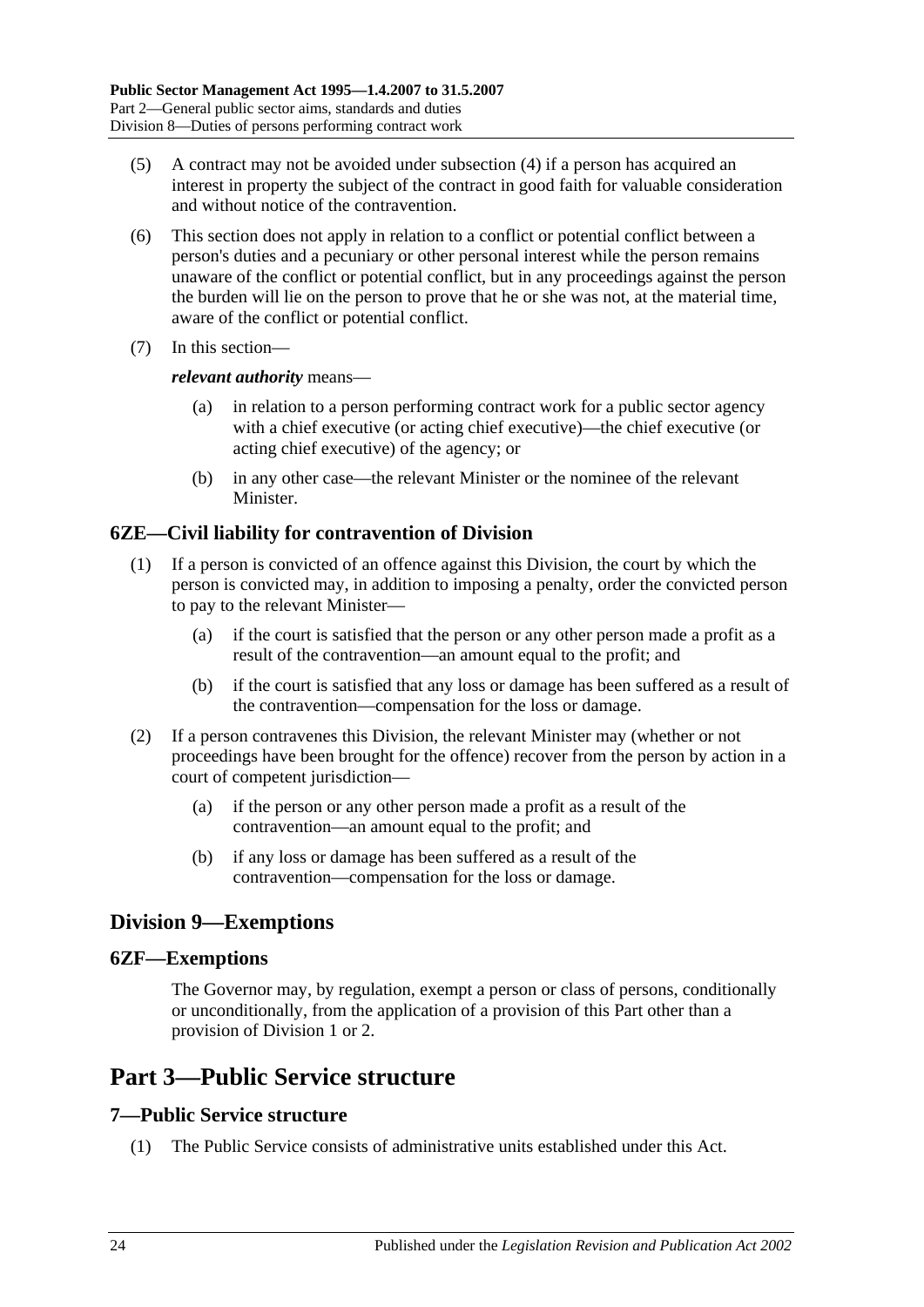- (2) The Governor may, by proclamation—
	- (a) establish an administrative unit and assign a title to it; and
	- (b) alter the title of an administrative unit; and
	- (c) abolish an administrative unit.
- <span id="page-24-3"></span>(3) The Governor may, by the same or a separate proclamation—
	- (a) transfer particular employees or classes of employees from an administrative unit to another administrative unit; and
	- (b) incorporate particular public sector employees or classes of public sector employees (not forming part of the Public Service) into an administrative unit; and
	- (c) exclude from the Public Service particular public sector employees or classes of public sector employees previously incorporated into an administrative unit; and
	- (d) make any appointment or transitional or ancillary provision that may be necessary or expedient in the circumstances.
- (4) The Governor may, by proclamation, vary or revoke a proclamation under this section.
- (5) If a proclamation abolishing an administrative unit makes no provision for the transfer of employees in the administrative unit, the employees become employees in an administrative unit designated by the Commissioner.
- (6) Before a recommendation is made to the Governor as to a matter referred to in [subsection](#page-24-3) (3) that will affect a significant number of employees, the Minister must, so far as is practicable—
	- (a) give notice of the proposed recommendation—
		- (i) to the employees; and
		- (ii) if a significant number of the members of a recognised organisation will be affected by the proposed recommendation—to the organisation; and
	- (b) hear any representations or argument that representatives of the employees or the organisation may wish to present in relation to the proposed recommendation.
- (7) A proclamation under this section has effect according to its terms and despite any other Act.

#### <span id="page-24-0"></span>**8—Crown employees to be employed in Public Service**

Subject to [Schedule 1,](#page-57-3) all persons employed by or on behalf of the Crown must be employed in the Public Service under this Act.

## <span id="page-24-1"></span>**Part 4—Chief Executives**

#### <span id="page-24-2"></span>**9—Administrative units to have Chief Executives**

- (1) There is to be a Chief Executive of each administrative unit.
- (2) A Chief Executive is to be appointed by the Governor.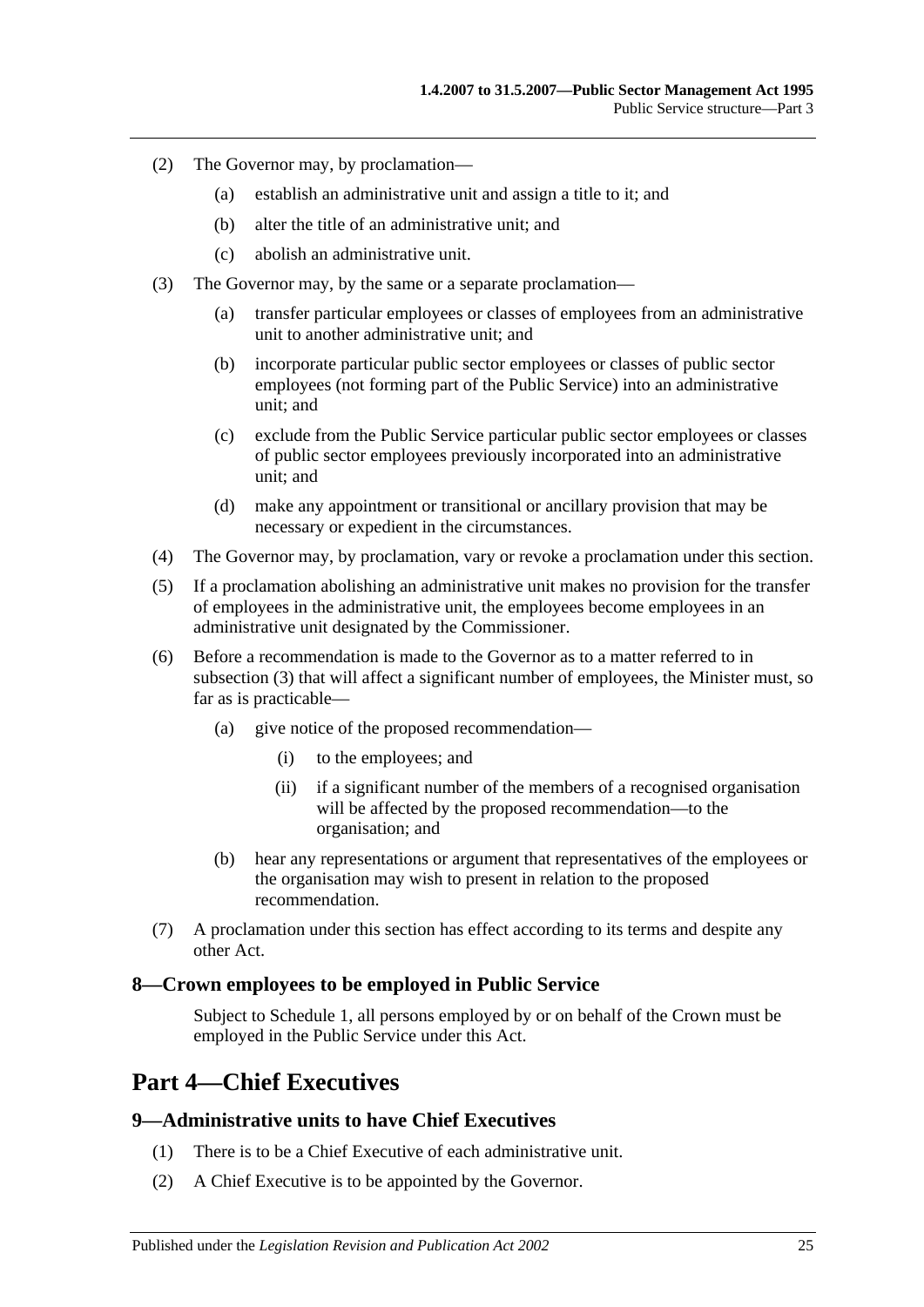- (3) The Governor may assign a title to a position of Chief Executive and may subsequently alter the title.
- (4) When—
	- (a) there is a temporary vacancy in the position of Chief Executive of an administrative unit; or
	- (b) the Chief Executive is absent from, or unable to discharge, official duties,

the Minister may assign an employee to act in the position or the Minister responsible for the unit may assign an employee in the unit to act in the position.

#### <span id="page-25-0"></span>**10—Conditions of Chief Executive's appointment**

- (1) The conditions of appointment to a position of Chief Executive of an administrative unit are to be subject to a contract made between the Chief Executive and the Premier in consultation with the Minister responsible for the unit.
- (2) The contract must specify—
	- (a) that the Chief Executive is appointed for a term not exceeding five years specified in the contract and is eligible for reappointment; and
	- (b) that the Chief Executive is to meet performance standards as set from time to time by the Premier and the Minister responsible for the administrative unit; and
	- (c) that the Chief Executive is entitled to remuneration and other benefits specified in the contract; and
	- (d) the sums representing the values of the benefits (other than remuneration); and
	- (e) the total remuneration package value of the position under the contract.
- (3) The decision whether to reappoint to the position at the end of a term of appointment must be made and notified to the Chief Executive not less than three months before the end of the term.
- (4) If the contract so provides, the Chief Executive will be entitled to some other specified appointment in the Public Service (without any requirement for selection processes to be conducted) in the event that he or she is not reappointed at the end of a term of appointment or in other circumstances specified in the contract.

## <span id="page-25-1"></span>**11—Contract overrides other provisions**

- (1) The contract relating to a Chief Executive's appointment may make any other provision considered appropriate, including provision excluding or modifying a provision of this Act (other than this Part).
- (2) The contract will prevail, to the extent of any inconsistency, over the provisions of this Act (other than this Part).

## <span id="page-25-2"></span>**12—Termination of Chief Executive's appointment**

- (1) A Chief Executive's appointment may be terminated by the Governor—
	- (a) on the ground that the Chief Executive—
		- (i) has been guilty of misconduct; or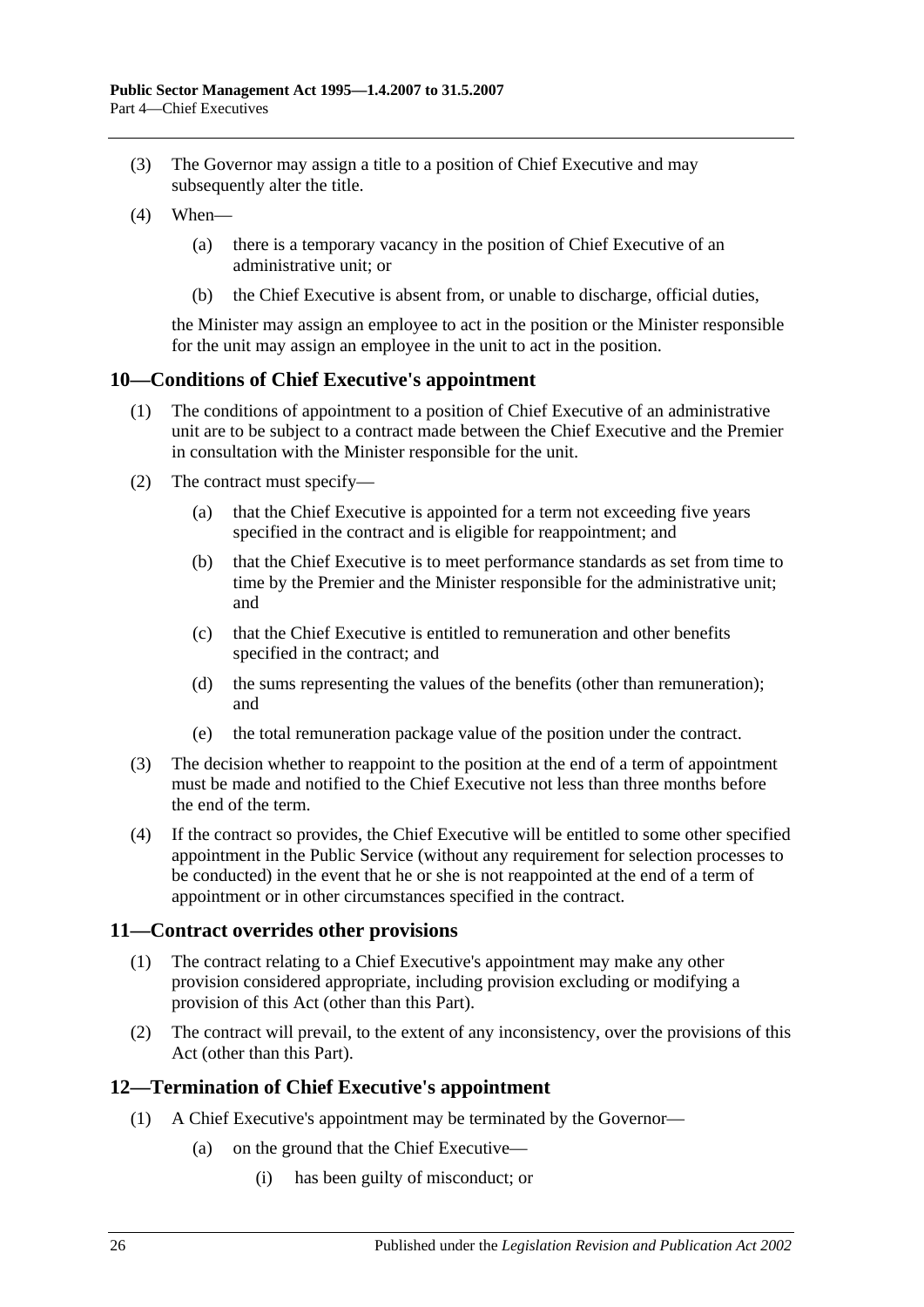- (ii) has been convicted of an offence against this Act or an offence punishable by imprisonment; or
- (iii) has engaged in any remunerative employment, occupation or business outside the duties of the position without the consent of the Minister responsible for the administrative unit; or
- (iv) has become bankrupt or has applied to take the benefit of a law for the relief of insolvent debtors; or
- (v) has, because of mental or physical incapacity, failed to carry out duties of the position satisfactorily or to the performance standards set from time to time by the Premier and the Minister responsible for the administrative unit under the contract relating to his or her appointment; or
- (vi) has, for any other reason, in the opinion of the Premier and the Minister responsible for the administrative unit, failed to carry out duties of the position satisfactorily or to the performance standards set from time to time by the Premier and the Minister under the contract relating to his or her appointment; or
- (b) by not less than three months notice in writing to the Chief Executive.
- <span id="page-26-1"></span>(2) A Chief Executive's appointment is terminated if the Chief Executive—
	- (a) becomes a member, or a candidate for election as a member, of the Parliament of the State or the Commonwealth; or
	- (b) is sentenced to imprisonment for an offence.
- (3) A Chief Executive may resign from the position by not less than three months notice in writing to the Minister responsible for the administrative unit (unless notice of a shorter period is accepted by that Minister).
- (4) Subject to this section and any provision in the contract relating to the Chief Executive's appointment, if a Chief Executive's appointment is terminated by the Governor by notice under [subsection](#page-26-1) (1)(b), the Chief Executive is entitled to a termination payment of an amount equal to three months remuneration (as determined for the purposes of this subsection under the contract) for each uncompleted year of the term of appointment (with a *pro rata* adjustment in relation to part of a year) up to a maximum of 12 months remuneration (as so determined).
- (5) A Chief Executive is not entitled to a termination payment if the Chief Executive is appointed to some other position in the Public Service in accordance with the contract relating to his or her appointment.

## <span id="page-26-0"></span>**13—Provision for statutory office holder to have powers etc of Chief Executive**

Despite the preceding provisions of this Part, the Minister may, by notice published in the Gazette—

- (a) declare that the person for the time being holding or acting in a specified statutory office established under an Act will have the powers and functions of Chief Executive in relation to an administrative unit; and
- (b) revoke a declaration under this section.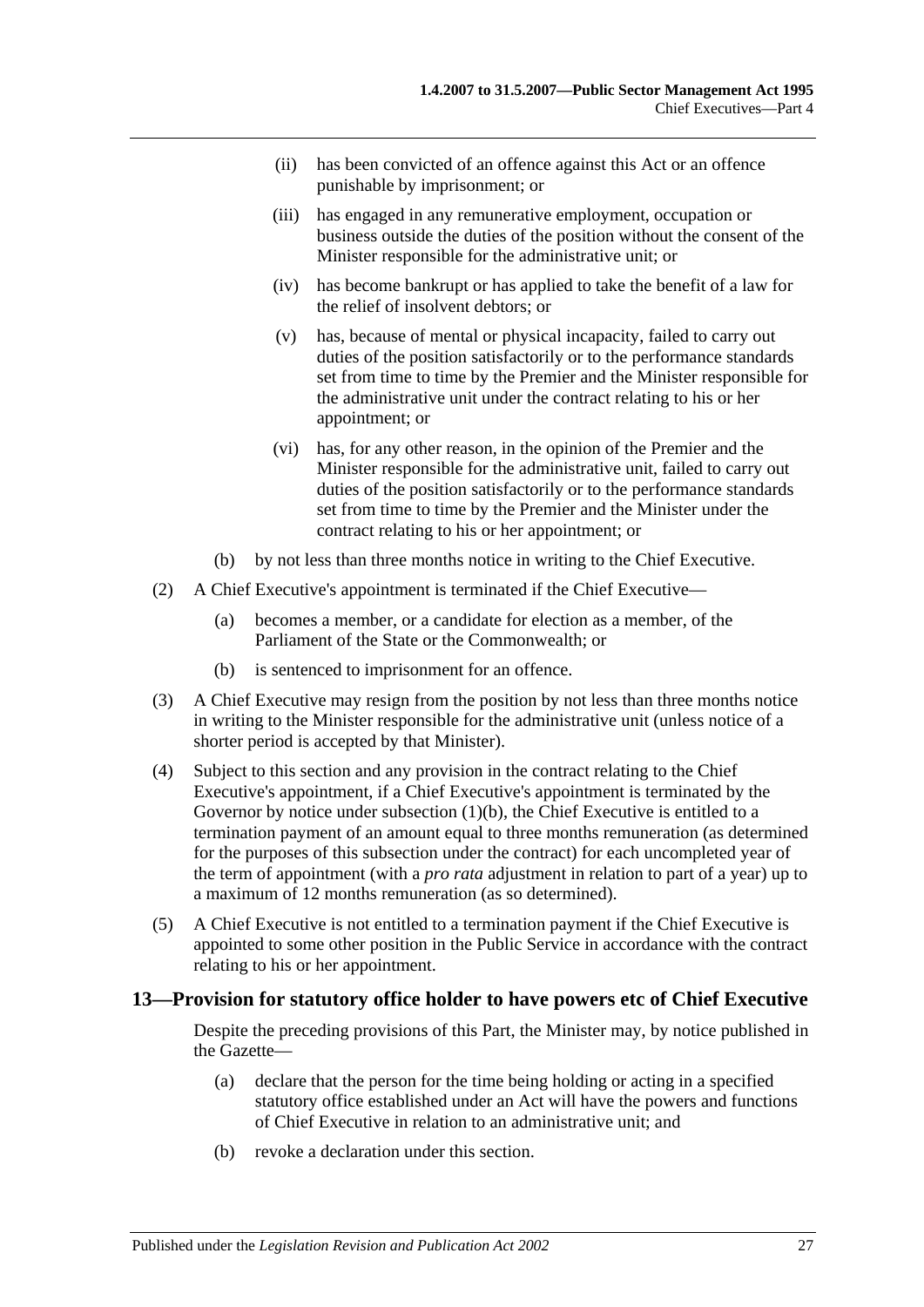## <span id="page-27-0"></span>**14—Chief Executive's general responsibilities**

The Chief Executive of an administrative unit is responsible to the Premier and the Minister responsible for the unit for—

- (a) ensuring that the unit makes an effective contribution to the attainment of the whole-of-Government objectives that are from time to time communicated in writing to the Chief Executive of the unit by the Premier or the Minister responsible for the unit and relate to the functions or operations of the unit; and
- (b) the effective management of the unit and the general conduct of its employees; and
- (c) the attainment of the performance standards set from time to time by the Premier and the Minister responsible for the unit under the contract relating to the Chief Executive's appointment; and
- (d) ensuring the observance within the unit of the aims and standards contained in Part 2.

#### <span id="page-27-1"></span>**15—Extent to which Chief Executive is subject to Ministerial direction**

- (1) Subject to this section, the Chief Executive of an administrative unit is subject to direction—
	- (a) by the Premier with respect to matters concerning the attainment of whole-of-Government objectives; and
	- (b) by the Minister responsible for the unit.
- (2) No Ministerial direction may be given to a Chief Executive relating to the appointment, assignment, transfer, remuneration, discipline or termination of a particular person.

## <span id="page-27-2"></span>**16—Right of employee representatives and recognised organisations to make representations**

- (1) Before making a decision, or taking action, that will affect a significant number of employees, a Chief Executive must, so far as is practicable—
	- (a) give notice of the proposed decision or action—
		- (i) to the employees; and
		- (ii) if a significant number of the members of a recognised organisation will be affected by the proposed decision or action—to the organisation; and
	- (b) hear any representations or argument that representatives of the employees or the organisation may wish to present in relation to the proposed decision or action.
- (2) Nothing in this section limits or restricts the carrying out of a function or exercise of a power by a Chief Executive under this Act.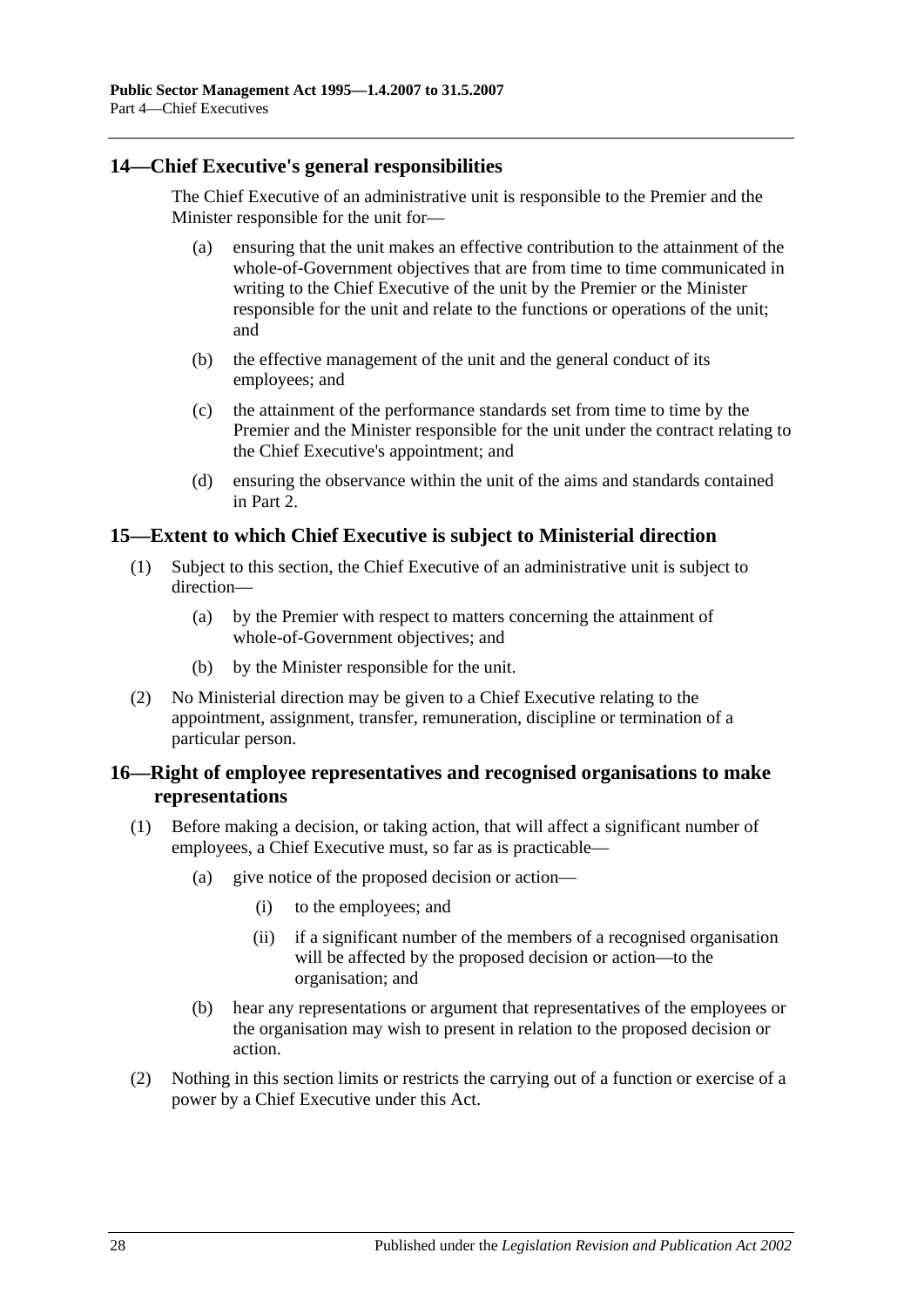## <span id="page-28-0"></span>**17—Delegation**

- (1) The Chief Executive of an administrative unit may, by instrument in writing, delegate a power or function under this Act—
	- (a) to a particular person or committee; or
	- (b) to the person for the time being occupying a particular position.
- (2) A power or function delegated under this section may, if the instrument of delegation so provides, be further delegated.
- (3) A delegation—
	- (a) may be absolute or conditional; and
	- (b) does not derogate from the power of the delegator to act personally in a matter; and
	- (c) is revocable at will.

## <span id="page-28-1"></span>**Part 5—Commissioner for Public Employment**

#### <span id="page-28-2"></span>**19—Commissioner for Public Employment**

- (1) There is to be a *Commissioner for Public Employment*.
- (2) The Commissioner is to be appointed by the Governor.
- (3) There is to be a *Deputy Commissioner for Public Employment* who is also to be appointed by the Governor.
- (4) The Deputy Commissioner is to act as Commissioner—
	- (a) during a vacancy in the position of the Commissioner; or
	- (b) when the Commissioner is absent from, or unable to discharge, official duties.

#### <span id="page-28-3"></span>**20—Conditions of Commissioner's appointment**

- (1) The Commissioner is to be appointed for a term not exceeding five years and on conditions determined by the Governor.
- (2) The Commissioner is, at the end of a term of appointment, eligible for reappointment.

#### <span id="page-28-4"></span>**21—Termination of Commissioner's appointment**

- (1) The Commissioner's appointment may be terminated by the Governor on the ground that the Commissioner—
	- (a) has been guilty of misconduct; or
	- (b) has been convicted of an offence against this Act or an offence punishable by imprisonment; or
	- (c) has engaged in any remunerative employment, occupation or business outside the duties of the position without the consent of the Minister; or
	- (d) has become bankrupt or has applied to take the benefit of a law for the relief of insolvent debtors; or
	- (e) has, because of mental or physical incapacity, failed to carry out duties of the position satisfactorily; or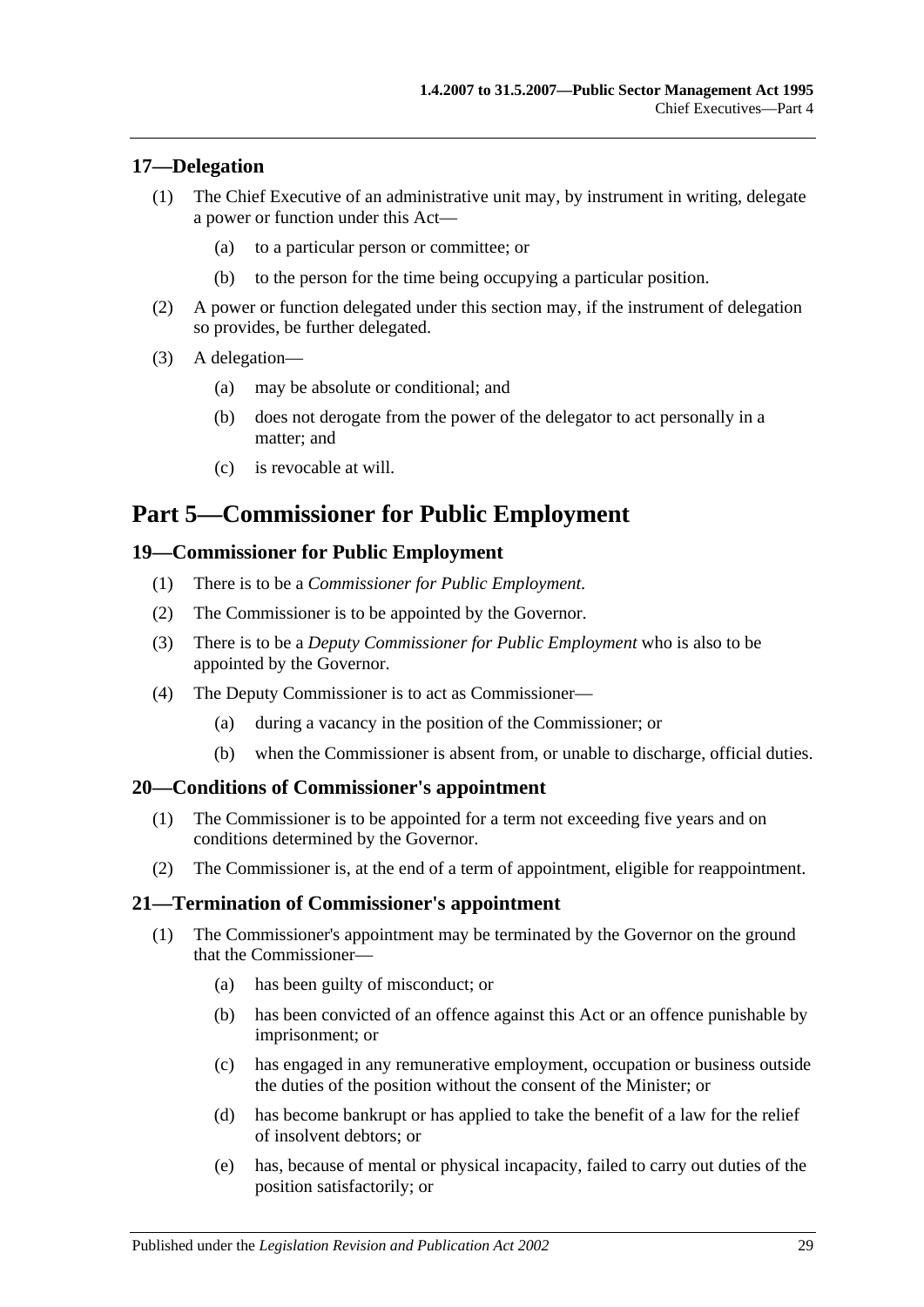- (f) is incompetent or has neglected the duties of the position.
- (2) The Commissioner's appointment is terminated if the Commissioner—
	- (a) becomes a member, or a candidate for election as a member, of the Parliament of the State or the Commonwealth; or
	- (b) is sentenced to imprisonment for an offence.
- (3) The Commissioner may resign from the position by not less than three months notice in writing to the Minister (unless notice of a shorter period is accepted by the Minister).

#### <span id="page-29-0"></span>**22—Functions of Commissioner**

- (1) The functions of the Commissioner are as follows:
	- (a) to develop and issue directions and guidelines relating to personnel management matters in the Public Service, including—
		- (i) appointment; and
		- (ii) deployment; and
		- (iii) termination of employment; and
		- (iv) merit and equity; and
		- (v) performance management; and
		- (vi) conduct, discipline and grievances;
	- (b) to provide advice on personnel management issues, including—
		- (i) conditions of employment; and
		- (ii) remuneration; and
		- (iii) selection and development of executives;
	- (c) to monitor and review personnel management and industrial relations practices, including—
		- (i) observance of the personnel management standards contained in [Part](#page-9-0) 2; and
		- (ii) observance of the directions and guidelines issued by the Commissioner; and
		- (iii) the resolution of grievances in respect of administrative decisions;
	- (d) to make binding determinations as to the cases or classes of cases in which selection processes will not be required to be conducted for appointments to positions in the Public Service;
	- (e) to conduct reviews of personnel management or industrial relations practices as required by the Minister or on the Commissioner's own initiative;
	- (f) to investigate or assist in the investigation of matters in connection with the conduct or discipline of employees;
	- (g) to perform any other functions assigned to the Commissioner under this Act or by the Minister.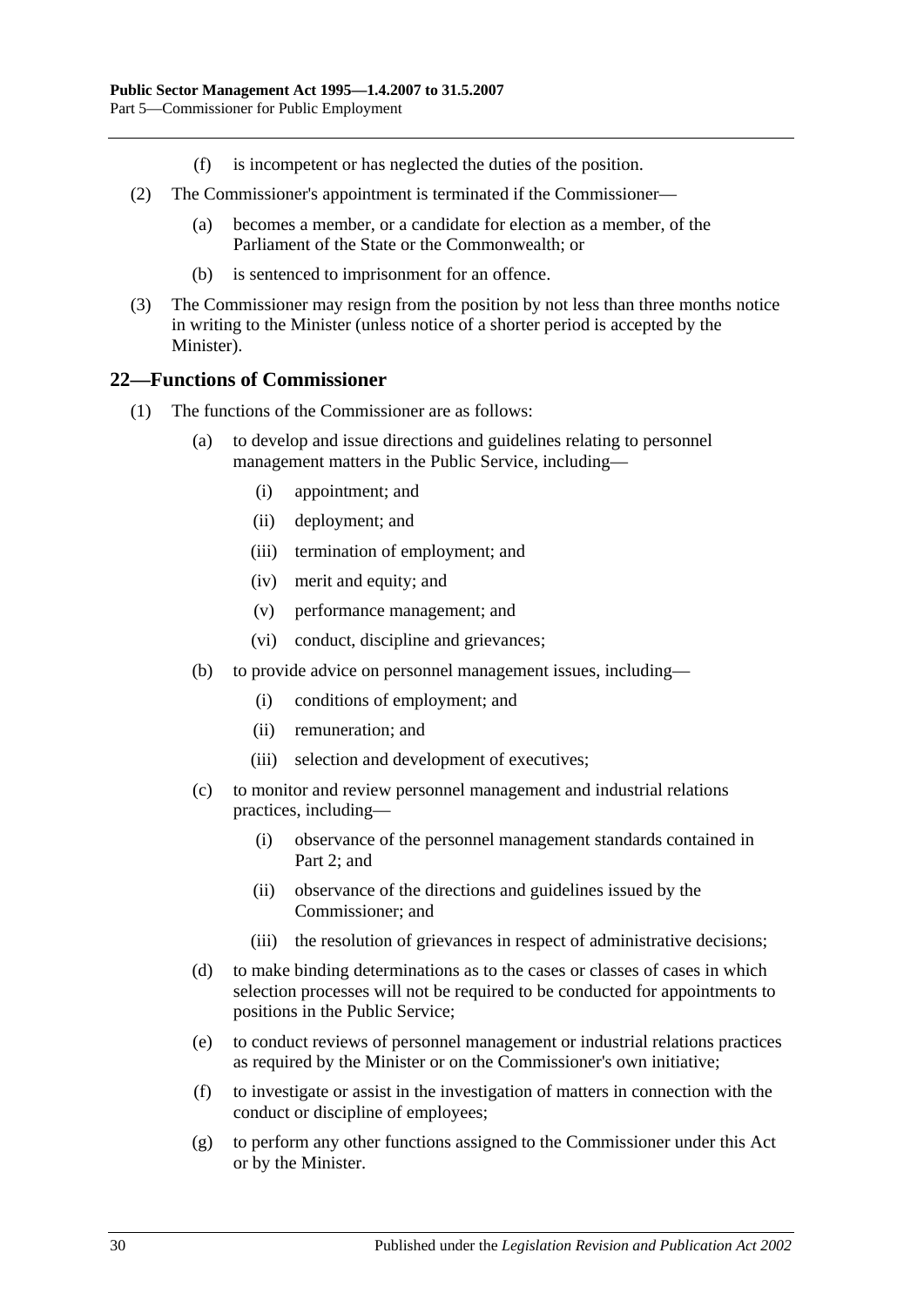- (2) The Commissioner's directions—
	- (a) may be expressed to apply to all employees or particular employees or classes of employees (including statutory office holders with the powers and functions of a Chief Executive under this Act); and
	- (b) are binding on the persons to whom they are expressed to apply.

#### <span id="page-30-0"></span>**23—Extent to which Commissioner is subject to Ministerial direction**

- (1) Subject to this section, the Commissioner is subject to direction by the Minister.
- (2) No Ministerial direction may be given to the Commissioner—
	- (a) relating to the appointment, assignment, transfer, remuneration, discipline or termination of a particular person; or
	- (b) requiring that material be included in, or excluded from, a report that is to be laid before Parliament; or
	- (c) requiring the Commissioner to refrain from making a particular review or investigation; or
	- (d) requiring the Commissioner to declare, or refrain from declaring, a particular association to be a recognised organisation or to revoke, or refrain from revoking, such a declaration.
- (3) A Ministerial direction to the Commissioner—
	- (a) must be communicated to the Commissioner in writing; and
	- (b) must be included in the annual report of the Commissioner.

#### <span id="page-30-1"></span>**24—Recognised organisations and right of employee representatives and organisations to make representations**

- <span id="page-30-2"></span>(1) If the Commissioner is of the opinion that an association registered under the *[Industrial and Employee Relations Act](http://www.legislation.sa.gov.au/index.aspx?action=legref&type=act&legtitle=Industrial%20and%20Employee%20Relations%20Act%201994) 1994* or under the *Industrial Relations Act 1988* of the Commonwealth represents the interests of a significant number of employees, the Commissioner must, by notice published in the Gazette, declare the association to be a recognised organisation for the purposes of this Act.
- (2) If the Commissioner is of the opinion that a recognised organisation has ceased to represent the interests of a significant number of employees, the Commissioner must, by notice published in the Gazette, revoke a declaration under [subsection](#page-30-2) (1).
- (3) Before making a decision or determination, or taking action, that will affect a significant number of employees, the Commissioner must, so far as is practicable—
	- (a) give notice of the proposed decision, determination or action—
		- (i) to the employees; and
		- (ii) if a significant number of the members of a recognised organisation will be affected by the proposed decision, determination or action—to the organisation; and
	- (b) hear any representations or argument that representatives of the employees or the organisation may wish to present in relation to the proposed decision, determination or action.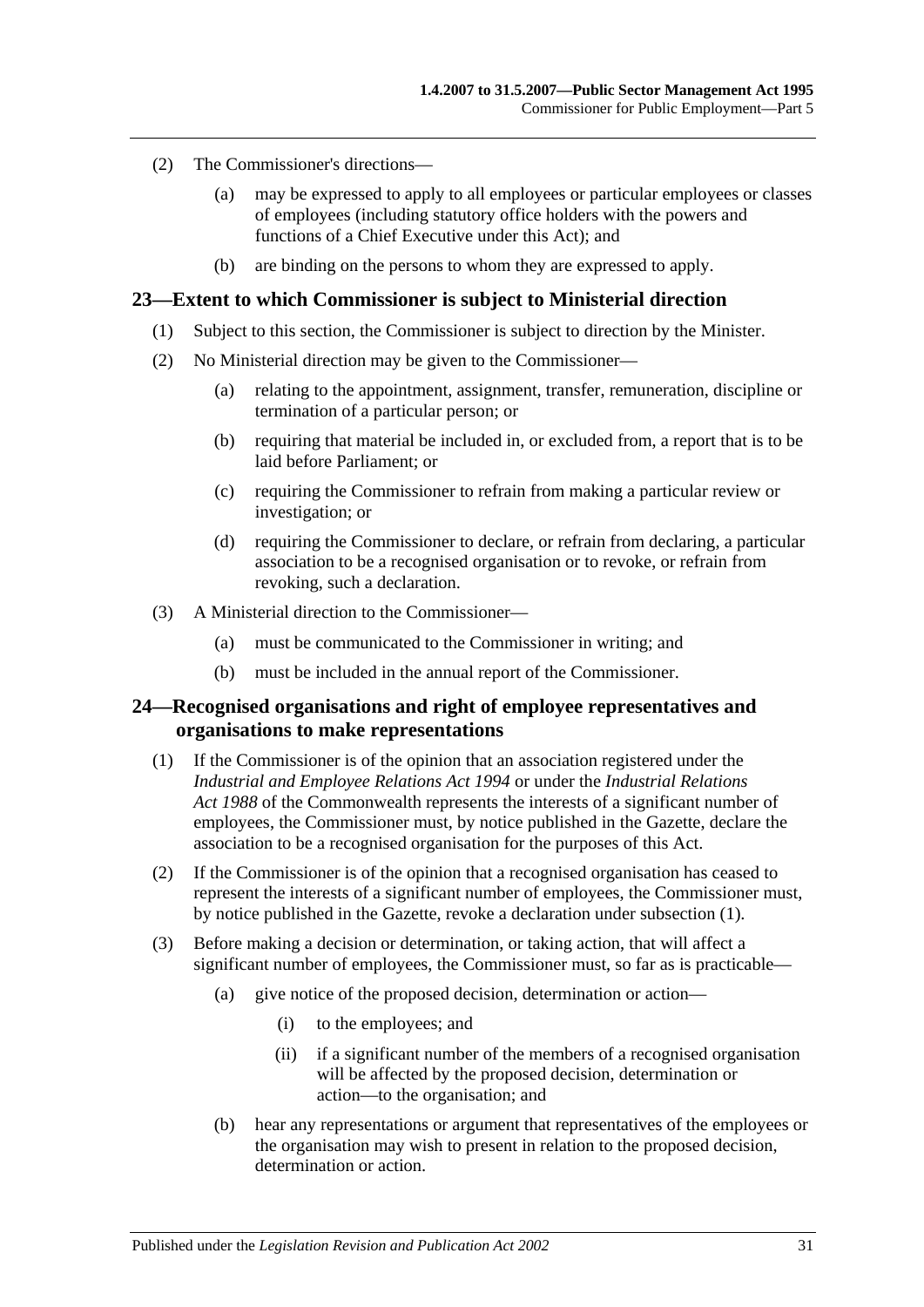(4) Nothing in this section limits or restricts the carrying out of a function or exercise of a power by the Commissioner under this Act.

## <span id="page-31-0"></span>**25—Investigative powers of Commissioner**

- (1) The powers conferred by this section—
	- (a) may be exercised as reasonably required for the purposes of—
		- (i) the Commissioner's function of reviewing personnel management or industrial relations practices; or
		- (ii) the Commissioner's function of investigating matters in connection with the conduct or discipline of employees; or
		- (iii) a disciplinary inquiry under [Division 8](#page-47-2) of [Part 8;](#page-41-0)
	- (b) may (without limiting the Commissioner's power of delegation) be delegated by the Commissioner to a Chief Executive or a person conducting such a review, investigation or inquiry.
- (2) The Commissioner may—
	- (a) by notice in writing—
		- (i) require a public sector employee or former public sector employee to appear at a specified time and place for examination; or
		- (ii) require a public sector employee or former public sector employee to produce a specified record or object that is relevant to the subject matter of the review, investigation or inquiry; and
	- (b) require a public sector employee or former public sector employee to answer truthfully questions that are relevant to the subject matter of the review, investigation or inquiry; and
	- (c) enter and inspect premises occupied by the Crown or a public sector agency.
- (3) A public sector employee or former public sector employee who fails to comply with a requirement under this section or hinders the exercise of powers under this section is—
	- (a) in the case of a public sector employee—liable to disciplinary action (whether under this Act or otherwise, as the case requires); or
	- (b) in the case of a former public sector employee—guilty of an offence.

Penalty: Division 7 fine.

(4) A person is not obliged to answer a question or to produce a record or object (other than a record or object of the Government) under this section if to do so would tend to incriminate the person of an offence.

#### <span id="page-31-1"></span>**26—Delegation by Commissioner**

- (1) The Commissioner may, by instrument in writing, delegate a power or function under this Act—
	- (a) to a particular person or committee; or
	- (b) to the person for the time being occupying a particular position.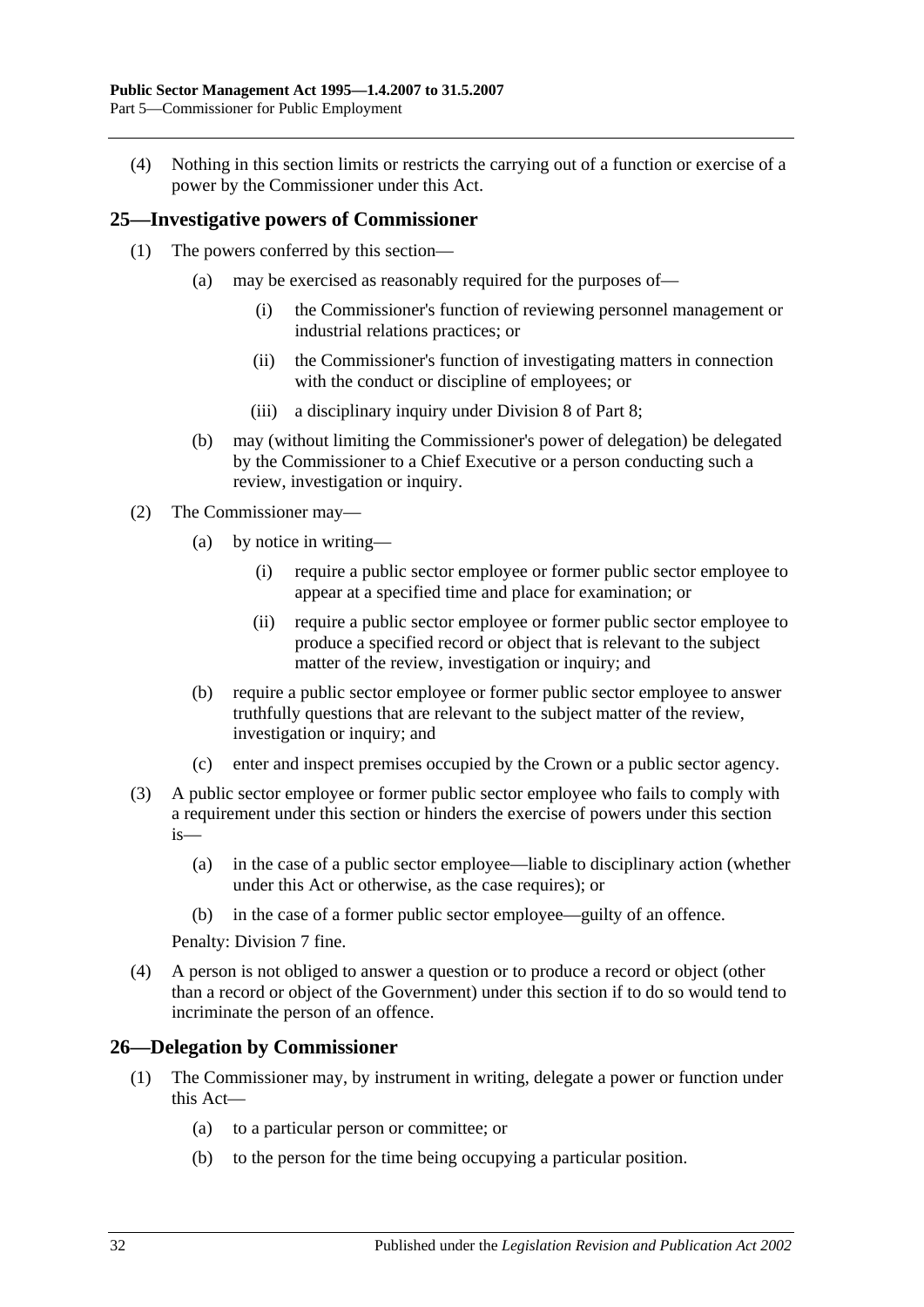- (2) A power or function delegated under this section may, if the instrument of delegation so provides, be further delegated.
- (3) A delegation—
	- (a) may be absolute or conditional; and
	- (b) does not derogate from the power of the delegator to act personally in a matter; and
	- (c) is revocable at will.

#### <span id="page-32-0"></span>**28—Annual report**

- (1) The Commissioner must, before 30 September in each year, present a report to the Minister on personnel management and industrial relations in the Public Service during the preceding financial year.
- (2) The report must—
	- (a) describe the extent of observance within the Public Service of—
		- (i) the personnel management standards contained in [Part 2;](#page-9-0) and
		- (ii) the personnel management guidelines and directions issued by the Commissioner,

and measures taken to ensure observance of those standards, guidelines and directions; and

- (b) describe measures taken to improve personnel management in the various administrative units; and
- (c) describe any determinations made by the Commissioner that selection processes are not required to be conducted for appointments to positions in the Public Service; and
- (d) describe the extent to which disciplinary procedures were invoked in the Public Service; and
- (e) deal with any other matters stipulated by the regulations.
- (3) The Minister must, within 12 sitting days after receipt of a report under this section, cause copies of the report to be laid before each House of Parliament.

## <span id="page-32-1"></span>**29—Special reports**

- (1) The Commissioner may at any time submit a special report to the Minister on matters relating to personnel management or industrial relations in the Public Service or a part of the Public Service.
- <span id="page-32-2"></span>(2) If the Commissioner becomes aware that significant breaches or evasions of—
	- (a) the personnel management standards contained in [Part 2;](#page-9-0) or
	- (b) the personnel management guidelines or directions issued by the Commissioner,

have occurred in an administrative unit, the Commissioner must make a special report to the Minister describing the breaches or evasions.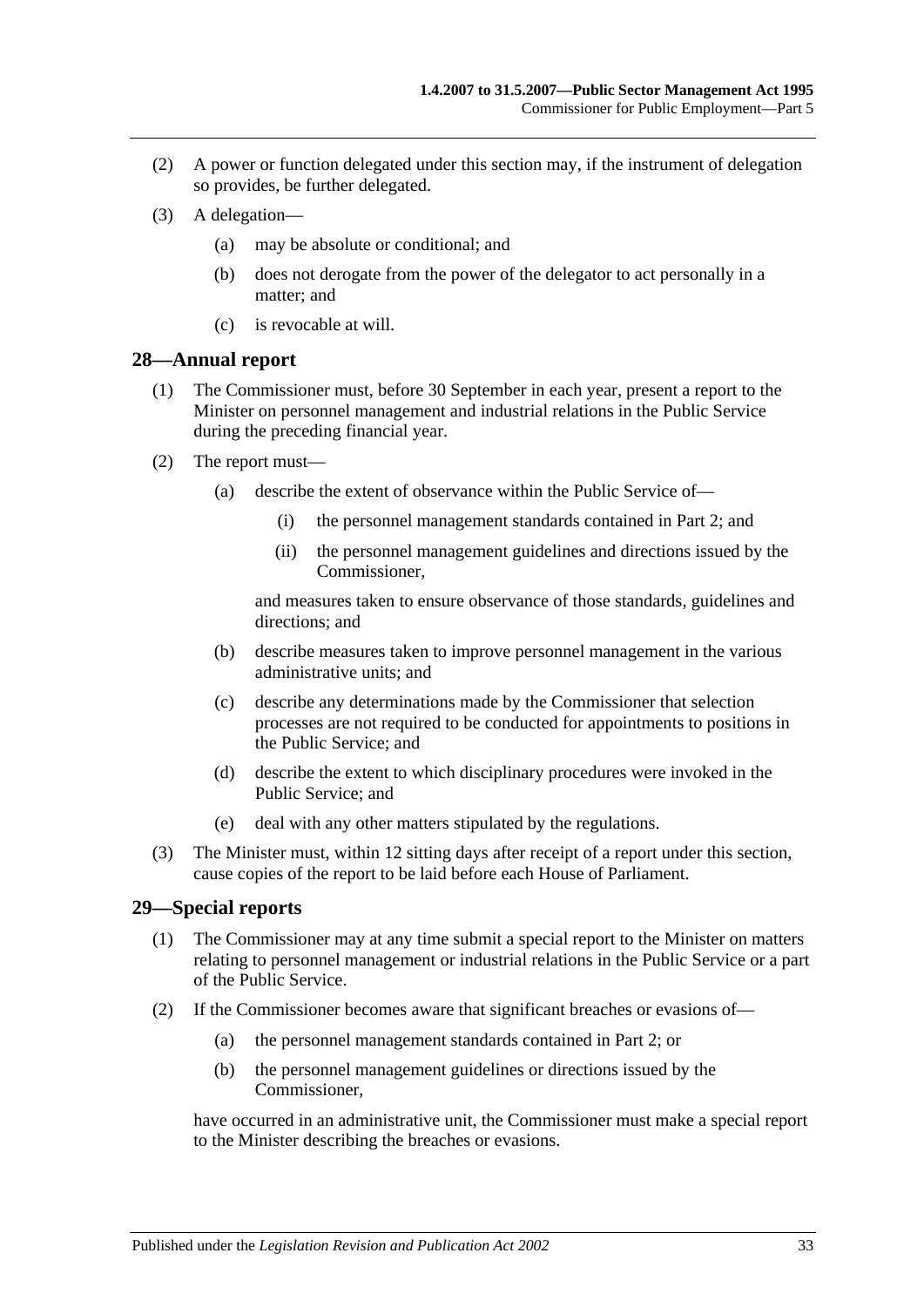- <span id="page-33-3"></span>(3) On receipt of a special report under [subsection](#page-32-2) (2), the Minister must obtain a report from the Minister responsible for the administrative unit dealing with the matters raised by the Commissioner and describing any corrective measures taken by the Chief Executive of the administrative unit.
- (4) The Minister must, within 12 sitting days after receipt of a special report under this section, cause copies of the report (together with any further report obtained under [subsection](#page-33-3) (3)) to be laid before each House of Parliament.

## <span id="page-33-0"></span>**Part 6—General employment determinations and positions**

## <span id="page-33-1"></span>**30—General employment determinations**

- (1) The Commissioner may determine—
	- (a) structures in accordance with which remuneration levels may be fixed for positions in the Public Service; and
	- (b) conditions of employment other than remuneration; and
	- (c) processes to be followed in fixing remuneration levels and other employment conditions for positions; and
	- (d) classes of positions that are to be executive positions for the purposes of this Act; and
	- (e) allowances payable to employees and the circumstances in which they are payable; and
	- (f) charges payable by employees in respect of accommodation, services, goods or other benefits provided to them in connection with their employment.
- (2) A determination by the Commissioner—
	- (a) may be varied or revoked by subsequent determination; and
	- (b) must be published in accordance with the regulations; and
	- (c) is binding on Chief Executives and other employees; and
	- (d) has effect from a date fixed by the Commissioner which may be a date earlier than the date of the determination.

## <span id="page-33-2"></span>**31—Positions**

- (1) The Chief Executive of an administrative unit may fix or vary the duties, titles and remuneration levels of positions in the unit.
- (2) The remuneration level of a position may be varied at the initiative of the Chief Executive or on application made in accordance with the regulations by the employee occupying the position.
- (3) A variation of the remuneration level of a position has effect from a date determined by the Chief Executive which may be a date earlier than the date of the decision to vary the level.
- (4) No position may—
	- (a) be abolished while the position is occupied by an employee; or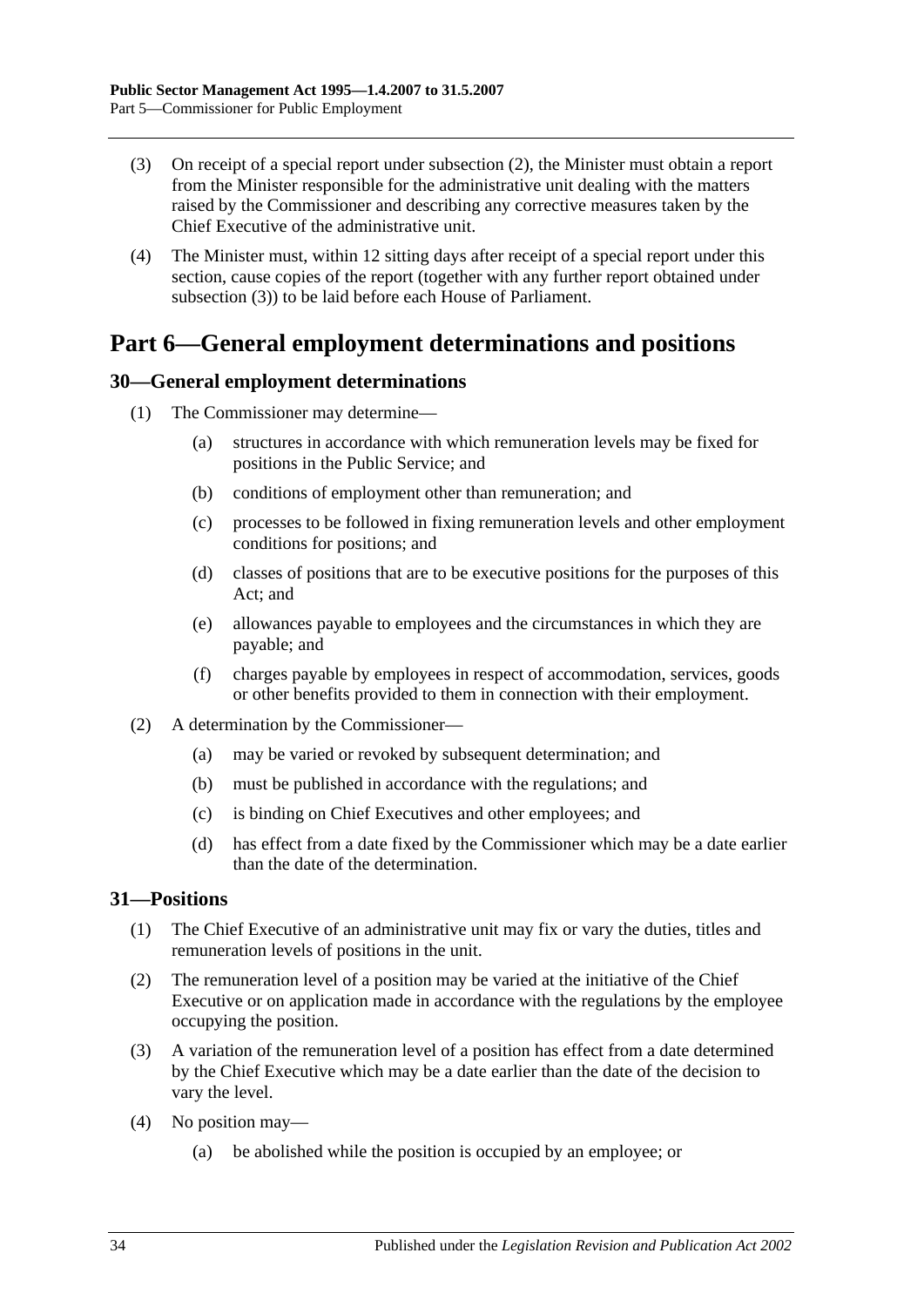- (b) have its remuneration level reduced while the position is occupied by an employee except—
	- (i) with the employee's consent; or
	- (ii) in order to correct a clerical error made in the course of the process of fixing or varying the remuneration level of the position.

#### <span id="page-34-0"></span>**32—Review of remuneration level of position**

- (1) The Commissioner may establish review panels for the purposes of this section.
- <span id="page-34-1"></span>(2) A review panel is to consist of—
	- (a) the Commissioner or a delegate of the Commissioner; and
	- (b) an employee selected by the Commissioner from a panel of employees nominated by recognised organisations; and
	- (c) an employee selected by the Commissioner from a panel of employees nominated by the Commissioner.
- <span id="page-34-2"></span>(3) The Minister may from time to time invite the recognised organisations to nominate employees to constitute the panel referred to in [subsection](#page-34-1) (2)(b).
- (4) If a recognised organisation fails to make a nomination in response to an invitation under [subsection](#page-34-2) (3) within the time allowed in the invitation, the Minister may choose employees instead of nominees of the recognised organisation and any employees so chosen are to be taken to have been nominated to the relevant panel.
- (5) A person ceases to be a member of a panel if the person—
	- (a) ceases to be an employee; or
	- (b) resigns by notice in writing addressed to the Minister; or
	- (c) is removed from the panel by the Minister on the ground of misconduct, neglect of duty, incompetence or mental or physical incapacity to carry out official duties; or
	- (d) has completed a period of two years as a member of the panel since being nominated, or last renominated, as a member of the panel, and is not renominated to the panel.
- (6) Subject to [subsection](#page-34-3) (7), an employee who—
	- (a) has made an application under this Part for variation of the remuneration level of the employee's position; and
	- (b) is dissatisfied with the decision on the application,

may, within 30 days after receiving notice of the decision, apply to the Commissioner for a review of the remuneration level of the employee's position.

- <span id="page-34-3"></span>(7) An application for review may not be made—
	- (a) by an executive or any employee whose employment is subject to a contract under [Part 7;](#page-35-0) or
	- (b) in a case of a kind excluded by the regulations.
- (8) On an application for review, the Commissioner must refer the application to a review panel.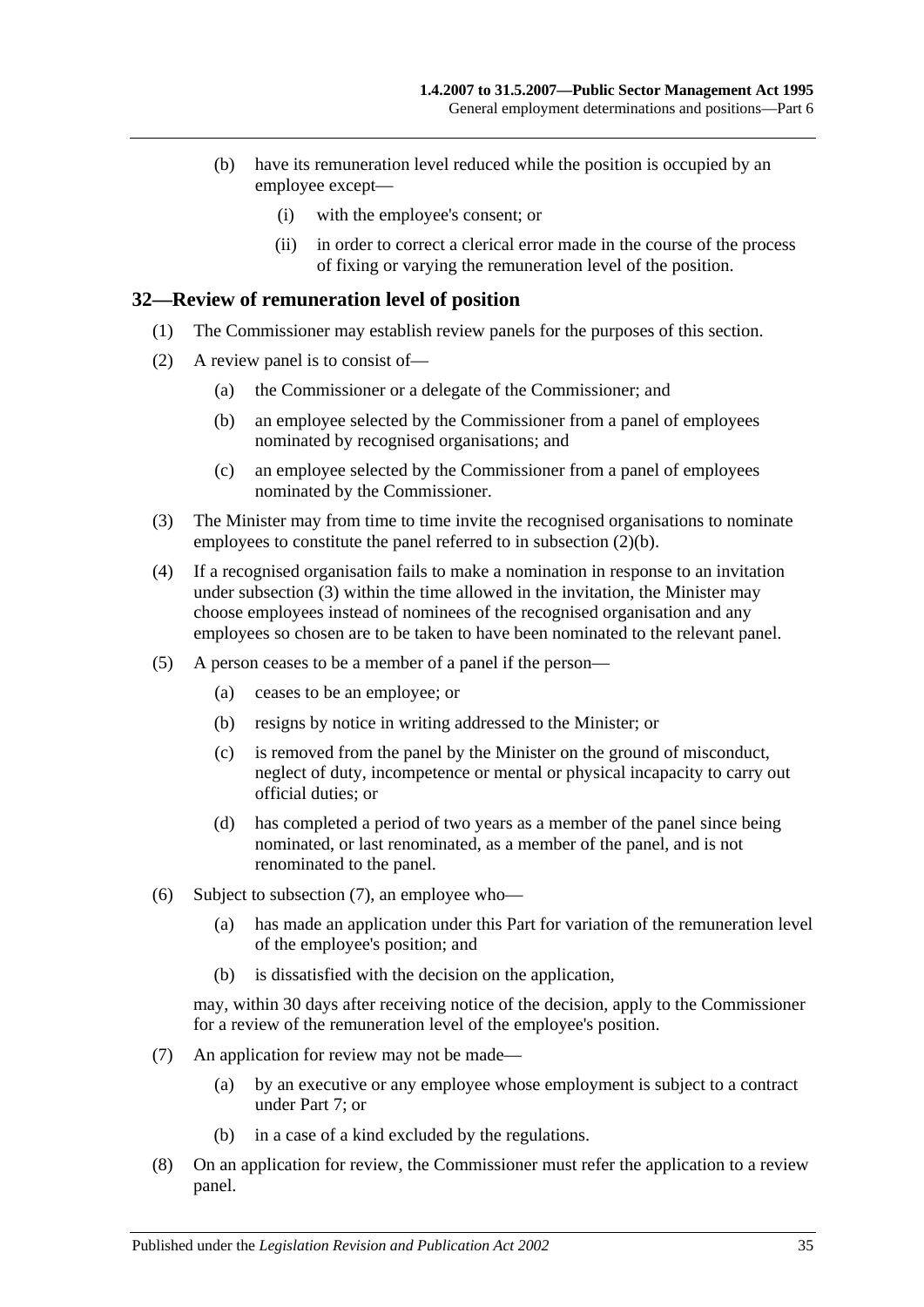- (9) A review panel to which an application for review is referred must afford—
	- (a) the applicant; and
	- (b) the Chief Executive, or a nominee of the Chief Executive of the administrative unit in which the applicant is employed,

a reasonable opportunity to make submissions orally or in writing to the panel on the questions raised by the application.

- (10) If an applicant wishes to make oral submissions, the applicant may appear before the panel personally or by a representative (who may not be a legal practitioner).
- (11) On completion of a review, the review panel may—
	- (a) confirm the existing remuneration level of the applicant's position; or
	- (b) determine that the remuneration level of the position should be varied with effect from a date determined by the panel (which may not be earlier than the date of the application for review nor later than three months from the date of that application).
- (13) A decision in which any two or more members of a review panel concur is a decision of the panel.
- (14) If a review panel determines that the remuneration level of a position should be varied, the Chief Executive must vary the remuneration level of the position in accordance with the determination.

## <span id="page-35-0"></span>**Part 7—Public Service appointments (apart from Chief Executives)**

## <span id="page-35-1"></span>**Division 1—Executive positions**

## <span id="page-35-2"></span>**33—Appointment of executives**

- (1) The Chief Executive of an administrative unit may appoint persons as executives of the unit.
- (2) Subject to a determination of the Commissioner under [Part 5,](#page-28-1) an appointment to an executive position may only be made as a consequence of selection processes conducted on the basis of merit in accordance with the regulations.

## <span id="page-35-3"></span>**34—Conditions of executive's employment**

- (1) The conditions of employment in an executive position are to be subject to a contract made between the executive and the Chief Executive.
- (2) The contract must specify—
	- (a) that the executive is employed for a term not exceeding five years specified in the contract and is eligible for reappointment to the position; and
	- (b) that the executive is to meet performance standards as set from time to time by the Chief Executive; and
	- (c) that the executive is entitled to remuneration and other benefits specified in the contract; and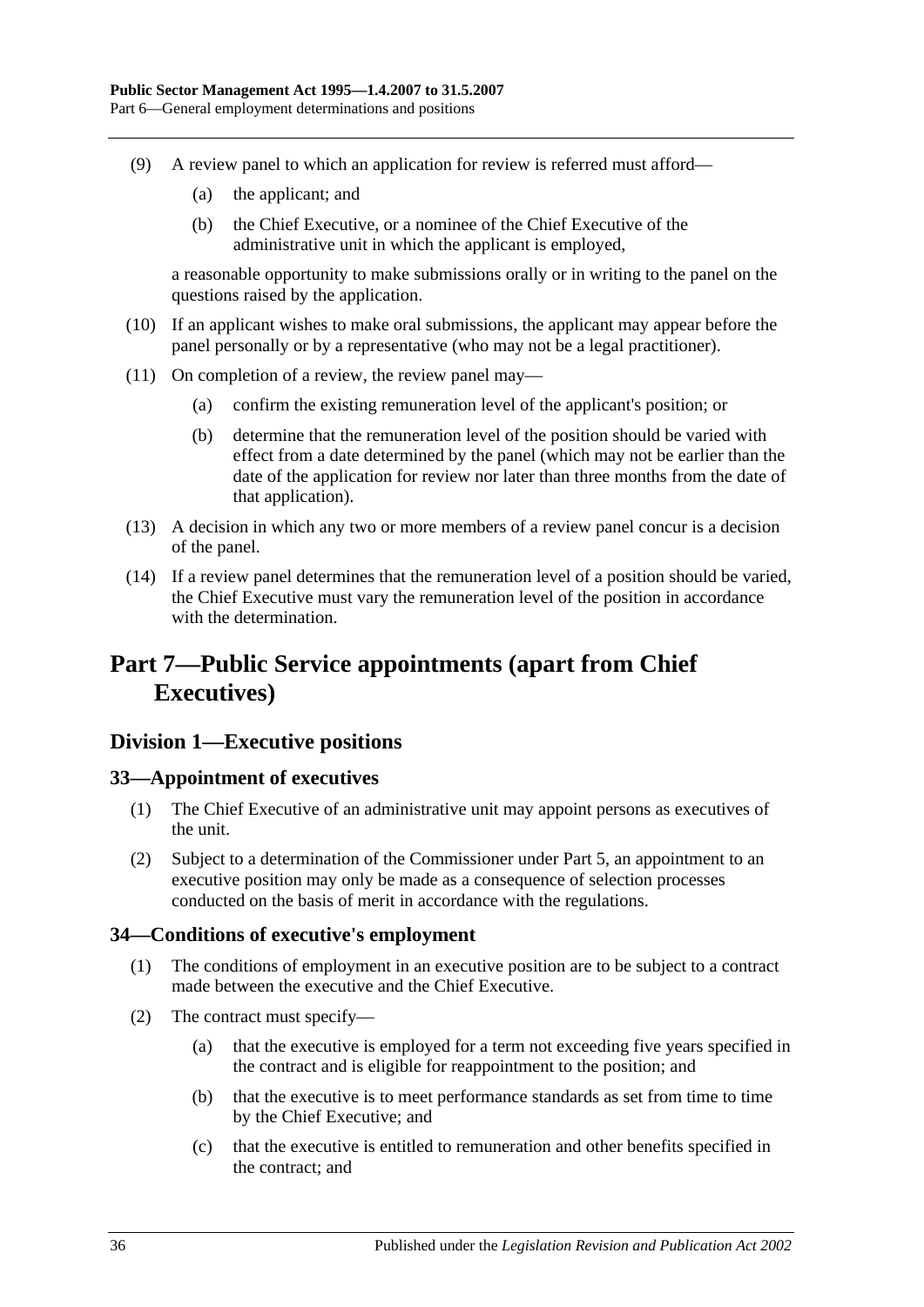- (d) the sums representing the values of the benefits (other than remuneration); and
- (e) the total remuneration package value of the position under the contract; and
- (f) that the executive may resign from the Public Service by not less than three months notice in writing to the Chief Executive (unless notice of a shorter period is accepted by the Chief Executive).
- (3) The decision whether to reappoint to the position at the end of a term of employment must be made and notified to the executive not less than three months before the end of the term.
- (4) If the contract so provides, the executive will be entitled to some other specified appointment in the Public Service (without any requirement for selection processes to be conducted) in the event that he or she is not reappointed to the position at the end of a term of employment or in other circumstances specified in the contract.
- <span id="page-36-0"></span> $(5)$  If—
	- (a) the executive is not reappointed to the position at the end of a term of employment; and
	- (b) the contract does not provide that he or she is entitled to some other specified appointment in that event; and
	- (c) immediately before the executive was first appointed to any executive position under this Act, he or she was employed in the Public Service (but not under a contract for a fixed term with no entitlement to employment in another position at the end of the fixed term); and
	- (d) the contract does not exclude the operation of this subsection,

the executive is entitled to be appointed (without any requirement for selection processes to be conducted) to a position in the Public Service with a remuneration level the same as, or at least equivalent to, that of the position he or she occupied immediately before the commencement of his or her first term of employment in the position to which he or she is not being reappointed.

- (6) If an employee is appointed as required by [subsection](#page-36-0) (5) to a position that is an executive position, the conditions of his or her employment will not be required to be subject to a contract under this section (except in the event that he or she is appointed to another executive position).
- (7) This section does not apply to an employee who is an executive as a result of assignment from a position other than an executive position.

## **35—Contract overrides other provisions**

- (1) The contract relating to an executive's employment may make any other provision considered appropriate, including provision excluding or modifying a provision of this Act (other than this Division).
- (2) The contract will prevail, to the extent of any inconsistency, over the provisions of this Act (other than [Part 2](#page-9-0) and this Division).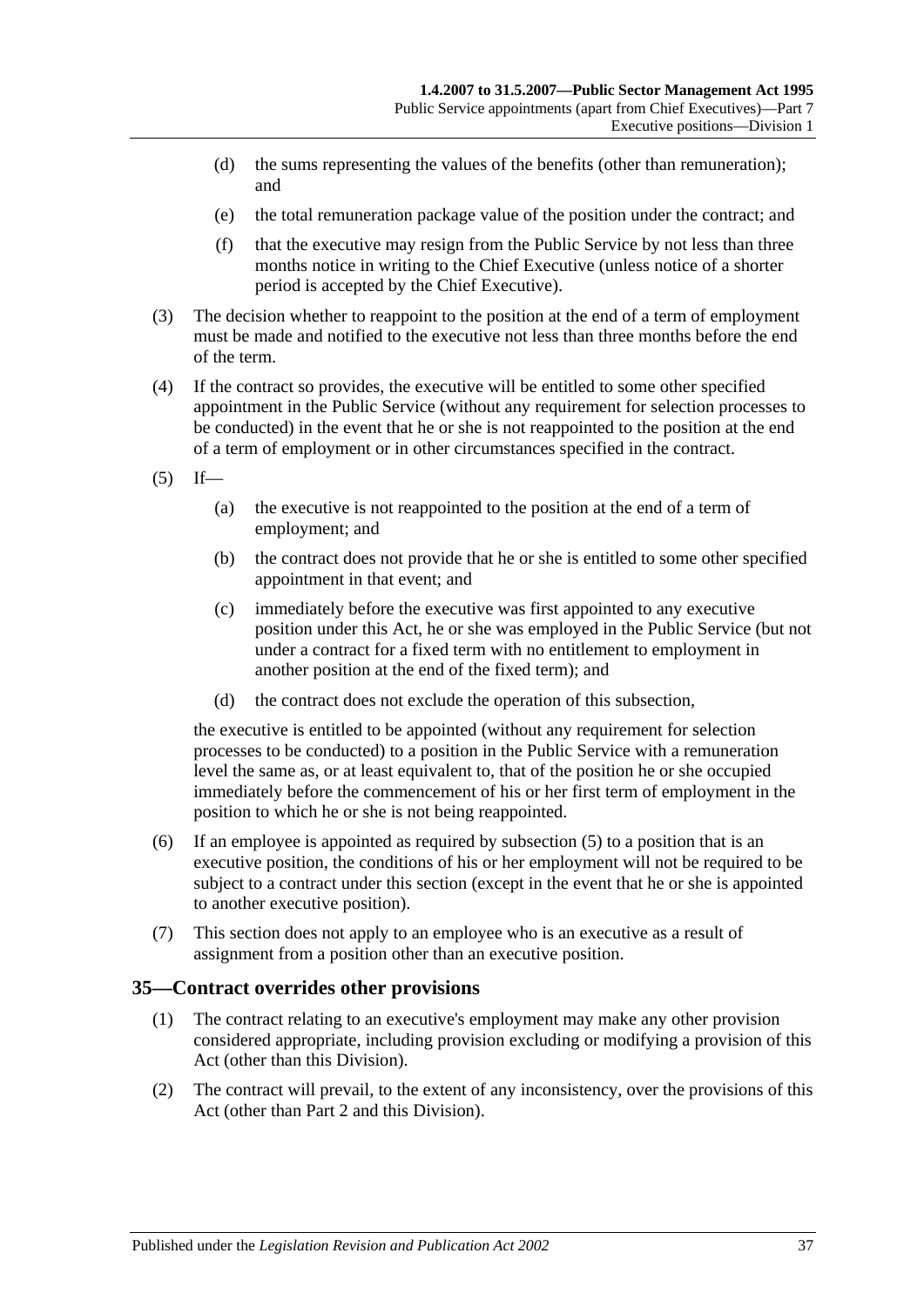#### **36—Termination of executive's employment by notice**

- (1) This section applies only to an executive whose conditions of employment are subject to a contract under this Division.
- (2) The Chief Executive of the administrative unit in which an executive is employed may, with the approval of the Commissioner, terminate the executive's employment by not less than three months notice in writing to the executive.
- <span id="page-37-0"></span>(3) If an executive's employment is terminated by the Chief Executive by notice under this section, the following provisions apply:
	- $(a)$  if—
		- (i) the contract relating to the executive's employment does not provide that he or she is entitled to some other specified appointment in the event of such termination; and
		- (ii) immediately before the executive was first appointed to any executive position under this Act, he or she was employed in the Public Service (but not under a contract for a fixed term containing provision for termination of his or her employment by notice in writing of a specified period); and
		- (iii) the contract does not exclude the operation of this paragraph,

the executive is entitled to be appointed (without any requirement for selection processes to be conducted) to a position in the Public Service with a remuneration level the same as, or at least equivalent to, that of the position he or she occupied immediately before the commencement of his or her first term of employment in the position occupied at the time of termination;

- (b) in any other case—the executive is, subject to any provision in the contract, entitled to a termination payment of an amount equal to three months remuneration (as determined for the purposes of this subsection under the contract) for each uncompleted year of the term of employment (with a *pro rata* adjustment in relation to part of a year) up to a maximum of 12 months remuneration (as so determined).
- (4) If an employee is appointed as required by [subsection](#page-37-0)  $(3)(a)$  to a position that is an executive position, the conditions of his or her employment will not be required to be subject to a contract under this Division (except in the event that he or she is appointed to another executive position).
- (5) Nothing in this section prevents termination of an executive's employment by a shorter period of notice than three months provided that a payment is made to the executive in lieu of notice of an amount equal to the salary and allowances (if any) that the executive would have been entitled to receive during the balance of the period of three months less, in the case of an executive appointed to another position under [subsection](#page-37-0) (3)(a), the salary and allowances (if any) payable in respect of employment in that position during the balance of the period of three months.
- (6) The provisions of [Part 8](#page-41-0) relating to termination of an employee's employment apply to an executive in addition to this section but subject to any provision in the contract relating to the executive's employment.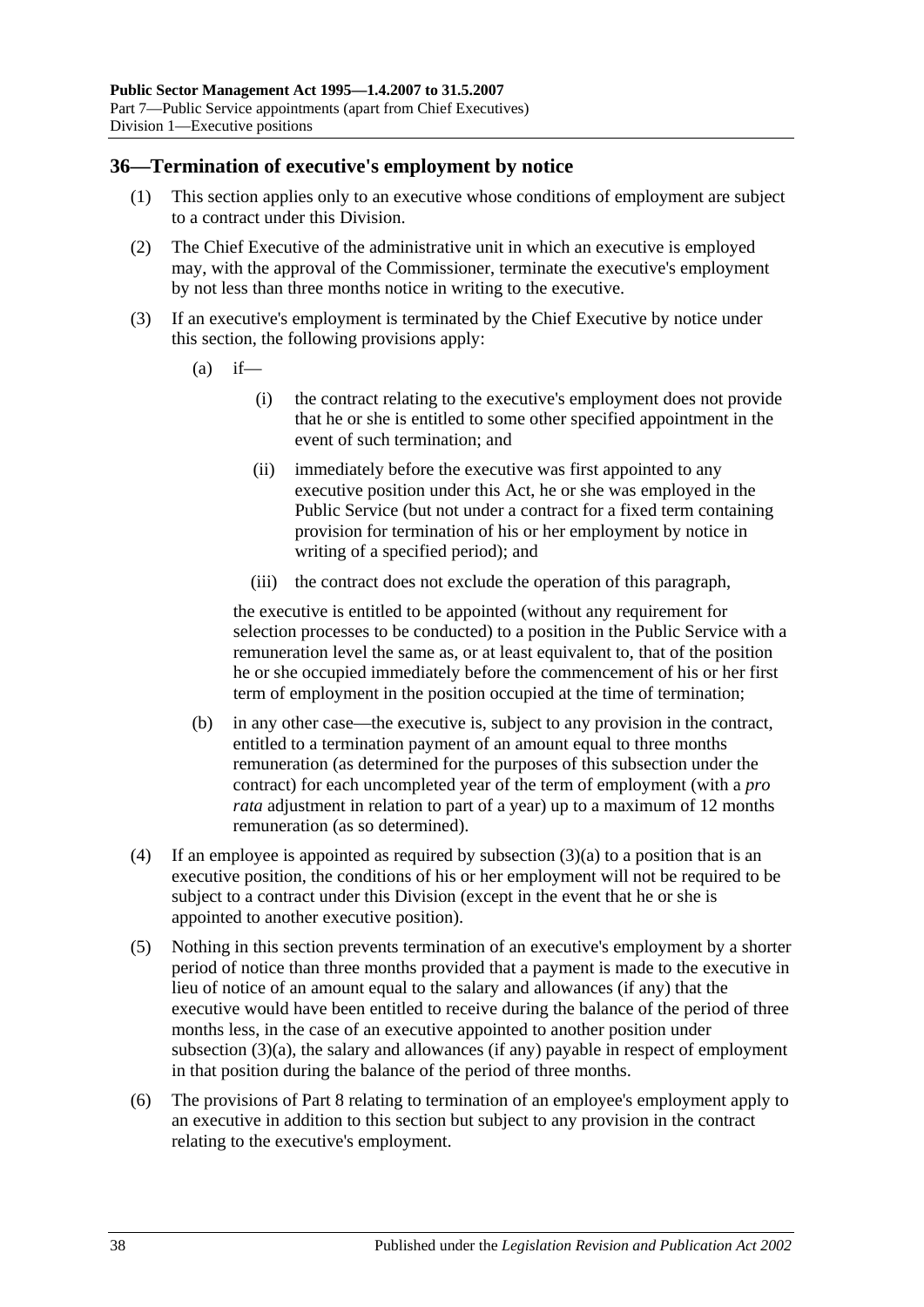#### **37—Executive's general responsibilities**

An executive is responsible to the Chief Executive of the administrative unit in which he or she is employed for—

- (a) the efficient and effective management of the resources under his or her control; and
- (b) the attainment of the performance standards set from time to time under the contract relating to his or her employment; and
- (c) ensuring the observance within the areas under his or her control of the aims and standards contained in [Part 2;](#page-9-0) and
- (d) contributing to the attainment of the Government's overall objectives consistently with legislative requirements.

#### **Division 2—Other positions**

#### **38—Division applies to positions other than executive positions**

This Division applies to positions other than executive positions.

#### **39—Appointment**

- (1) The Chief Executive of an administrative unit may appoint a person to a position in the unit.
- (2) Subject to a determination of the Commissioner under [Part 5](#page-28-0) and except in the case of appointment to a temporary or casual position, an appointment may only be made as a consequence of selection processes conducted on the basis of merit in accordance with the regulations.

#### **40—Conditions of employment**

- (1) The conditions of an employee's employment in a position in an administrative unit may—
	- (a) be left to be governed by the provisions of this Act; or
	- (b) subject to this section, be made subject to a contract between the employee and the Chief Executive of the administrative unit.
- <span id="page-38-0"></span>(2) A contract may do one or more of the following:
	- (a) provide that the employee is employed for a term of not less than 12 months (except in the case of a casual or temporary position) and not exceeding five years specified in the contract;
	- (b) provide that the employee is, at the end of a term of employment specified under [paragraph](#page-38-0) (a), eligible for reappointment, or entitled to some other appointment in the Public Service, without any requirement for selection processes to be conducted;
	- (c) provide that the employee is entitled to remuneration and other benefits specified in the contract;
	- (d) in the case of a temporary or casual position, provide that the Chief Executive may terminate the employee's employment at any time;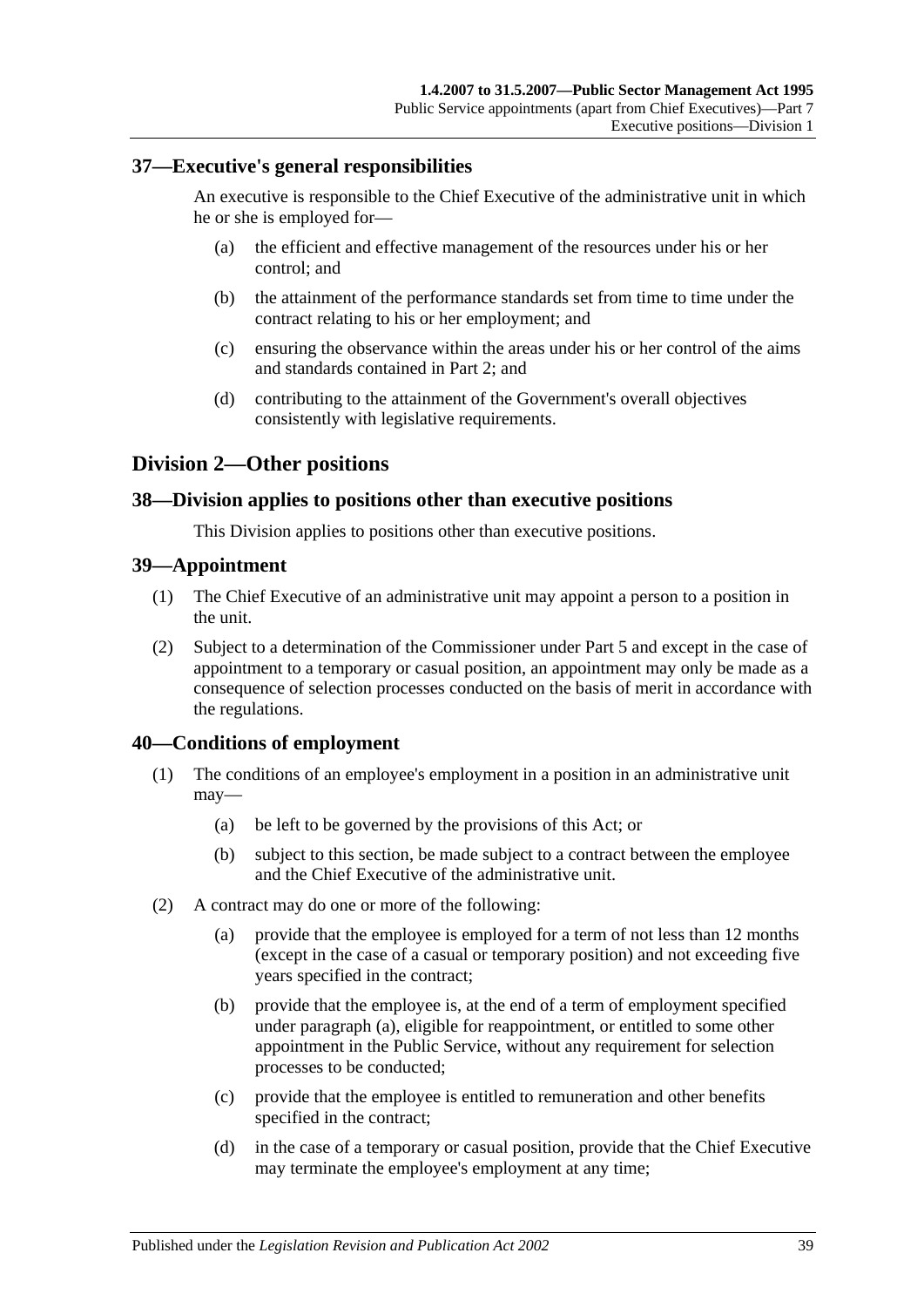- (e) make any other provision that the Chief Executive considers appropriate, including provision excluding or modifying a provision of this Act.
- (3) A contract will prevail, to the extent of any inconsistency, over the provisions of this Act (other than [Part 2\)](#page-9-0).
- <span id="page-39-0"></span>(4) Conditions of employment may not be made subject to a contract under this section except—
	- (a) in the case of a temporary or casual position; or
	- (b) with the Commissioner's approval—
		- (i) in the case of a position required for the carrying out of a project of a duration not exceeding five years; or
		- (ii) where special conditions need to be offered in respect of a position to secure or retain the services of a suitable person; or
		- (iii) in other cases of a special or exceptional kind prescribed by regulation.
- (5) The term of an employee's employment in a temporary position may be extended from time to time and an employee may be reappointed to a temporary position, but the aggregate period for which an employee continues in a temporary position may not exceed two years.
- (6) The Commissioner may give a general approval that will be sufficient for the purposes of [subsection](#page-39-0) (4)(b) in relation to a class of positions that the Commissioner is satisfied are required for the carrying out of projects of a duration not exceeding five years.

#### **41—Probation**

- (1) Unless the Chief Executive otherwise determines, a person who is not already employed in the Public Service is when appointed to a position in an administrative unit at first on probation.
- (2) The appointment of an employee who is on probation may be terminated by the Chief Executive at any time.
- (3) If an employee has been on probation for six months or more, the Chief Executive may confirm the appointment and, in that event, the employee ceases to be on probation.
- (4) Unless the appointment is sooner confirmed or terminated, the employee ceases to be on probation at the end of a period of 12 months probationary service.
- (5) For the purposes of this section, probationary service does not include a period for which the employee has been absent on leave without pay.

## **Division 3—Appointment procedures and promotion appeals**

#### **42—Appointment procedures**

(1) This section applies to an appointment to a position that is required to be made as a consequence of selection procedures conducted on the basis of merit.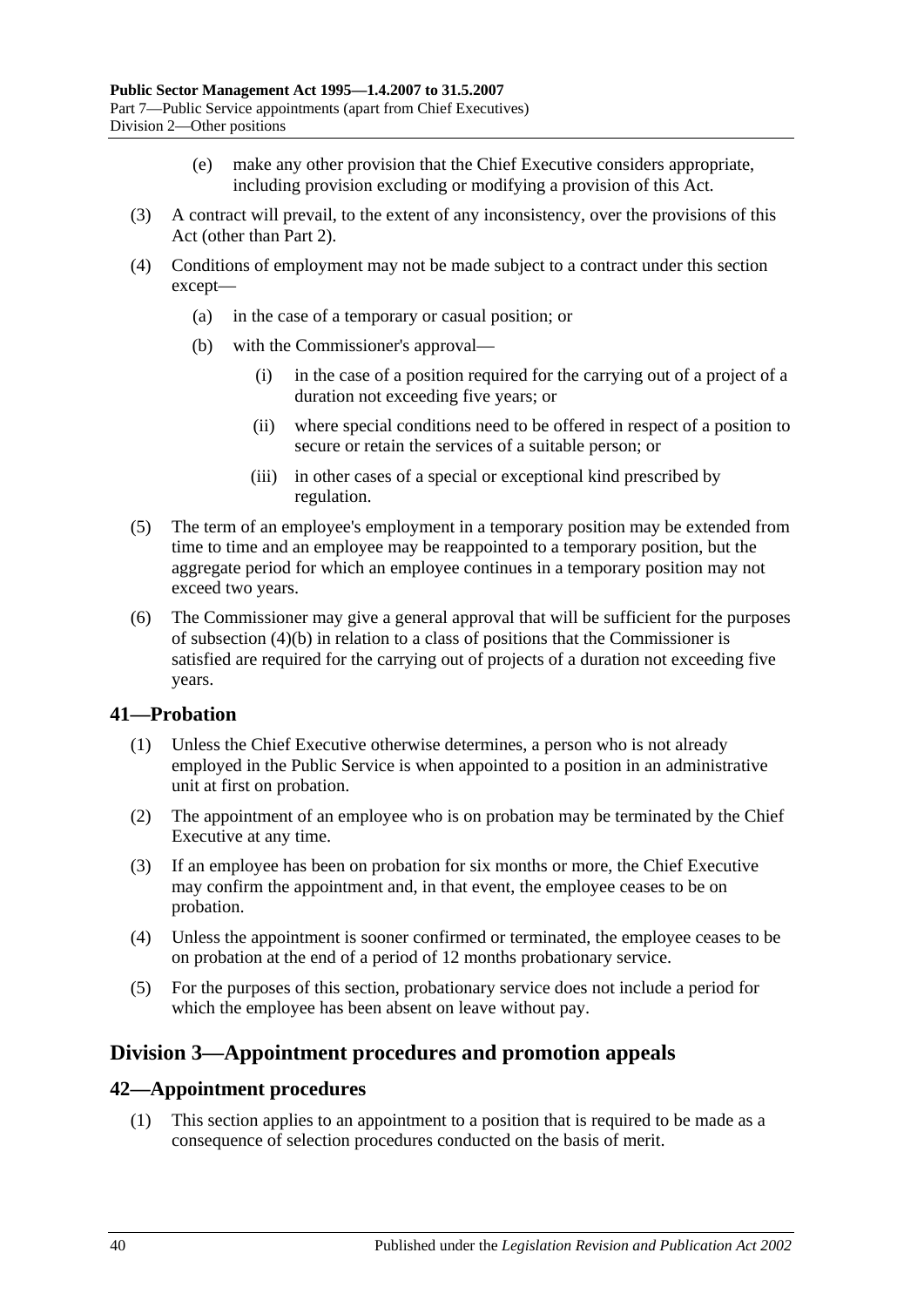- (2) A Chief Executive may, for the purpose of filling a position—
	- (a) cause applications to be sought and an applicant selected on the basis of merit in accordance with the regulations; or
	- (b) if a pool of applicants has been established under [subsection](#page-40-0) (3) for the purpose of filling positions of a class to which the position belongs—cause an applicant to be selected on the basis of merit in accordance with the regulations from amongst applicants in the pool.
- <span id="page-40-0"></span>(3) A Chief Executive may, with the approval of the Commissioner, for the purpose of filling positions of a class prescribed by regulation—
	- (a) cause applications to be sought in accordance with the regulations; and
	- (b) cause selections to be made on the basis of merit in accordance with the regulations for the purpose of establishing a pool of applicants from which further selections may be made to fill positions of that class as from time to time required.
- (4) If an applicant selected for a position is not an employee, the Chief Executive may proceed directly to appoint the person to the position.
- (5) If an applicant selected for a position is an employee, then—
	- (a) in a case where no other employee applied for the position or the Chief Executive is authorised by the regulations to do so—the Chief Executive may proceed directly to appoint the person to the position;
	- (b) in any other case—the Chief Executive must first nominate the person for appointment to the position.
- (6) The Chief Executive may withdraw a nomination for appointment to a position at any time before appointment of the nominee if—
	- (a) the nominee requests in writing that the nomination be withdrawn; or
	- (b) the Commissioner approves withdrawal of the nomination,

and, in the event of such withdrawal, another applicant may be selected for appointment to the position.

#### **43—Promotion appeals**

- (1) Where an employee has been nominated for appointment to a position, any other employee who applied for the position and is eligible for appointment to the position may, within seven days after the publication of the notice of nomination, appeal to the Promotion and Grievance Appeals Tribunal against the nomination.
- (2) An appeal against a nomination may only be made on one or more of the following grounds:
	- (a) that the employee nominated is not eligible for appointment to the position; or
	- (b) that the selection processes leading to the nomination were affected by nepotism or patronage or were otherwise not properly based on assessment of the respective merits of the applicants; or
	- (c) that there was some other serious irregularity in the selection processes,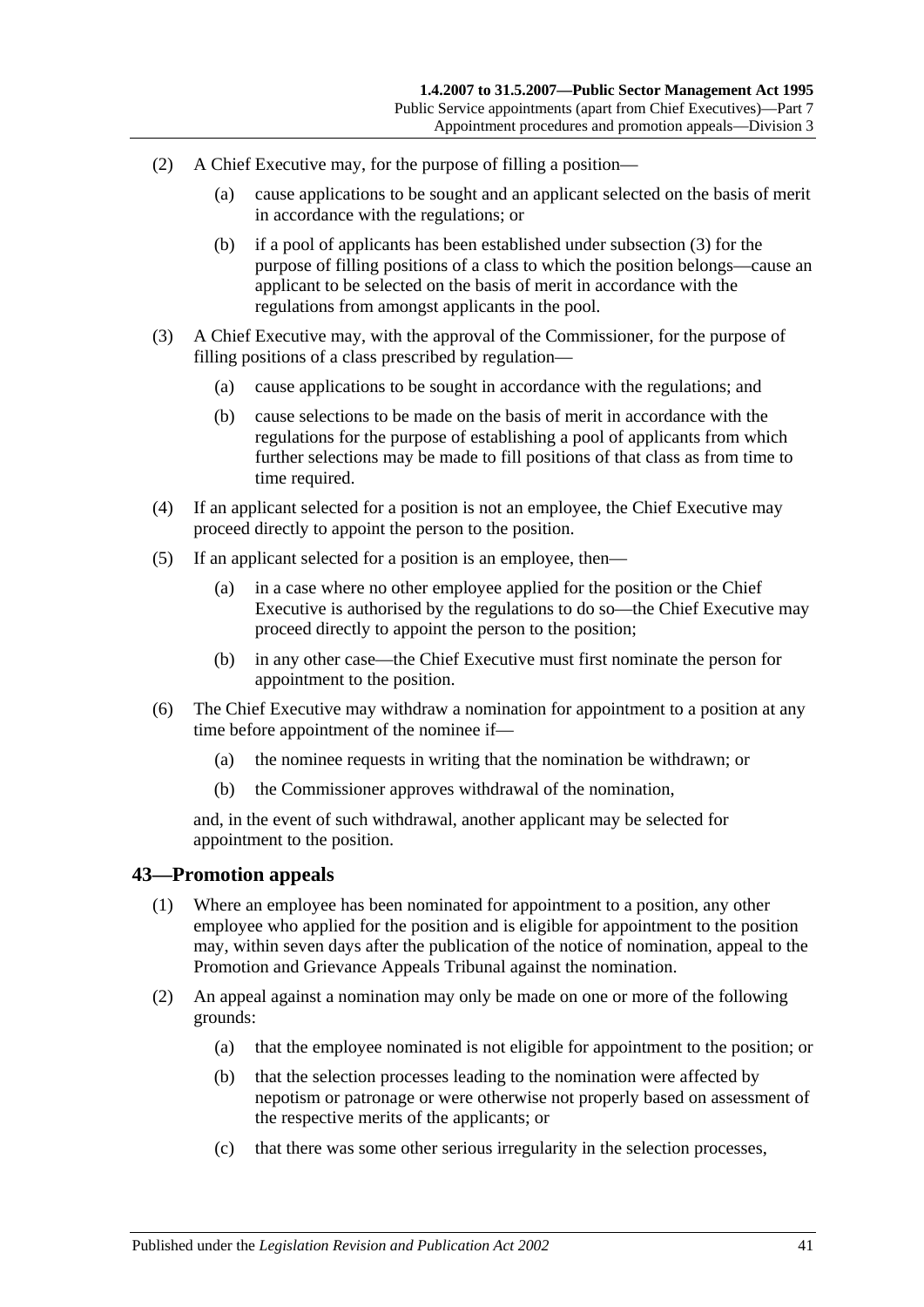and may not be made merely on the basis that the Tribunal should redetermine the respective merits of the appellant and the employee nominated.

- (3) The Tribunal may, if of the opinion that an appeal is frivolous or vexatious, decline to entertain the appeal.
- (4) Where, on an appeal under this section, the Tribunal is satisfied that there has been some serious irregularity in the selection processes leading to the nomination such that it would be unreasonable for the nomination to stand, the Tribunal may—
	- (a) set aside the nomination; and
	- (b) order that the selection processes be recommenced from the beginning or some later stage specified by the Tribunal.
- (5) For the purposes of this section—
	- (a) a person is not eligible for appointment to a position if the person does not have qualifications determined by the Commissioner to be essential in respect of the position; and
	- (b) a determination by the Chief Executive seeking to fill a position that specific qualifications, experience or other attributes are essential or desirable in respect of the position will be binding on the Tribunal.
- (6) Where an employee has been nominated for appointment to a position and no other employee is entitled to appeal or successfully appeals against the nomination, the nominee must be appointed to the position.
- (7) The regulations may make provision with respect to entitlement to appeal against a nomination under this section.
- (8) Nothing in this section prevents a Chief Executive or the Commissioner from attempting to resolve by conciliation a matter the subject of an appeal under this section prior to the commencement of the hearing of the appeal.

# <span id="page-41-0"></span>**Part 8—General Public Service employment provisions**

## <span id="page-41-2"></span>**Division 1—Assignment between positions**

#### **44—Assignment**

- (1) Subject to this section, the Chief Executive of an administrative unit may assign an employee from one position in the unit to another position in the unit.
- (2) Subject to this section, an employee may be assigned from a position in one administrative unit to a position in another administrative unit by the Commissioner in consultation with the Chief Executives of the units.
- <span id="page-41-1"></span>(3) Promotion of an employee to a higher remuneration level through assignment under this section—
	- (a) may be made only subject to conditions determined by the Commissioner; and
	- (b) may continue only for up to 12 months or such longer period not exceeding three years as the Commissioner may allow in a particular case.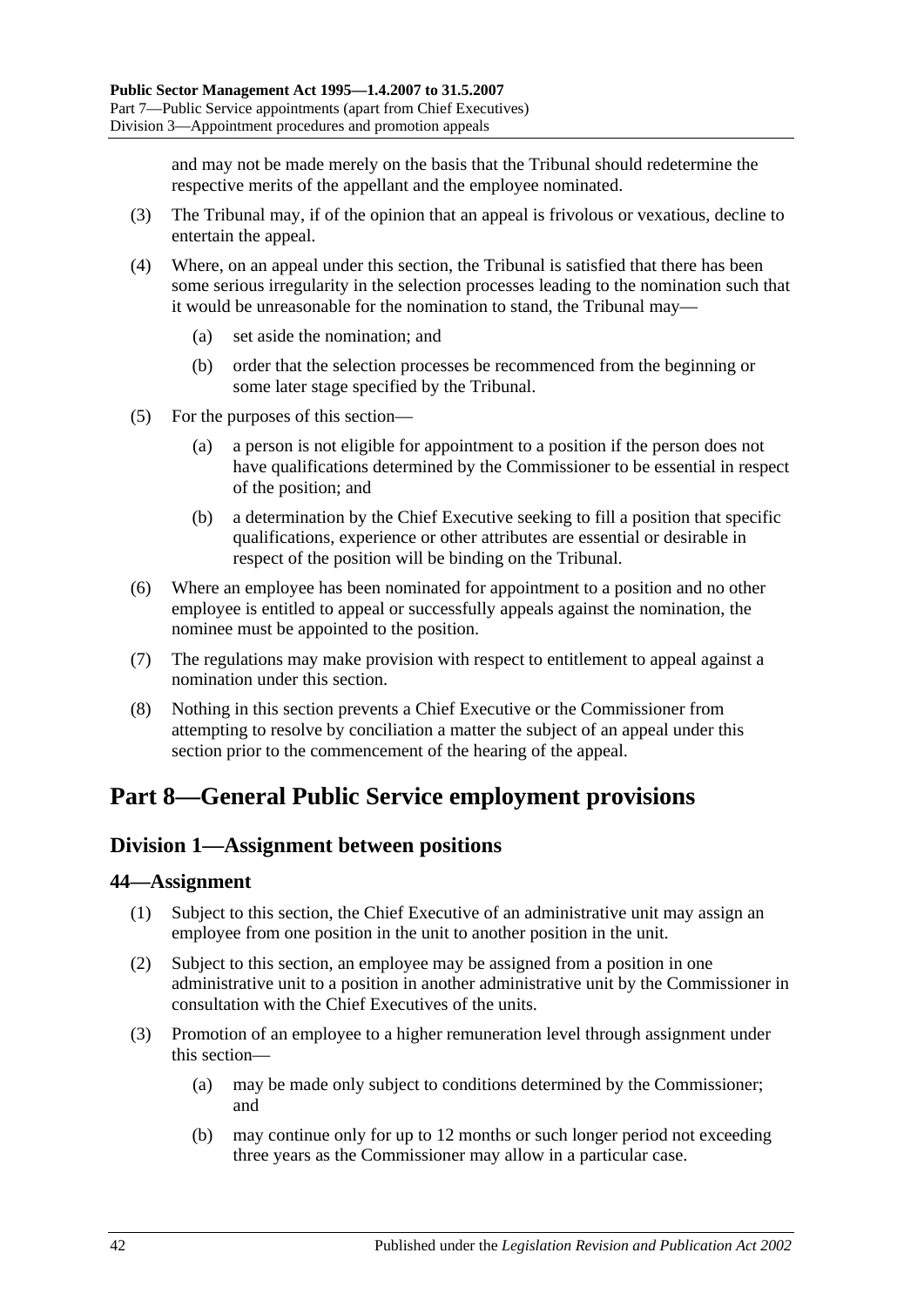- (4) An employee may not be assigned from a position to another position with a lower remuneration level except—
	- (a) with the employee's consent; or
	- (b) in order to return an employee to his or her former remuneration level as required for compliance with [subsection](#page-41-1) (3).
- (5) If an employee whose employment is subject to a contract is assigned to another position, the provisions of the contract continue to apply in relation to the employee's employment in the new position subject to any necessary modifications or further agreement between the employee and the Chief Executive.

## **Division 2—Remuneration**

#### **45—Remuneration**

- (1) Subject to this Act, an employee is entitled to remuneration at the rate appropriate to the remuneration level of the position occupied by the employee.
- (2) A deduction may be made from an employee's remuneration for any charge payable by the employee under a determination of the Commissioner under [Part 6](#page-33-0) in respect of accommodation, services, goods or any other benefit provided to the employee in connection with his or her employment.

#### **46—Additional duties allowance**

- (1) The Chief Executive of an administrative unit may direct an employee in the unit to perform specified duties in addition to those on which the remuneration level of the employee's position is based.
- (2) If an employee performs duties in accordance with a direction under this section for a continuous period of more than one week, the Chief Executive may authorise payment to the employee of an allowance appropriate to the duties being performed.

#### **47—Reduction in salary arising from refusal or failure to carry out duties**

- (1) If, in consequence or furtherance of industrial action, an employee refuses or fails to carry out duties that the employee has been lawfully instructed to perform, the employee must not, if the Commissioner so directs, be paid salary for any day (or part of a day) on which the employee refuses or fails to carry out those duties.
- (2) A direction under this section is effective to prevent payment of salary to an employee despite the fact that, on any day (or part of a day) to which the direction relates, the employee performs some (but not all) of the duties that the employee has been lawfully instructed to perform.

#### **48—Payment of remuneration on death**

On the death of an employee, the Commissioner may, if of the opinion that it is appropriate to do so, direct that an amount payable in respect of the employee's remuneration be paid to dependants of the employee and not to the personal representative.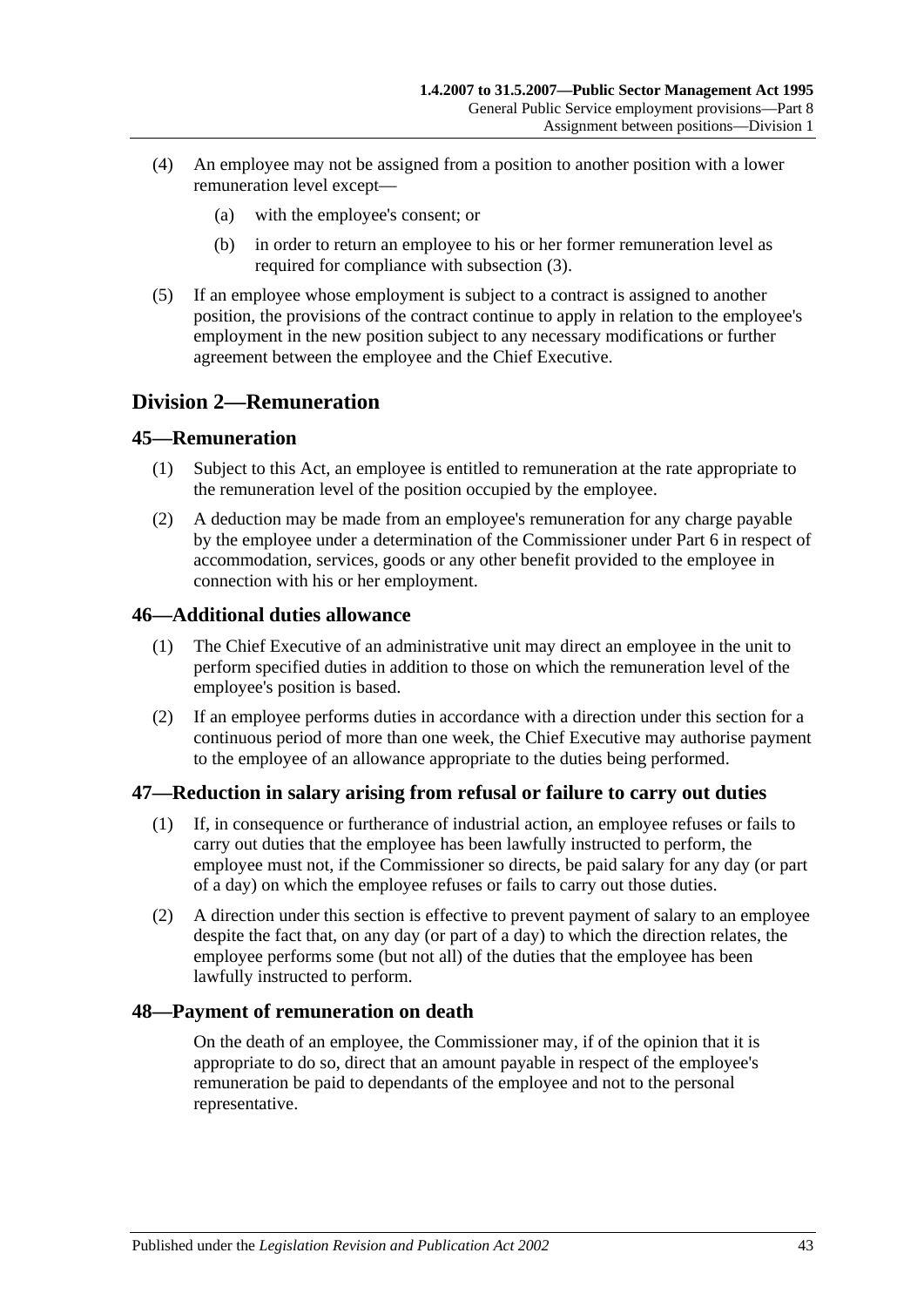## **Division 3—Hours of duty and leave**

#### **49—Hours of duty and leave**

The hours of duty of an employee and the rights of an employee to holidays and leave are governed by [Schedule 2.](#page-58-0)

#### **Division 4—Excess employees**

#### <span id="page-43-0"></span>**50—Excess employees**

- <span id="page-43-1"></span>(1) If the Chief Executive of an administrative unit is satisfied—
	- $(a)$  that—
		- (i) the services of an employee have become underutilised; or
		- (ii) an employee is no longer required to perform, or cannot perform, the duties of his or her position,

because of—

- (iii) changes in technology or work methods or in the organisation or nature or extent of operations of the administrative unit; or
- (iv) loss of a qualification that is necessary for the performance or proper performance of the duties; and
- (b) that it is not practicable to assign the employee under [Division 1](#page-41-2) to another position in the administrative unit,

the Chief Executive must refer the matter to the Commissioner.

- (2) If a matter is referred to the Commissioner under [subsection](#page-43-0) (1) and the Commissioner is satisfied
	- (a) as to the matters referred to in [subsection](#page-43-1)  $(1)(a)$ ; and
	- (b) that all reasonable endeavours have been made to assign the employee under [Division 1](#page-41-2) to another position in the Public Service (whether in the same or another administrative unit) but that it is not practicable to do so in the circumstances of the case; and
	- (c) that reasonable consultations have taken place with the appropriate recognised organisation,

the Commissioner may—

- (d) transfer the employee to another position in the Public Service with a lower remuneration level; or
- (e) recommend to the Governor that the employee's employment in the Public Service be terminated.
- (3) The Governor may, on the recommendation of the Commissioner under this section, terminate an employee's employment in the Public Service.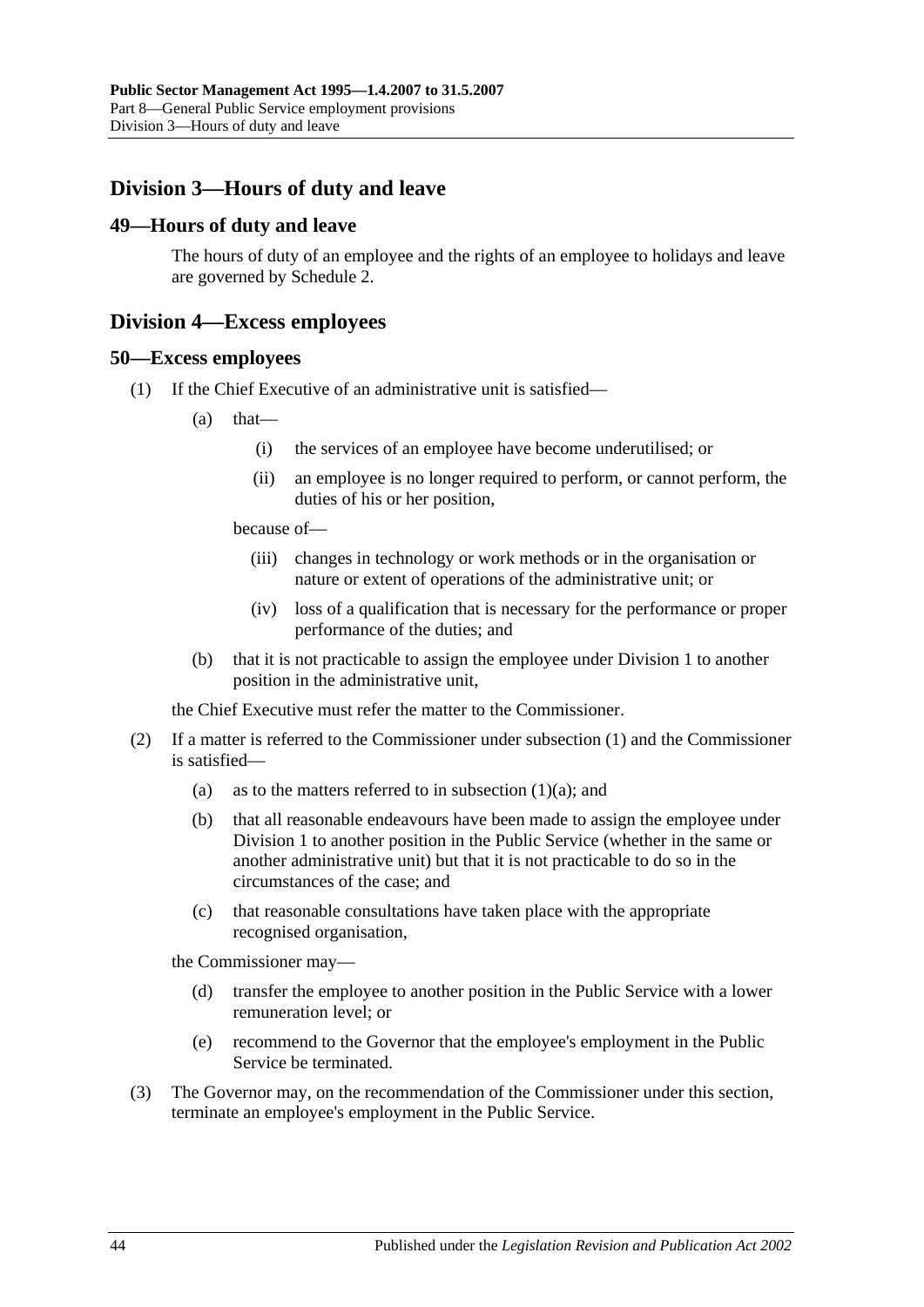(4) If an employee is transferred under this section to a position with a lower remuneration level, the employee is entitled to supplementation of the employee's remuneration in accordance with the relevant provisions of an award or enterprise or industrial agreement or, if there is no award or enterprise or industrial agreement covering the matter, in accordance with a scheme prescribed by the regulations.

## **Division 5—Mental or physical incapacity**

## <span id="page-44-0"></span>**51—Mental or physical incapacity**

- $(1)$  If—
	- (a) the Chief Executive of an administrative unit is satisfied that an employee in the unit is not performing duties of his or her position satisfactorily; and
	- (b) it appears to the Chief Executive that the employee's unsatisfactory performance is caused by mental or physical illness or disability,

the Chief Executive may require the employee to undergo a medical examination by a medical practitioner selected by the employee from a panel of medical practitioners nominated by the Chief Executive.

- (2) If an employee refuses or fails, without reasonable excuse, to submit to a medical examination as required under [subsection](#page-44-0) (1), the Chief Executive may suspend the employee from duty in the Public Service (without remuneration and, as the Chief Executive thinks fit, with or without accrual of rights in respect of recreation leave and long service leave) until the employee submits to a medical examination as required by the Chief Executive.
- <span id="page-44-2"></span>(3) The Chief Executive must—
	- (a) furnish the employee with a copy of any report on the results of a medical examination required under this section; and
	- (b) before considering the report under [subsection](#page-44-1) (4), allow the employee a period of not less than 14 days from the date of the employee's receipt of the report to furnish the Chief Executive with any medical reports obtained by the employee on his or her mental or physical condition.
- <span id="page-44-1"></span>(4) If the Chief Executive of an administrative unit is satisfied, after consideration of all relevant medical reports, that—
	- (a) an employee in the unit is not performing duties of his or her position satisfactorily; and
	- (b) the employee's unsatisfactory performance is caused by mental or physical illness or disability; and
	- (c) it is not practicable to assign the employee under [Division 1](#page-41-2) to another position (whether in the same or another administrative unit) with duties within the employee's capacity,

the Chief Executive must consult with the Commissioner about the matter.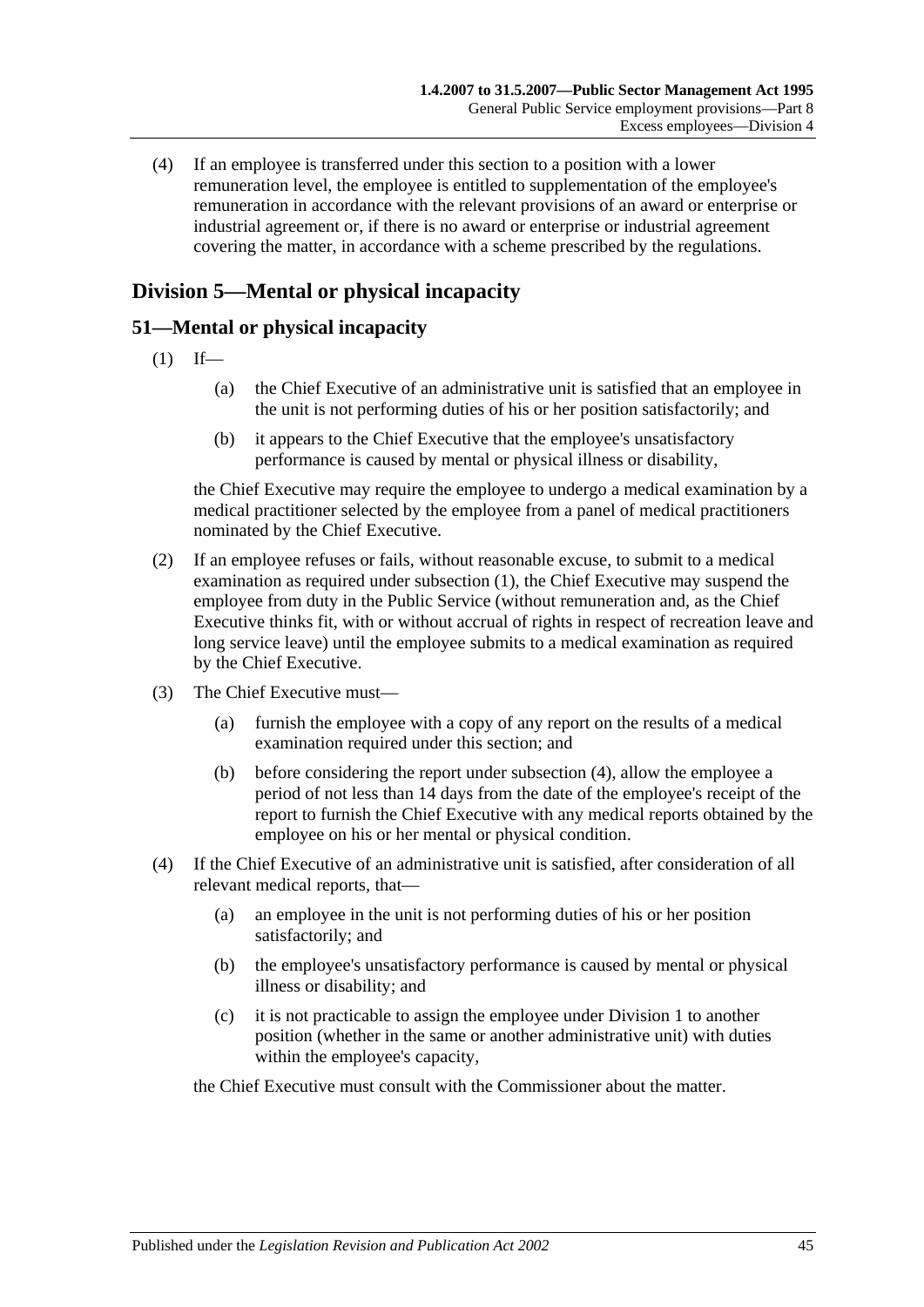- (5) If the Commissioner and the Chief Executive are both satisfied that it is not practicable to assign the employee under [Division 1](#page-41-2) to another position (whether in the same or another administrative unit), the following provisions apply:
	- (a) the Commissioner and the Chief Executive must examine whether it is practicable to transfer the employee to another position with a lower remuneration level (whether in the same or another administrative unit);
	- (b) if it is practicable to do so, the employee may be transferred by the Chief Executive to another position with a lower remuneration level in the same unit, or may be transferred to a position with a lower remuneration level in another unit by the Commissioner in consultation with the Chief Executive of the other unit;
	- (c) if the Commissioner and the Chief Executive are satisfied that it is not practicable to so transfer the employee, the Commissioner may recommend to the Governor that the employee's employment in the Public Service be terminated.
- (6) The Governor may, on the recommendation of the Commissioner under this section, terminate an employee's employment in the Public Service.
- (7) The termination of an employee's employment under this section may, with the consent of the employee, have effect from a date earlier than the date of the decision to terminate the employee's employment.
- (8) In this section—

*relevant medical report* means—

- (a) if a medical examination is required by the Chief Executive under [subsection](#page-44-0) (1)—
	- (i) the report on the results of that examination; and
	- (ii) any medical reports furnished to the Chief Executive by the employee before or within the period allowed under [subsection](#page-44-2) (3); or
- (b) in any other case—any medical report furnished to the Chief Executive by the employee.

## **Division 6—Unsatisfactory performance**

## **52—Unsatisfactory performance**

- (1) If the Chief Executive of an administrative unit is satisfied that—
	- (a) an employee in the unit is not performing duties of his or her position satisfactorily or to performance standards specified in a contract relating to his or her employment; and
	- (b) it is not practicable to assign the employee under [Division 1](#page-41-2) to another position (whether in the same or another administrative unit) with duties suited to the employee's capabilities or qualifications,

#### the Chief Executive must consult with the Commissioner about the matter.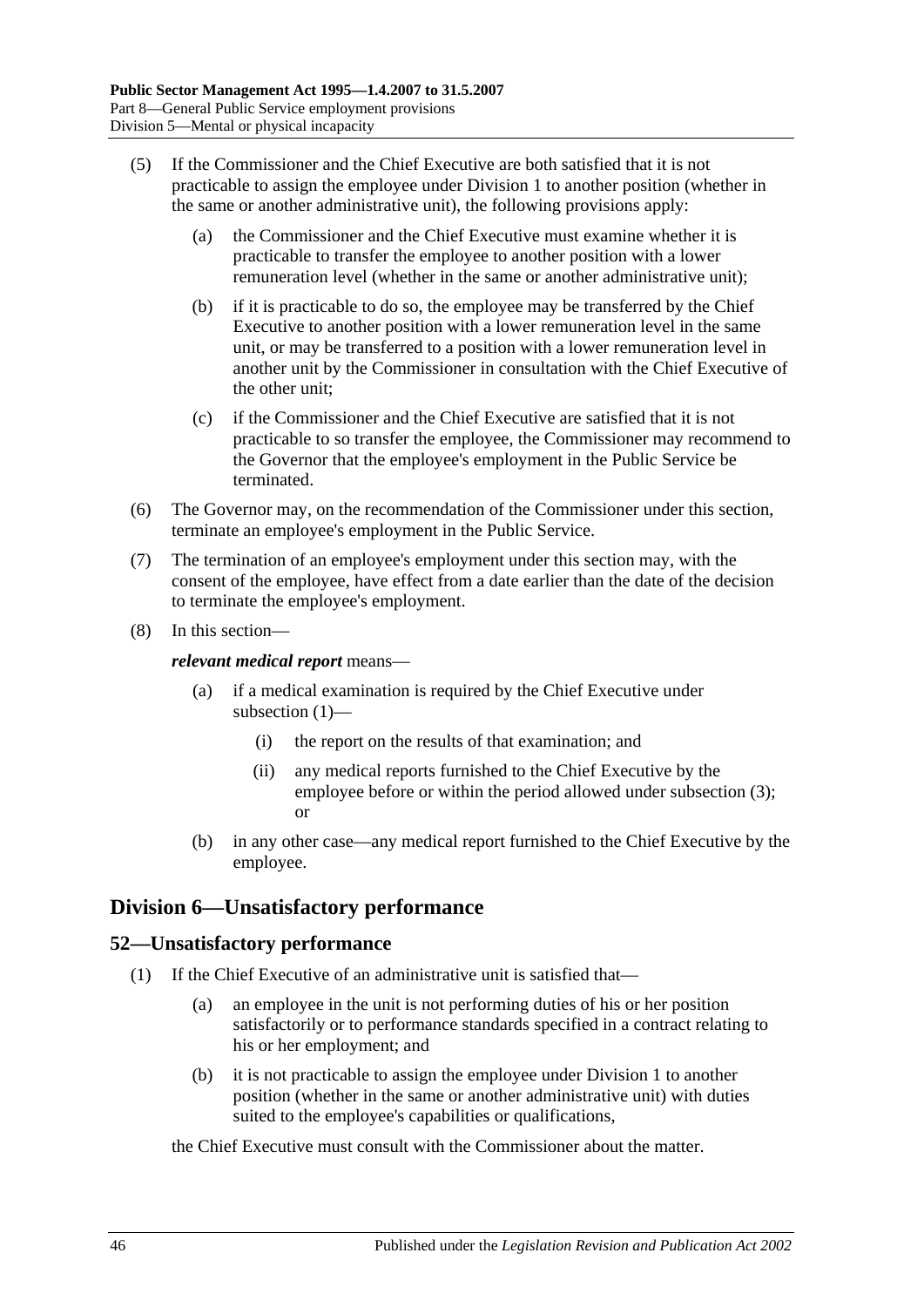- (2) If the Commissioner and the Chief Executive are both satisfied that it is not practicable to assign the employee under [Division 1](#page-41-2) to another position (whether in the same or another administrative unit), the following provisions apply:
	- (a) the Commissioner and the Chief Executive must examine whether it is practicable to transfer the employee to another position with a lower remuneration level (whether in the same or another administrative unit);
	- (b) if it is practicable to do so, the employee may be transferred by the Chief Executive to another position with a lower remuneration level in the same unit, or may be transferred to a position with a lower remuneration level in another unit by the Commissioner in consultation with the Chief Executive of the other unit;
	- (c) if the Commissioner and the Chief Executive are satisfied that it is not practicable to so transfer the employee, the Commissioner may recommend to the Governor that the employee's employment in the Public Service be terminated.
- (3) The Chief Executive may not take action under this section on the ground that an employee is not performing duties satisfactorily or to applicable performance standards unless the employee has first been advised of his or her unsatisfactory performance and allowed a reasonable opportunity to improve.
- <span id="page-46-0"></span>(4) An employee must be given not less than 14 days notice in writing of a decision to transfer the employee or recommend that the employee's employment in the Public Service be terminated under this section.
- (5) If, within the period referred to in [subsection](#page-46-0) (4), the employee appeals to the Promotion and Grievance Appeals Tribunal against the decision, the decision is suspended until the determination of the appeal.
- (6) The Governor may, on the recommendation of the Commissioner under this section, terminate an employee's employment in the Public Service.
- (7) This section does not apply if an employee's unsatisfactory performance is due to mental or physical illness or disability.

## **Division 7—Resignation and retirement**

#### **53—Resignation**

- (1) An employee may resign from the Public Service by not less than 14 days notice in writing to the Chief Executive of the administrative unit in which the employee is employed (unless notice of a shorter period is accepted by the Chief Executive).
- (2) If an employee—
	- (a) is absent, without authority, from employment in the Public Service for a period of 10 working days; and
	- (b) gives no proper written explanation or excuse for the absence to the Chief Executive of the administrative unit in which the employee is employed before the end of that period,

the employee will, if the Chief Executive so determines, be taken to have resigned from the Public Service.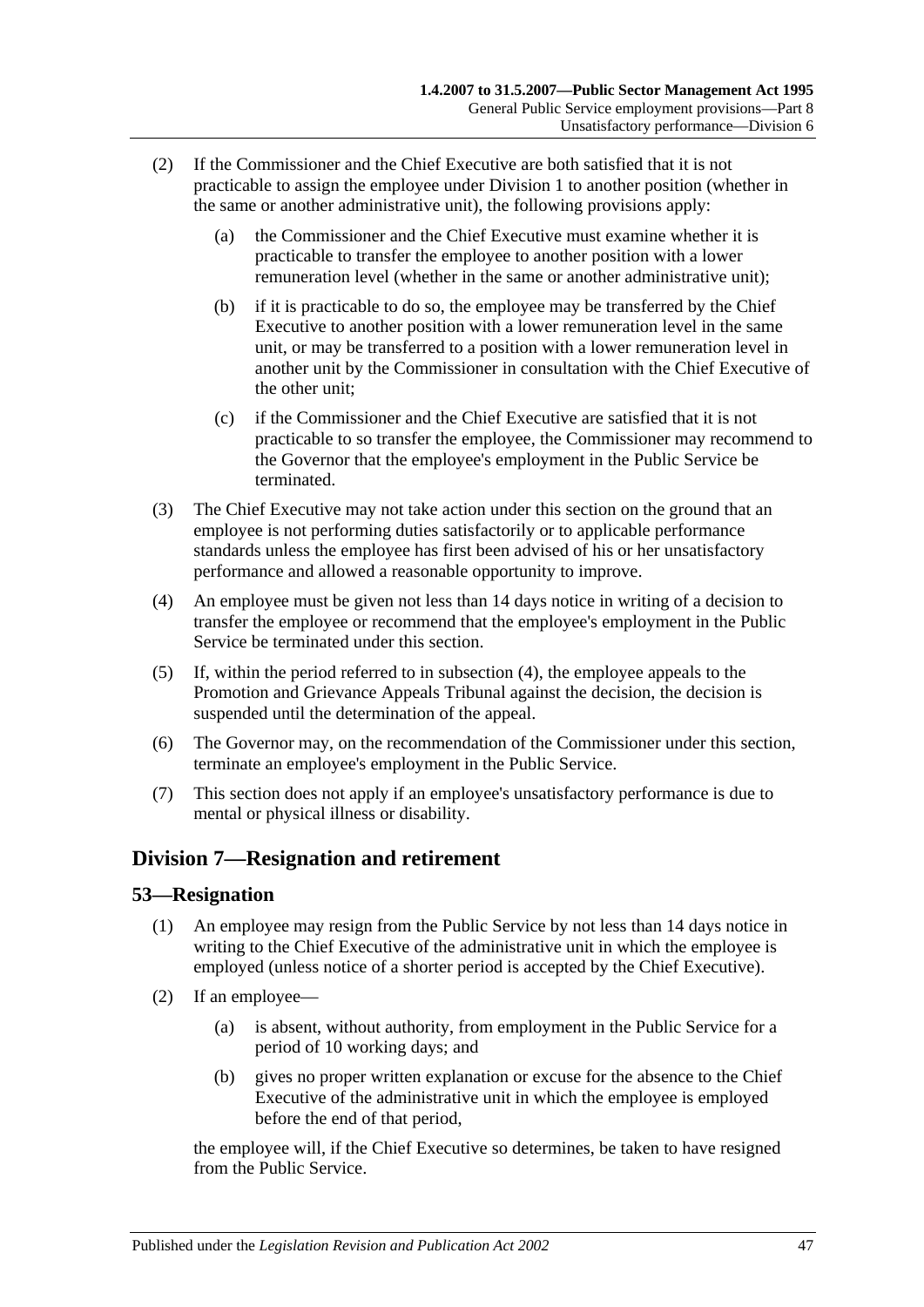### **54—Reappointment of employee who resigns to contest election**

- $(1)$  If—
	- (a) an employee resigns from the Public Service for the purpose of standing as a candidate for election to the Parliament of the State or the Commonwealth; and
	- (b) the resignation takes effect not more than one month before the issue of the writ for the election; and
	- (c) the former employee is not elected and applies for reappointment to the Public Service within two months after the return of the writ for the election,

the employee must be reappointed (without any requirement for selection processes and without probation) to his or her former position in the Public Service or a position with the same remuneration level as that position.

(2) For the purpose of determining the rights of an employee who is reappointed to the Public Service under this section, the period between the resignation and reappointment is to be taken to be leave without pay granted under this Act.

#### **55—Retirement**

An employee who has attained the age of 55 years is entitled to retire from the Public Service.

## **Division 8—Conduct and discipline**

#### **57—General rules of conduct**

An employee is liable to disciplinary action if the employee—

- (a) contravenes or fails to comply with—
	- (i) a provision of this Act; or
	- (ii) a direction given to the person as an employee by a person with authority to give that direction (whether the authority derives from this Act or otherwise); or
- (b) is negligent or indolent in the discharge of the duties of the employee's position; or
- (c) is absent from duty without reasonable excuse (proof of which lies on the employee); or
- (d) is guilty of disgraceful or improper conduct in an official capacity, or is guilty in a private capacity of disgraceful or improper conduct that reflects seriously and adversely on the Public Service; or
- (e) makes improper use of property of the Crown; or
- (f) except as authorised under the regulations, engages in any remunerative employment, occupation or business outside the Public Service; or
- (g) except as authorised under the regulations, discloses information gained in the employee's official capacity, or comments on any matter affecting the Public Service or the business of the Public Service.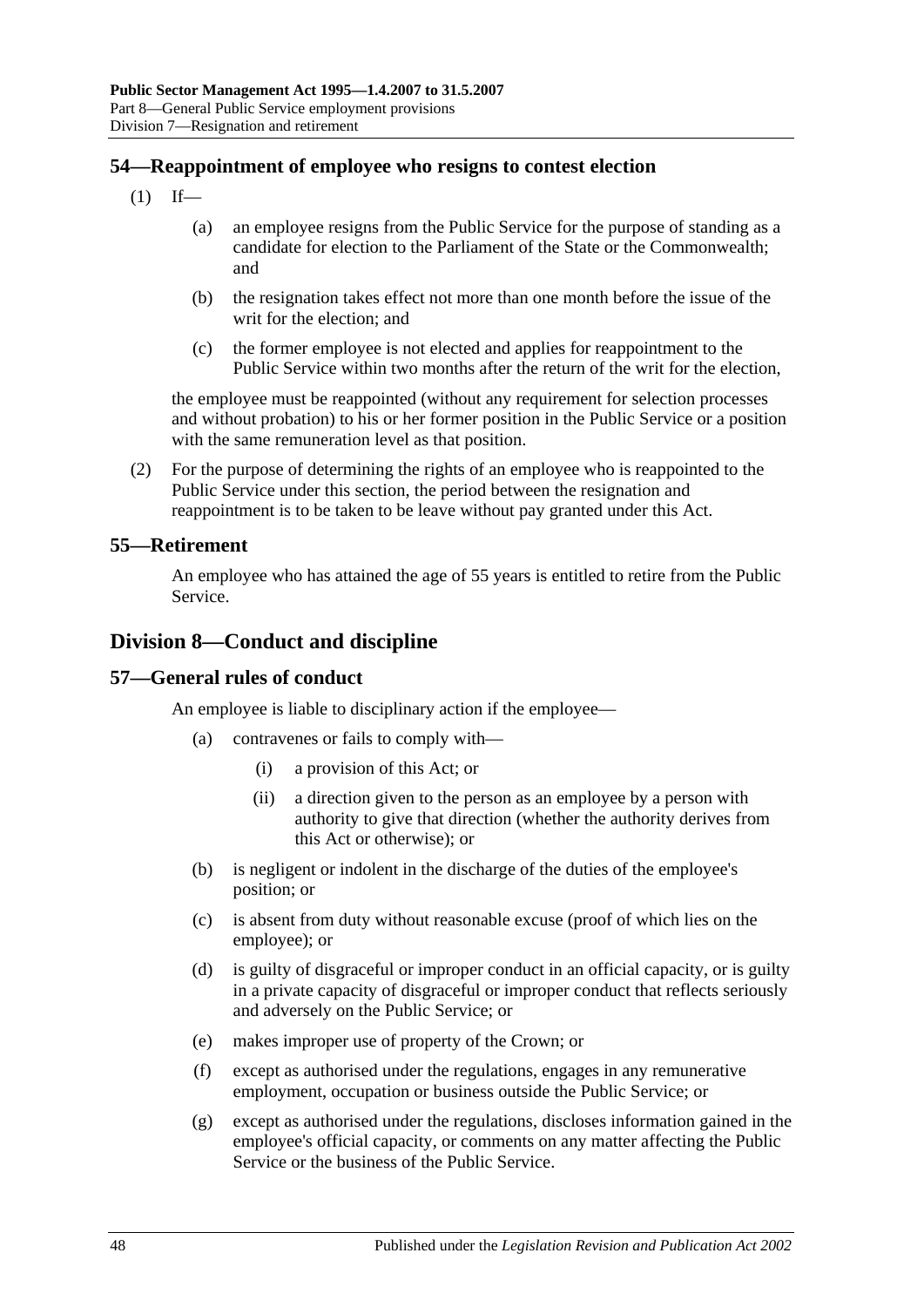### **58—Inquiries and disciplinary action**

- (1) If the Chief Executive of an administrative unit suspects on reasonable grounds that an employee in the unit may be liable to disciplinary action, the Chief Executive may hold an inquiry to determine whether the employee is liable to disciplinary action.
- (2) Notice in writing of an inquiry under this section setting out the grounds on which the employee is suspected of being liable to disciplinary action must be given to the employee.
- (3) Nothing in this section prevents the making of any preliminary investigations prior to the holding of an inquiry or the giving of a notice of inquiry under this section.
- (4) The employee affected by an inquiry under this section—
	- (a) may be assisted or represented in the inquiry by another person; and
	- (b) must be afforded a reasonable opportunity—
		- (i) to be present throughout the course of the inquiry; and
		- (ii) to question persons making allegations against the employee or providing information in support of the allegations; and
		- (iii) to bring persons or documents before the Chief Executive to provide information in support of the employee; and
		- (iv) to make statements and representations to the Chief Executive.
- <span id="page-48-0"></span>(5) If, on an inquiry under this section, the Chief Executive is satisfied on the balance of probabilities that the employee is liable to disciplinary action, then the Chief Executive may do one or more of the following:
	- (a) reprimand the employee;
	- (b) order that the leave entitlement of the employee be reduced by a specified amount;
	- (c) order that the employee be suspended from duty in the Public Service for a specified period with or without remuneration and, as the Chief Executive thinks fit, with or without accrual of rights in respect of recreation leave and long service leave;
	- (d) order that the salary of the employee be reduced by a specified amount for a specified period;
	- (e) recommend to the Governor—
		- (i) that the employee be transferred to some other position in the Public Service with a lower remuneration level; or
		- (ii) that the employee's employment in the Public Service be terminated.
- (6) For the purposes of [subsection](#page-48-0) (5), a period of suspension may, if the Chief Executive thinks fit to so order, be comprised of or include the whole or part of any period for which the employee has been suspended without remuneration under another power conferred by this Division.
- (7) The Chief Executive may, if he or she thinks fit, suspend an order under [subsection](#page-48-0) (5) subject to compliance by the employee with conditions specified by the Chief Executive.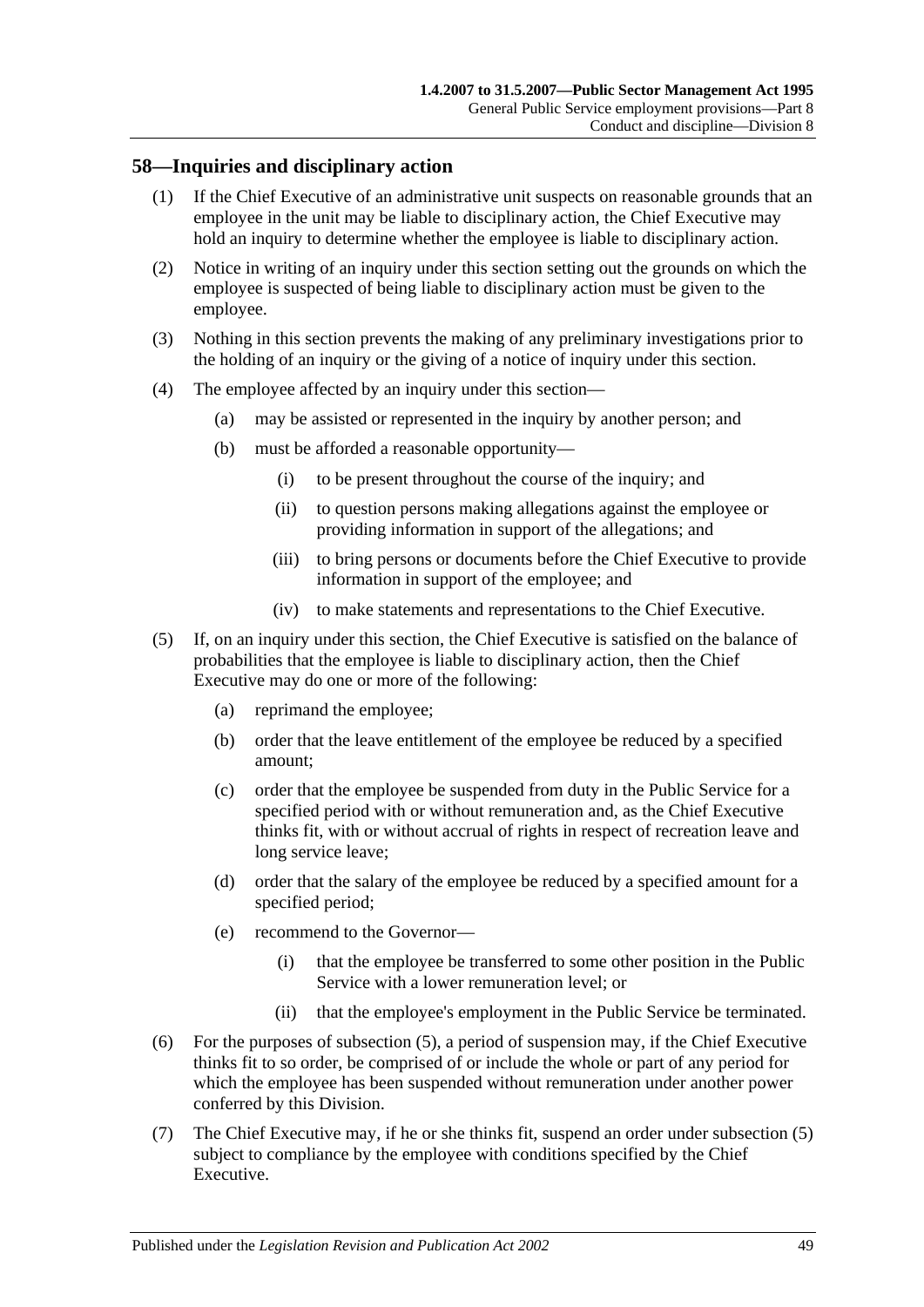- (8) Before taking or recommending disciplinary action in respect of an employee under [subsection](#page-48-0) (5), the Chief Executive must give the employee at least 14 days notice in writing of his or her findings and of the disciplinary action (if any) that he or she proposes to take or recommend.
- (9) The holding of an inquiry under this section in respect of an employee must, if the employee is charged with an offence relating to a matter to which the inquiry relates, be suspended pending the determination of the proceedings in respect of the offence.
- (10) The Governor may, on the recommendation of the Chief Executive under this section—
	- (a) transfer an employee to some other position in the Public Service with a lower remuneration level; or
	- (b) terminate an employee's employment in the Public Service.

#### **59—Suspension or transfer where disciplinary inquiry or offence punishable by imprisonment charged**

- (1) If an employee—
	- (a) is charged with an offence punishable by imprisonment; or
	- (b) is given notice of a disciplinary inquiry under this Division,

the Chief Executive of the administrative unit in which the employee is employed may—

- (c) suspend the employee from duty in the Public Service (with or without remuneration and, as the Chief Executive thinks fit, with or without accrual of rights in respect of recreation leave and long service leave); or
- (d) transfer the employee from his or her position to some other position in the administrative unit with the same remuneration level; or
- (e) recommend to the Commissioner that the employee be transferred to a position in another administrative unit with the same remuneration level.
- (2) An employee who is charged with an offence punishable by imprisonment must, as soon as practicable, notify the Chief Executive of the administrative unit in which he or she is employed of that fact.
- (3) The Commissioner may, on the recommendation of the Chief Executive under this section, transfer an employee to a position in another administrative unit with the same remuneration level.
- <span id="page-49-0"></span>(4) A suspension or transfer imposed under this section is revocable at any time and must be revoked by the Chief Executive—
	- (a) where the employee has been both charged with an offence (whether or not punishable by imprisonment) and given notice of a disciplinary inquiry under this Division relating to a matter to which the charge relates—if the employee is both acquitted of the charge and found not liable to disciplinary action on the inquiry; or
	- (b) in any other case—if the employee is acquitted of the charge, or found not liable to disciplinary action on the inquiry, in relation to which the suspension or transfer was imposed.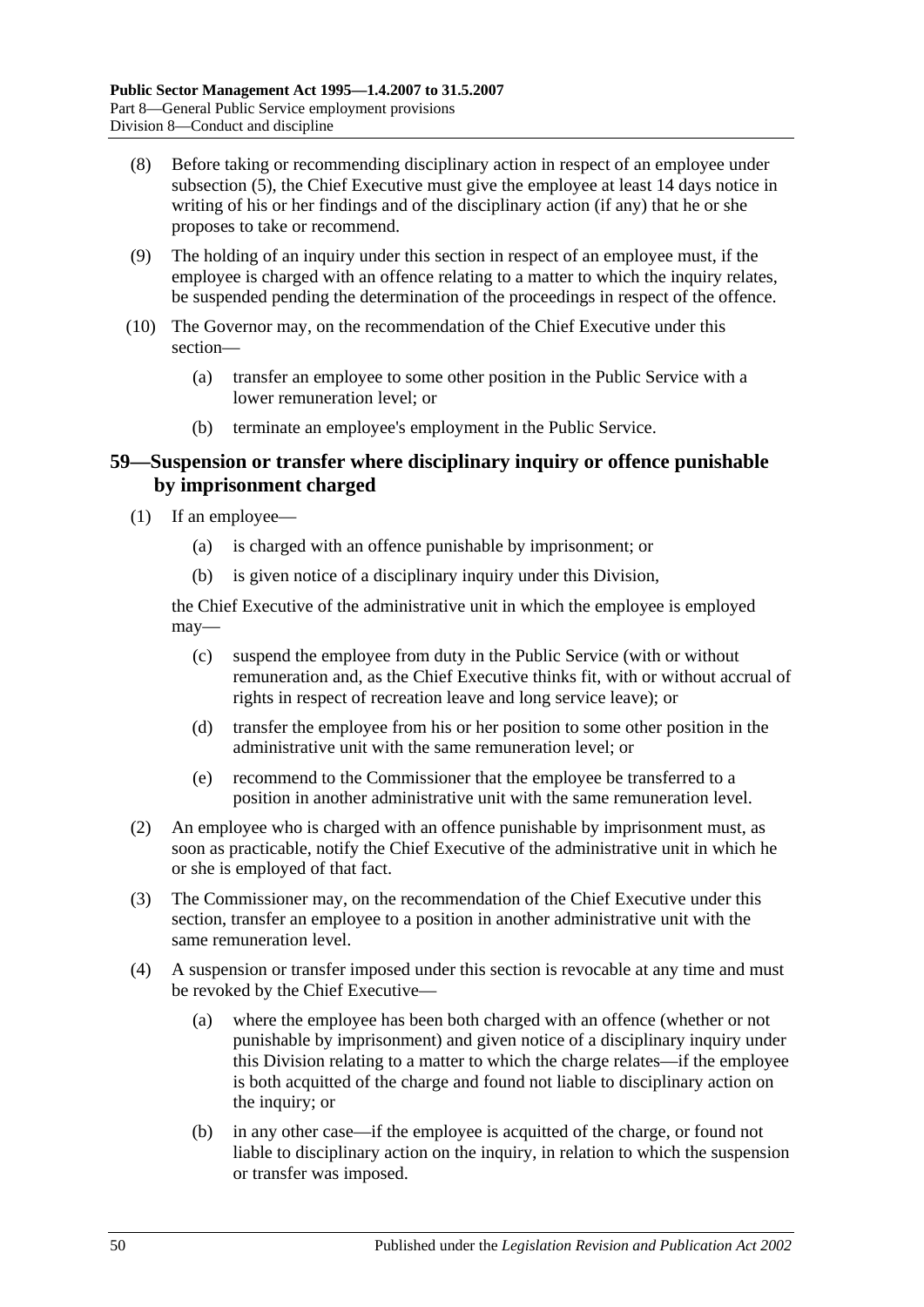- (5) For the purposes of [subsection](#page-49-0) (4), if a charge against an employee is dismissed, lapses or is withdrawn, the employee will be taken to have been acquitted of the charge.
- (6) If a suspension imposed under this section is revoked, the employee is, subject to [subsection](#page-50-0) (7), entitled to any remuneration and accrual of leave rights withheld in consequence of the suspension and any additional payment approved by the Commissioner.
- <span id="page-50-0"></span>(7) If a suspension imposed under this section is revoked on the employee being convicted of an offence punishable by imprisonment or being found liable to disciplinary action, the employee will not, unless the Chief Executive so determines, be entitled to any remuneration or accrual of leave rights withheld in consequence of the suspension.
- (8) If a transfer imposed under this section is revoked, the employee must be transferred back to the employee's former position or, if that position is no longer available, to a position with the same remuneration level as the employee's former position.
- (9) Subject to [subsection](#page-50-1) (10), a decision to suspend or transfer an employee under this section is not subject to appeal or review under this Act or any other law.
- <span id="page-50-1"></span>(10) A decision that remuneration be withheld from a person suspended under this section may be the subject of an appeal under this Act.

## **60—Disciplinary action on conviction of an offence punishable by imprisonment**

- <span id="page-50-2"></span>(1) If an employee is convicted of an offence punishable by imprisonment, the Chief Executive of the administrative unit in which the employee is employed may recommend to the Governor—
	- (a) that the employee be transferred to some other position in the Public Service with a lower remuneration level; or
	- (b) that the employee's employment in the Public Service be terminated.
- (2) The Chief Executive must, before recommending any disciplinary action under [subsection](#page-50-2) (1) because an employee has been convicted of a summary offence, give the employee at least 14 days notice in writing of the disciplinary action that the Chief Executive proposes to recommend.
- (3) Disciplinary action must not be taken under this section on the basis of a conviction that is under appeal, or against which a right of appeal still lies.
- (4) The Governor may, on the recommendation of the Chief Executive under this section—
	- (a) transfer an employee to some other position in the Public Service with a lower remuneration level; or
	- (b) terminate an employee's employment in the Public Service.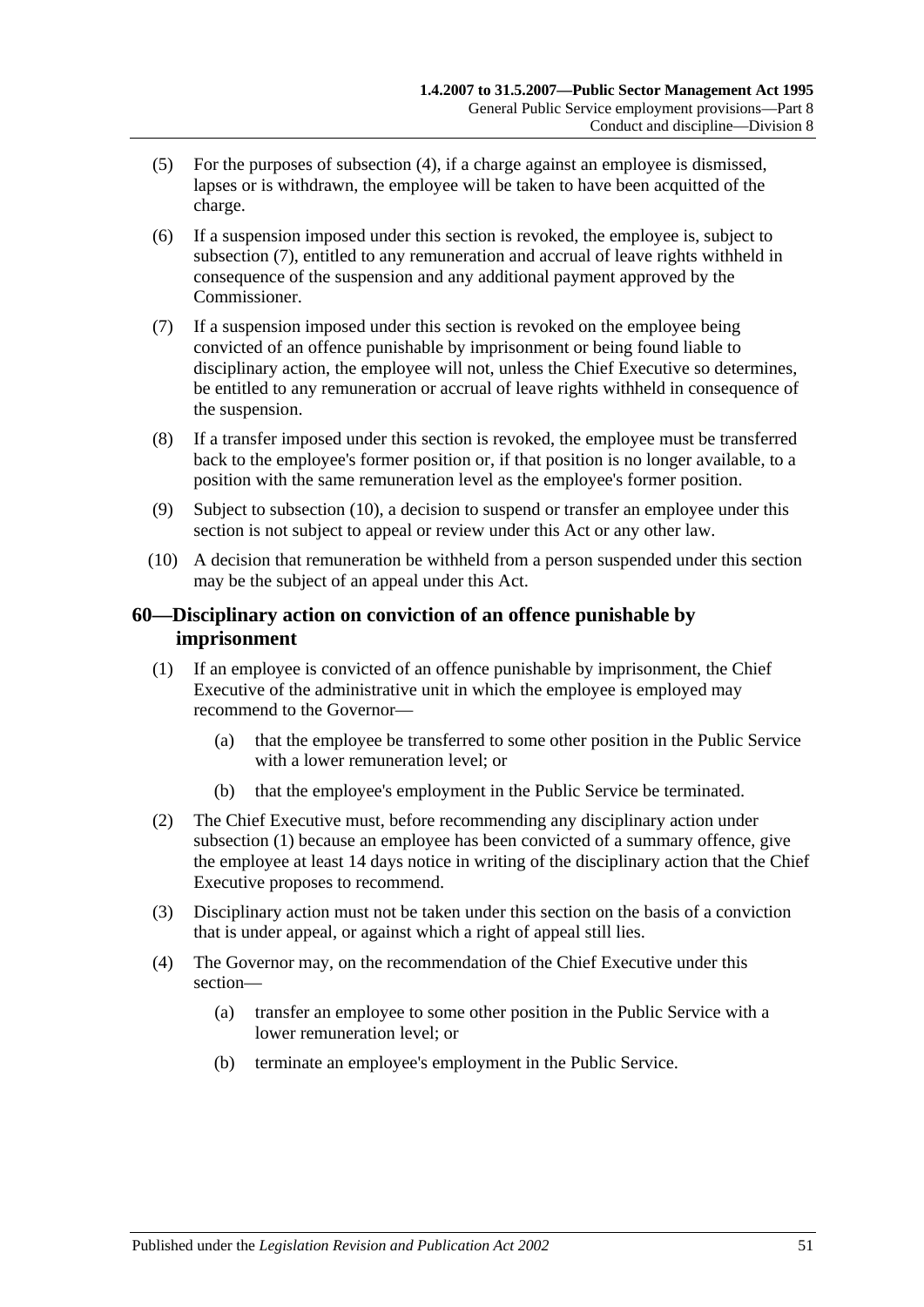#### **61—Disciplinary appeals**

- (1) An employee may, within 14 days after receiving notice of a decision that the employee is liable to disciplinary action or a decision as to disciplinary action to be taken or recommended in respect of the employee under this Division, appeal to the Disciplinary Appeals Tribunal against the decision.
- (2) The Tribunal may, on an appeal under this section—
	- (a) affirm the decision subject to the appeal;
	- (b) set aside the decision subject to the appeal and substitute a decision that should have been made in the first instance;
	- (c) make any consequential or ancillary orders.
- (3) If an appellant succeeds in an appeal under this section, the Tribunal may order costs against the Crown.
- (4) An employee does not have a right of appeal under this section against a decision recommending disciplinary action because the employee has been convicted of an indictable offence.

#### **62—Payments where employee has liability to Crown**

If an employee or former employee is alleged to have misappropriated or damaged property of the Crown or to have incurred any other liability to the Crown, a payment that would otherwise be required to be made to the person in respect of his or her employment in the Public Service—

- (a) may be withheld pending the determination of criminal or other proceedings in respect of the matter; and
- (b) may be applied in or towards satisfaction of any liability of the person to the Crown.

## **Division 9—Appeal against administrative decisions**

#### **63—Chief Executive's responsibility to conciliate grievances**

Despite the provisions of this Division, the Chief Executive of an administrative unit is required to endeavour to resolve by conciliation any grievance that an employee in the unit may have in respect of his or her employment.

#### **64—Grievance appeals**

- (1) An employee who is aggrieved by an administrative decision that directly affects the employee may appeal to the Promotion and Grievance Appeals Tribunal against the decision.
- (2) Nothing in this section prevents a Chief Executive or the Commissioner from attempting to resolve by conciliation a matter the subject of an appeal under this section prior to the commencement of the hearing of the appeal.
- (3) The Tribunal may, if of the opinion—
	- (a) that an appeal is frivolous or vexatious; or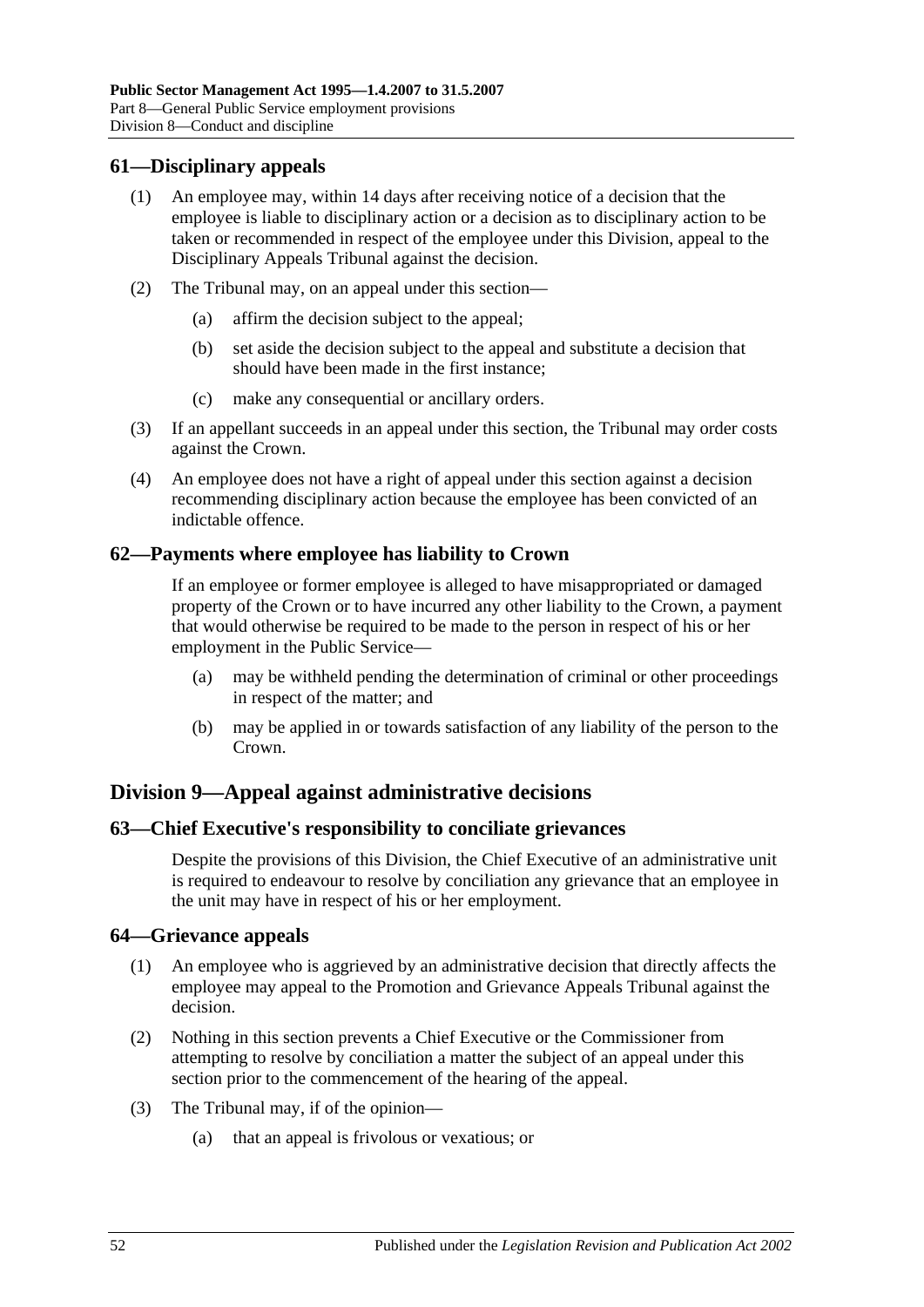(b) that an appellant has not fully explored avenues for review or redress available within the administrative unit in which the appellant is employed,

decline to entertain the appeal.

- (4) The Tribunal may, on an appeal under this section—
	- (a) affirm the decision subject to the appeal; or
	- (b) give any directions that are, in the opinion of the Tribunal, necessary or desirable to redress the grievance.
- (5) An employee does not have a right of appeal under this section against a decision—
	- (a) that is appealable under some other provision of this Act; or
	- (b) that is of a class excluded by regulation from appeal under this section.

## <span id="page-52-0"></span>**Part 9—Miscellaneous**

#### **65—Preservation of powers of Governor to appoint, transfer and dismiss**

- (1) Nothing in this Act is to be taken to abrogate or restrict a right or power that the Governor may otherwise have to appoint a person to, or dismiss a person from, a position in the Public Service.
- (2) The Governor may transfer an employee from a position in the Public Service to any other position in the Public Service with the same or a higher remuneration level.
- (3) An employee may be transferred to a position for a specified term and, in that event, the employee must, at the end of the term—
	- (a) be transferred back to the employee's former position; or
	- (b) if that position is no longer available—be transferred to some other position with the same remuneration level as, or a higher remuneration level than, that of the employee's former position.

#### **67—Equal employment opportunity programs**

- (1) The Minister may publish in the Gazette equal employment opportunity programs designed to ensure that persons of a defined class have equal opportunities in relation to employment in the public sector with persons not of that class.
- (2) The Minister may, in an equal employment opportunity program, make special provision—
	- (a) to assist persons of a defined class disproportionately represented amongst the unemployed to gain employment in the public sector; or
	- (b) to assist persons of a defined class employed in the public sector to compete for other positions or pursue careers in the public sector as effectively as persons not of that class,

and any such special provision will, despite the provisions of this or any other Act, be lawful.

(3) The Minister may, by notice published in the Gazette, vary or revoke an equal employment opportunity program.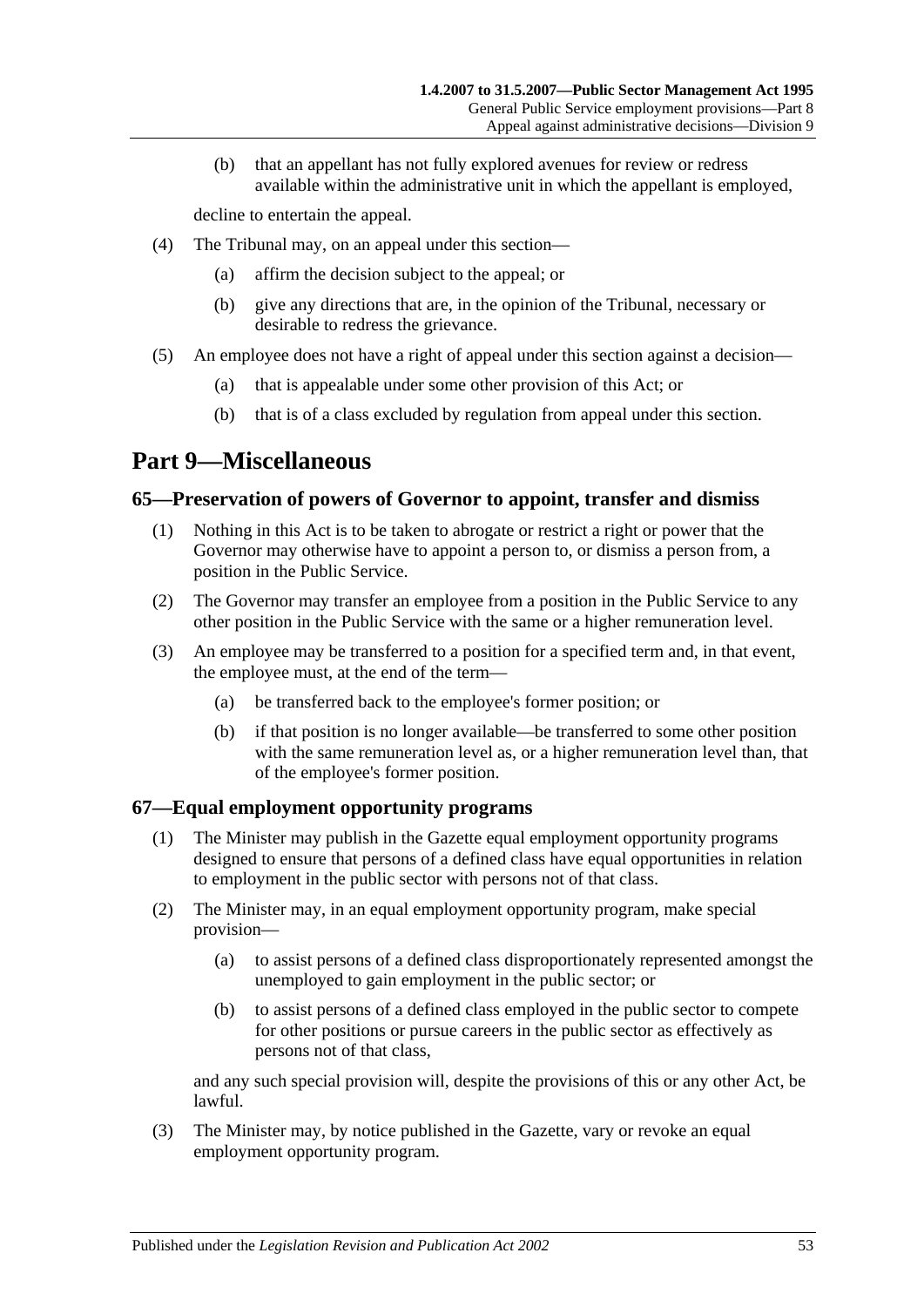#### **68—Transfers of employees within public sector**

- (1) If an employee is liable to be transferred under [Part 8](#page-41-0) to another position in the Public Service, the Commissioner may instead, if the Commissioner thinks fit, transfer the employee to a position in the employment of a public sector agency outside the Public Service.
- (2) If a public sector agency outside the Public Service determines that—
	- (a) a person employed by the agency is no longer required to perform the duties of his or her position, or cannot or is not performing the duties satisfactorily for health or other reasons; and
	- (b) it is not practicable to transfer the person to some other position in the employment of the agency,

the Commissioner may, if the Commissioner thinks fit, transfer the person to a position in the Public Service or in the employment of another public sector agency.

- <span id="page-53-0"></span>(3) A transfer under this section may be made on conditions as to—
	- (a) maintenance (whether complete or partial) of the person's remuneration and accrued and accruing rights in respect of superannuation; and
	- (b) maintenance of the person's accrued and accruing leave rights; and
	- (c) transfer of the person back to the person's former position or an equivalent position,

as determined by the Commissioner.

(4) Conditions determined by the Commissioner under [subsection](#page-53-0) (3) will have effect according to their terms and despite the provisions of this or any other Act.

#### **69—Appointment of Ministerial staff**

- (1) The Premier may appoint a person as a member of a Minister's personal staff on conditions determined by the Premier.
- (2) A person appointed under this section is not an employee in the Public Service.
- (3) Appointments may not be made under this section so that at any time the number of persons so employed exceeds one per cent of all employees in the Public Service.
- (4) An appointment to a Minister's personal staff continues while the Minister continues to be a Minister (whether or not in the same Ministerial office) unless it sooner expires or is terminated under the conditions of appointment.
- <span id="page-53-1"></span>(5) The Premier must cause a report to be prepared not less frequently than once every 12 months setting out with respect to each Minister—
	- (a) details of all appointments made to the Minister's personal staff under this section (other than those described in previous reports under this section); and
	- (b) the number of persons for the time being employed on the Minister's personal staff under this section; and
	- (c) the remuneration and other conditions of appointment of each person for the time being employed on the Minister's personal staff under this section.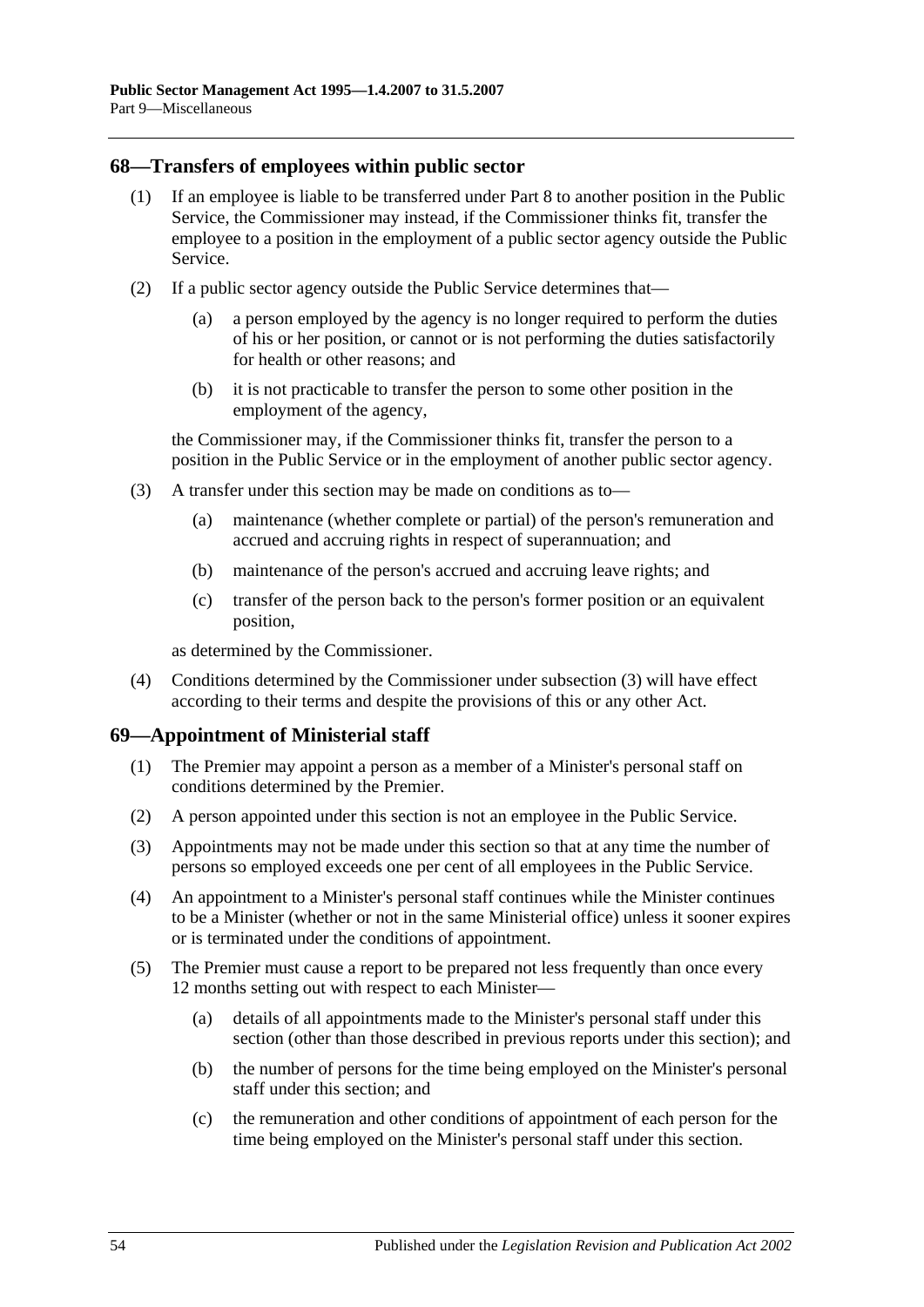- (6) A report under [subsection](#page-53-1) (5) must—
	- (a) be published in the Gazette next issued after preparation of the report; and
	- (b) be laid before each House of Parliament within six sitting days after preparation of the report.

#### **70—Commissioner may approve arrangements for multiple appointments etc**

The Commissioner may approve, on conditions determined by the Commissioner, arrangements under which—

- (a) a person may be appointed to and employed in the Public Service for a period during which the person continues to hold or remains in some other office or employment outside the Public Service; or
- (b) a person who is employed in the Public Service may remain in that employment for a period during which the person holds or is engaged in some other office or employment outside the Public Service,

and any such arrangements will have effect according to their terms and despite the provisions of this or any other Act.

#### **70A—Incompatible public offices**

- (1) If a person holding an office is or has been appointed to a further office, he or she is not to be taken to have vacated the firstmentioned office or to have been invalidly appointed to the further office because—
	- (a) the potential exists or has existed for the duties of the offices to be in conflict; or
	- (b) the duties of either one or more of the offices require, by implication, the person's full time attention.
- (2) The Governor may give directions in relation to an actual or potential conflict of duty and duty between offices held concurrently, or in relation to some other incompatibility between offices held concurrently, and, if the office holder concerned complies with those directions, he or she is excused from any breach that would otherwise have occurred.
- (3) In this section—

*office* means—

- (a) a public office; or
- (b) any position or employment in the public sector.

#### **71—Extension of operation of certain provisions of Act**

- (1) The Governor may, by proclamation—
	- (a) extend the operation of specified provisions of this Act, subject to such modifications (if any) as may be specified in the proclamation, to any specified class of public sector employees to whom those provisions do not apply of their own force; or
	- (b) vary or revoke a proclamation previously made under this subsection.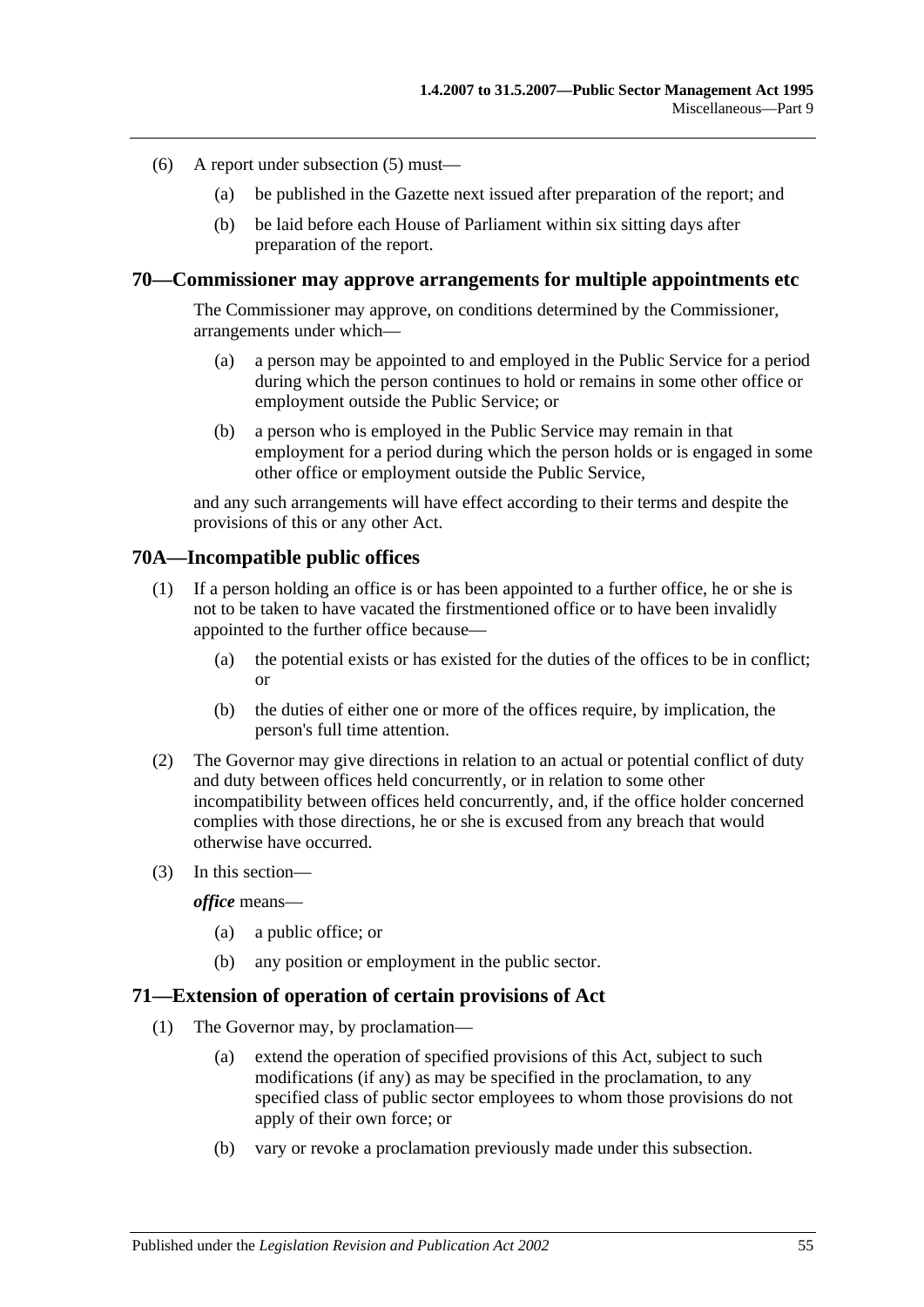- <span id="page-55-1"></span>(2) Subject to [subsection](#page-55-0) (3), the provisions of [Schedule 2](#page-58-0) relating to long service leave apply to all public sector employees who—
	- (a) are remunerated at hourly, daily, weekly or fortnightly rates of payment; and
	- (b) are assigned to duties that form part of the operations of an administrative unit; and
	- (c) are, in the performance of the duties, subject to direction by the Chief Executive of the administrative unit.
- <span id="page-55-0"></span>(3) The Governor may, by proclamation—
	- (a) declare that the provisions of [Schedule 2](#page-58-0) relating to long service leave do not apply to a class of employees referred to in [subsection](#page-55-1) (2); or
	- (b) vary or revoke a proclamation previously made under this subsection.
- (4) A proclamation under this section may, if it so provides, have effect from a date specified in the proclamation that is earlier than the date of the proclamation.

## **72—Operation of Industrial and Employee Relations Act**

A determination or decision under this Act affecting remuneration or conditions of employment is subject to an award, determination or enterprise or industrial agreement in force under the *Industrial [and Employee Relations Act](http://www.legislation.sa.gov.au/index.aspx?action=legref&type=act&legtitle=Industrial%20and%20Employee%20Relations%20Act%201994) 1994*.

#### **73—Freedom of association for employees**

- (1) No employee may be compelled to become, or remain, a member of an industrial or professional association.
- (2) No employee who is eligible for membership of an industrial or professional association may be prevented (except by the association itself acting in accordance with its rules) from becoming or remaining a member of the association.

#### **74—Immunity of public sector employees, office holders and advisory body members**

- <span id="page-55-2"></span>(1) Subject to this Act, no civil liability attaches to a public sector employee, a person holding an office or position under this Act, a corporate agency member or an advisory body member for an act or omission in the exercise or purported exercise of official powers or functions.
- (2) An action that would, but for [subsection](#page-55-2) (1), lie against a person lies instead against the Crown, except in the case of a corporate agency member or an employee of a body corporate, in which case it lies instead against the body corporate.
- (3) This section does not prejudice rights of action of the Crown or the body corporate or employer in respect of an act or omission not in good faith.
- (4) This section does not apply to a corporate agency member if provisions of the *[Public](http://www.legislation.sa.gov.au/index.aspx?action=legref&type=act&legtitle=Public%20Corporations%20Act%201993)  [Corporations Act](http://www.legislation.sa.gov.au/index.aspx?action=legref&type=act&legtitle=Public%20Corporations%20Act%201993) 1993* apply to the body corporate.

#### **75—Temporary exercise of statutory powers**

- $(1)$  If—
	- (a) a statutory power or function is exercisable by an employee in an administrative unit; and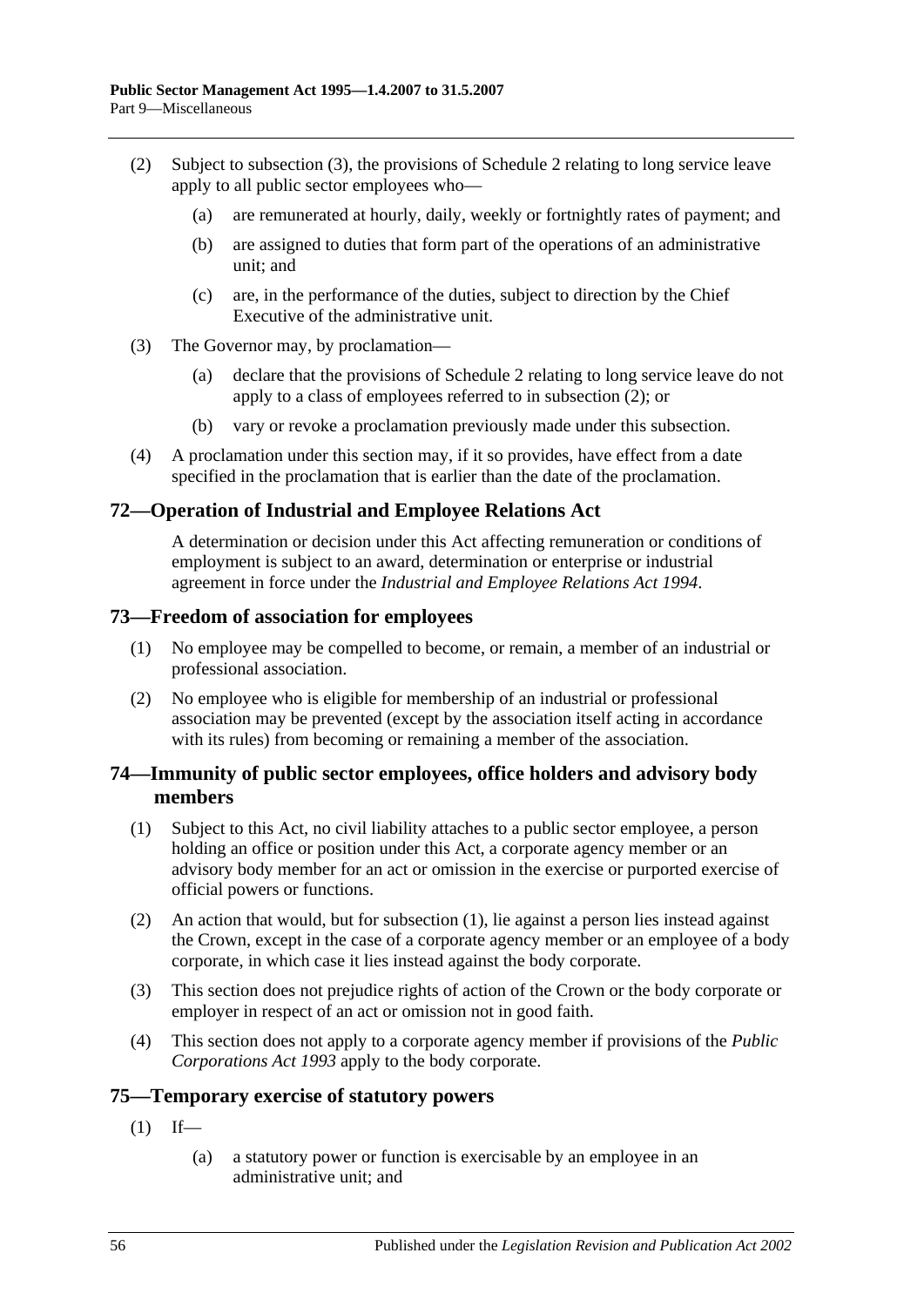(b) the employee is absent or is for any reason unable to exercise the power or function,

the power or function may be exercised by the Chief Executive of the administrative unit or some other employee nominated by the Chief Executive by instrument in writing.

(2) An apparently genuine document purporting to be a copy of an instrument of nomination under this section will be accepted in any legal proceedings, in the absence of proof to the contrary, as proof that the employee referred to as the nominee was duly authorised to exercise the power or function referred to in the instrument.

#### **76—Obsolete references**

- (1) If the title of an administrative unit or position in the Public Service is altered, a reference in an Act or statutory instrument to the administrative unit or position under an earlier title is, unless the contrary intention appears, to be read as a reference to the administrative unit or position under its new title.
- <span id="page-56-0"></span>(2) The Governor may, by proclamation, direct that a reference in an Act or statutory instrument to an administrative unit or position in the Public Service be read as a reference to some other administrative unit or position in the Public Service.
- (3) In [subsection](#page-56-0) (2)—

*administrative unit* includes an administrative unit or department established under a repealed Act;

*position* includes a position or office in the Public Service created under a repealed Act.

(4) The Governor may, by proclamation, vary or revoke a proclamation under this section.

#### **77—Evidentiary provision**

- (1) A certificate signed by the Commissioner certifying—
	- (a) that an administrative unit referred to in the certificate existed as an administrative unit of the Public Service at a time or over a period referred to in the certificate; or
	- (b) that a person named in the certificate occupied a specified position in the Public Service at a time or over a period referred to in the certificate,

will be accepted in any legal proceedings, in the absence of proof to the contrary, as proof of the matter so certified.

(2) An apparently genuine document purporting to be a certificate under this section will be accepted in any legal proceedings, in the absence of proof to the contrary, as such a certificate.

#### **78—War Service (Preference in Employment) Act**

Nothing in this Act derogates from the *[War Service \(Preference in Employment\)](http://www.legislation.sa.gov.au/index.aspx?action=legref&type=act&legtitle=War%20Service%20(Preference%20in%20Employment)%20Act%201943)  Act [1943](http://www.legislation.sa.gov.au/index.aspx?action=legref&type=act&legtitle=War%20Service%20(Preference%20in%20Employment)%20Act%201943)*.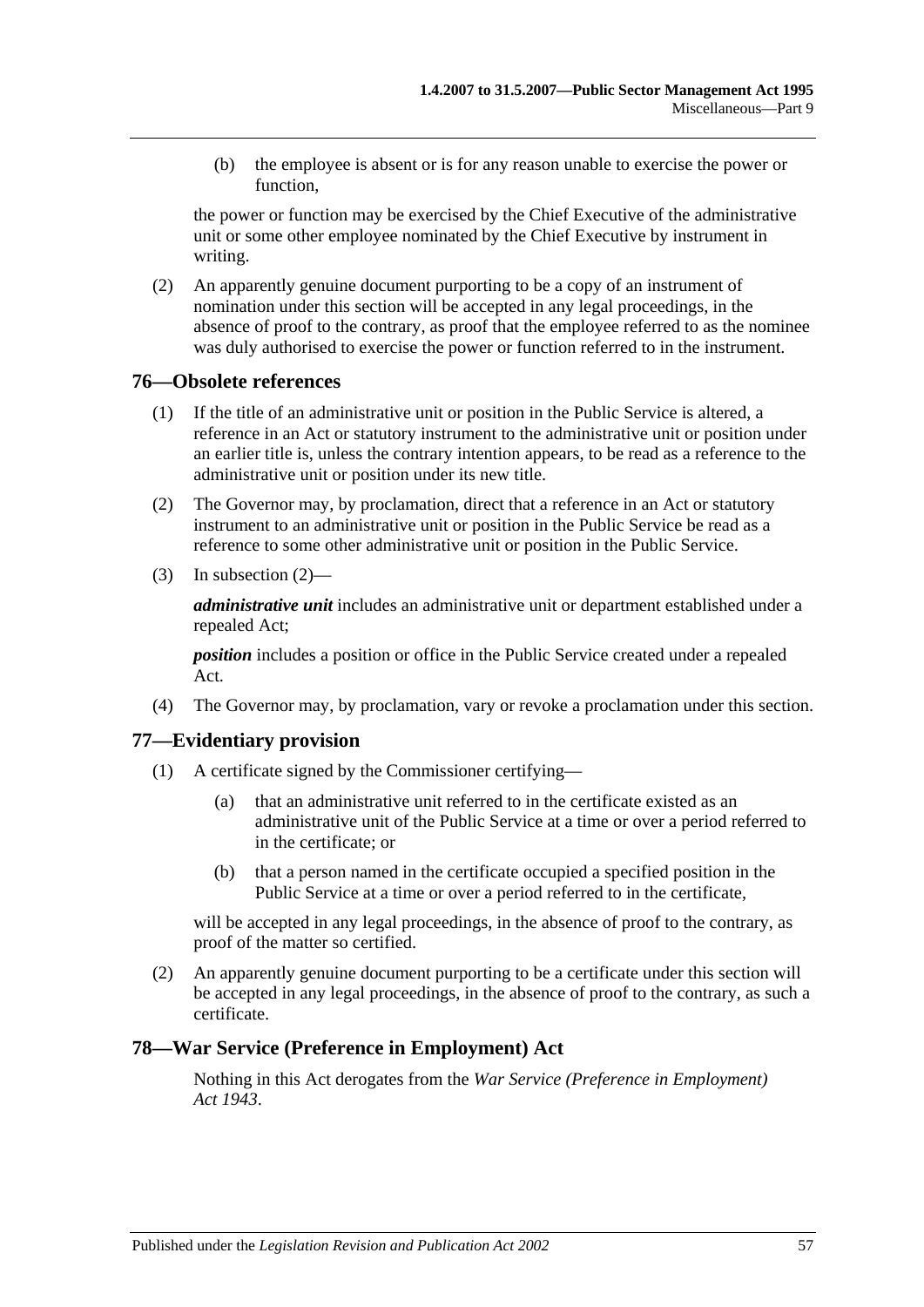#### **79—Service of notices**

A notice or document required or authorised by this Act to be given to or served on an employee may be given to or served on the employee personally or by post addressed to the employee at the address last notified by the employee in accordance with the regulations.

#### **79A—Proceedings for offences**

- (1) Proceedings may not be brought for an offence against this Act except with the consent of the Director of Public Prosecutions.
- (2) Notwithstanding any other Act, proceedings for a summary offence against this Act may be brought within the period of three years after the date on which the offence is alleged to have been committed or, with the consent of the Director of Public Prosecutions, at any later time.
- (3) A document purporting to be a consent of the Director of Public Prosecutions given under this section is, in the absence of proof to the contrary, proof of the consent.

#### **80—Regulations**

- (1) The Governor may make such regulations as are contemplated by this Act, or as are necessary or expedient for the purposes of this Act.
- (2) A regulation—
	- (a) may be of general or limited application and may vary in operation according to factors stated in the regulation; and
	- (b) may leave a matter or thing to be determined, dispensed with, regulated or prohibited according to the discretion of the Minister, the Commissioner or a Chief Executive, either generally or in particular case or class of cases; and
	- (c) may impose a penalty not exceeding a Division 8 fine for contravention of, or non-compliance with, the regulation.

## **Schedule 1—Persons excluded from Public Service**

- 1 (1) The following persons are excluded from the Public Service:
	- (a) members of the judiciary;
	- (b) members of the police force;
	- (c) the Auditor-General;
	- (d) the Ombudsman;
	- (e) the Police Complaints Authority;
	- (f) the Electoral Commissioner and the Deputy Electoral Commissioner;
	- (g) an officer of either House of Parliament or a person under the separate control of the President of the Legislative Council or the Speaker of the House of Assembly or a member of the joint parliamentary service;
	- (h) the Commissioner;
	- (i) an officer or employee appointed by the employing authority under the *[Education Act](http://www.legislation.sa.gov.au/index.aspx?action=legref&type=act&legtitle=Education%20Act%201972) 1972*;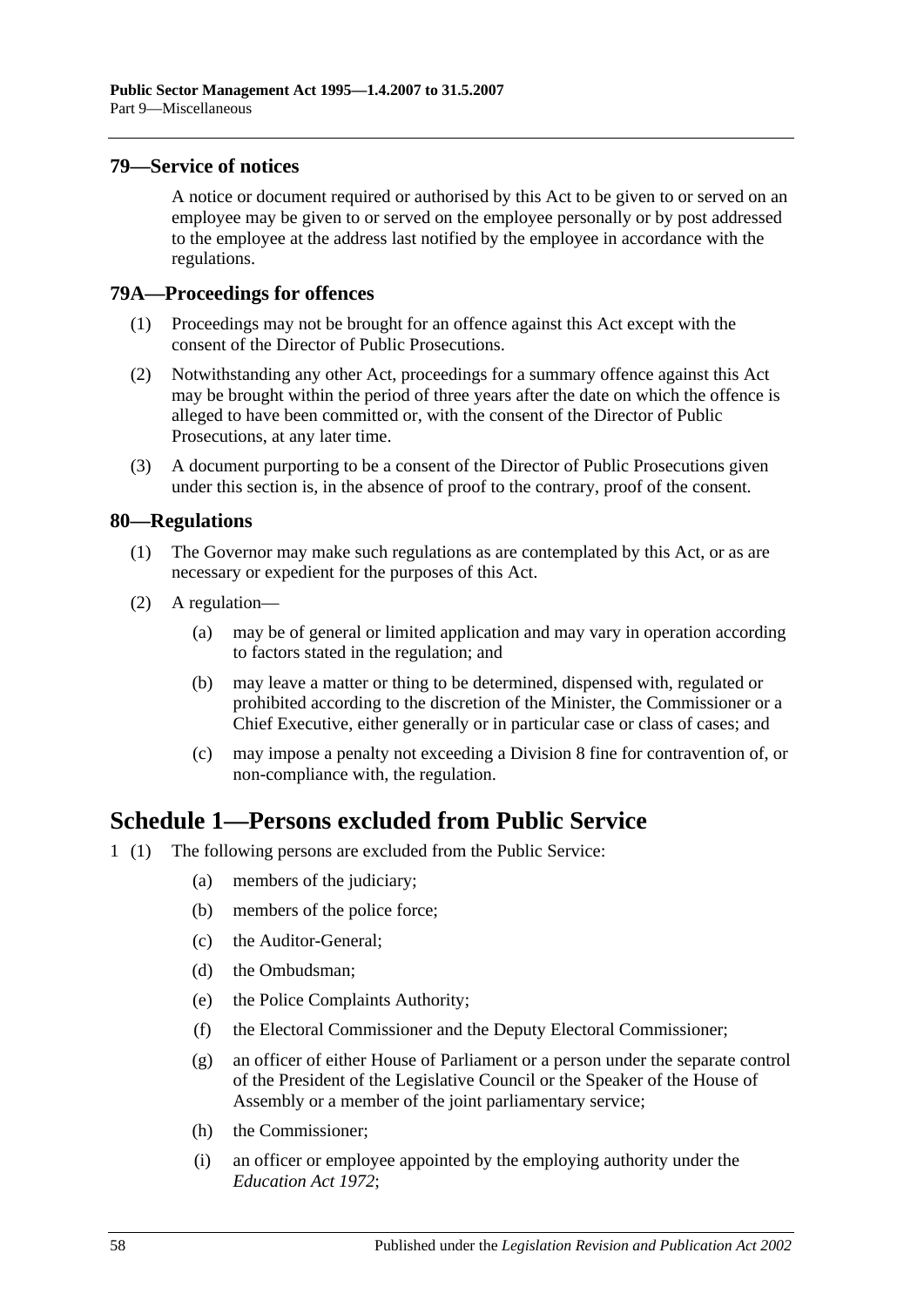- (j) an officer or employee appointed by the employing authority under the *[Technical and Further Education Act](http://www.legislation.sa.gov.au/index.aspx?action=legref&type=act&legtitle=Technical%20and%20Further%20Education%20Act%201975) 1975*;
- (k) a person appointed by the Premier to a Minister's personal staff under [Part 9;](#page-52-0)
- (l) subject to a proclamation under [Part 3—](#page-23-0)
	- (i) an officer or employee who is remunerated solely by fees, allowances or commission;
	- (ii) an employee who is remunerated at hourly, daily, weekly or piece-work rates of payment (other than a person appointed under [Part 7](#page-35-0) to a casual position);
	- (iii) an officer or employee who is excluded under any other Act from the Public Service or whose terms and conditions of appointment are under another Act to be determined by the Governor, a Minister or any specified person or body;
- (m) an officer or employee excluded from the Public Service by proclamation under [subclause](#page-58-1) (2).
- <span id="page-58-1"></span>(2) The Governor may, by proclamation—
	- (a) exclude an officer or employee or class of officers or employees from the Public Service; or
	- (b) vary or revoke a proclamation under this subclause.

# <span id="page-58-0"></span>**Schedule 2—Hours of attendance, holidays and leave of absence Part 1—Hours of attendance**

#### **1—Hours of attendance**

- (1) Subject to this clause and any direction of the Chief Executive of the relevant administrative unit, an employee is obliged to attend at the employee's place of employment throughout the hours fixed by the regulations as ordinary business hours in relation to the Public Service.
- (2) The Chief Executive of an administrative unit may, at the request and with the consent of an employee occupying a position in the unit, determine that the duties of the position be performed on a part-time basis, and, in that event, the employee is not required to attend at his or her place of employment except according to the basis determined by the Chief Executive.
- (3) An employee is entitled to be absent from the employee's place of employment if the absence is authorised by or under a flexi-time scheme adopted by the Chief Executive of the relevant administrative unit.

#### **2—Directions relating to part-time employment**

- (1) The Commissioner may issue directions with respect to employment in the Public Service on a part-time basis.
- (2) The directions issued by the Commissioner under this section will have effect according to their terms and despite the other provisions of this Act.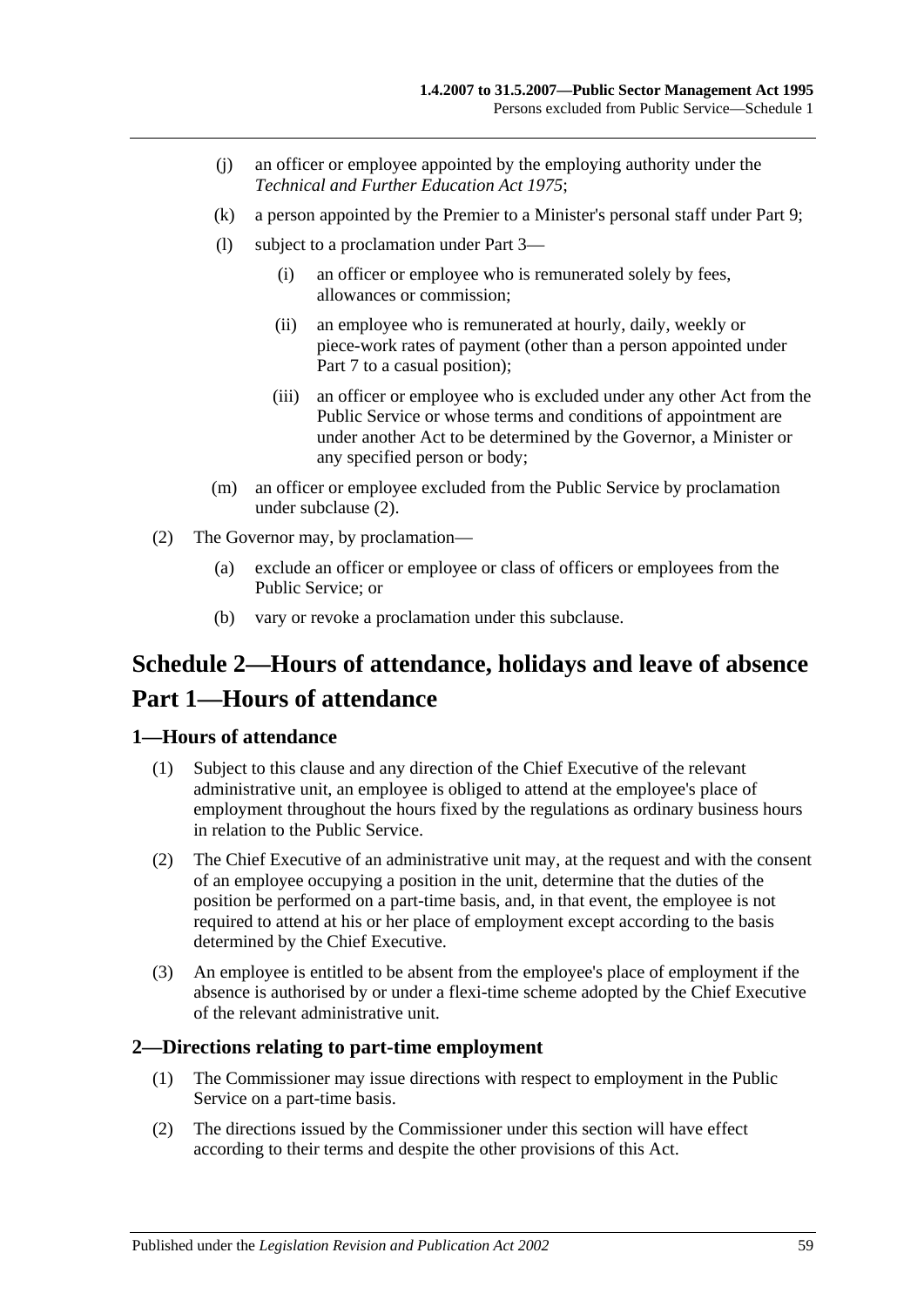# **Part 2—Holidays and closure of offices**

## **3—Public Service holidays**

- (1) Subject to [subclause](#page-59-0) (2), the following days are to be observed as holidays in the Public Service:
	- (a) all public holidays;
	- (b) any other days declared by proclamation to be holidays in the Public Service.
- <span id="page-59-0"></span>(2) The Chief Executive of an administrative unit may require employees employed in that administrative unit to attend for duty on a holiday.

## <span id="page-59-1"></span>**4—Closure of offices etc**

- (1) The Minister may direct—
	- (a) that all or any of the offices of an administrative unit be closed; and
	- (b) that specified classes of employees be not required to work,

on a specified day or days.

- <span id="page-59-3"></span>(2) If an employee is not required to work on a particular day because of a direction under [subclause](#page-59-1) (1) then, subject to [subclause](#page-59-2) (3), the employee is to be taken to have been granted recreation leave on that day or those days.
- <span id="page-59-2"></span>(3) An employee who is not required to work on a day by reason of a direction under [subclause](#page-59-1) (1) must if, the employee would, but for [subclause](#page-59-3) (2), have been entitled to sick leave on that day, be granted the sick leave, and, in that event, the employee is to be taken not to have been granted recreation leave on that day.

## **Part 3—Recreation leave**

- 5 (1) Subject to this clause and the regulations, an employee is entitled to 1⅔ days recreation leave for each completed month of the employee's service.
	- (2) If an employee performs the duties of a position on a part-time basis, the period of the employee's service for the purposes of this clause is to be determined in accordance with the regulations and any directions of the Commissioner.
	- (3) The Commissioner may, in appropriate cases, increase the entitlement to recreation leave of a particular employee or employees of a particular class.
	- (4) Recreation leave must be granted by the Chief Executive in accordance with the regulations and any directions of the Commissioner.
	- (5) Recreation leave may, in accordance with the regulations and any directions of the Commissioner, be taken in anticipation of the entitlement to that recreation leave accruing to the employee.
	- (6) If an employee who is entitled to recreation leave dies or ceases for any reason to be an employee, the employee, or the employee's personal representative, as the case requires, must, unless the Commissioner otherwise directs, be paid a sum calculated in accordance with the directions of the Commissioner as being the monetary value of the leave.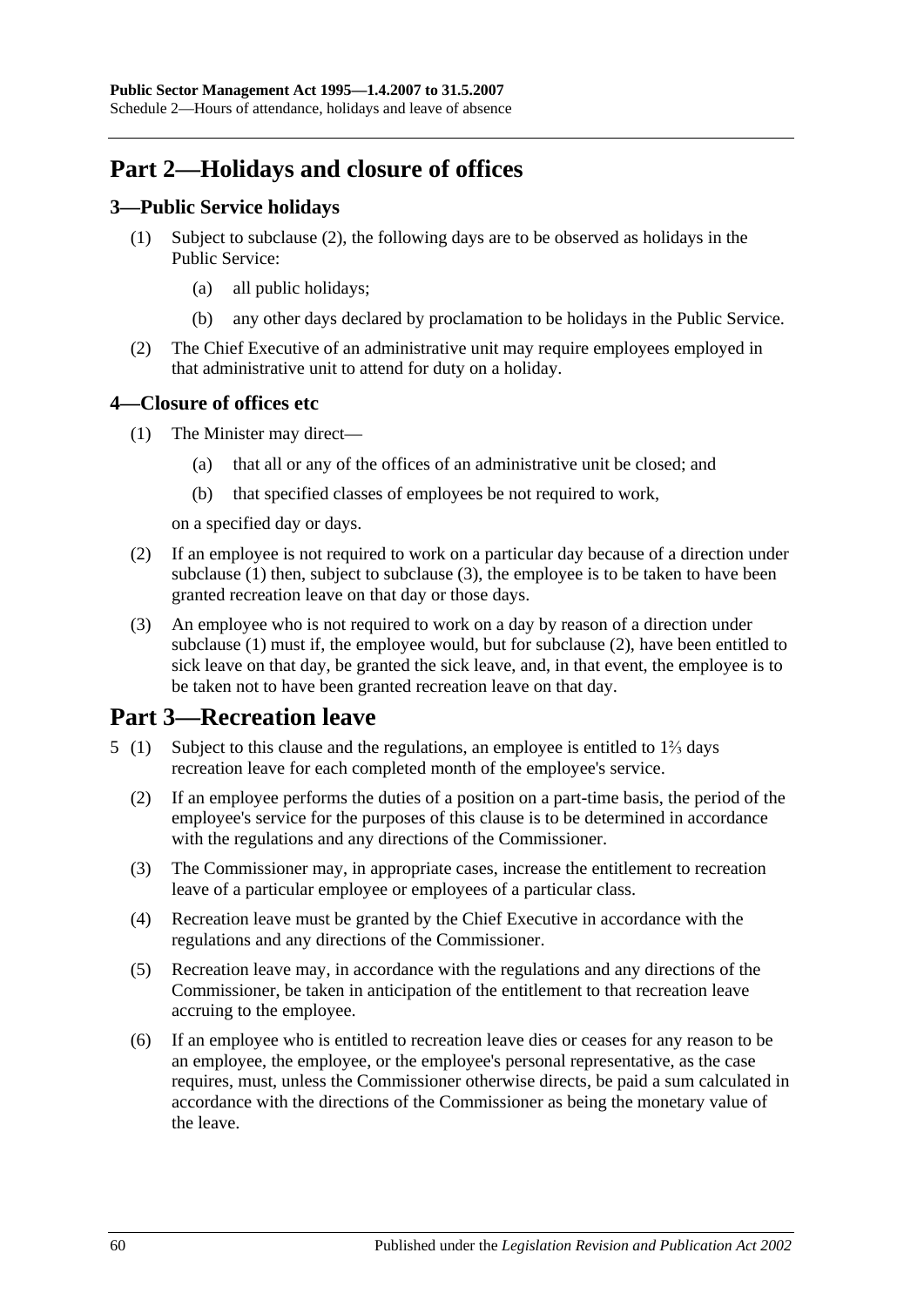- $(7)$  If—
	- (a) an employee has taken recreation leave in anticipation of the entitlement to that leave accruing to the employee; and
	- (b) before the entitlement to the leave accrues to the employee, the employee ceases for any reason to be an employee,

then, unless the Commissioner otherwise directs, a sum equal to the sum paid to the employee in respect of that leave is payable to the Treasurer as a debt by the employee.

(8) This clause does not apply to an employee employed in a casual position.

## **Part 4—Sick leave**

#### **6—Sick leave etc**

- (1) An employee is, subject to the regulations, entitled to take sick leave not exceeding the amount of sick leave standing to the credit of the employee.
- (2) Sick leave must be credited to an employee as follows:
	- (a) on the commencement of the employee's employment, six days sick leave must be credited to the employee;
	- (b) if an employee's employment commenced after 30 June in any year but before 1 January in the next year, then on 1 January a further six days sick leave must be credited to the employee;
	- (c) on 1 July after the commencement of an employee's employment and on each succeeding 1 July, a further 12 days sick leave must be credited to the employee.
- (3) Despite the other provisions of this clause—
	- (a) an employee is not entitled to take—
		- (i) more than six days sick leave during the first six months of the employee's employment; or
		- (ii) more than 12 days sick leave during the first 12 months of the employee's employment; and
	- (b) the sick leave to be credited to an employee must—
		- (i) if an employee is employed on a part-time basis for any period; or
		- (ii) if an employee is absent for any period on leave without pay,

be reduced in accordance with the regulations and any directions of the Commissioner; and

- (c) the Commissioner may, in appropriate cases, increase the entitlement to sick leave of a particular employee or employees of a particular class; and
- (d) the Commissioner may approve a scheme in relation to a class of employees under which this clause will apply in a modified way in relation to employees of that class who individually apply to come under the scheme.
- (4) This clause does not apply to an employee employed in a casual position.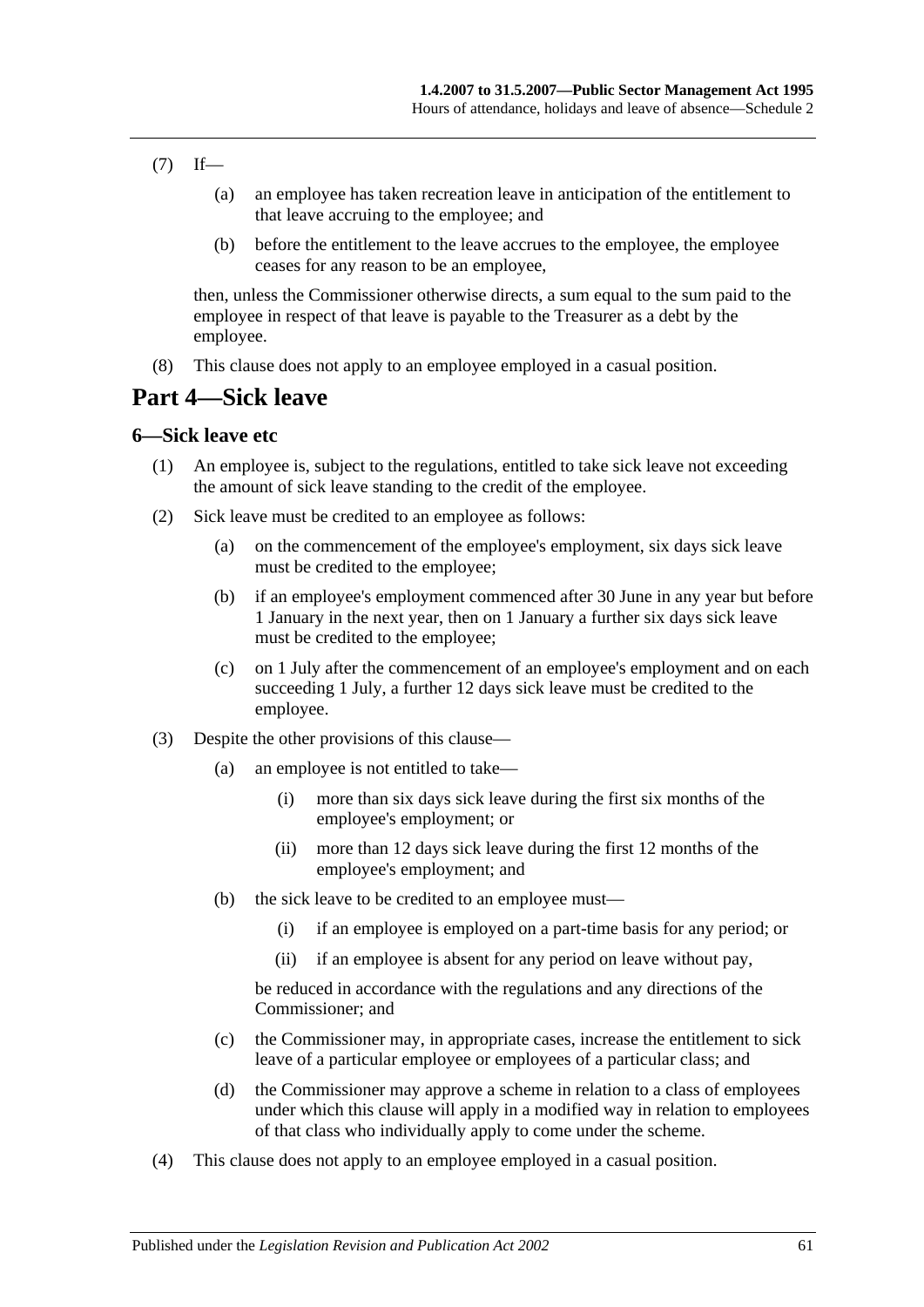# **Part 5—Special leave**

### **7—Special leave**

- (1) Special leave with pay may be granted for purposes prescribed by regulation.
- (2) The Chief Executive of the administrative unit in which an employee is employed may, subject to the directions of the Commissioner, grant to the employee special leave with pay—
	- (a) for a period determined in accordance with the regulations and the directions of the Commissioner in relation to the purpose for which special leave is to be taken; or
	- (b) for such other period as may be authorised, in the particular circumstances, by the Minister.
- (3) The Chief Executive of the administrative unit in which an employee is employed—
	- (a) must, subject to the directions of the Commissioner, grant to the employee special leave without pay for a period determined in accordance with the regulations and the directions of the Commissioner if the employee applies for special leave on the ground that—
		- (i) the employee is pregnant; or
		- (ii) the employee requires the leave to undertake the care of a young child not of school age of whom the employee is a parent; and
	- (b) may, subject to the directions of the Commissioner, grant to the employee special leave without pay for such other reason and such period as appears to the Chief Executive to be reasonable in the particular circumstances.
- (4) The granting of special leave under this clause is to be on such conditions as the Chief Executive may, subject to the directions of the Commissioner, determine.
- (5) The Chief Executive must, subject to the directions of the Commissioner, determine for what purposes (if any) and to what extent (if any) special leave without pay granted by the Chief Executive is to be counted as service or effective service for the purposes of this Act.

## **Part 6—Long service leave**

## **8—Long service leave**

- (1) An employee who has 10 years or more effective service is entitled to the following long service leave:
	- (a) 90 days in respect of the first 10 years of effective service;
	- (b) nine days in respect of each subsequent year of effective service;
	- (c) 15 days in respect of the sixteenth and each subsequent year of effective service.
- (2) If an employee performs the duties of a position on a part-time basis, the employee's effective service is to be determined in accordance with the regulations and any directions of the Commissioner.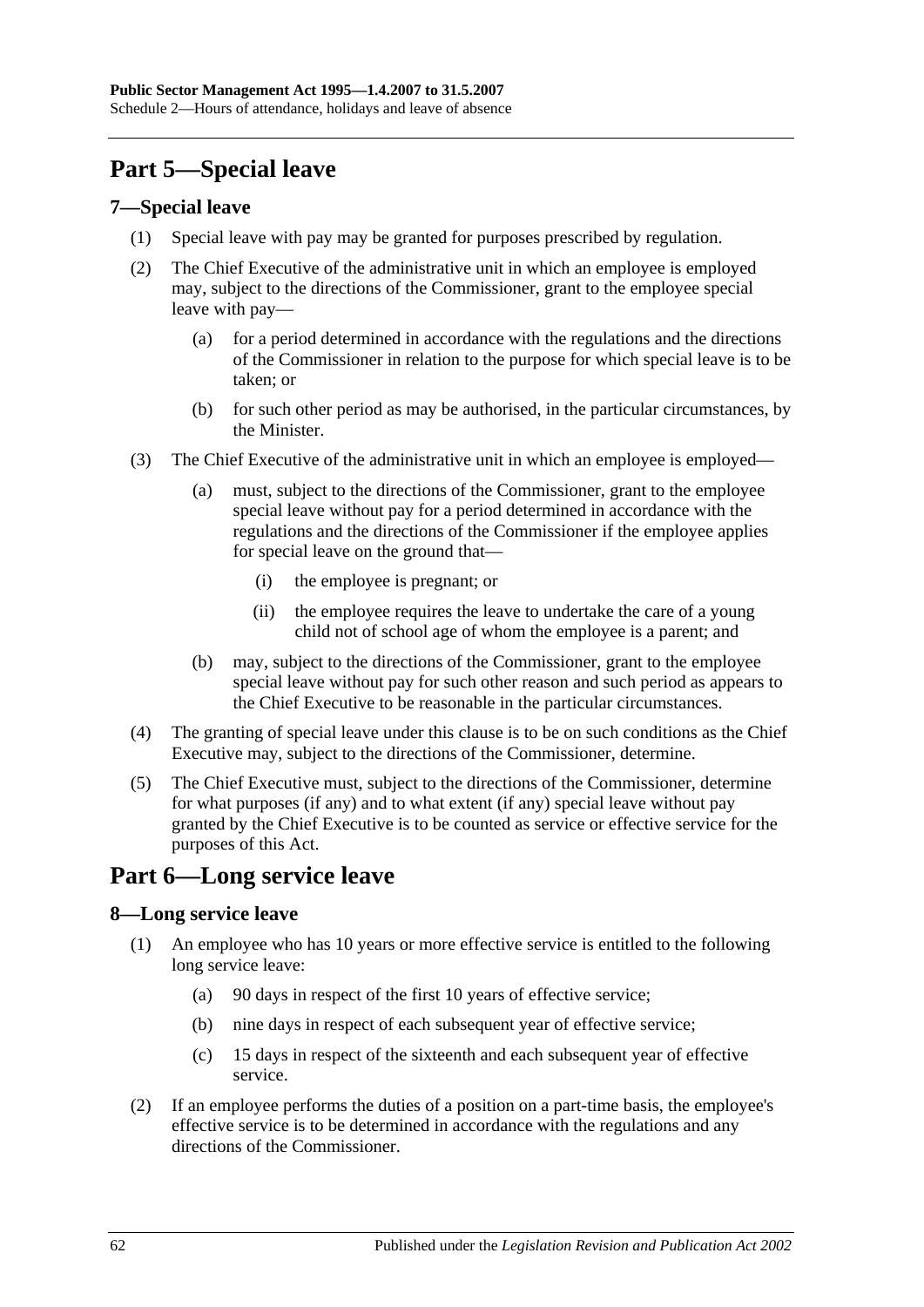- (3) Every day occurring during a period of long service leave is (whether it is a working day or not) to be regarded as a day of that leave.
- (4) Where long service leave has been taken by an employee or a payment in lieu of long service leave has been made to an employee (either before or after the commencement of this Act), the employee's entitlement to long service leave is reduced accordingly.

#### **9—Time and manner in which long service leave is to be taken**

- (1) Subject to the regulations and the directions of the Commissioner, long service leave must be taken at times and for periods agreed on by the employee entitled to the leave and the Chief Executive of the administrative unit in which the employee is employed.
- (2) Subject to the regulations, the Chief Executive may permit an employee who has not less than seven years effective service to take *pro rata* long service leave in respect of that effective service.

#### **10—Long service leave to be on full pay**

- (1) Subject to this clause, the salary to which an employee is entitled during long service leave is—
	- (a) the salary appropriate to the remuneration level of the employee's position during that leave; and
	- (b) subject to the regulations, if the employee was employed at a higher remuneration level (either before or after the commencement of this Act) during part of the employee's effective service, additional salary as determined by the Commissioner.
- (2) If the effective service of an employee consists in whole or in part of part-time service or service in a casual position, the salary to which the employee is entitled during long service leave is to be as determined by the Commissioner by reference to the rate of remuneration applying to the employee's position during the period of the leave and the extent to which the employee's effective service was part-time or in a casual position.
- (3) An employee may elect to take long service leave on half salary, and in that event—
	- (a) the period of leave is to be twice the period to which the employee would otherwise have been entitled; and
	- (b) the first half of the leave is to be on full pay; and
	- (c) the second half of the leave is to be taken to be leave without pay.
- (4) An employee is, while on long service leave, entitled to receive, in addition to salary, the allowances (if any) determined by the Commissioner.

#### **11—Payment in lieu of long service leave**

(1) The Minister may, on application by a Chief Executive, and the Chief Executive of an administrative unit may, on application by an executive in the unit, authorise that the Chief Executive or executive be paid, in lieu of a period of long service leave to which the person has accrued an entitlement, an amount equal to the salary and allowances (if any) that the person would have been entitled to receive during such a period of leave.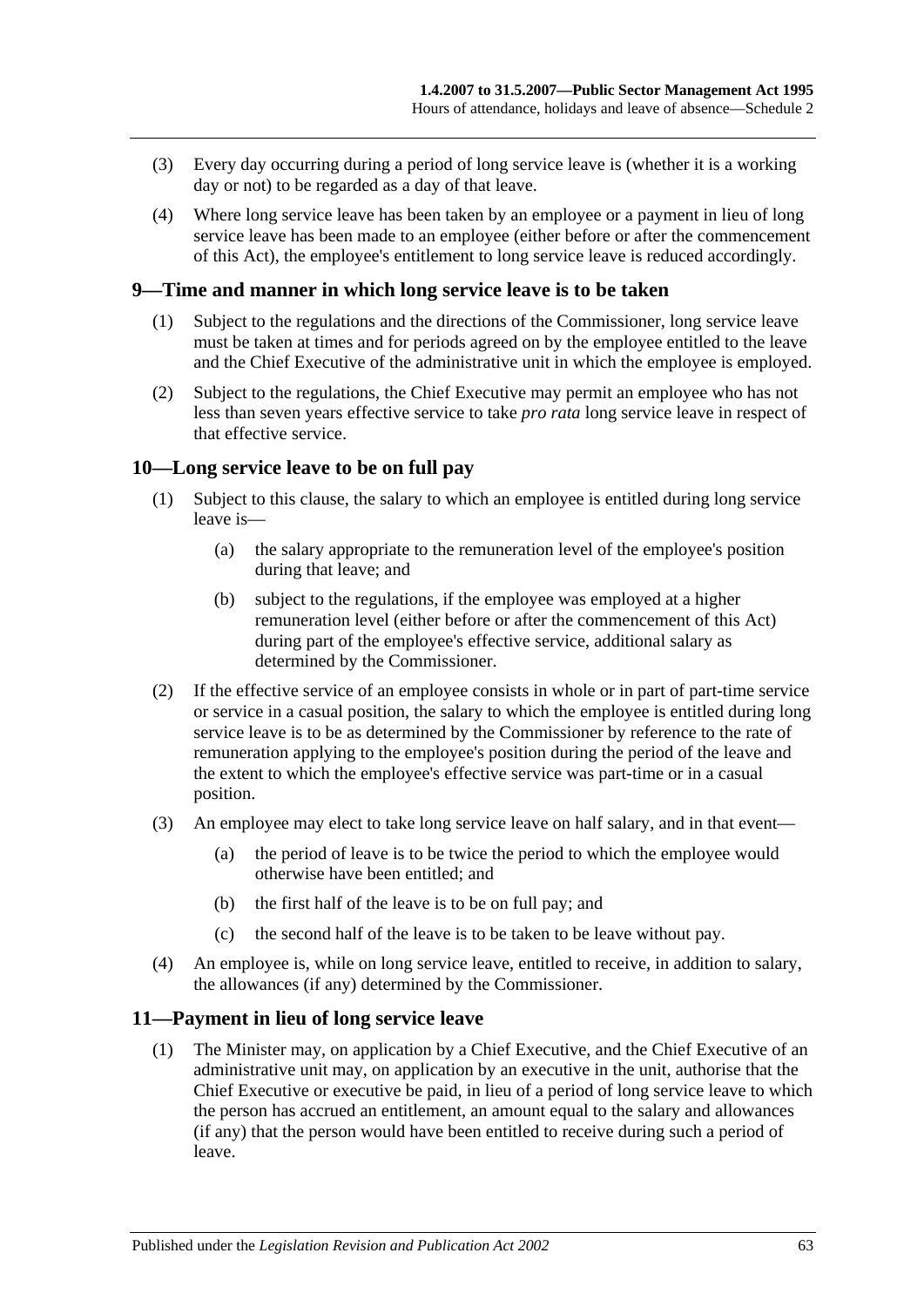- (2) If an employee—
	- (a) who is entitled to long service leave; or
	- (b) to whom *pro rata* long service leave could have been granted,

dies or ceases for any reason to be an employee, then—

- (c) in the case of death—the employee's personal representative; or
- (d) in the case of cessation of service for any other reason—the employee,

must be paid a sum determined as follows:

- (e) in the case of an employee who was entitled to long service leave—the salary that would have been payable if the long service leave had commenced on the day of cessation of service;
- (f) in the case of an employee to whom *pro rata* long service leave could have been granted—the salary that would have been payable if *pro rata* long service leave had been granted in respect of all the employee's effective service and that leave had commenced on the day of cessation of service;
- (g) in either case—
	- (i) if the employee's service ceases during a year of service—a sum that bears to the salary that would have been payable in respect of long service leave for that year of service if it had been completed the same proportion as the number of complete months served in that year bears to 12; and
	- (ii) the allowances (if any) determined by the Commissioner.
- (3) In determining a sum payable under this clause, no allowance may be made for an increase in salary granted or payable after the date of the payment.

## **Part 7—Adjustment to leave rights based on prior service**

#### **12—Adjustment to leave rights based on prior service**

If a person becomes an employee within three months after ceasing to be—

- (a) an officer or employee of the Crown in right of this State, the Commonwealth or another State or Territory of the Commonwealth; or
- (b) an officer or employee of a prescribed class,

then, for the purpose of determining the person's entitlement to recreation leave, sick leave or long service leave, the period of the person's service in that capacity is, to the extent determined by the Commissioner and subject to the conditions (if any) imposed by the Commissioner, to be counted as service or effective service for the purposes of this Act.

## **Part 8—Payments on death**

#### **13—Payment in respect of leave on death**

Despite any other provisions of this Schedule, the Chief Executive of an administrative unit may, if of the opinion that it is appropriate to do so, direct that a sum payable in respect of leave on the death of an employee in the unit be paid to dependants of the employee and not to the personal representative.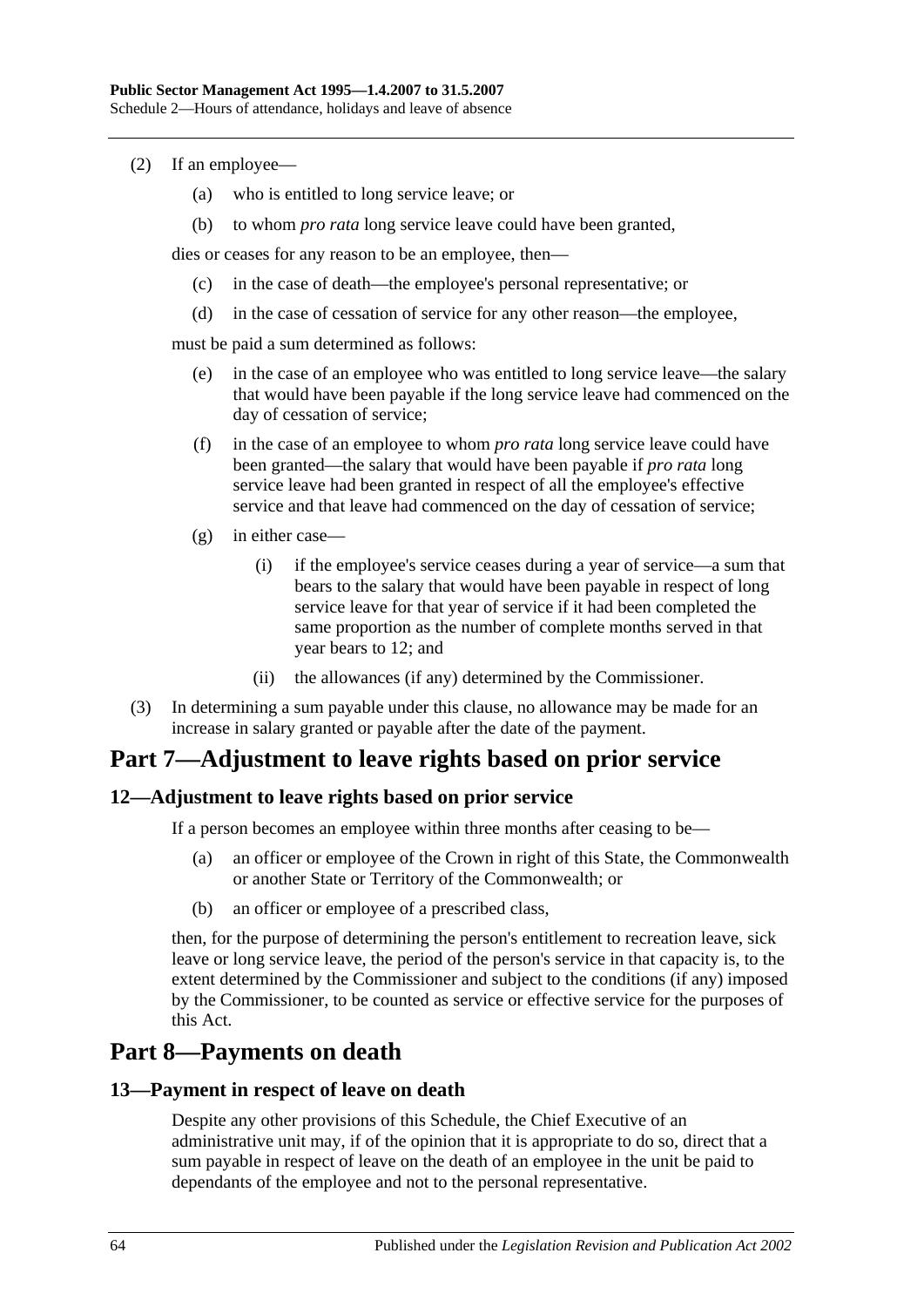# **Schedule 3—Promotion and Grievance Appeals Tribunal and Disciplinary Appeals Tribunal**

## **1—Promotion and Grievance Appeals Tribunal and Disciplinary Appeals Tribunal**

- (1) The following Tribunals are established:
	- (a) the *Promotion and Grievance Appeals Tribunal*; and
	- (b) the *Disciplinary Appeals Tribunal*.
- (2) Except where the contrary intention appears, the remaining provisions of this Schedule apply in relation to both the Promotion and Grievance Appeals Tribunal and the Disciplinary Appeals Tribunal.

## <span id="page-64-0"></span>**2—Appointment of Presiding Officer and Deputy Presiding Officer**

- (1) The Governor may appoint—
	- (a) a suitable person to be Presiding Officer of the Tribunal; and
	- (b) a suitable person to be Deputy Presiding Officer of the Tribunal.
- (2) Before the Governor makes an appointment under [subclause](#page-64-0) (1), the Minister must invite representations from recognised organisations on the proposed appointment.
- (3) A person is not eligible to be appointed as Presiding Officer or Deputy Presiding Officer of the Disciplinary Appeals Tribunal unless that person is a member or a former member of the judiciary of the State or the Commonwealth.
- (4) A person is not eligible to be appointed as Presiding Officer or Deputy Presiding Officer of the Promotion and Grievance Appeals Tribunal—
	- (a) if the person is an employee; or
	- (b) unless the person has, in the opinion of the Governor, appropriate knowledge and experience of principles and practices of personnel management in the public sector.
- (5) In the absence of the Presiding Officer of the Tribunal, or if there is temporarily no Presiding Officer of the Tribunal, the Deputy Presiding Officer has all the powers and functions of the Presiding Officer.
- (6) A Presiding Officer or Deputy Presiding Officer of the Tribunal is to be appointed for a term of office (not exceeding five years) determined by the Governor and specified in the instrument of appointment and, at the end of a term of office, is eligible for reappointment.
- (7) A person ceases to be Presiding Officer or Deputy Presiding Officer of the Promotion and Grievance Appeals Tribunal if the person—
	- (a) completes a term of office and is not reappointed; or
	- (b) resigns by written notice addressed to the Minister; or
	- (c) is removed from office by the Governor on the ground of—
		- (i) misconduct; or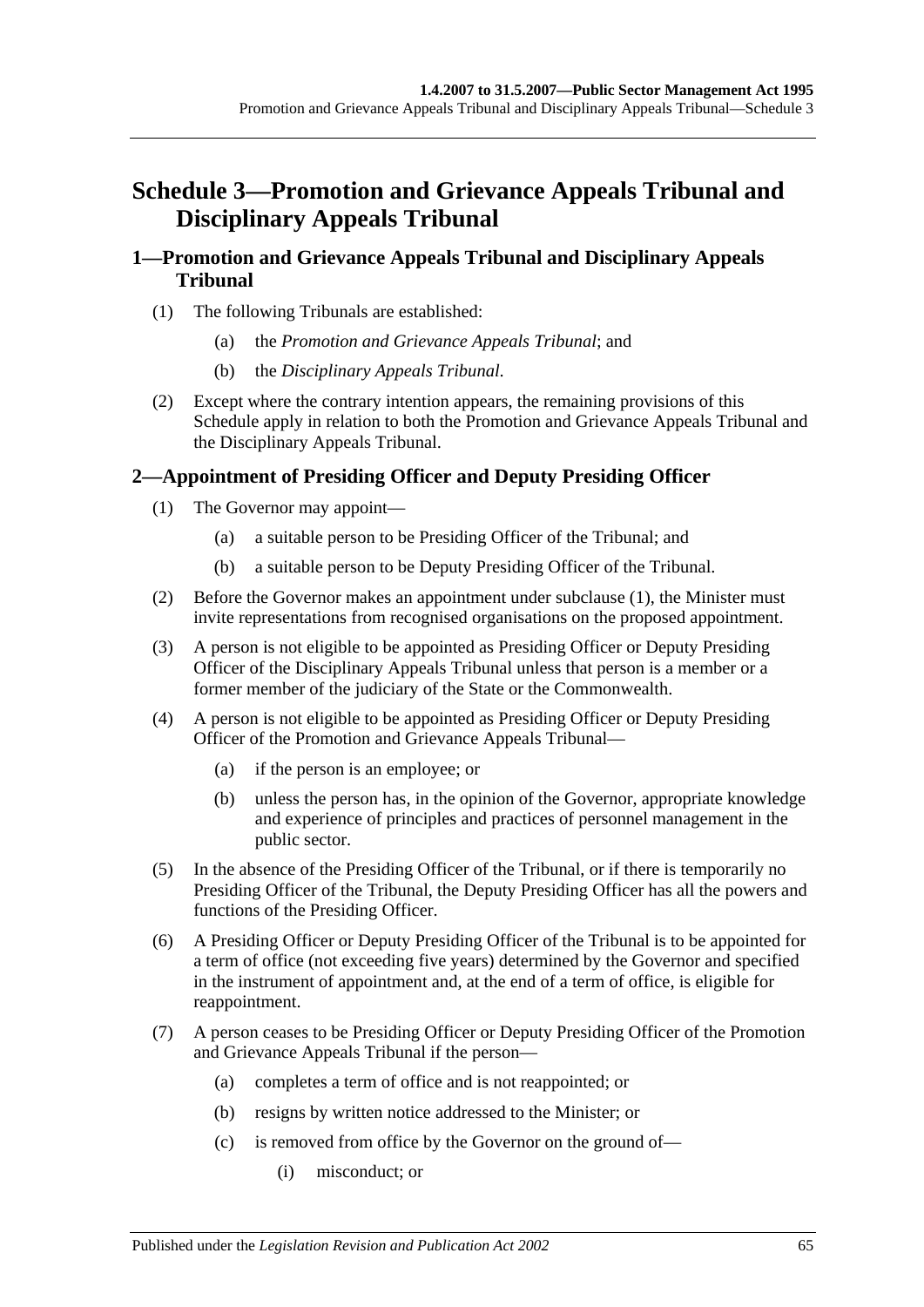- (ii) neglect of duties; or
- (iii) incompetence; or
- (iv) mental or physical incapacity to carry out official duties; or
- (d) is convicted of an offence punishable by imprisonment; or
- (e) becomes a member, or a candidate for election as a member, of the Parliament of the State or the Commonwealth.
- (8) A person ceases to be Presiding Officer or Deputy Presiding Officer of the Disciplinary Appeals Tribunal if the person—
	- (a) completes a term of office and is not reappointed; or
	- (b) resigns by written notice addressed to the Minister; or
	- (c) ceases to be a member of the judiciary.
- (9) A person who ceases to be Presiding Officer or Deputy Presiding Officer of the Tribunal on completion of a term of office, on resignation under this clause, or on retirement or resignation as a member of the judiciary, may continue to act in the relevant office for the purpose of completing the hearing and determination of proceedings part-heard at the completion of the term of office, or at the time of the retirement or resignation.

#### **3—Panels of nominees**

- (1) For the purpose of constituting the Tribunal there is to be—
	- (a) a panel of employees nominated by the Commissioner; and
	- (b) a panel of employees nominated by recognised organisations.
- <span id="page-65-1"></span><span id="page-65-0"></span>(2) The Minister may from time to time invite the recognised organisations to nominate employees to constitute the panel referred to in [subclause](#page-65-0) (1)(b).
- (3) If a recognised organisation fails to make a nomination in response to an invitation under [subclause](#page-65-1) (2) within the time allowed in the invitation, the Minister may choose employees instead of nominees of the recognised organisation and any employees so chosen are to be taken to have been nominated to the relevant panel.
- (4) A person ceases to be a member of a panel if the person—
	- (a) ceases to be an employee; or
	- (b) resigns by notice in writing addressed to the Minister; or
	- (c) is removed from the panel by the Minister on the ground of misconduct, neglect of duty, incompetence or mental or physical incapacity to carry out official duties; or
	- (d) has completed a period of two years as a member of the panel since being nominated, or last renominated, as a member of the panel, and is not renominated to the panel.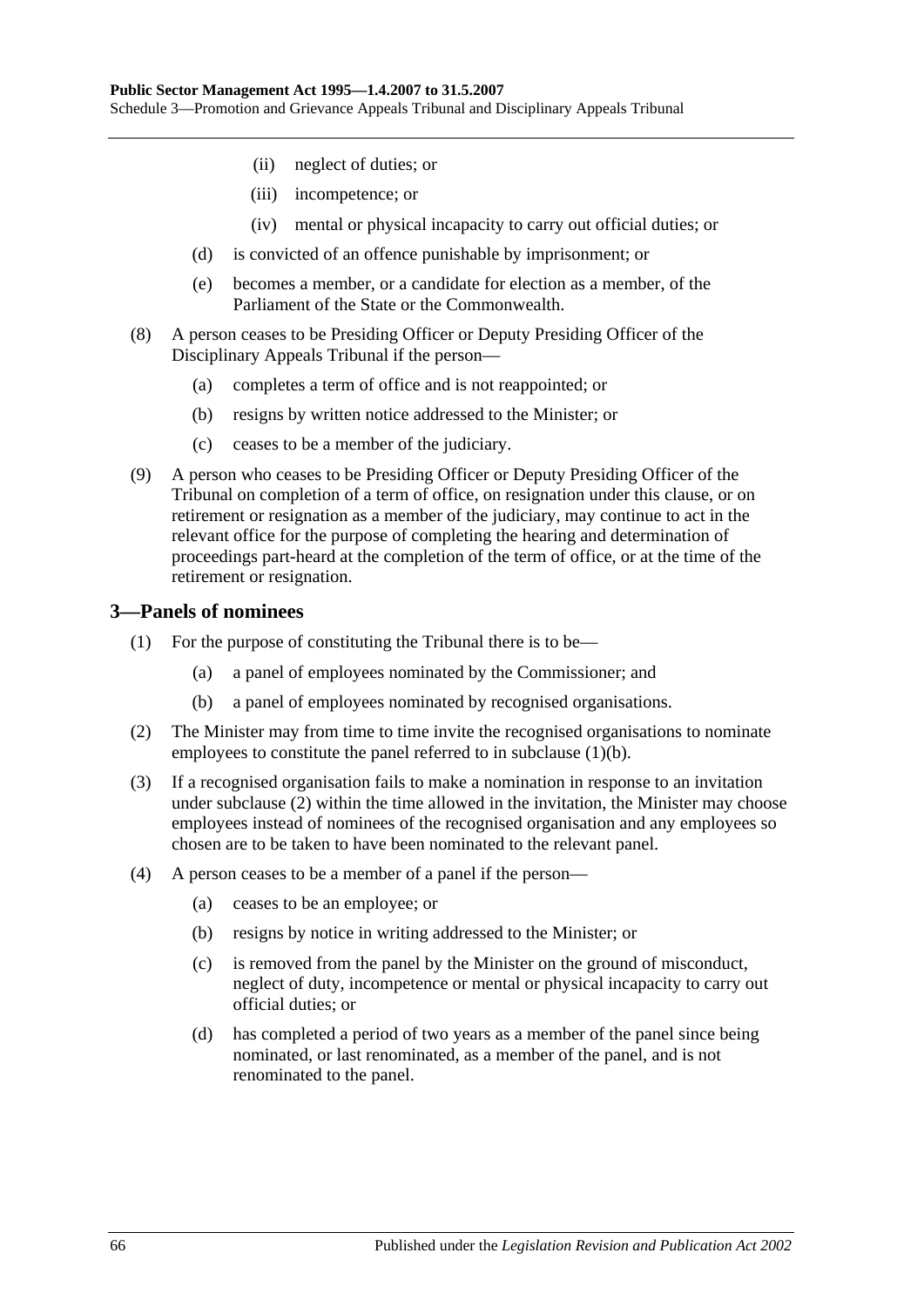(5) A person who ceases to be a member of a panel on retirement or resignation from the Public Service, on resignation under this clause, or on completion of a period of two years as a member of the panel, may continue as a member of the panel for the purpose of completing the hearing and determination of proceedings of the Tribunal part-heard at the completion of the period as a member, or at the time of the retirement or resignation.

## <span id="page-66-0"></span>**4—Constitution of Tribunal and divisions of Tribunal**

- (1) For the purpose of hearing and determining any proceedings, the Tribunal is to be constituted of—
	- (a) the Presiding Officer or Deputy Presiding Officer of the Tribunal; and
	- (b) a member of the panel of nominees of the Commissioner selected by the Presiding Officer for the purpose of those proceedings; and
	- (c) a member of the panel of nominees of recognised organisations selected for the purpose of those proceedings—
		- (i) by the appellant; or
		- (ii) if there are two or more appellants and they do not agree on the selection of a nominee—by the Presiding Officer.
- (2) The Presiding Officer, if of the opinion that it is expedient that separate divisions of the Tribunal should be constituted, may direct that the Tribunal sit in separate divisions.
- (3) A division of the Tribunal is to be constituted in accordance with [subclause](#page-66-0) (1).
- (4) Separate divisions of the Tribunal may sit contemporaneously to hear separate proceedings.

## **5—Procedure at meetings of Tribunal**

- (1) The Presiding Officer or Deputy Presiding Officer of the Tribunal must preside at the hearing of any proceedings by the Tribunal.
- (2) The Presiding Officer or Deputy Presiding Officer of the Disciplinary Appeals Tribunal must decide any question of law arising in proceedings before that Tribunal but any other decision in which any two or more members of the Tribunal concur is a decision of the Tribunal.
- (3) A decision in which any two or more members of the Promotion and Grievance Appeals Tribunal concur is a decision of that Tribunal.

#### **6—Employee not subject to direction**

A member of the Tribunal who is an employee is not subject to direction as an employee in respect of the performance of duties as a member of the Tribunal.

#### **7—Secretary to Tribunal**

There is to be a Secretary to the Tribunal.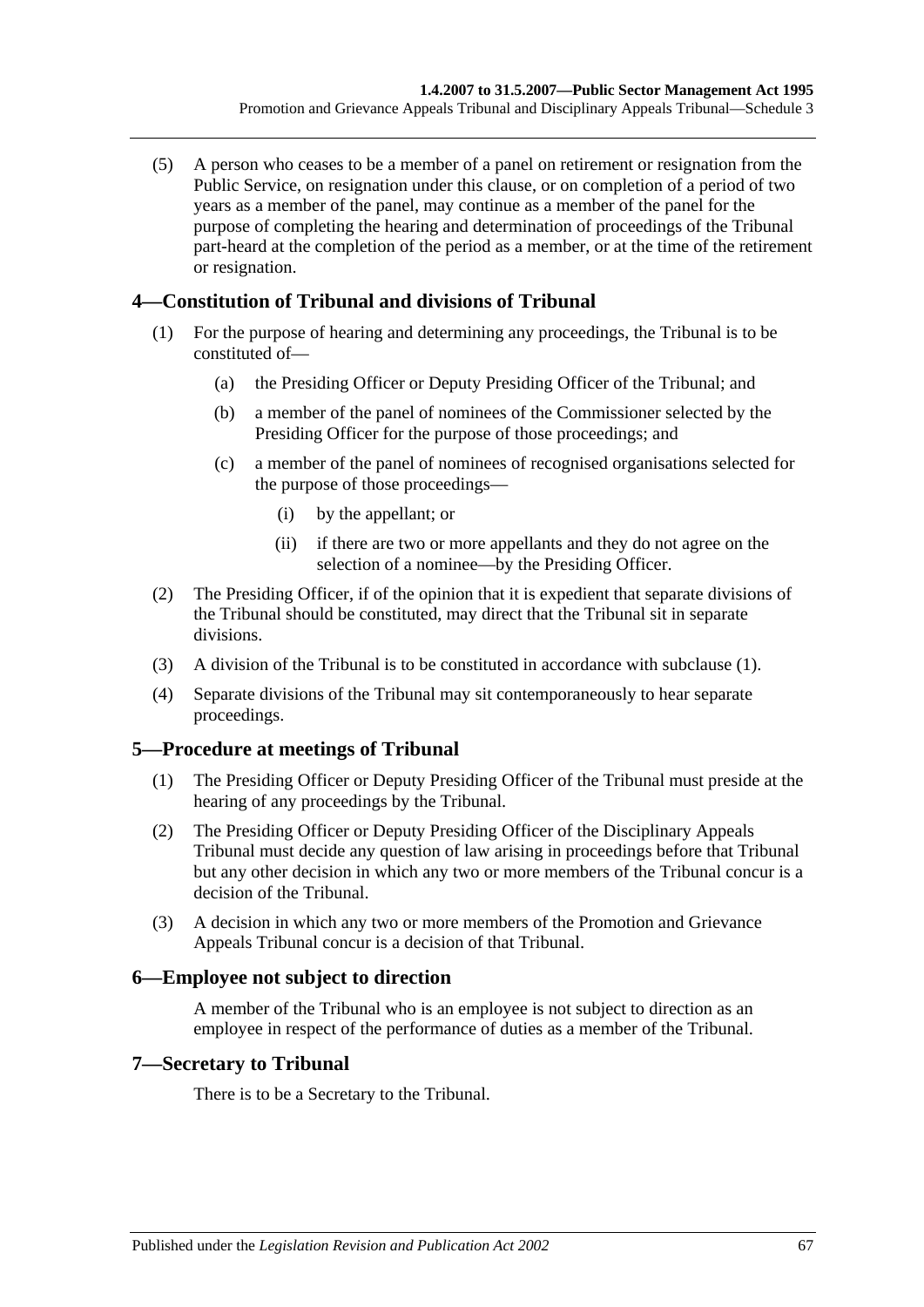#### **8—Principles on which Promotion and Grievance Appeals Tribunal is to act**

In proceedings under this Act, the Promotion and Grievance Appeals Tribunal—

- (a) is to act according to equity, good conscience and the substantial merits of the case without regard to technicalities and legal forms; and
- (b) is not bound by any rules of evidence, but may inform itself on any matter in such manner as it thinks fit.

#### **9—Notice of proceedings etc**

- (1) The Presiding Officer or the Secretary to the Tribunal must give a party to proceedings before the Tribunal reasonable notice of the time and place at which the Tribunal is to hear those proceedings.
- (2) The Commissioner is to be treated as a party to all proceedings before the Tribunal.
- (3) A party must be afforded a reasonable opportunity to call or give evidence, to examine or cross-examine witnesses, and to make submissions to the Tribunal.
- (4) If a party does not attend at the time and place fixed by the notice, the Tribunal may hear the proceedings in the absence of that party.

#### **10—Representation**

- (1) Subject to [subclause](#page-67-0) (2), a person is entitled to appear personally, or by representative, in proceedings before the Tribunal.
- <span id="page-67-0"></span>(2) A person is not entitled to be represented by a legal practitioner except in proceedings before the Disciplinary Appeals Tribunal.

#### **11—Powers of Tribunal**

- (1) In the exercise of its powers or functions under this Act, the Tribunal may—
	- (a) by summons signed on behalf of the Tribunal by a member of the Tribunal, or the Secretary to the Tribunal, require the attendance before the Tribunal of any person; and
	- (b) by summons signed on behalf of the Tribunal by a member of the Tribunal, or the Secretary to the Tribunal, require the production of any record or object; and
	- (c) require a person to make an oath or affirmation to answer truthfully all questions put by the Tribunal, or a person appearing before the Tribunal; and
	- (d) require a person appearing before the Tribunal to answer relevant questions put by a member of the Tribunal or by a person appearing before the Tribunal.
- (2) Subject to [subclause](#page-68-0) (3), if a person—
	- (a) who has been served with a summons to attend before the Tribunal fails without reasonable excuse to attend in obedience to the summons; or
	- (b) who has been served with a summons to produce a record or object fails without reasonable excuse to comply with the summons; or
	- (c) misbehaves before the Tribunal, wilfully insults the Tribunal or a member of the Tribunal or interrupts the proceedings of the Tribunal; or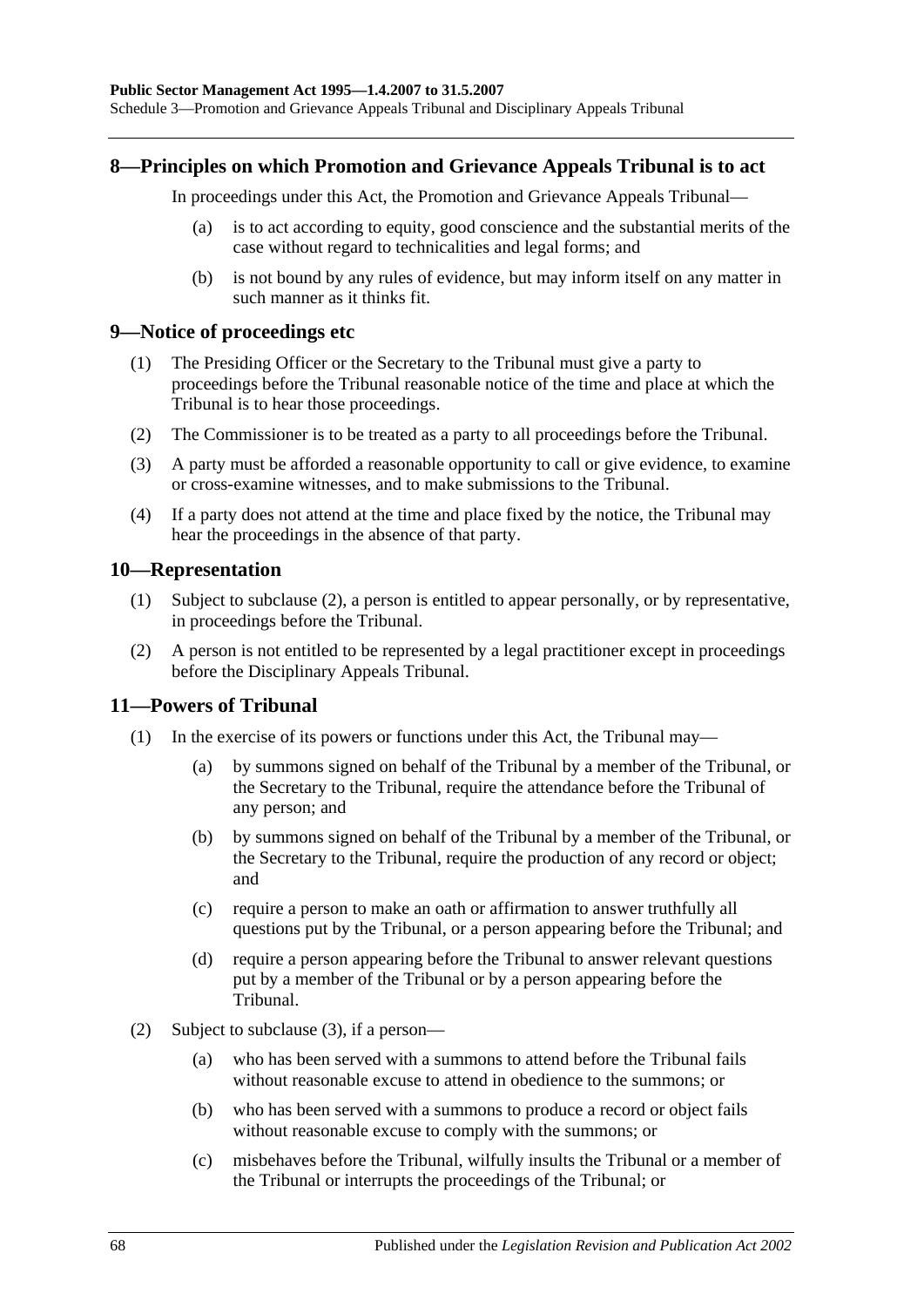(d) refuses to be sworn or to affirm, or to answer a relevant question when required to do so by the Tribunal,

the person is guilty of an offence.

Penalty: Division 6 fine.

- <span id="page-68-0"></span>(3) A person is not obliged to answer a question or to produce a record or object (other than a record or object of the Government) under this clause if to do so would tend to incriminate the person of an offence.
- (4) In the course of proceedings, the Tribunal may—
	- (a) receive in evidence a transcript of evidence in proceedings before a court or tribunal and draw any conclusions of fact from the evidence that it considers proper; or
	- (b) adopt any findings, decision or judgment of a court or tribunal that may be relevant to the proceedings.

## **12—Witness fees**

A person who appears as a witness in proceedings before the Tribunal is entitled to reimbursement of expenses in accordance with the regulations.

#### **13—Reasons for decision**

At the conclusion of an appeal, the Tribunal must, at the request of a party to the appeal, furnish the party with a statement of the reasons for the Tribunal's decision on the appeal.

## **14—Report on proceedings of Tribunal**

- (1) The Presiding Officer of the Tribunal must, within three months after the end of each financial year, report to the Minister on the work of the Tribunal during that financial year.
- (2) The Minister must, within 12 sitting days after receipt of a report under this clause, cause copies of the report to be laid before each House of Parliament.

# **Schedule 4—Repeal and transitional provisions**

## **1—Repeal**

The *[Government Management and Employment Act](http://www.legislation.sa.gov.au/index.aspx?action=legref&type=act&legtitle=Government%20Management%20and%20Employment%20Act%201985) 1985* is repealed.

## **2—Commissioner**

- (1) The person holding office as Commissioner under the repealed Act immediately before the commencement of this Act continues as the Commissioner subject to this Act.
- (2) Any entitlement of the Commissioner under the repealed Act to employment in a position in the Public Service at the end of a term of appointment continues to apply subject to any agreement made between the Commissioner and the Minister after the commencement of this Act.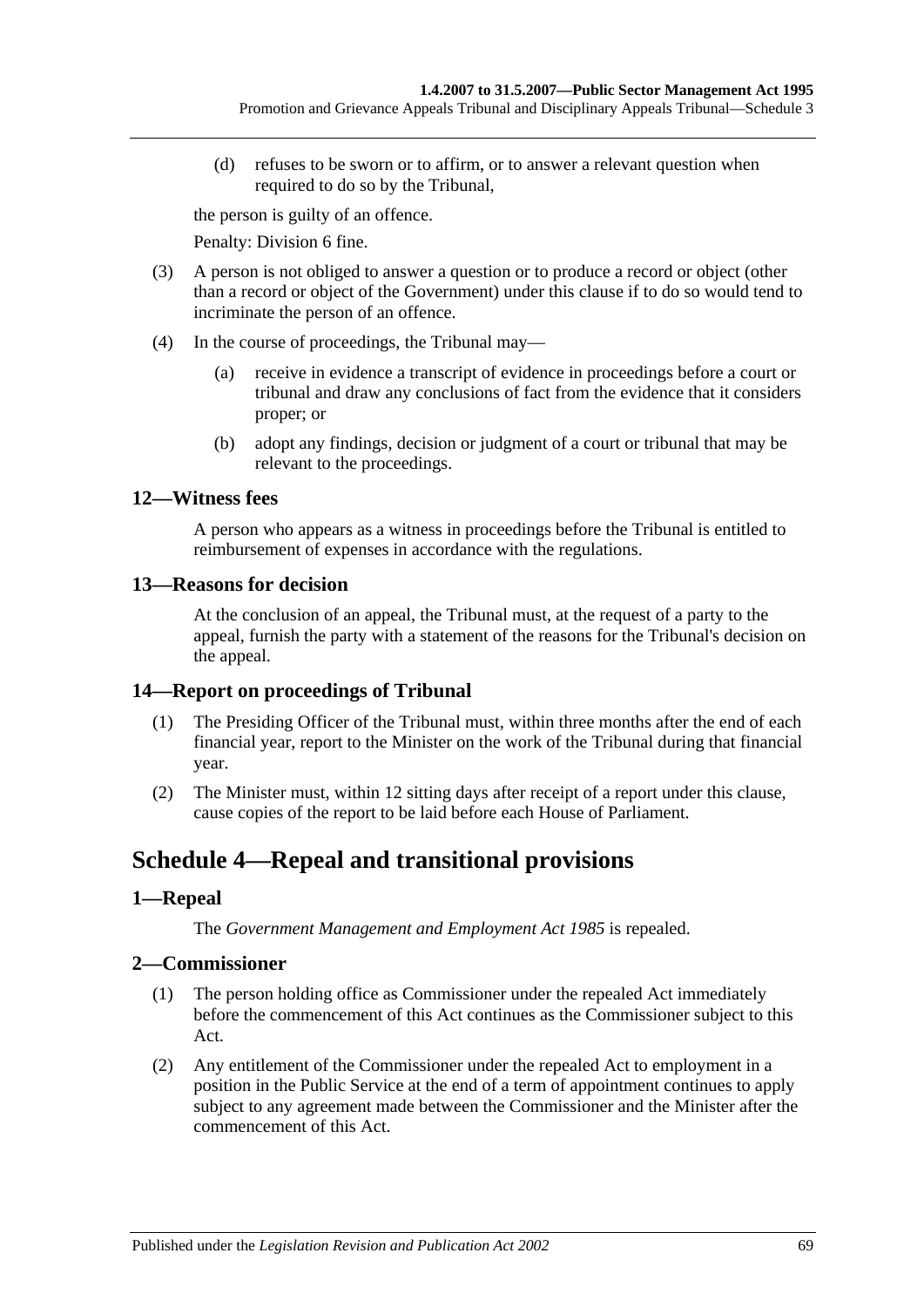#### **3—Administrative units continued**

The administrative units of the Public Service in existence under the repealed Act immediately before the commencement of this Act continue in existence subject to this Act.

#### **4—Positions continued**

- (1) The Public Service positions in existence under the repealed Act immediately before the commencement of this Act continue in existence as positions in the same administrative units subject to this Act.
- (2) A position classified as a senior position under the repealed Act immediately before the commencement of this Act continues as an executive position subject to this Act.

#### **5—Employees continued in positions**

The persons employed in the Public Service under the repealed Act immediately before the commencement of this Act continue to be employed in the same positions in the Public Service subject to this Act.

#### **6—Basis of employment**

- (1) A person employed on probation under the repealed Act immediately before the commencement of this Act continues to be employed on probation subject to this Act.
- (2) A person employed in the Public Service on a temporary basis under the repealed Act immediately before the commencement of this Act is to be taken to be employed subject to a contract (which may be modified by agreement) between the employee and the relevant Chief Executive under which the employee's employment may be terminated by the Chief Executive at any time.
- (3) A person employed in the Public Service on a casual basis under the repealed Act immediately before the commencement of this Act is to be taken to be employed subject to a contract (which may be modified by agreement) between the employee and the relevant Chief Executive under which—
	- (a) the same conditions continue to apply in relation to the employment; and
	- (b) the employee's employment may be terminated by the Chief Executive at any time.
- (4) A person employed in the Public Service for a fixed term under the repealed Act immediately before the commencement of this Act is to be taken to be employed subject to a contract (which may be modified by agreement) between the employee and the relevant Chief Executive under which—
	- (a) the same fixed term continues to apply in relation to the employment; and
	- (b) any entitlement of the employee under the repealed Act to employment in another position in the Public Service at the end of the fixed term continues to apply in relation to the employment.
- (5) A person employed in the Public Service for a fixed term and subject to negotiated conditions under the repealed Act immediately before the commencement of this Act is to be taken to be employed subject to a contract (which may be modified by agreement) between the employee and the relevant Chief Executive under which the same fixed term and conditions continue to apply in relation to the employment.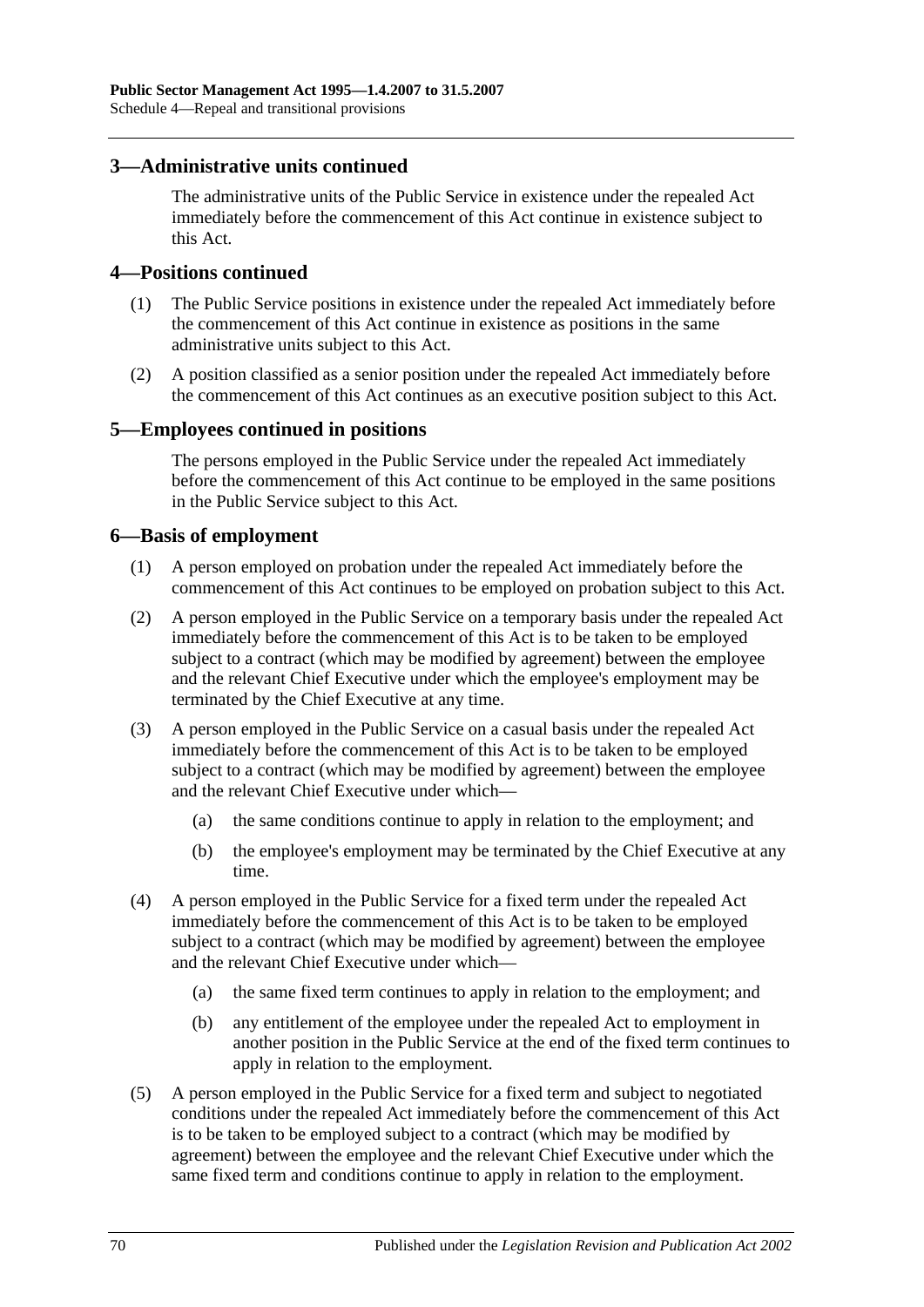#### **7—Executives**

- <span id="page-70-0"></span>(1) The following provisions apply to an employee occupying a senior position under the repealed Act immediately before the commencement of this Act:
	- (a) despite [Division 1](#page-35-1) of [Part 7,](#page-35-0) the conditions of the person's employment as an executive need not, but may, if the parties so choose, be made subject to a contract under that Division between the employee and the relevant Chief Executive;
	- (b) [paragraph](#page-70-0) (a) ceases to apply to the employee—
		- (i) if the employee applies for and is appointed to an executive position; or
		- (ii) once the employee becomes a party to a contract under [Division 1](#page-35-1) of [Part 7](#page-35-0) governing the conditions of his or her employment as an executive.
- (2) The remuneration and other benefits, or limits of remuneration and other benefits, that may be determined by the Commissioner under [Part 6](#page-33-0) in relation to executive positions at a particular remuneration level may vary according to whether the conditions of a person's employment in such a position are or are not subject to a contract under [Division 1](#page-35-1) of [Part 7.](#page-35-0)

#### **8—Chief Executives**

The following provisions apply to a Chief Executive occupying a position of Chief Executive Officer of an administrative unit under the repealed Act immediately before the commencement of this Act:

- (a) the conditions of appointment to the Chief Executive's position are to be taken to be subject to a contract under [Part 4;](#page-24-0)
- (b) the contract is to be taken to provide that—
	- (i) the Chief Executive's appointment is for the same term as applied to his or her appointment under the repealed Act; and
	- (ii) the Chief Executive is to meet performance standards as set from time to time by the Premier and the Minister responsible for the administrative unit; and
	- (iii) the Chief Executive is entitled to the same remuneration and other benefits as applied to his or her appointment under the repealed Act; and
	- (iv) any entitlement of the Chief Executive under the repealed Act to subsequent employment in a position in the Public Service continues to apply to his or her appointment in the event that—
		- (A) the Chief Executive is not reappointed at the end of a term of appointment; or
		- (B) the Chief Executive ceases to occupy the position before the end of a term of appointment otherwise than as a result of
			- resignation or retirement; or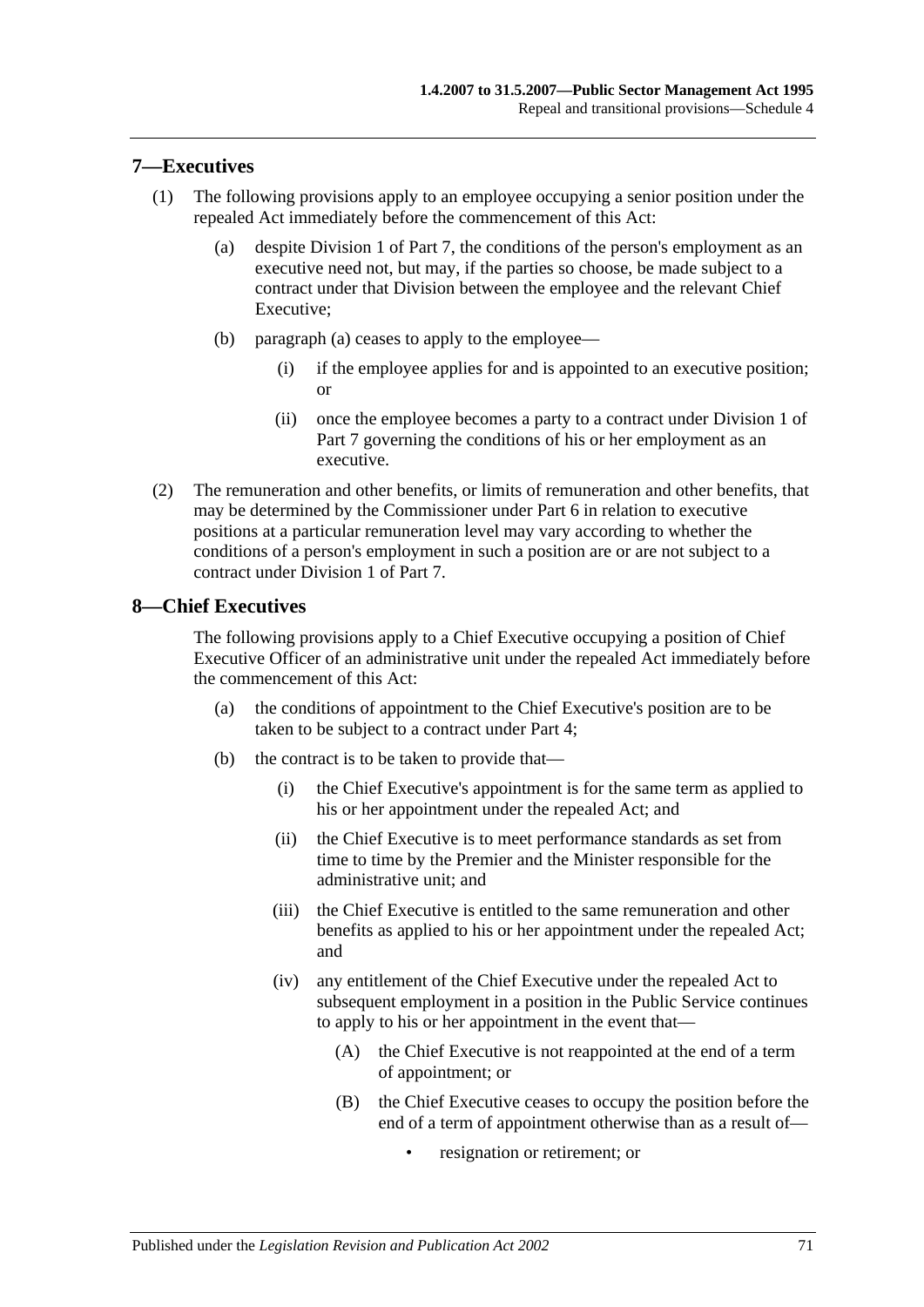- termination by the Governor on the ground that the Chief Executive has, because of mental or physical incapacity, failed to carry out duties of the position satisfactorily or to the performance standards specified under the contract; or
- termination by the Governor on the ground that the Chief Executive has been guilty of misconduct; or
- termination by the Governor on the ground that the Chief Executive has been convicted of an offence punishable by imprisonment; or
- termination by the Governor on the ground that the Chief Executive has engaged in any remunerative employment, occupation or business outside the duties of the position without the consent of the Minister responsible for the administrative unit; or
- termination by the Governor on the ground that the Chief Executive has become bankrupt or applied to take the benefit of a law for the relief of insolvent debtors; or
- termination because the Chief Executive becomes a member of the Parliament of the State or the Commonwealth or is sentenced to imprisonment for an offence;
- (c) the contract is subject to modification by agreement;
- (d) the provisions of [Part 4,](#page-24-0) including the provisions for termination by not less than three months notice and for a resulting termination payment, apply in relation to the Chief Executive;
- (e) the Chief Executive is not entitled to any payment as provided by section  $37(1)(d)(ii)$  of the repealed Act.

#### **9—Temporary promotional reassignments**

An employee occupying a position as a result of a temporary promotional reassignment under the repealed Act continues to occupy the position subject to the requirement that the employee must, within three years from the date of the temporary promotional reassignment, be assigned back to the employee's former position or, if that position is no longer available, to a position with a remuneration level that corresponds to the classification level of the employee's former position.

#### **10—Classification and remuneration levels of positions**

The classification levels of positions in the Public Service under the repealed Act immediately before the commencement of this Act continue as the remuneration levels of the positions subject to this Act.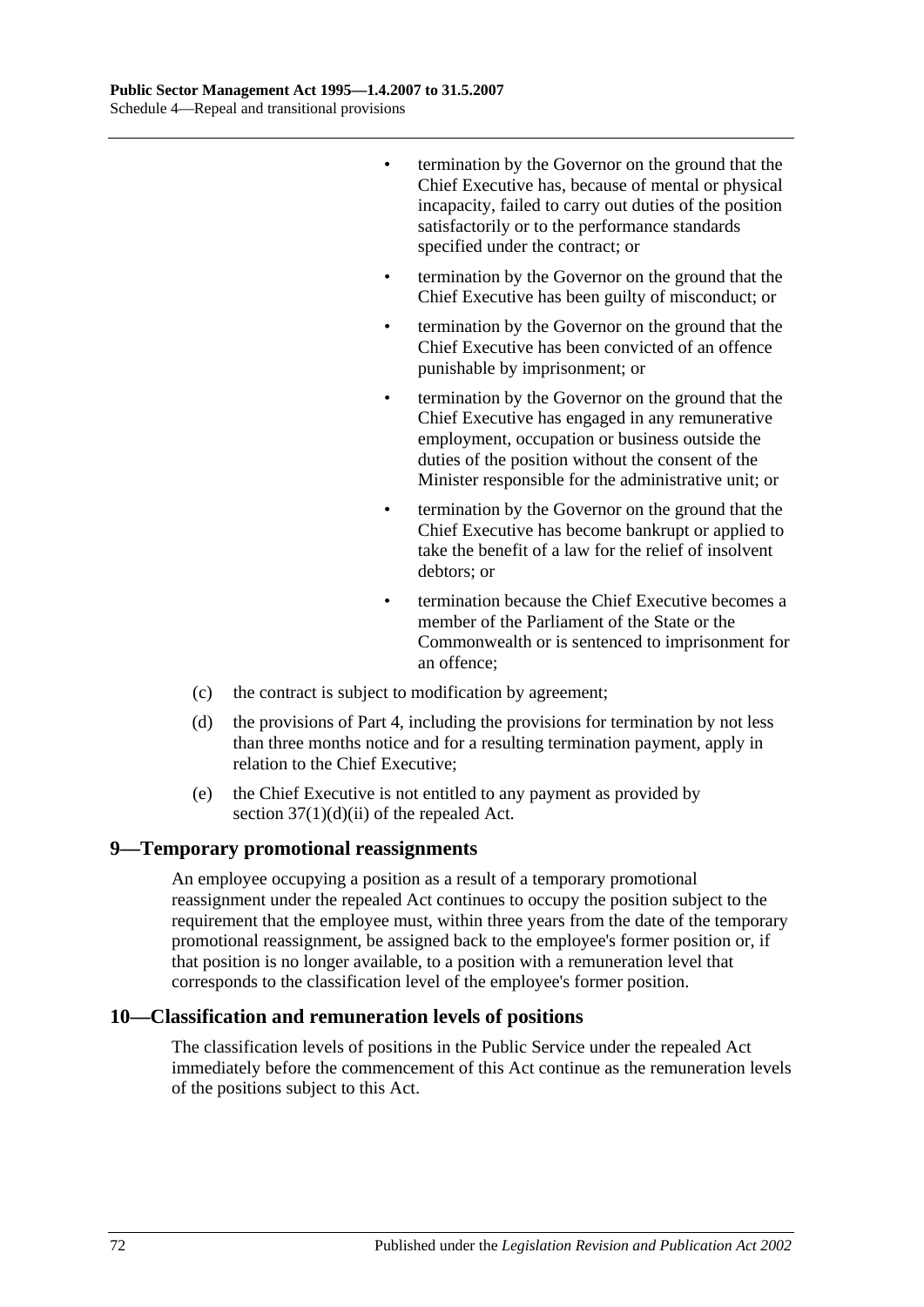### **11—Tribunals continued**

The Disciplinary Appeals Tribunal and the Promotion and Grievance Appeals Tribunal as constituted under the repealed Act immediately before the commencement of this Act continue as the same Tribunals subject to this Act.

### **12—Leave rights**

Subject to this Act, existing and accruing rights in respect of leave of employees continued in employment under this Act remain in full force and effect.

### **13—Directions etc continued**

A direction, instruction, determination or decision issued or made under a provision of the repealed Act and in force under the repealed Act immediately before the commencement of this Act continues in force subject to this Act as if issued or made under the corresponding provision of this Act.

### **14—Acts Interpretation Act applies**

The *[Acts Interpretation Act](http://www.legislation.sa.gov.au/index.aspx?action=legref&type=act&legtitle=Acts%20Interpretation%20Act%201915) 1915* applies, except to the extent of any inconsistency with the provisions of this Schedule, to the repeal effected by this Act.

### **15—Interaction with Superannuation legislation**

- (1) Termination of an employee's employment in the Public Service under [Division](#page-43-0) 4 of [Part 8](#page-41-0) is to be taken to constitute retrenchment for the purposes of the *[Superannuation](http://www.legislation.sa.gov.au/index.aspx?action=legref&type=act&legtitle=Superannuation%20Act%201988)  Act [1988](http://www.legislation.sa.gov.au/index.aspx?action=legref&type=act&legtitle=Superannuation%20Act%201988)*, the *[Superannuation \(Benefit Scheme\) Act](http://www.legislation.sa.gov.au/index.aspx?action=legref&type=act&legtitle=Superannuation%20(Benefit%20Scheme)%20Act%201992) 1992* and the *[Southern State](http://www.legislation.sa.gov.au/index.aspx?action=legref&type=act&legtitle=Southern%20State%20Superannuation%20Act%201994)  [Superannuation Act](http://www.legislation.sa.gov.au/index.aspx?action=legref&type=act&legtitle=Southern%20State%20Superannuation%20Act%201994) 1994*.
- (2) Termination of an employee's employment in the Public Service under [Division 5](#page-44-0) of [Part 8](#page-41-0) is to be taken to constitute termination on account of or on the ground of invalidity for the purposes of the *[Superannuation Act](http://www.legislation.sa.gov.au/index.aspx?action=legref&type=act&legtitle=Superannuation%20Act%201988) 1988*, the *[Superannuation](http://www.legislation.sa.gov.au/index.aspx?action=legref&type=act&legtitle=Superannuation%20(Benefit%20Scheme)%20Act%201992)  [\(Benefit Scheme\) Act](http://www.legislation.sa.gov.au/index.aspx?action=legref&type=act&legtitle=Superannuation%20(Benefit%20Scheme)%20Act%201992) 1992* and the *[Southern State Superannuation Act](http://www.legislation.sa.gov.au/index.aspx?action=legref&type=act&legtitle=Southern%20State%20Superannuation%20Act%201994) 1994*.
- (3) Termination of employee's employment in the Public Service under [Division 6](#page-45-0) of [Part](#page-41-0) 8 is to be taken to constitute termination on the ground of incompetence for the purposes of the *[Superannuation Act](http://www.legislation.sa.gov.au/index.aspx?action=legref&type=act&legtitle=Superannuation%20Act%201988) 1988*.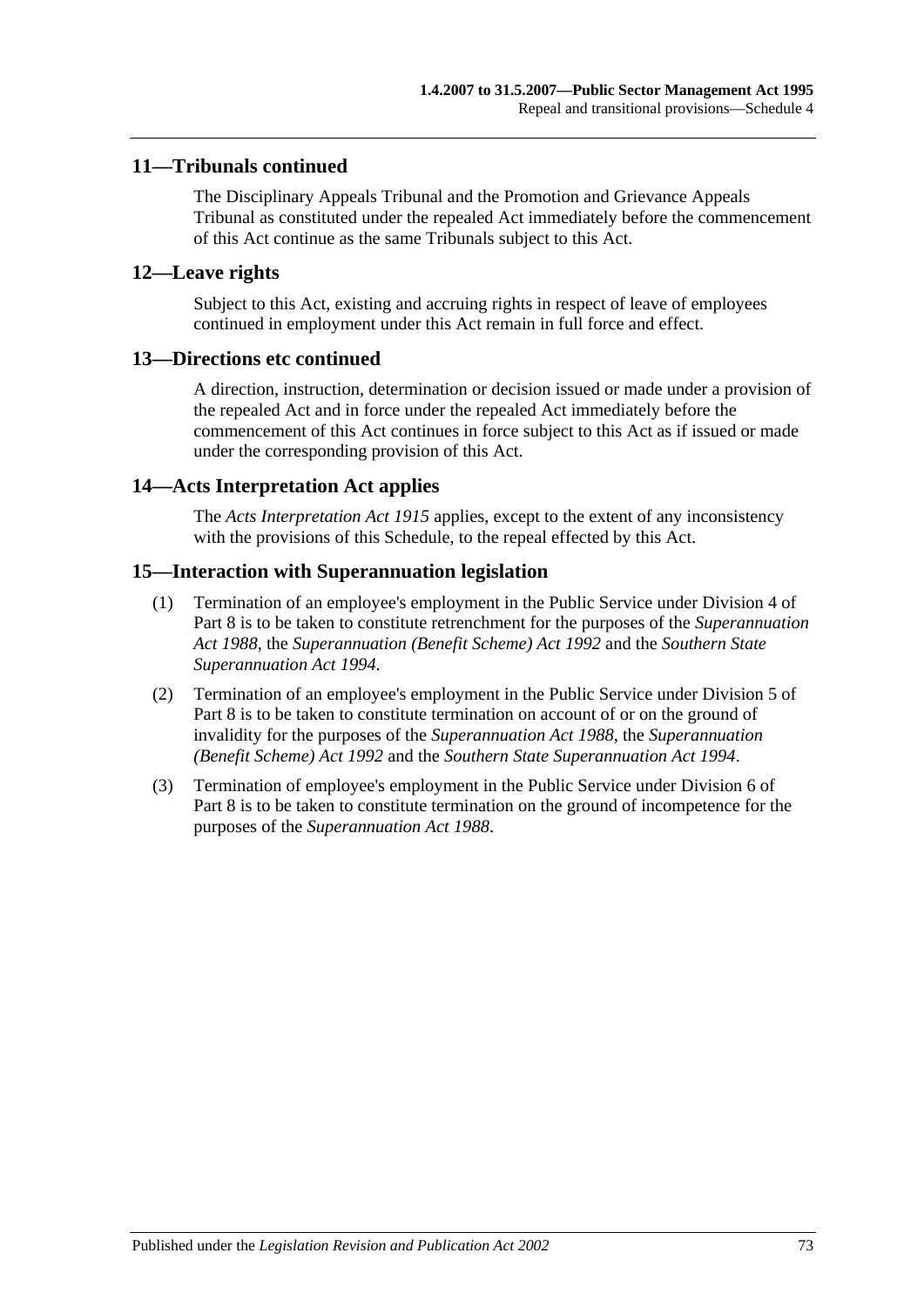# **Legislative history**

### **Notes**

- Amendments of this version that are uncommenced are not incorporated into the text.
- Please note—References in the legislation to other legislation or instruments or to titles of bodies or offices are not automatically updated as part of the program for the revision and publication of legislation and therefore may be obsolete.
- Earlier versions of this Act (historical versions) are listed at the end of the legislative history.
- For further information relating to the Act and subordinate legislation made under the Act see the Index of South Australian Statutes or www.legislation.sa.gov.au.

## **Legislation amended by principal Act**

The *Public Sector Management Act 1995* amended the following:

*Industrial and Employee Relations Act 1994*

### **Principal Act and amendments**

New entries appear in bold.

| Year | N <sub>0</sub> | Title                                                                                                    | Assent     | Commencement                                                                                                                                                                     |
|------|----------------|----------------------------------------------------------------------------------------------------------|------------|----------------------------------------------------------------------------------------------------------------------------------------------------------------------------------|
| 1995 | 39             | <b>Public Sector Management Act 1995</b>                                                                 | 4.5.1995   | 17.7.1995 (Gazette 13.7.1995 p54)                                                                                                                                                |
| 1998 | 17             | <b>Public Sector Management</b><br>(Incompatible Public Offices)<br>Amendment Act 1998                   | 2.4.1998   | 30.4.1998 (Gazette 30.4.1998 p2022)                                                                                                                                              |
| 2003 | 36             | Statutes Amendment (Honesty and<br>Accountability in Government) Act<br>2003                             | 31.7.2003  | Pt 5 (ss $18-29-29.4.2004$ ( <i>Gazette</i><br>29.4.2004 p1173) except new ss 6H & 6L<br>(as inserted by $s$ 21) and $s$ 28—31.7.2005<br>$(s 7(5)$ Acts Interpretation Act 1915) |
| 2003 | 44             | <i>Statute Law Revision Act 2003</i>                                                                     | 23.10.2003 | Sch 1-24.11.2003 (Gazette 13.11.2003)<br><i>p4048</i> )                                                                                                                          |
| 2005 | 25             | <b>Public Sector Management (Chief</b><br><i>Executive Accountability</i> ) <i>Amendment</i><br>Act 2005 | 9.6.2005   | 9.6.2005                                                                                                                                                                         |
| 2006 | 41             | <b>Statutes Amendment (Public Sector</b><br><b>Employment</b> ) Act 2006                                 | 14.12.2006 | Pt 16 (s 73)-1.4.2007 (Gazette<br>29.3.2007 p930)                                                                                                                                |
| 2006 | 43             | <b>Statutes Amendment (Domestic</b><br>Partners) Act 2006                                                | 14.12.2006 | Pt 71 (s 181)—1.6.2007 ( <i>Gazette</i><br>26.4.2007 p1352)                                                                                                                      |

## **Provisions amended**

New entries appear in bold.

Entries that relate to provisions that have been deleted appear in italics.

| Provision  | How varied                            | Commencement |
|------------|---------------------------------------|--------------|
| Long title | amended by $44/2003$ s $3(1)$ (Sch 1) | 24.11.2003   |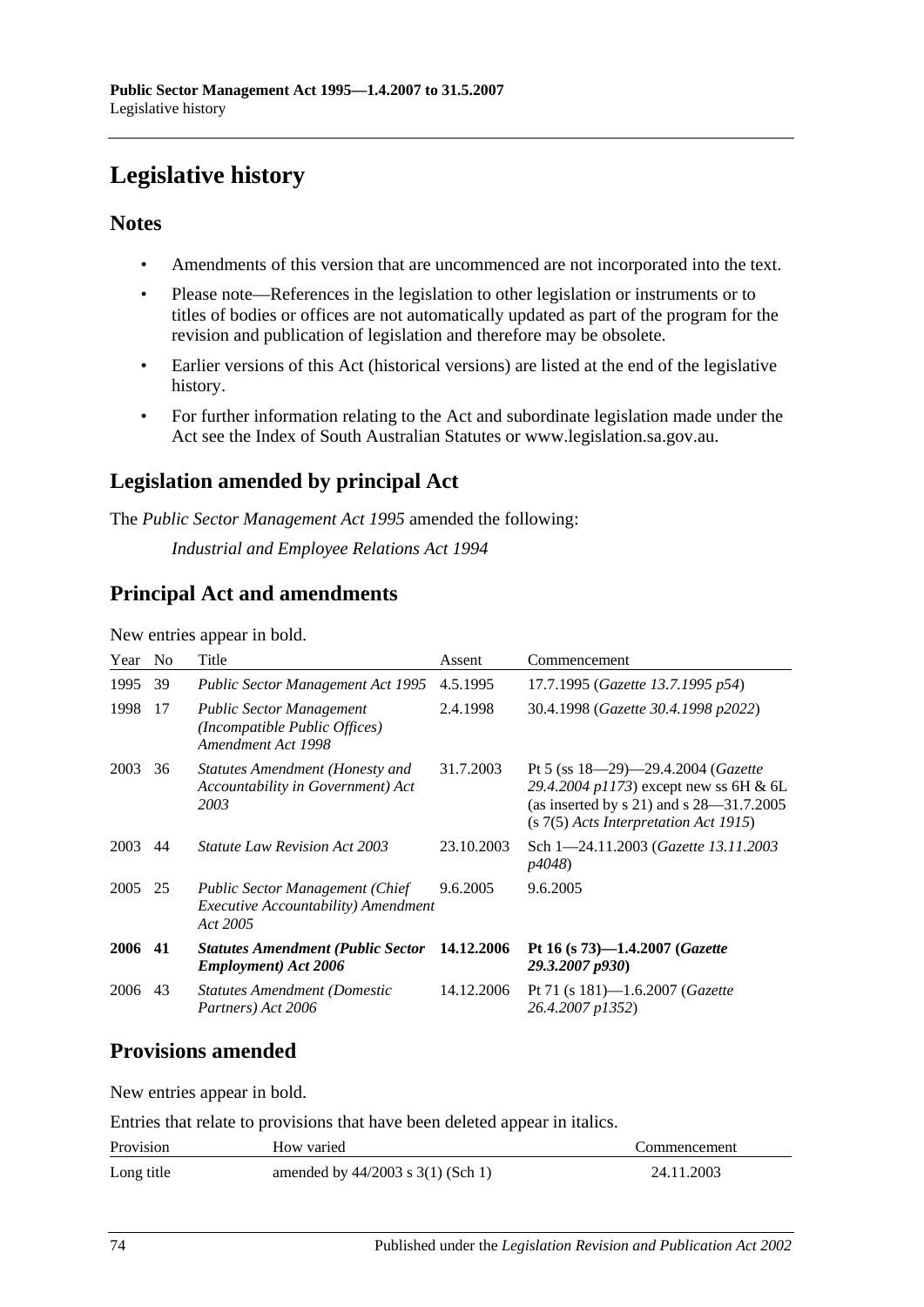| Pt <sub>1</sub>               |                                                     |                                    |  |
|-------------------------------|-----------------------------------------------------|------------------------------------|--|
| s <sub>2</sub>                | deleted by $44/2003$ s $3(1)$ (Sch 1)               | 24.11.2003                         |  |
| s <sub>3</sub>                |                                                     |                                    |  |
| $s \; 3(1)$                   |                                                     |                                    |  |
| administrative<br>decision    | amended by $36/2003$ s $18(a)$                      | 29.4.2004                          |  |
| advisory body                 | inserted by $36/2003$ s $18(b)$                     | 29.4.2004                          |  |
| beneficiary                   | inserted by $36/2003$ s $18(b)$                     | 29.4.2004                          |  |
| contractor                    | inserted by $36/2003$ s $18(c)$                     | 29.4.2004                          |  |
| contract work                 | inserted by $36/2003$ s $18(c)$                     | 29.4.2004                          |  |
| corporate agency<br>executive | inserted by $36/2003$ s $18(c)$                     | 29.4.2004                          |  |
| corporate agency<br>member    | inserted by $36/2003$ s $18(c)$                     | 29.4.2004                          |  |
| debenture                     | inserted by $36/2003$ s $18(c)$                     | 29.4.2004                          |  |
| domestic partner              | inserted by 43/2006 s 181(1)                        | uncommenced-not incorporated       |  |
| managed<br>investment scheme  | inserted by $36/2003$ s $18(d)$                     | 29.4.2004                          |  |
|                               | public sector agencyamended by 36/2003 s 18(e), (f) | 29.4.2004                          |  |
| relative                      | inserted by $36/2003$ s $18(g)$                     | 29.4.2004                          |  |
|                               | amended by 43/2006 s 181(2)                         | uncommenced-not incorporated       |  |
| relevant interest             | inserted by $36/2003$ s $18(g)$                     | 29.4.2004                          |  |
| relevant Minister             | inserted by $36/2003$ s $18(g)$                     | 29.4.2004                          |  |
| senior official               | inserted by $36/2003$ s $18(h)$                     | 29.4.2004                          |  |
| spouse                        | inserted by $36/2003$ s $18(h)$                     | 29.4.2004                          |  |
|                               | substituted by 43/2006 s 181(3)                     | uncommenced-not incorporated       |  |
| subsidiary                    | inserted by 36/2003 s 18(h)                         | 29.4.2004                          |  |
| nt objectives                 | whole-of-governme inserted by 25/2005 s 3           | 9.6.2005                           |  |
| $s \, 3(1a)$                  | inserted by $36/2003$ s $18(i)$                     | 29.4.2004                          |  |
|                               | amended by 43/2006 s 181(4)                         | uncommenced-not incorporated       |  |
| s(2)                          | amended by 36/2003 s 18(j)                          | 29.4.2004                          |  |
| Pt 2                          | heading substituted by 36/2003 s 19                 | 29.4.2004                          |  |
| Pt 2 Div 1                    | heading inserted by 36/2003 s 19                    | 29.4.2004                          |  |
| s <sub>6</sub>                | amended by 36/2003 s 20                             | 29.4.2004                          |  |
| Pt 2 Div 2                    | inserted by 36/2003 s 21                            | 29.4.2004                          |  |
| Pt 2 Div 3                    | inserted by 36/2003 s 21                            | 29.4.2004 except<br>s 6H-31.7.2005 |  |
| Pt 2 Div 4                    | inserted by 36/2003 s 21                            | 29.4.2004 except<br>s 6L-31.7.2005 |  |
| Pt 2 Div 5                    | inserted by 36/2003 s 21                            | 29.4.2004                          |  |
| Pt 2 Div 6                    | inserted by 36/2003 s 21                            | 29.4.2004                          |  |
| Pt 2 Div 7                    | inserted by 36/2003 s 21                            | 29.4.2004                          |  |
| Pt 2 Div 8                    | inserted by 36/2003 s 21                            | 29.4.2004                          |  |
| Pt 2 Div 9                    | inserted by 36/2003 s 21                            | 29.4.2004                          |  |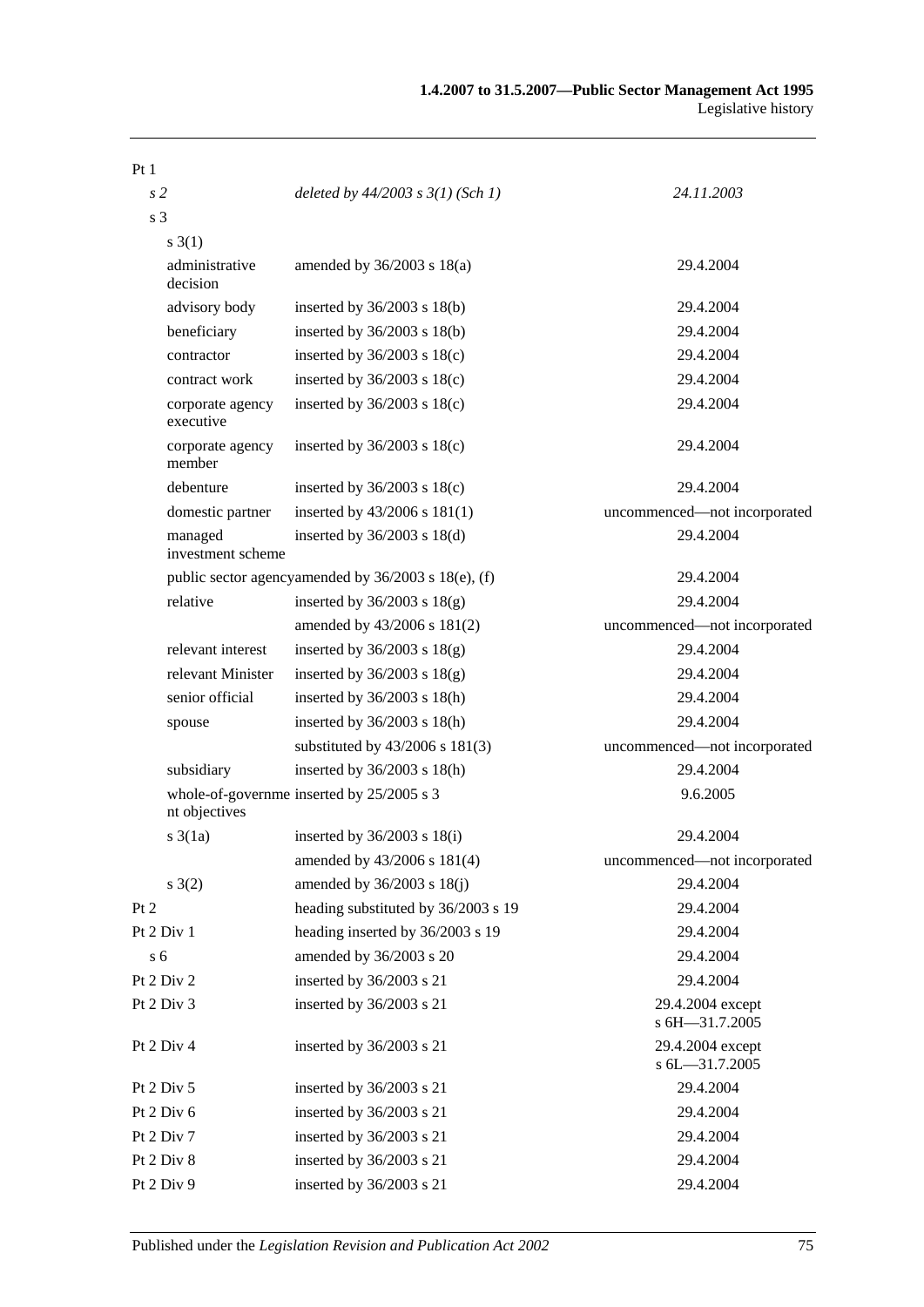#### Pt 4

| s 12             |                                                                                           |            |
|------------------|-------------------------------------------------------------------------------------------|------------|
| s 12(1)          | amended by 36/2003 s 22                                                                   | 29.4.2004  |
|                  | amended by 25/2005 s 4(1), (2)                                                            | 9.6.2005   |
| s 14             | substituted by 25/2005 s 5                                                                | 9.6.2005   |
| s 15             |                                                                                           |            |
| s 15(1)          | substituted by 25/2005 s 6                                                                | 9.6.2005   |
| s 18             | deleted by 36/2003 s 23                                                                   | 29.4.2004  |
| $Pt\,5$          |                                                                                           |            |
| s 21             |                                                                                           |            |
| $s \, 21(1)$     | amended by 36/2003 s 24                                                                   | 29.4.2004  |
| s <sub>27</sub>  | deleted by 36/2003 s 25                                                                   | 29.4.2004  |
| Pt 8             |                                                                                           |            |
| s 56             | deleted by 36/2003 s 26                                                                   | 29.4.2004  |
| Pt 9             |                                                                                           |            |
| s 66             | deleted by 36/2003 s 27                                                                   | 29.4.2004  |
| s 70A            | inserted by 17/1998 s 3                                                                   | 30.4.1998  |
| s 74             |                                                                                           |            |
| s74(1)           | amended by $36/2003$ s $28(a)$ , (b)                                                      | 31.7.2005  |
| s74(2)           | amended by 36/2003 s 28(c), (d)                                                           | 31.7.2005  |
| s74(3)           | amended by 36/2003 s 28(e)                                                                | 31.7.2005  |
| $s \, 74(4)$     | inserted by $36/2003$ s $28(f)$                                                           | 31.7.2005  |
| s 79A            | inserted by 36/2003 s 29                                                                  | 29.4.2004  |
| Sch 1            |                                                                                           |            |
| cl <sub>1</sub>  |                                                                                           |            |
| cl 1(1)          | amended by $41/2006$ s $73(1)$ , (2)                                                      | 1.4.2007   |
| Sch <sub>2</sub> |                                                                                           |            |
| Pt <sub>1</sub>  | heading preceding cl 1 deleted and Pt 1 heading<br>inserted by 44/2003 s 3(1) (Sch 1)     | 24.11.2003 |
| Pt 2             | heading preceding cl 3 deleted and Pt 2 heading<br>inserted by $44/2003$ s $3(1)$ (Sch 1) | 24.11.2003 |
| Pt <sub>3</sub>  | heading preceding cl 5 deleted and Pt 3 heading<br>inserted by 44/2003 s 3(1) (Sch 1)     | 24.11.2003 |
| Pt 4             | heading preceding cl 6 deleted and Pt 4 heading<br>inserted by 44/2003 s 3(1) (Sch 1)     | 24.11.2003 |
| $Pt\,5$          | heading preceding cl 7 deleted and Pt 5 heading<br>inserted by 44/2003 s 3(1) (Sch 1)     | 24.11.2003 |
| Pt $6$           | heading preceding cl 8 deleted and Pt 6 heading<br>inserted by $44/2003$ s 3(1) (Sch 1)   | 24.11.2003 |
| Pt 7             | heading preceding cl 12 deleted and Pt 7 heading<br>inserted by 44/2003 s 3(1) (Sch 1)    | 24.11.2003 |
| Pt 8             | heading preceding cl 13 deleted and Pt 8 heading<br>inserted by 44/2003 s 3(1) (Sch 1)    | 24.11.2003 |
| Sch 5            | deleted by $44/2003$ s $3(1)$ (Sch 1)                                                     | 24.11.2003 |